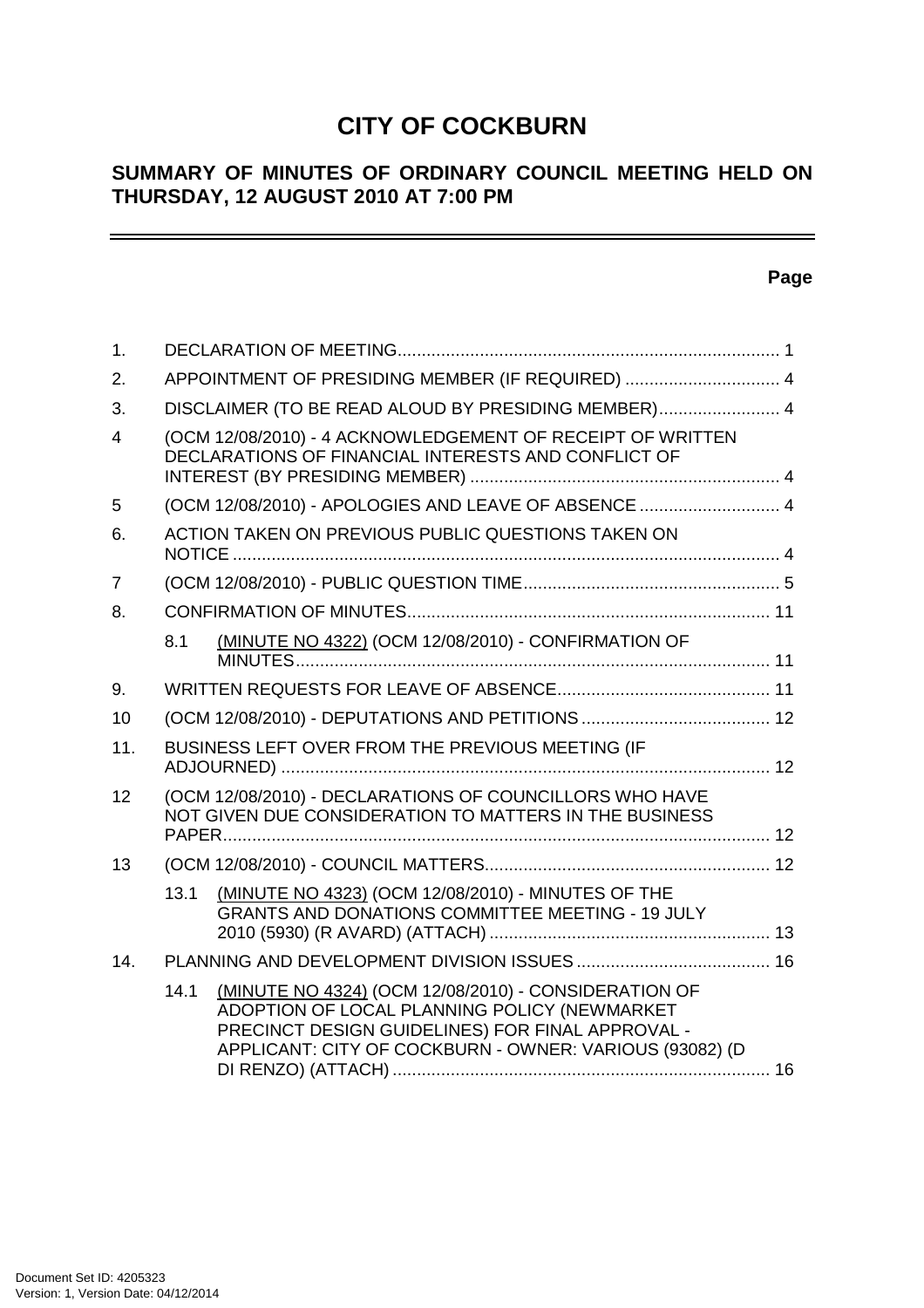|     |      | 14.2 (MINUTE NO 4325) (OCM 12/08/2010) - DEVELOPMENT<br>APPLICATION FOR EIGHT (8) STOREY MIXED USE BUILDING<br>COMPRISING: OFFICE FLOORSPACE, A CAFÉ,<br>BAR/RESTAURANT, SERVICED APARTMENTS AND 18 MULTIPLE<br>(RESIDENTIAL) DWELLINGS - LOCATION: LOTS 1 AND 2<br>BELLION DRIVE (CORNER COCKBURN ROAD) HAMILTON HILL -<br>OWNER: KARRISMA PTY LTD - APPLICANT: PETER D WEBB AND |    |
|-----|------|-----------------------------------------------------------------------------------------------------------------------------------------------------------------------------------------------------------------------------------------------------------------------------------------------------------------------------------------------------------------------------------|----|
|     | 14.3 | (MINUTE NO 4326) (OCM 12/08/2010) - PROPOSED 'TAVERN' -<br>LOCATION: LOT 6 (NO. 103) HAMMOND ROAD, COCKBURN<br>CENTRAL - OWNER: MR WALTER LENZ - APPLICANT: MR<br>WALTER LENZ (5513240) (M SCARFONE) (ATTACH) 46                                                                                                                                                                  |    |
|     | 14.4 | (MINUTE NO 4327) (OCM 12/08/2010) - BRANCH CIRCUS<br>DISTRICT STRUCTURE PLAN AND RECENT DECISIONS<br>RELATING TO WETLAND ASSESSMENTS - OWNER: VARIOUS -<br>APPLICANT: CITY OF COCKBURN (SM/M/024) (M CARBONE)                                                                                                                                                                     |    |
|     | 14.5 | (MINUTE NO 4328) (OCM 12/08/2010) - PROPOSED SCHEME<br>AMENDMENT NO. 55 - REZONING THE FORMER PRIMARY<br>SCHOOL SITES WITHIN COOLBELLUP (RESERVES 38242, 38243<br>AND 30233) FROM 'PUBLIC PURPOSES - PRIMARY SCHOOL' TO<br>'DEVELOPMENT' - OWNER: DEPARTMENT OF EDUCATION -<br>APPLICANT: RPS (93055) (M CARBONE) (ATTACH) 61                                                     |    |
|     | 14.6 | (MINUTE NO 4329) (OCM 12/08/2010) - SALE OF LAND - LOT 801<br>SOUTHWELL CRESCENT, HAMILTON HILL - APPLICANT: YARAN<br>PTY LTD ATF SOUTHWELL 801 TRUST - OWNER: CITY OF                                                                                                                                                                                                            |    |
|     | 14.7 | (MINUTE NO 4330) (OCM 12/08/2010) - SALE OF LAND - LOT 1004<br>BIRCHLEY ROAD, BEELIAR - APPLICANT: FEYMORE PTY LTD -<br>OWNER: CITY OF COCKBURN (4414000) (K SIM) (ATTACH) 77                                                                                                                                                                                                     |    |
|     | 14.8 | (MINUTE NO 4331) (OCM 12/08/2010) - CONSIDERATION OF<br>FUTURE MANAGEMENT FOR RESERVE 24308 (NAVAL BASE<br>SHACKS) - OWNER: STATE OF WESTERN AUSTRALIA -<br>APPLICANT: CITY OF COCKBURN (1914) (A TROSIC / D ARNDT)                                                                                                                                                               |    |
|     |      | (MINUTE NO 4332) (OCM 12/08/2010) - EXTENSION OF TIME                                                                                                                                                                                                                                                                                                                             | 98 |
|     |      | NOTE: DURING DISCUSSION ON ITEM 14.8 IT WAS:                                                                                                                                                                                                                                                                                                                                      | 98 |
| 15. |      |                                                                                                                                                                                                                                                                                                                                                                                   |    |
|     | 15.1 | (MINUTE NO 4333) (OCM 12/08/2010) - LIST OF CREDITORS PAID                                                                                                                                                                                                                                                                                                                        |    |
|     | 15.2 | (MINUTE NO 4334) (OCM 12/08/2010) - STATEMENT OF<br>FINANCIAL ACTIVITY AND ASSOCIATED REPORTS - JUNE 2010                                                                                                                                                                                                                                                                         |    |
|     | 15.3 | (MINUTE NO 4335) (OCM 12/08/2010) - TENDER NO. RFT38/2009<br>& RFT04/2010 - ADVERTISING SERVICES - LOCAL NEWSPAPER                                                                                                                                                                                                                                                                |    |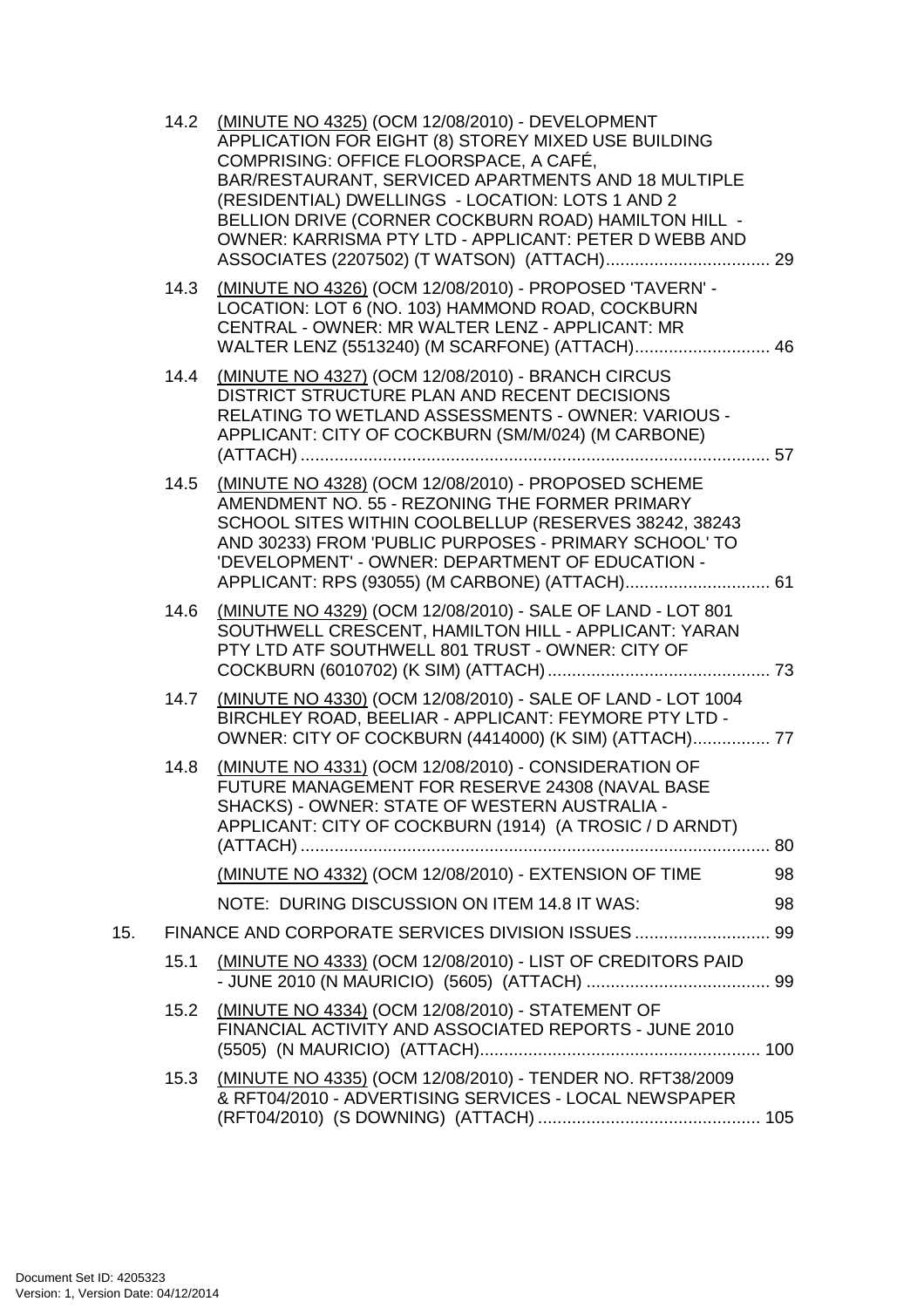| 16. |                                                              |                                                                                                                                                                            |  |
|-----|--------------------------------------------------------------|----------------------------------------------------------------------------------------------------------------------------------------------------------------------------|--|
|     | 16.1                                                         | (MINUTE NO 4336) (OCM 12/08/2010) - TENDER NO. RFT 11/2010<br>- CONSULTANCY SERVICES - ENGINEERING DESIGN                                                                  |  |
|     | 16.2                                                         | (MINUTE NO 4337) (OCM 12/08/2010) - PERMANENT CLOSURE<br>OF MIGUEL ROAD BIBRA LAKE TO THE PASSAGE OF VEHICLES<br>- APPLICANT: CITY OF COCKBURN (ES/R/002) (V IWUOHA)       |  |
|     | 16.3                                                         | (MINUTE NO 4338) (OCM 12/08/2010) - PERMANENT CLOSURE<br>OF HOWSON WAY BIBRA LAKE TO THE PASSAGE OF VEHICLES<br>- APPLICANT: CITY OF COCKBURN (ES/R/002) (V IWUOHA)        |  |
|     | 16.4                                                         | (MINUTE NO 4339) (OCM 12/08/2010) - TEMPORARY CLOSURE<br>OF A SECTION OF LINKAGE AVE IN COCKBURN CENTRAL TO<br>THE PASSAGE OF VEHICLES (4200A) (S HUSSAIN) (ATTACH)  125   |  |
|     | 16.5                                                         | (MINUTE NO 4340) (OCM 12/08/2010) - TEMPORARY CLOSURE<br>OF LYON ROAD IN HARVEST LAKES SUBDIVISION IN ATWELL<br>TO THE PASSAGE OF VEHICLES (4292) (S HUSSAIN) (ATTACH) 128 |  |
| 17. |                                                              |                                                                                                                                                                            |  |
|     | 17.1                                                         | (MINUTE NO 4341) (OCM 12/08/2010) - ADOPTION OF<br>CHILDREN'S SERVICES STRATEGIC PLAN (CR/M/004) (G                                                                        |  |
| 18. |                                                              |                                                                                                                                                                            |  |
| 19. |                                                              | MOTIONS OF WHICH PREVIOUS NOTICE HAS BEEN GIVEN  134                                                                                                                       |  |
| 20. |                                                              | NOTICES OF MOTION GIVEN AT THE MEETING FOR CONSIDERATION                                                                                                                   |  |
| 21. |                                                              | NEW BUSINESS OF AN URGENT NATURE INTRODUCED BY                                                                                                                             |  |
| 22  |                                                              | (OCM 12/08/2010) - MATTERS TO BE NOTED FOR INVESTIGATION,                                                                                                                  |  |
| 23. |                                                              |                                                                                                                                                                            |  |
| 24  | (MINUTE NO 4342) (OCM 12/08/2010) - RESOLUTION OF COMPLIANCE |                                                                                                                                                                            |  |
| 25  |                                                              |                                                                                                                                                                            |  |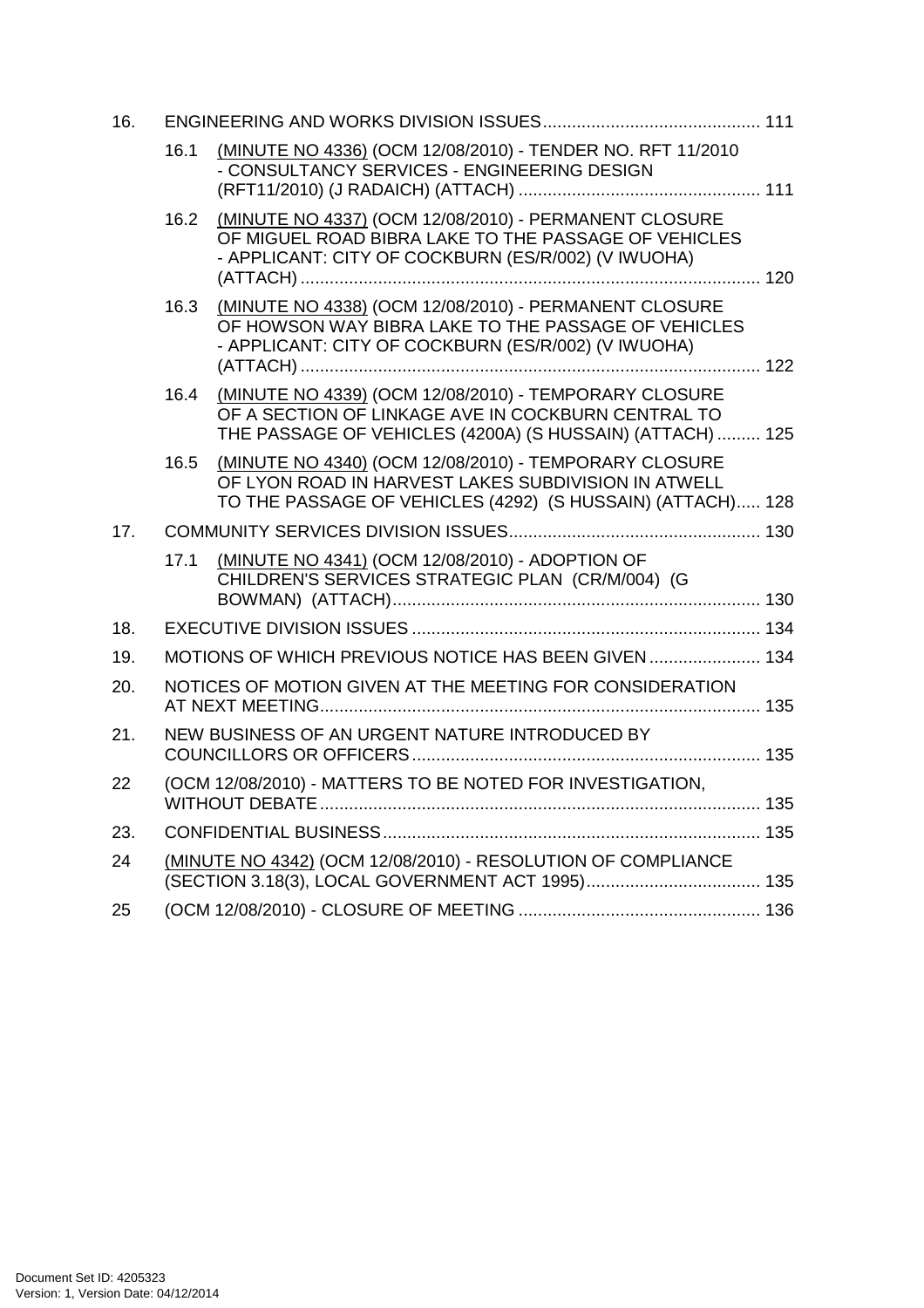Document Set ID: 4205323<br>Version: 1, Version Date: 04/12/2014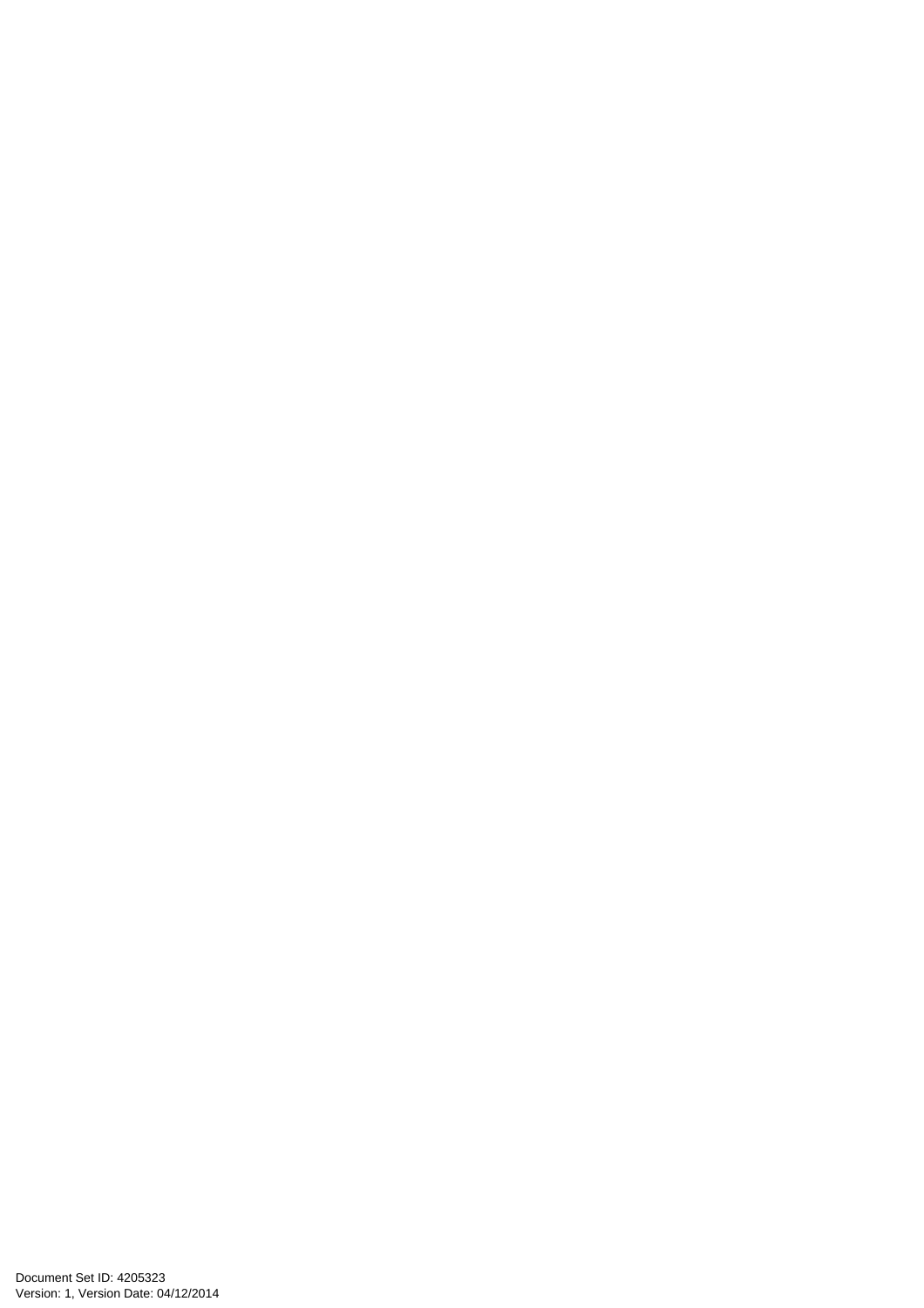# **CITY OF COCKBURN**

## **MINUTES OF ORDINARY COUNCIL MEETING HELD ON THURSDAY, 12 AUGUST 2010 AT 7:00 PM**

#### **PRESENT:**

#### **ELECTED MEMBERS**

| Mr L Howlett        | Mayor (Presiding Member) |
|---------------------|--------------------------|
| Mr K Allen          | Deputy Mayor             |
| <b>Ms H Attrill</b> | Councillor               |
| Mr I Whitfield      | Councillor               |
| Ms L Smith          | Councillor               |
| Mr T Romano         | Councillor               |
| Mrs S Limbert       | Councillor               |
| Mrs V Oliver        | Councillor               |
| Mrs R O'Brien       | Councillor               |

#### **IN ATTENDANCE**

| Mr S. Cain                             |                          | <b>Chief Executive Officer</b>                                       |
|----------------------------------------|--------------------------|----------------------------------------------------------------------|
| Mr D. Green                            | $\sim$                   | Director, Administration & Community Services                        |
| Mr S. Downing                          | $\sim$                   | Director, Finance & Corporate Services                               |
| Mr M. Littleton                        | $\blacksquare$           | Director, Engineering & Works                                        |
| Mr D. Arndt                            | $\overline{\phantom{a}}$ | Director, Planning & Development                                     |
| Mrs L. Jakovich                        | $\overline{\phantom{a}}$ | PA to Directors Engineering & Works and Planning<br>and Development. |
| Ms L. Boyanich<br>Mrs S. Seymour Eyles | $\blacksquare$           | <b>Media Liaison Officer</b><br><b>Media Liaison Officer</b>         |

## **1. DECLARATION OF MEETING**

The Presiding Member declared the meeting open at 7.01 p.m.

The Presiding Member read out the following:

Public Meeting - Community Infrastructure Contributions Scheme

A reminder to all that the City has scheduled a community information session for 6.00 p.m. on Monday 16 August 2010 relating to the proposed Community Infrastructure Contributions Scheme.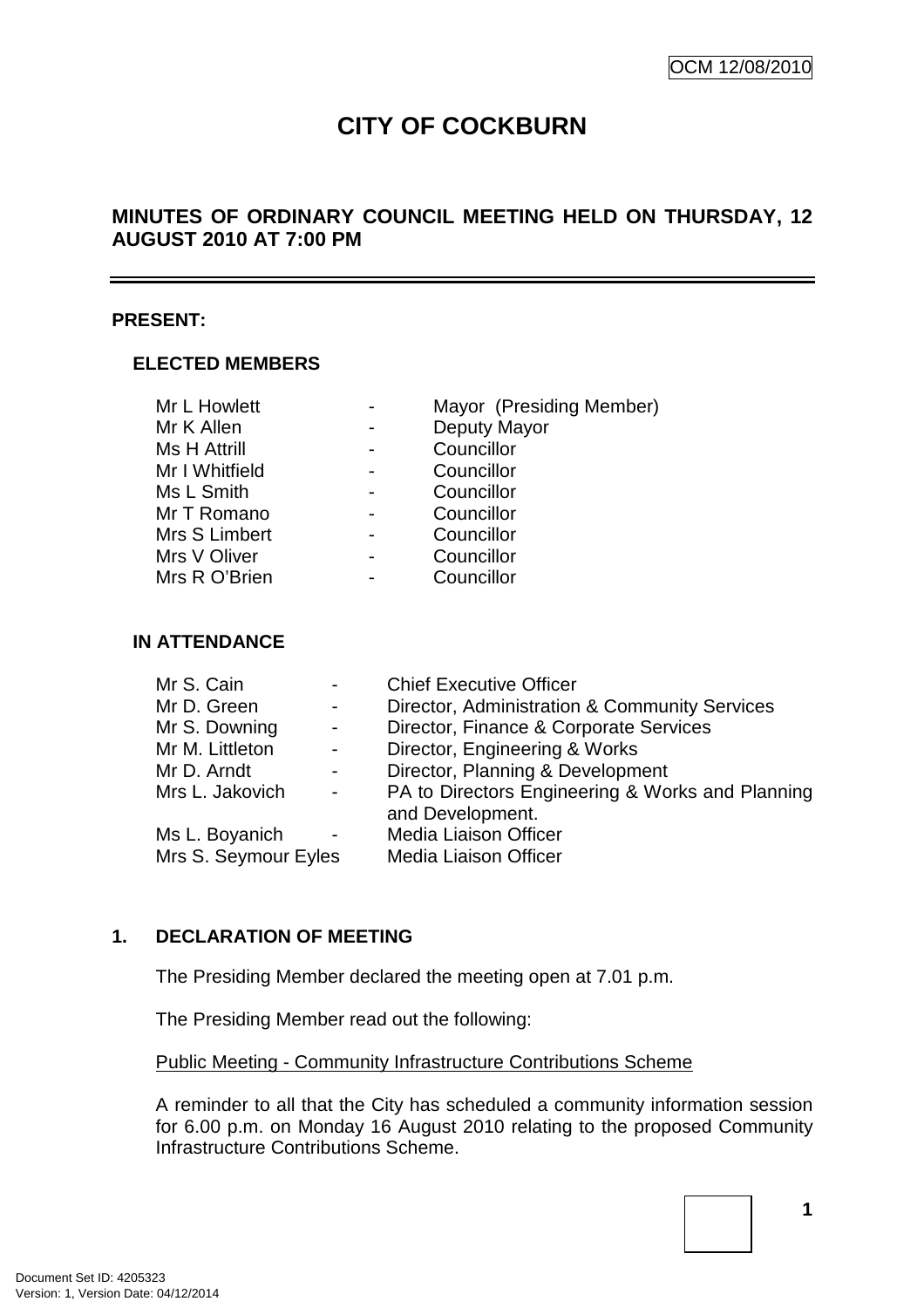## OCM 12/08/2010

A panel of experts will present on this issue and members of the community will be given the chance to ask any questions they may have.

The venue will be the City's Function Room, Administration Building.

#### Coolbellup Community Hub

The City's new Coolbellup Community Hub has opened and feedback from the community has been positive. The official opening will occur towards the end of this month.

#### Visit to Sister City Split, Croatia

My wife Patricia and I took the opportunity on a just completed holiday to Croatia and England to visit our City's Sister City, Split in Croatia.

We received a very warm welcome from Deputy Mayor Andelka Viskovic and spent time discussing various aspects of activities in both of our cities and the strong bond of friendship that exists between us.

I would also like to acknowledge the very kind assistance afforded to Patricia and myself by Mr Nikola Horvat, Director International Relations, City of Split who allocated time to highlight some of the major aspects of Split's history and importance in terms of its sister city relationships around the world.

Mr Horvat also assisted when I was required to have medical treatment in Split during our visit and I thank him for his assistance.

Indeed a formal delegation from their sister city in Chile had been received earlier in the day.

I would also like to convey the very best wishes of Mr Nikola Horvat to Mr Don Green, Director Administration and Community Services. Nikola and Don have established a very strong rapport and this augurs well for the continued building of our sister city relationship.

## B2net Stadium – Chesterfield England

While in England Patricia and I also took the opportunity to view the newest football stadium to open in the UK – the B2net Stadium in Chesterfield, England the home of the Chesterfield Football Club.

While not on the same scale as many in Australia, the stadium was designed as a multi purpose venue in order to maximise revenue and ensure the viability of the facility and includes a 10,600 seat stadium, a 300 seat banquet suite, lounges, bars and restaurants and it can be used as a pop concert venue (16,000 seat capacity).

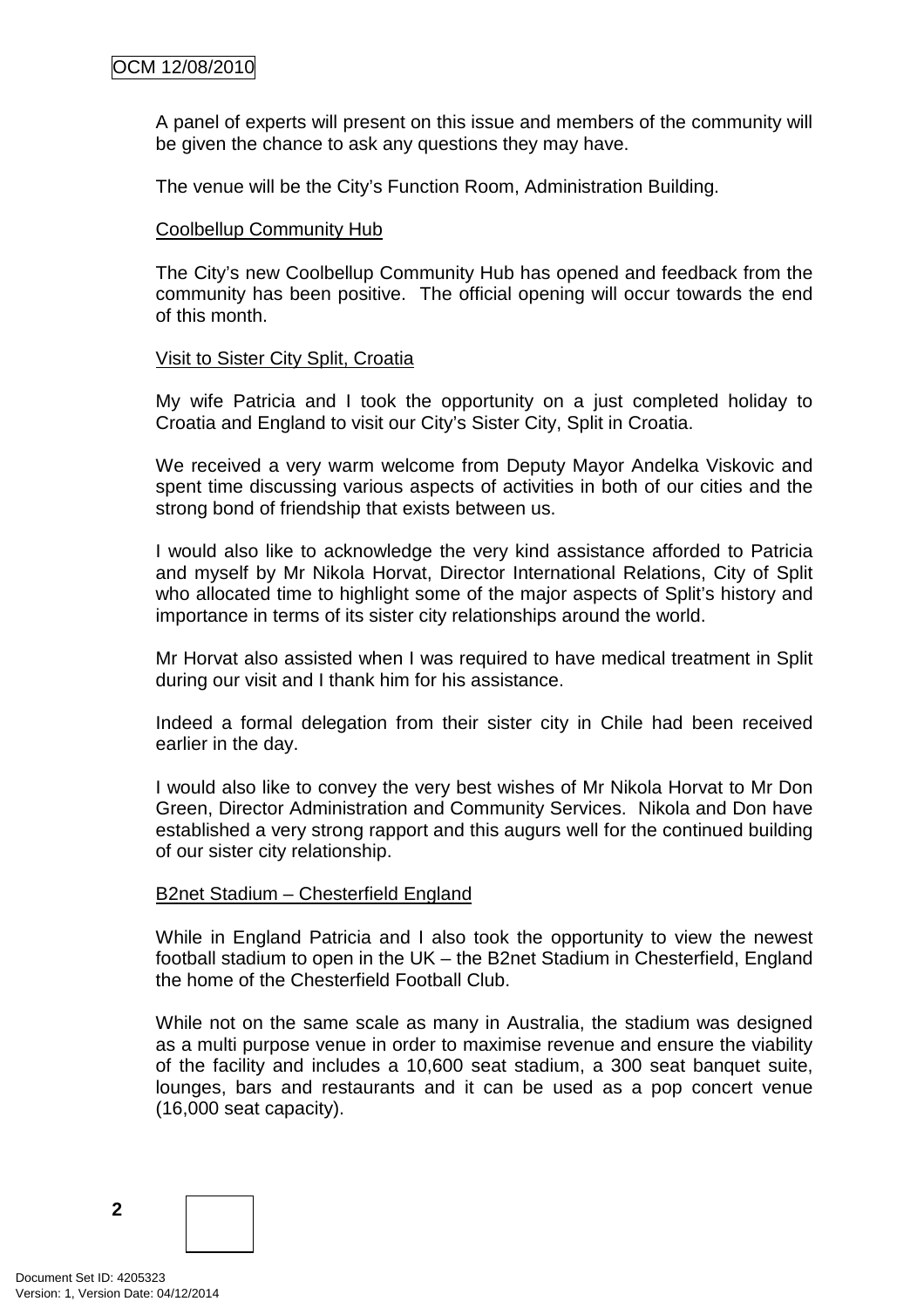Like most stadium owners today they have realised that the sports aspect is only one component of the project and the future viability of the stadium is dependent on its flexibility, robustness and of course a strong business case.

#### Youth Centre & Disability Sensory Centre

Patricia and I took the opportunity to visit the recently refurbished Youth Centre in Chesterfield and the adjoining Disability Sensory Centre in Chesterfield after reading of the details in the local newspaper.

The Youth Centre was not unlike our own except smaller in size. It was funded by the first ever Government grant from the 'unclaimed' monies fund i.e. bank deposits, etc. The Youth Centre's main focus was the arts, stage productions and a large recording studio where within a few weeks of opening they had 16 bands utilising the facility.

The Disability Sensory Centre provided the latest in terms of sensory experiences for those people suffering from various disabilities. It started with a sensory garden at the entrance while internally it had relaxation rooms, lounges, a library, meeting rooms, walkways with sensory tiles, waterfall and bubble windows, a large sensory room, hall for indoor sports, outdoor netball and basketball area with plans for a major playground based on the latest German designs for people with disabilities.

It was indeed a place of excellence for those with disabilities, the staff, families, carers and supporters.

#### Clr Sue Limbert

Clr Limbert will be leaving during tonight's meeting to fly to the eastern states so this is advice so that we are all aware when Clr Limbert excuses herself from the meeting.

## **AWARDS**

#### Cr Valma Oliver - Western Australian Local Government Distinguished Service Award

As announced at the July 2010 Council meeting, the City had been advised that Councillor Val Oliver was to be the recipient of the Western Australian Local Government Distinguished Service Award to be presented during local government week. Tonight I am pleased to further publicly acknowledge Councillor Val Oliver's contribution to local government and the community and to congratulate her on this significant achievement on behalf of elected members, staff and the community.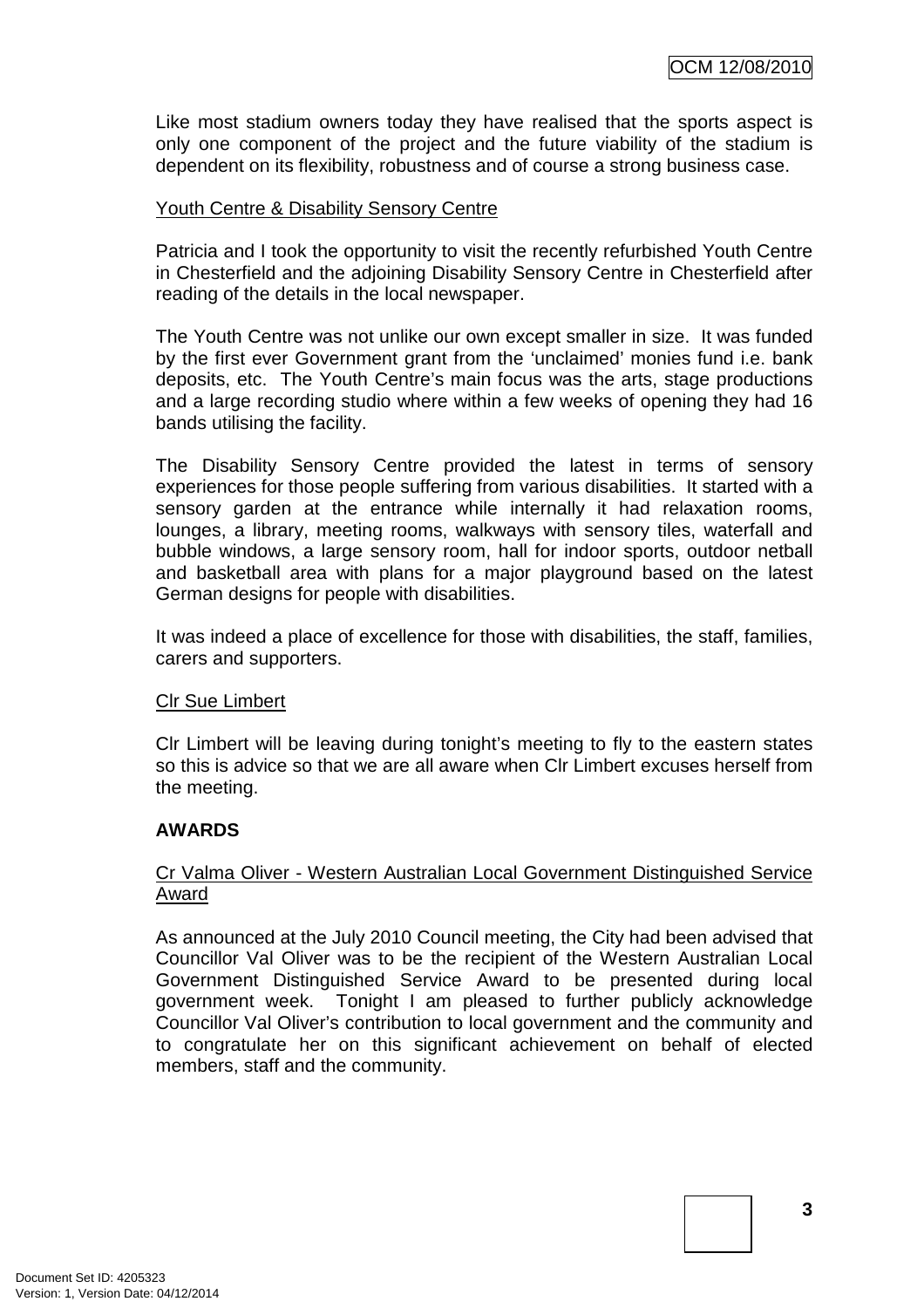## 2010 Western Australian Local Government Biodiversity Award

The City was the recipient of the above Award in recognition of its 'Landowners Biodiversity Conservation Grant Program'. The Award was presented at the WALGA Convention.

## Occupational Safety and Health Award

The City has also been the recipient of a Gold Certificate for compliance in Occupational Safety and Health Policies, Procedures and Practices using the benchmark of AS 4801:2001.

The Award demonstrates the City's commitment to ensuring a safe and healthy workplace for its employees, contractors and visitors.

## **2. APPOINTMENT OF PRESIDING MEMBER (If required)**

Not applicable.

## **3. DISCLAIMER (To be read aloud by Presiding Member)**

Members of the public, who attend Council Meetings, should not act immediately on anything they hear at the Meetings, without first seeking clarification of Council's position. Persons are advised to wait for written advice from the Council prior to taking action on any matter that they may have before Council.

## **4 (OCM 12/08/2010) - 4 ACKNOWLEDGEMENT OF RECEIPT OF WRITTEN DECLARATIONS OF FINANCIAL INTERESTS AND CONFLICT OF INTEREST (BY PRESIDING MEMBER)**

Clr. Tony Romano - Item 13.1

## **5 (OCM 12/08/2010) - APOLOGIES AND LEAVE OF ABSENCE**

**❖** Clr Carol Reeve-Fowkes - Apology

## **6. ACTION TAKEN ON PREVIOUS PUBLIC QUESTIONS TAKEN ON NOTICE**

Nil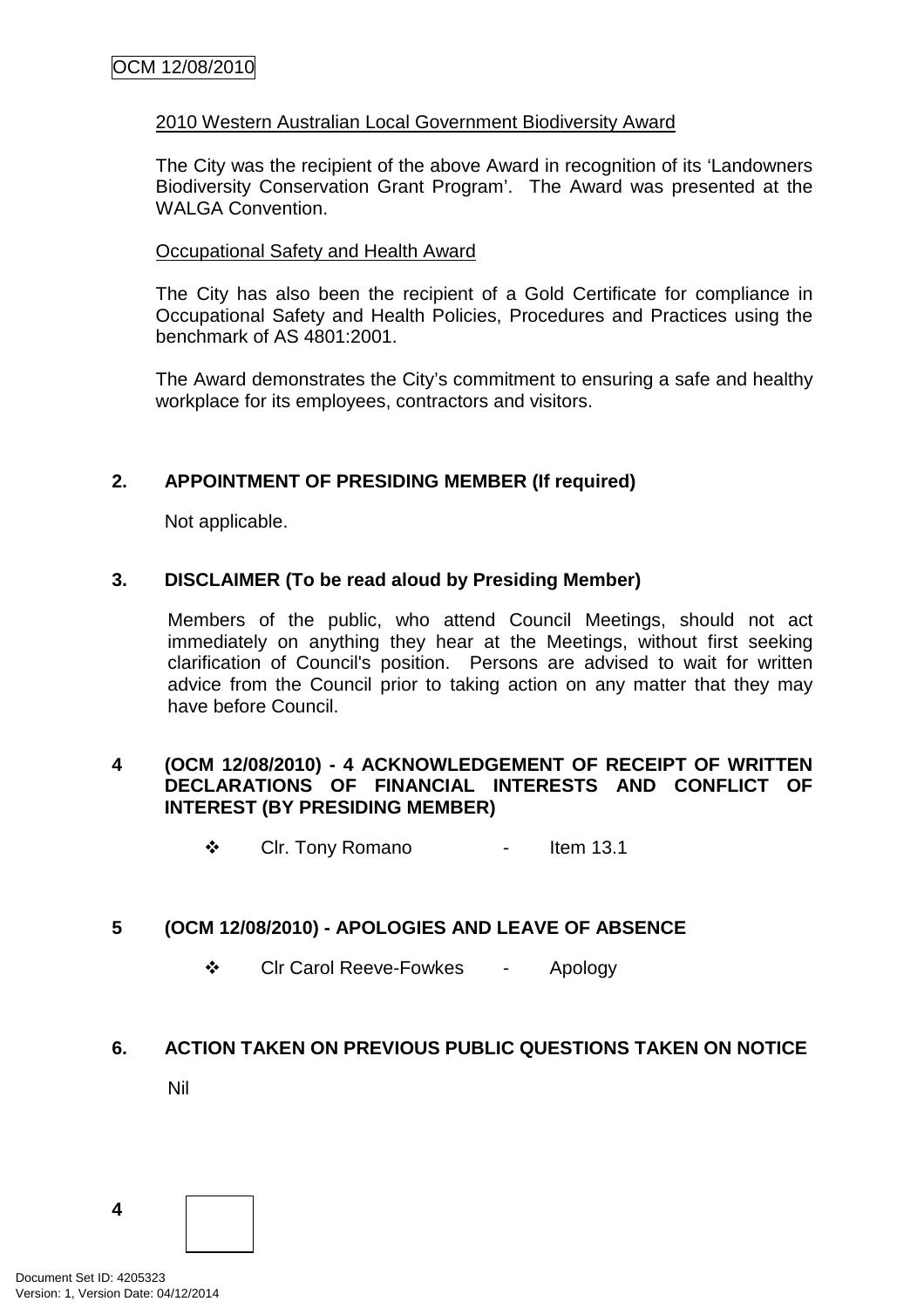# **7 (OCM 12/08/2010) - PUBLIC QUESTION TIME**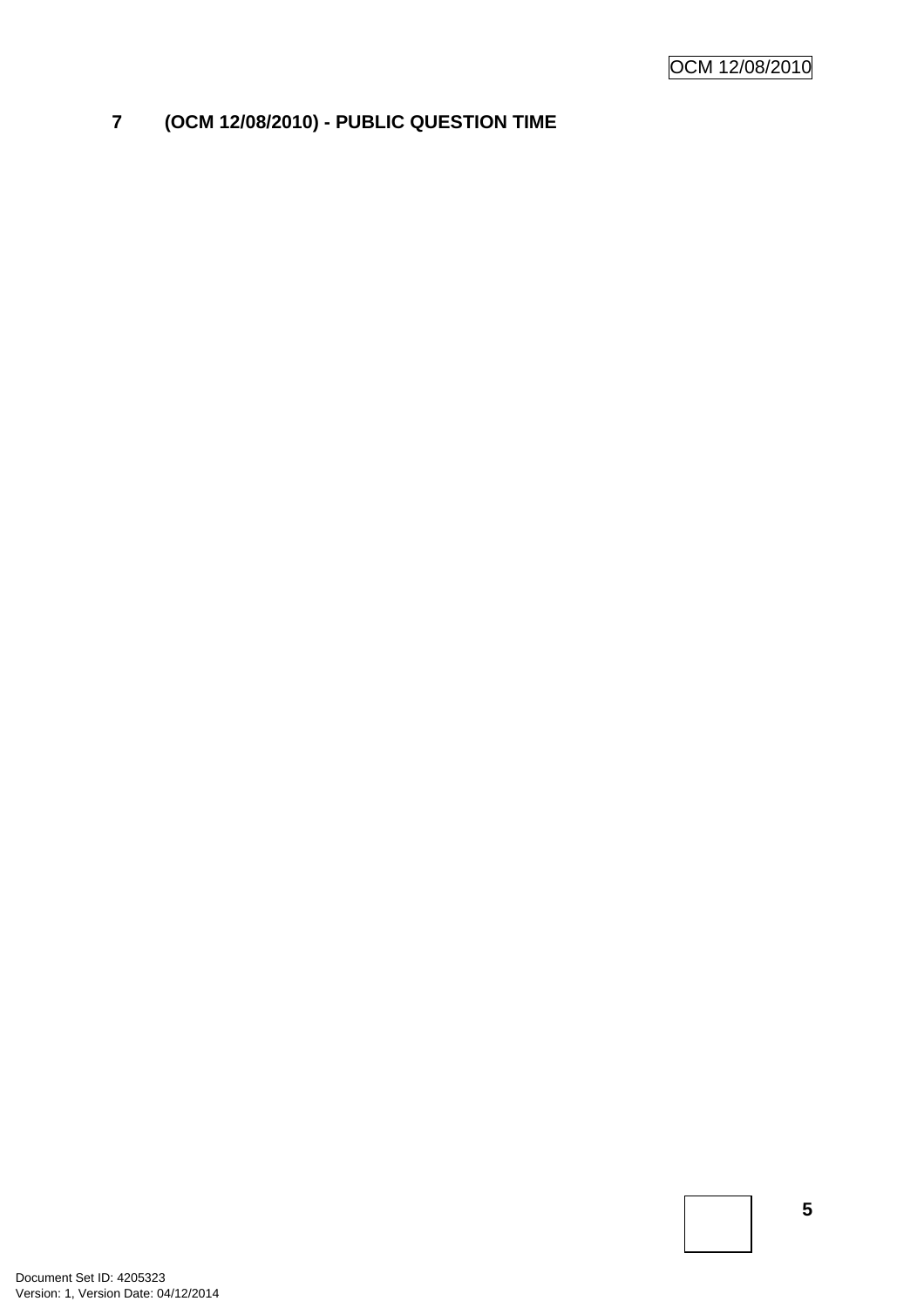## **Ms Dorothy Anderson, Hamilton Hill**

Agenda Item 14.1 – Consideration of adoption of Local Planning Policy (Newmarket Precinct Design Guidelines) for final approval

- Q1. Does any Councillor present have any conception of the full horror of the situation that 4-5 storied units built along Cockburn Road will present to we residents, whom you represent and if so, where is your compassion?
- A1. This is essentially a matter for individual Councillors to determine in considering the item. It should be noted that there are currently no restrictions on building height for development along Cockburn Road. The Policy (Design Guidelines) therefore seeks to establish height restrictions. The height limits proposed are consistent with those identified in the District Structure Plan for the Newmarket Precinct, which has been endorsed by the State Government.

#### **Ms Nola Waters, Coolbellup**

Agenda Item 14.8 – Consideration of Future Management for Reserve 24308.

- Q1. Why was the lease fee for Naval Base Shacks increased by nearly 100% in this year's budget when Council had not made a decision on the future management of the park?
- A1. The lease values for the Naval Base Shack sites have not been independently re-valued for a considerable time (certainly not over the last five year period). Accordingly, it was considered appropriate for the City to undertake a market revaluation of all leases, to ensure that the City was taking lease revenue which reflected market value. This is the approach the City takes in all its properties which it receives a market rental from.

The City has chosen to stage the new lease fees over a three year period, so as to manage the financial impact of this on shack lessees. Accordingly similar increases will be undertaken over the next two years and possibly beyond.

All lease funds are held in the Naval Base Shacks Reserve Fund, and are only expended on the reserve land. Due to the significant capital upgrade planned over the coming five year period, these funds will be an imperative source of revenue.

Q2. Could Item No. 14.8 Consideration of Future Management for Reserve 24308 (Naval Base Shacks) on tonight's agenda be deferred until Councillors have had an opportunity to meet with representatives of the shack community to discuss issues outlined in the background information provided by the officers of the City of Cockburn?

**6**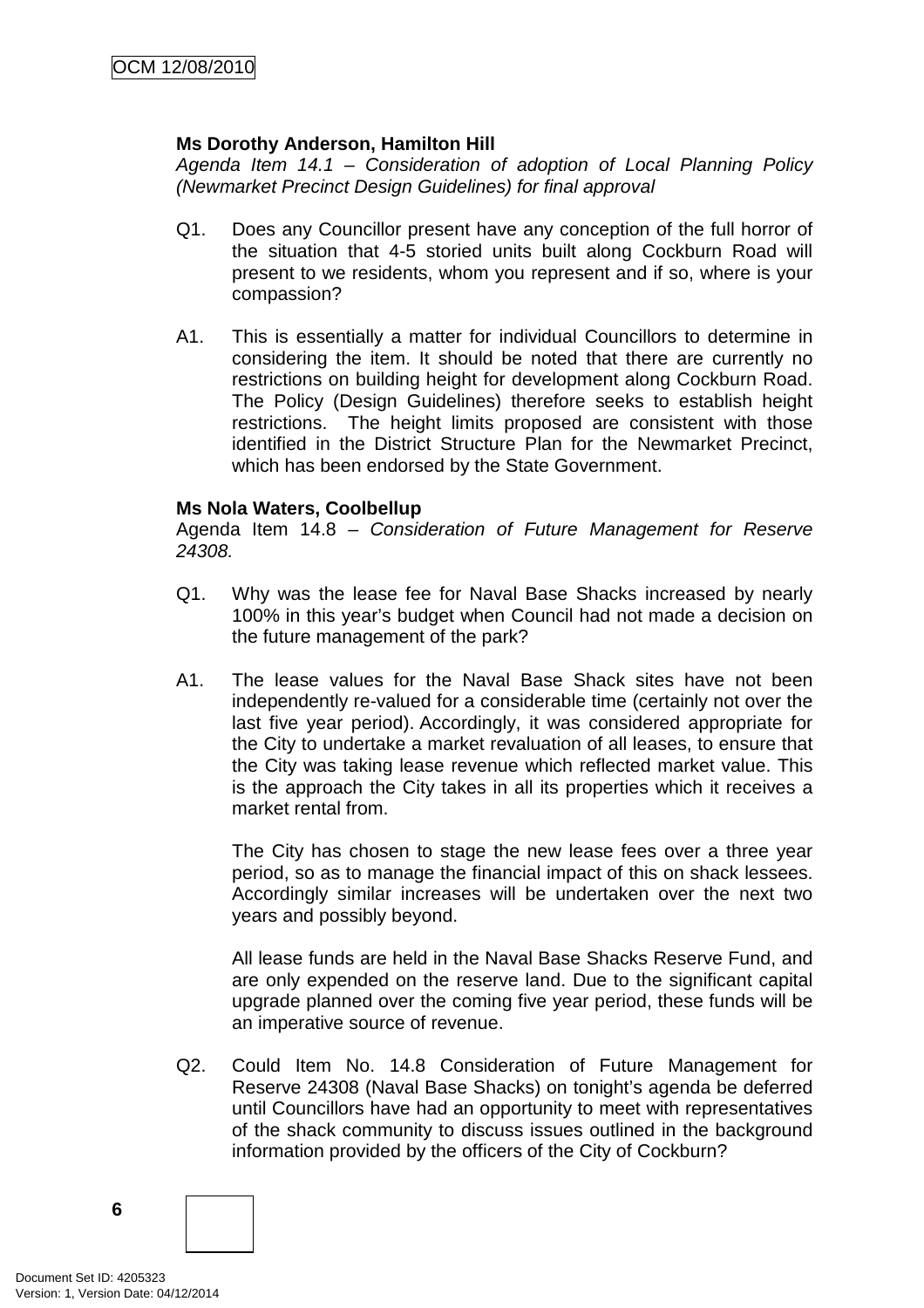A2. This is a decision for Council to consider tonight, though this is not recommended by the officers for the matter to be deferred. The report seeks to endorse a draft option in which to proceed to consultation on, and accordingly it is important that there be a process put in forward to resolve issues associated with the land.

## **Mr Grahame Aldridge, Hamilton Hill**

Agenda Item 14.2 – Development application for eight story mixed use building comprising: office floor space, a café, bar/restaurant, serviced apartments and 18 multiple (residential) dwellings – Lot 1 & 2 Bellion Drive Hamilton Hill.

Further to your correspondence I would like justification on the following:

- Q1. Why is the current proposal on Lots 1 & 2 Bellion Drive misrepresenting the District Structure Plan?
- A1. The proposal does not misrepresent the Cockburn Coast District Structure Plan. The Cockburn Coast District Structure Plan specifically refers to the enhancement of the area through the inclusion of landmark and gateway buildings. In this regard, the District Structure Plan identifies the Gateway buildings located at major entrance points in the development area.

The intersection of Cockburn Road and Rollinson Road where it will extend from Cockburn Coast Drive represents a major entrance point to the Cockburn Coast area. It is for this reason the extension from Cockburn Coast Drive is reserved as a Primary Regional Road under the Metropolitan Region Scheme, the highest order of road classification under the Region Scheme. The current Region Scheme reservation preserves and protects the future development of this major entry point.

- Q2. Where in the Newmarket Precinct does it mention **Gateway** site?
- A2. Page 37 of the Cockburn Coast District Structure Plan clearly identifies Gateway buildings up to eight (8) storeys in height in the Newmarket Precinct.
- Q3. Why is the proposed site on Lots 1 & 2 Bellion Drive allowed to be 9 storeys, even though it is proposed at 8 when the Newmarket Precinct maximum states five storey's as a maximum height, other than the **Landmark** site?
- A3. The subject land is considered to represent a Gateway site based on the guiding principles such in the Cockburn Coast District Structure Plan. The District Structure Plan refers to Gateway sites at major entrance points to the area. The DSP also states that Gateway sites will have a mandated requirement for additional street presence, addressing the corner such that a statement and sense of arrival is provided. The subject proposal is considered to do this.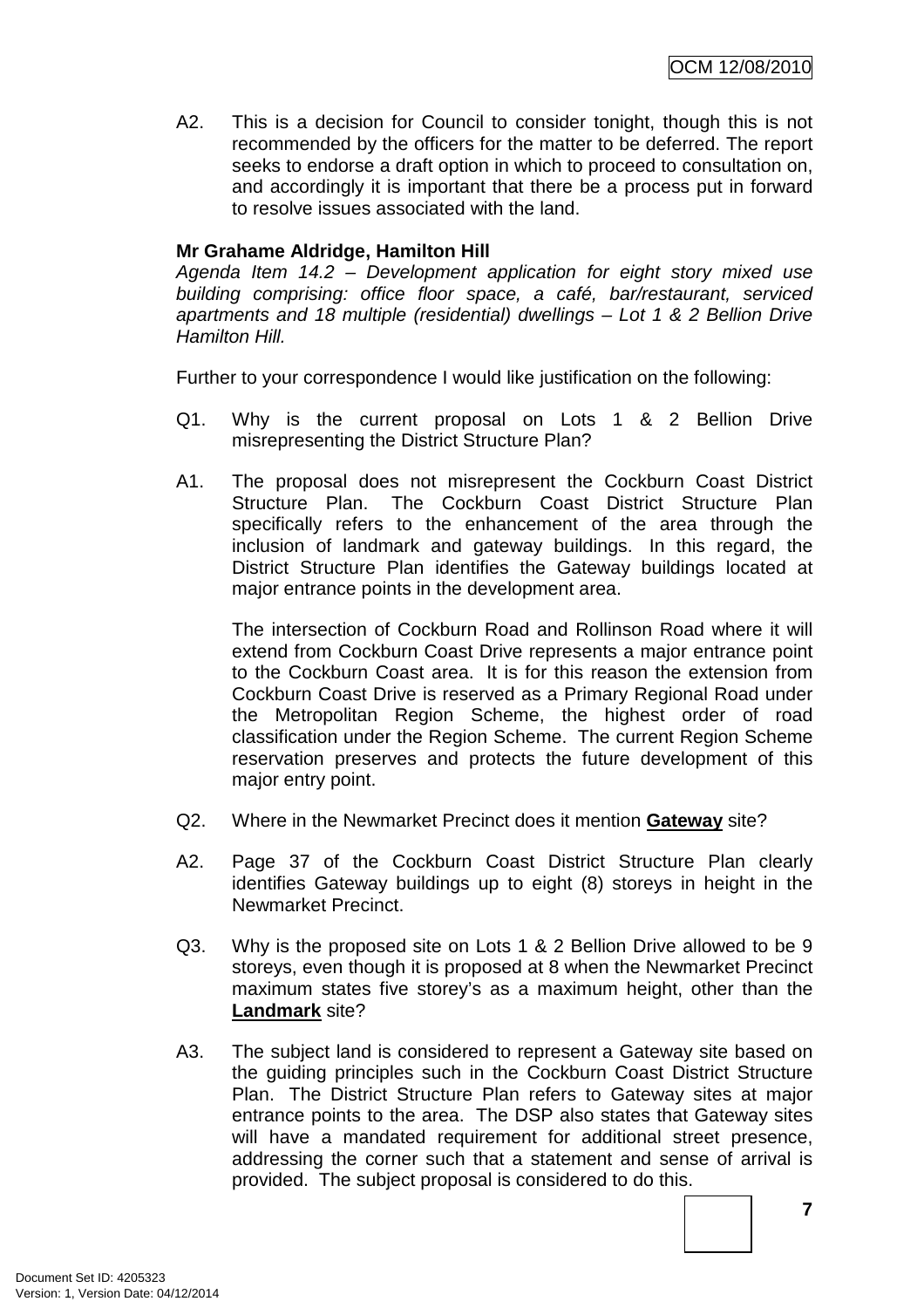## **Mr Mark Kemp, South Lake**

Agenda Item 13.1 – Minutes of the Grants and Donations Committee.

- Q1. Who does the initial diagnosis and treatment of the animals and what qualifications do they have? Should animals be taken there initially or better advised to be taken to a Vet first, i.e. Murdoch University Veterinary Hospital?
- A1. This question will need to be responded to by Native Arc.
- Q2. The keeping of native animals for public education and display requires a regulation 16 licence. Who conducts this education? Do they have the relevant qualifications and hold a regulation 16 licence as required by DEC?
- A2. This question will need to be responded to by Native Arc.
- Q3. Occupational Health and Safety As the animals are mainly treated upstairs in rooms that are carpeted and in close vicinity to volunteer and visitor areas i.e. kitchen and office, is Council aware of the serious risk of zoonic diseases being contracted by volunteers and visitors. I believe these rooms cannot be disinfected adequately due to the carpet. Who has duty of care regarding this matter?
- A3. This question will need to be responded to by Native Arc.
- Q4. Will Council or Native Arc approach other Councils for funding to offset the cost of animals brought in from these other areas?
- A4. This question will need to be responded to by Native Arc.
- Q5. Since there is no longer anyone living onsite or staying overnight what security arrangements have been made?
- A5. The building is locked by the staff after hours.
- Q6. Is the Council aware that previous sponsors who made significant donations to Native Arc no longer do so due to there being no qualified full-time carers?
- A.6 The City is not aware of any private sponsorship arrangements made with Native ARC.

## **Items Not on the Agenda**

## **Mr Paul Carolan, South Lake**

Q1. Is it a Worksafe standard where smoking is prohibited within a 5 metre zone around all points of access and egress to buildings around

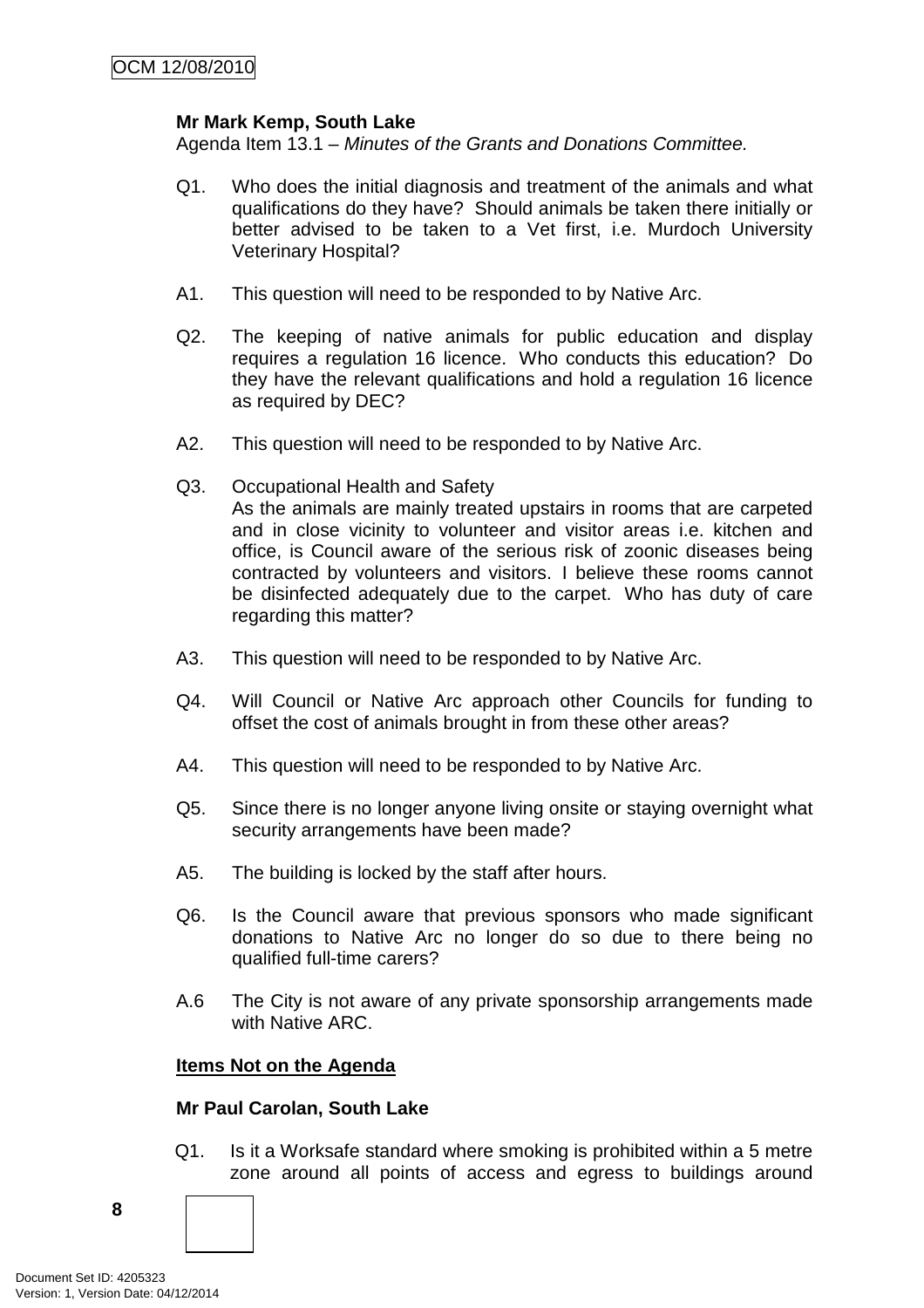Government buildings in Australia?. This now includes buildings at mining camps in the Pilbara from my own personal experience. This is done by painting a yellow line on the ground to include this distance, as well as making it the responsibility of the owners of buildings to enforce. Would the Council be willing to implement this standard to all publicly accessed premises to prevent the transfer of passive smoking in order to prevent future liability cases against the Council.?

A1. The City has endorsed a Smoke Free Policy in August 2008 and was recognised as one of the leaders in this area of preventative health because many aspects of that policy have been incorporated into new Tobacco Products Control Amendment Act which comes into force on 22 September 2010. This new legislation bans smoking in outdoor eating areas, within 10 m of playgrounds, and between the flags on beaches.

The City's Smoke Free Policy currently prohibits smoking within 10 m of a large number of places including playgrounds, and the entrance to all Council buildings. There is no evidence to suggest that people are smoking in front of the entrances to Council buildings and therefore at this time there appears to be no need to enforce a stricter policy than currently exists.

- Q2. Does this include other buildings apart from Council buildings.
- A2. Council only has the ability to actually control buildings that fall under the ownership or management of Council, so Council has put this in place since August 2008 for Council buildings and Council management.
- Q3. Does this include pubs and clubs.
- A3. Pubs and clubs are covered by the new Tobacco Control Amendment Act which is actually state legislation.
- Q4. I have noticed a lot of broken glass and rubbish around bus stops. It would be good to provide these outside all bus stops. Do we provide rubbish bins at bus stops and South Lake Shopping Centre.
- A4. We do provide tidy bins at a number of bus stops. We don't provide them at all bus stops. We do encourage people to take their litter. Bins generate waste and it gets difficult to control on occasions. We do provide them in some areas but not all areas.

## **Items on the Agenda**

## **Mr Dan Scherr, Coogee**

Item 15.3 - Tender No. RFT38/2009 & RFT04/2010 – Advertising Services – Local Newspaper.

Q1. Community Newspapers seem to have a very strong bias in favour of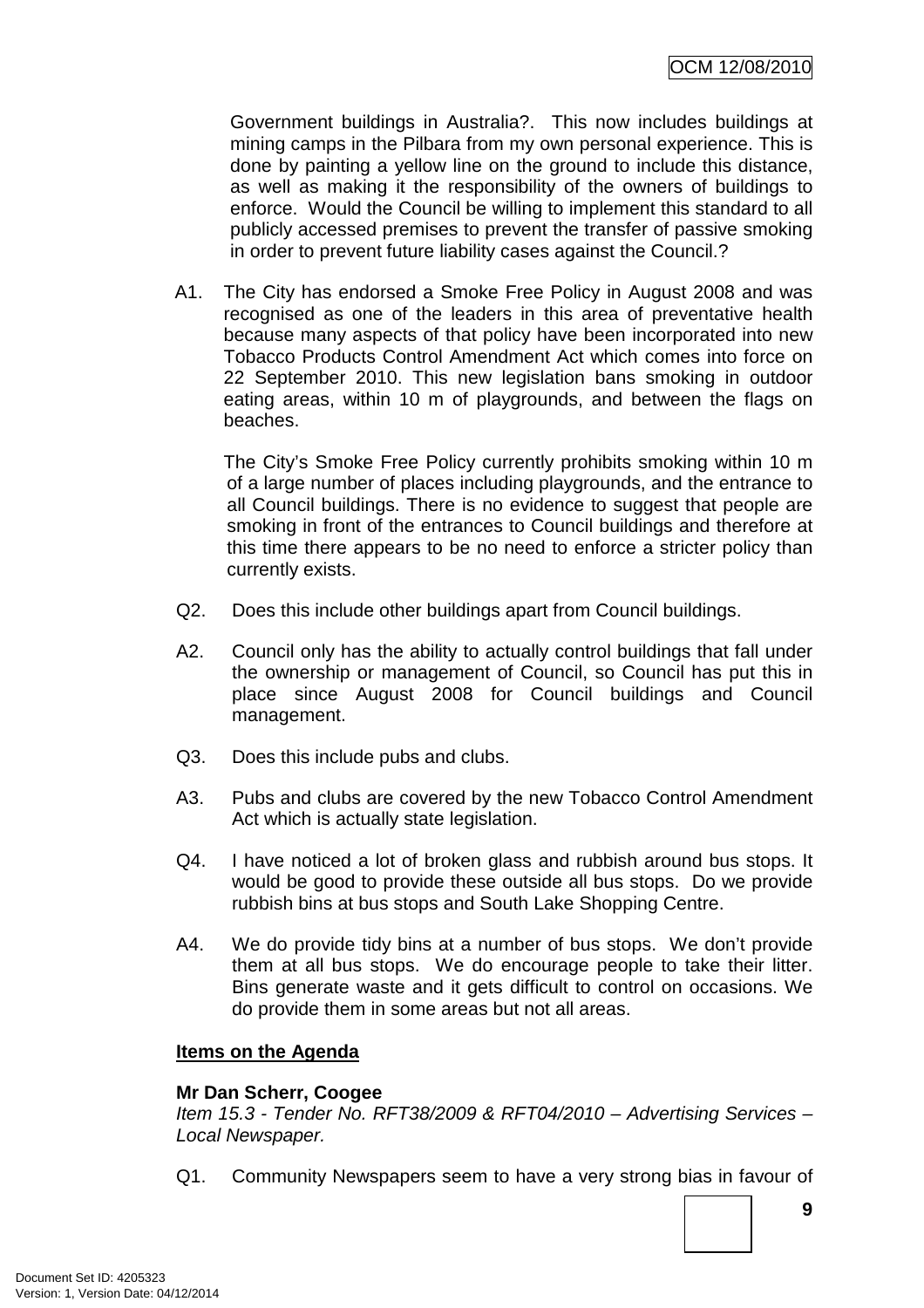the Port Coogee Development and received a lot of work with the advertising that was put in and with their editorial they picked and now it seems that Council has awarded a major media contract to Community Newspapers. Does that mean that other newspapers including the Herald will be omitted. Will that mean that Community Newspapers will be the exclusive outlet for Council information leaving other people of the City that don't read the Community Newspapers only the Herald unreached by Council's information in the form of advertising.

A1. The tender selection process the City goes through for its advertising doesn't consider the editorial content of any newspaper; that is not one of the tender selection criteria. The provision of advertising in newspapers which is predominantly confined to in this case, the City's weekly update has been the bulk of the work as you have said to the Community Newspaper Group. The City does; however, take out advertising for a variety of changes or statutory provisions in both newspapers during the course of the past year given that the City has held its advertising contract with the Community Newspaper Group. You would have noticed that, you read the Herald you have seen advertising with the City advertising the District Structure Plan changes etc. That process will continue, the City has no intention of all its advertising to be put into one newspaper; however, the information content which is our weekly update and other major events will be reported in accordance with the tender with Community Newspaper Group.

## **Ms Robyn Scherr, Coogee**

Item 14.2 – Development Application for eight storey mixed use building…..

- Q1. Election posters on the fence of Lots 1 & 2 Bellion Drive. Do we know who the principals of Karrisma Pty Ltd are.
- A1. The ownership of any company is not a relevant planning matter; the items on the Agenda are related to a planning matter. They are a Public Listed company and anyone can look this up.

## **Items Not on the Agenda**

## **Mr Ray Woodcock, Spearwood**

- Q1. Will the City of Cockburn consider building a wailing wall on the grass area between the Library and the Senior Citizen Centre.
- Q2. Will the Council tell the ratepayers of the City of Cockburn what's the total costs of the advertisement on 3 pages in the Cockburn Gazette dated 6 July concerning on the Co-Safe Service. These three pages, can you tell me the total cost for the district. The Gazette said it was a paid advertisement by the City of Cockburn.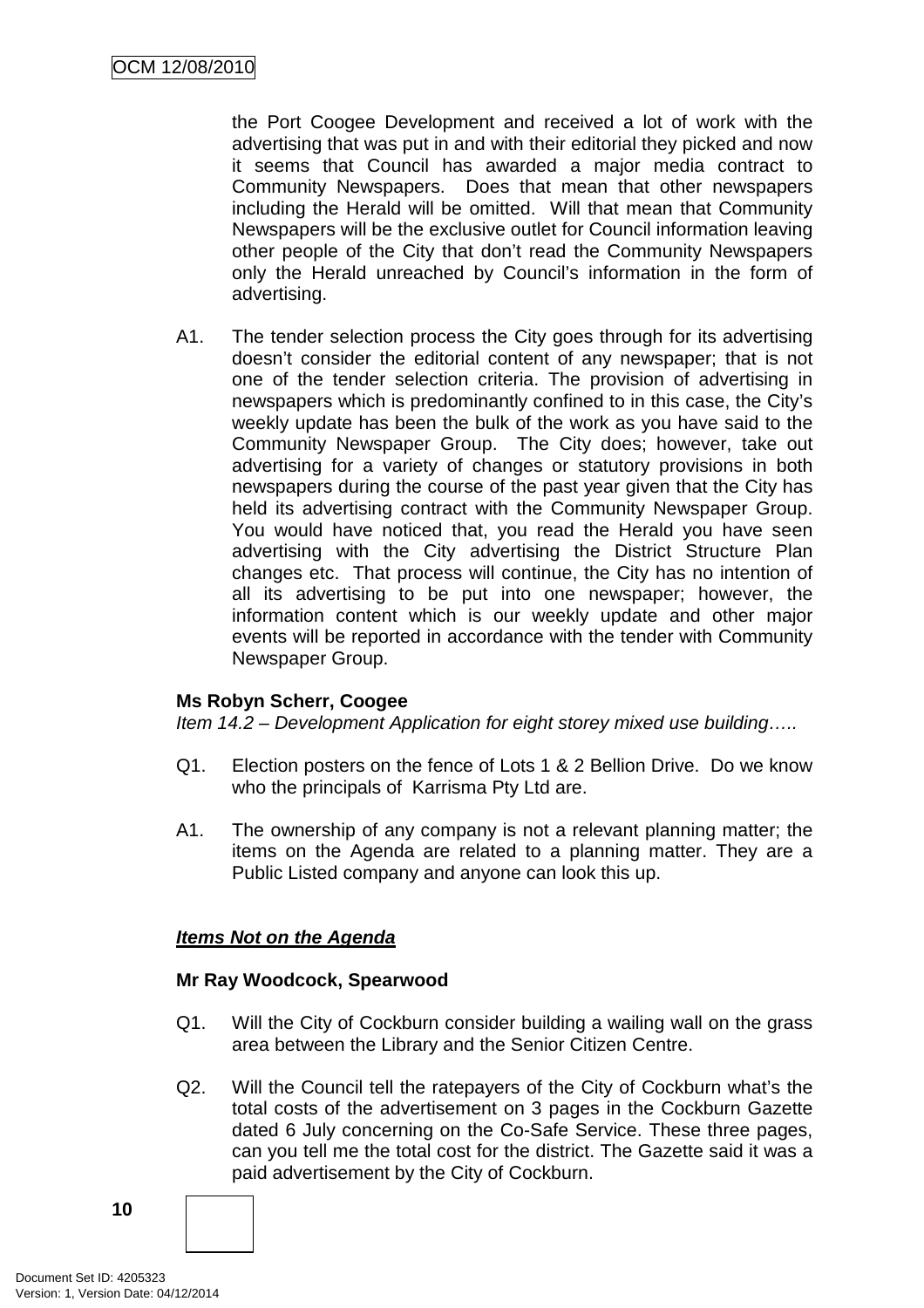- A2. The cost was approximately \$5,500.00.
- Q3. Why was it is necessary for the City of Cockburn to pay \$22,000 for consultants call Changing Directions to assist the City of Cockburn who is the best tender for the City of Cockburn.
- A3. The City from time to time will commission consultants to provide assistance in its directions. The sum of \$22,000 was paid by the City to changing Directions to assist the City to develop the scope and also to assist the City to undertake the evaluation. The sum is worthy and is for services rendered and was endorsed and consistent with their quotation and the sum was paid.
- Q4. Has anyone from the City of Cockburn looked at the poor lighting in Barrington Road. If so, what will be done to improve the street lighting, if not what will be done.
- Q5. Will anything be done to the street lighting in Barrington Road for security purposes.

A4 & 5. This will be looked into and a response sent out in writing.

#### **8. CONFIRMATION OF MINUTES**

## **8.1 (MINUTE NO 4322) (OCM 12/08/2010) - CONFIRMATION OF MINUTES**

#### **RECOMMENDATION**

That Council adopt the Minutes of the Ordinary Council Meeting held on Thursday, 8 July 2010, as a true and accurate record.

#### **COUNCIL DECISION**

MOVED Clr S Limbert SECONDED Clr V Oliver that the recommendation be adopted.

**CARRIED 9/0**

## **9. WRITTEN REQUESTS FOR LEAVE OF ABSENCE**

Nil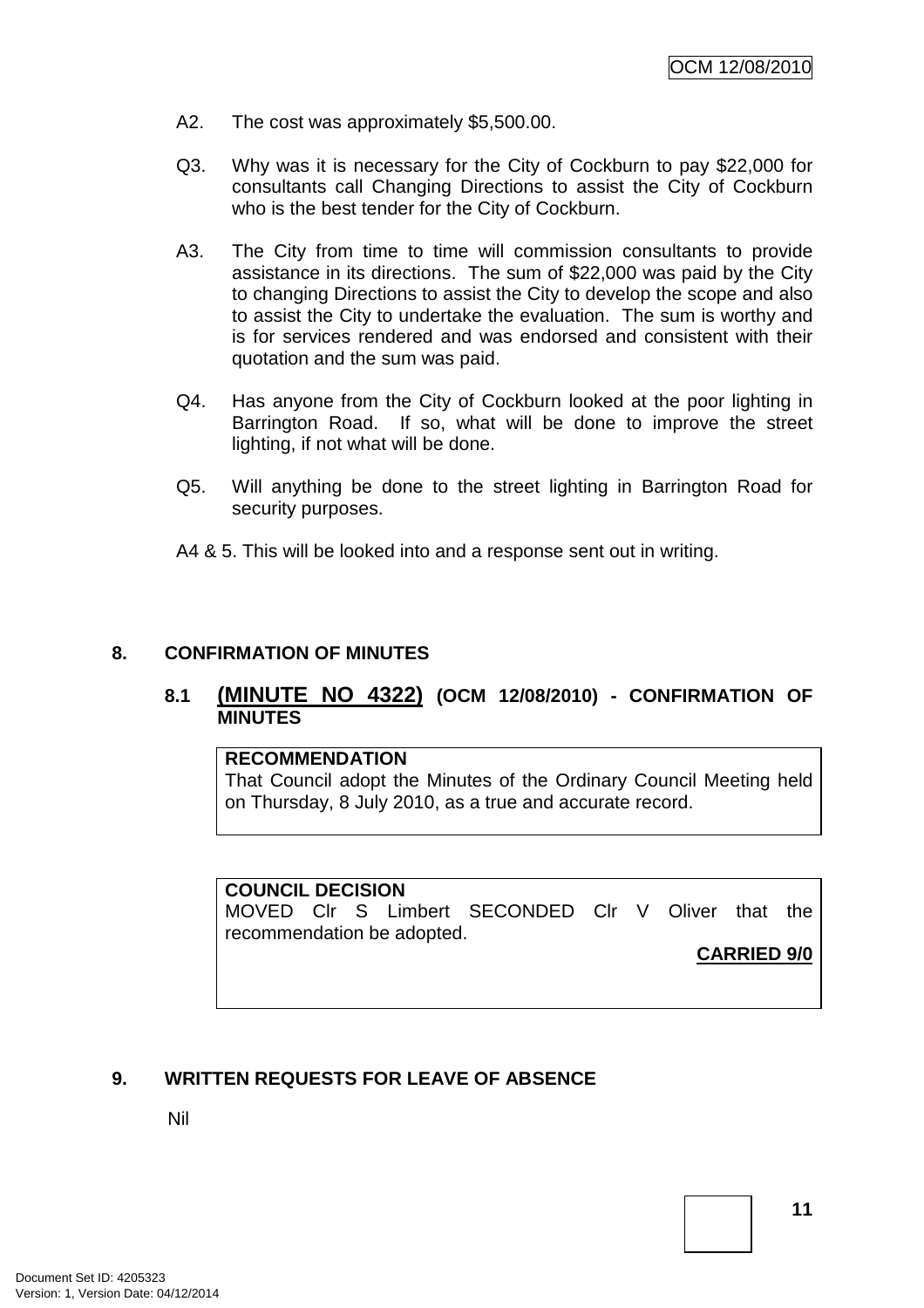## **10 (OCM 12/08/2010) - DEPUTATIONS AND PETITIONS**

 Clr O'Brien on behalf of Ratepayers re Community Infrastructure Contributions Scheme.

## **11. BUSINESS LEFT OVER FROM THE PREVIOUS MEETING (If adjourned)**

Nil

## **12 (OCM 12/08/2010) - DECLARATIONS OF COUNCILLORS WHO HAVE NOT GIVEN DUE CONSIDERATION TO MATTERS IN THE BUSINESS PAPER**

Nil.

## **13 (OCM 12/08/2010) - COUNCIL MATTERS**

**NOTE:** AT THIS POINT IN THE MEETING, THE FOLLOWING ITEMS WERE CARRIED BY AN "EN BLOC" RESOLUTION OF COUNCIL:-

| 14.3 | 15.1 | 16.1 | 17.1 |
|------|------|------|------|
|      | 15.2 | 16.2 |      |
|      |      | 16.3 |      |
|      |      | 16.4 |      |
|      |      | 16.5 |      |

CLR ROMANO LEFT THE MEETING AT THIS POINT, THE TIME BEING 7.36 P.M.

## **DECLARATION OF INTERERST**

THE Presiding Member advised the meeting that he had received a Declaration of Interest as follows:

## **CLR TONY ROMANO**

Declared an Impartiality Interest in Item 13.1 "Minutes of the Grants and Donations Committee Meeting – 19 July 2010" pursuant to Regulation 11 of the Local Government (Rules of Conduct) Regulations 2007.

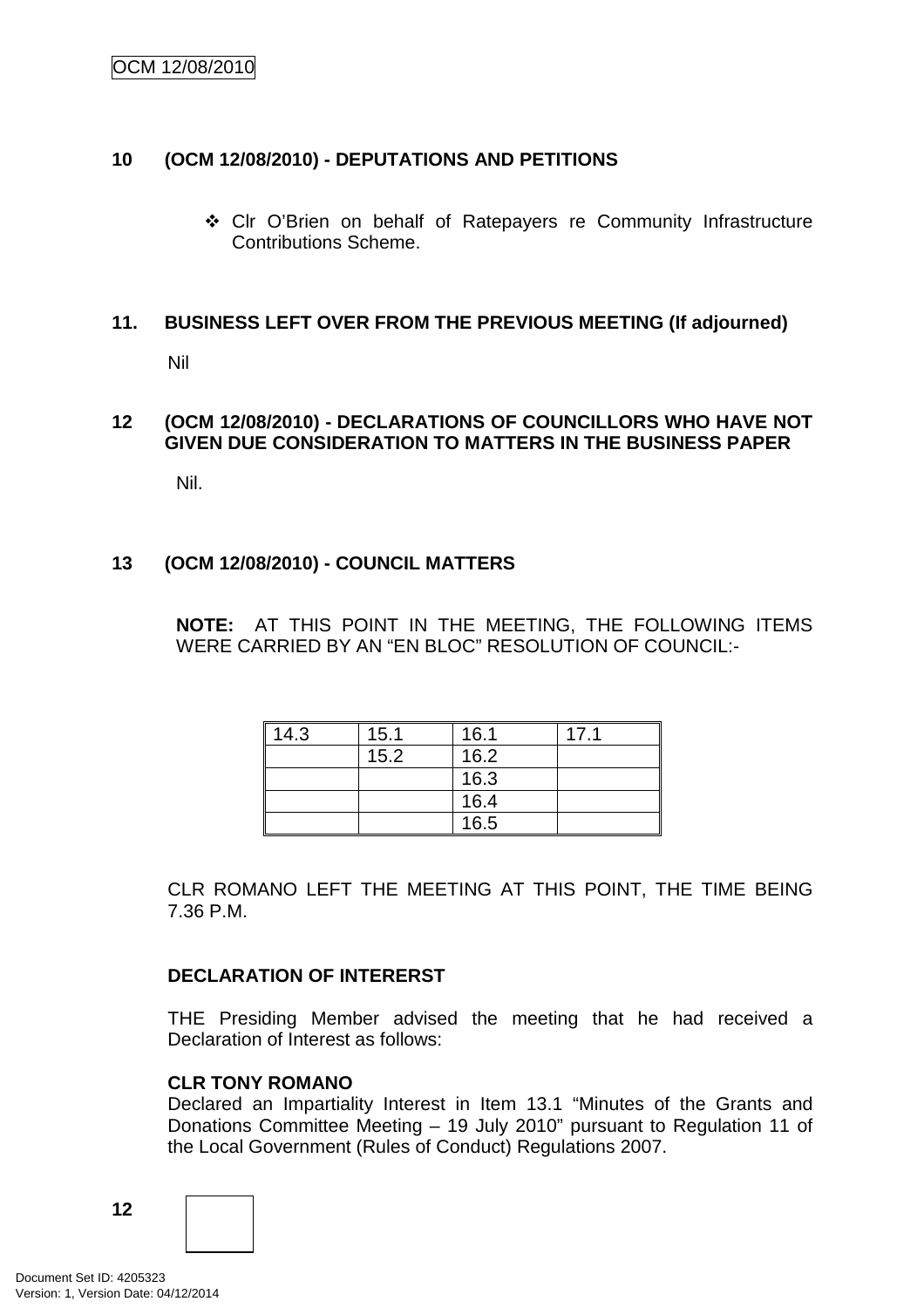The nature of his interest is that he is an office bearer of the Melville-Cockburn Chamber of Commerce, which is subject to a recommendation to Council, as contained in the Minutes.

## **13.1 (MINUTE NO 4323) (OCM 12/08/2010) - MINUTES OF THE GRANTS AND DONATIONS COMMITTEE MEETING - 19 JULY 2010 (5930) (R AVARD) (ATTACH)**

# **RECOMMENDATION**

That Council:

- (1) receive the Minutes of the Grants and Donations Committee meeting held on 19 July 2010, and adopt the recommendations contained therein; and
- (2) approve an allocation of \$10,000, to be drawn from the adopted allocation for donations in 2010/11, to provide interim funding to the Melville/Cockburn Chamber of Commerce, to implement a review of the current organisational business model to ensure long term financial and operational sustainability.

## **COUNCIL DECISION**

MOVED Clr V. Oliver SECONDED Clr K Allen that council:

(1) receive the Minutes of the Grants and Donations Committee Meeting held on 19 July, 2010, and adopt the recommendations contained therein, subject to the deletion of sub – recommendation (4) of Item 9.2 "Grants and Donations Committee Recommended Allocations" and substituting the following:

"approve the allocation of \$10,000 to Native Arc for 2010/11 for the purpose of providing for the care of animals only"; and

(2) as recommended.

## **MOTION LOST 3/5**

MOVED Clr R. O'Brien SECONDED Clr V. Oliver that Council:

- (1) receive the Minutes of the Grants and Donations Committee meeting held on 19 July 2010 and adopt most of the recommendations contained therein; except
- (2) delete the \$51,000 grant to Native Arc and replace with a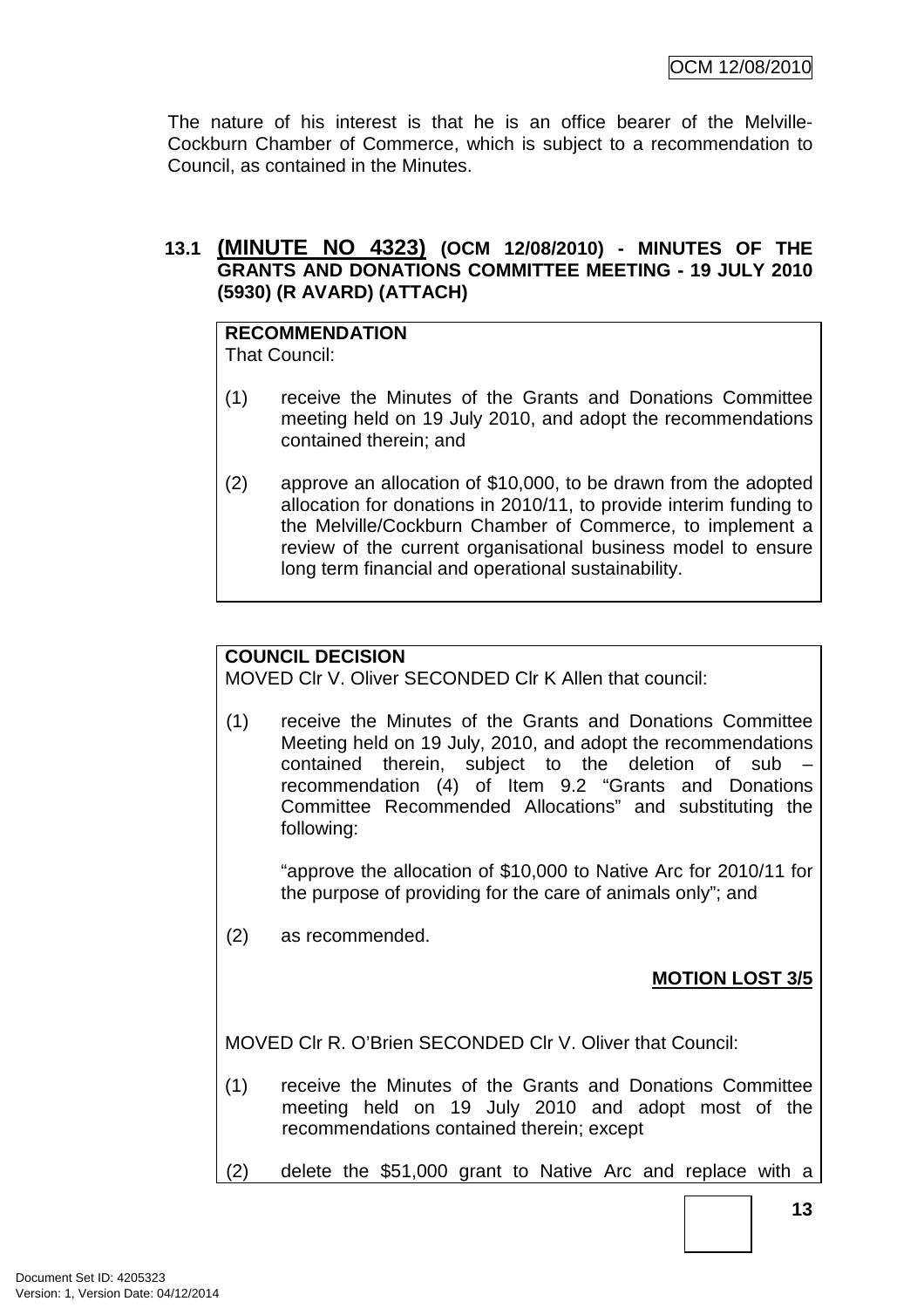\$20,000 grant to Native Arc but include a written condition that this money will be used specifically on treating injured wildlife and request a format of how Native Arc would use this money for the approval of Council prior to giving the grant money to them, and

(3) No. 2 of officer's recommendation.

## **MOTION LOST 2/6**

MOVED Clr I Whitfield SECONDED Clr L Smith that the recommendation be adopted.

**CARRIED 6/2**

## **Background**

The Council of the City of Cockburn established the Grants and Donations Committee to recommend on the level and the nature of grants and donations provided to external organisations and individuals. The Committee is also empowered to recommend to Council on donations and sponsorships to specific groups and individuals.

Council approved a budget for grants and donations for 2010/11 of \$816,057. The Grants and Donations Committee is empowered to recommend to Council how these funds should be distributed.

## **Submission**

To receive the Minutes of the Grants and Donations Committee and adopt the recommendations of the Committee.

## **Report**

The Melville Cockburn Chamber of Commerce (MCCC) is seeking interim funding of up to \$10,000 with the City's donation to be matched by the City of Melville. It is proposed this funding be made available to the MCCC prior to the usual application round to allow the MCCC to implement an urgent review of the current organisational business model to ensure long term financial and operational sustainability.

Due to the lack of a quorum for this item at the Grants and Donations Committee Meeting on 19 July 2010, the motion to recommend the approval of this request lapsed.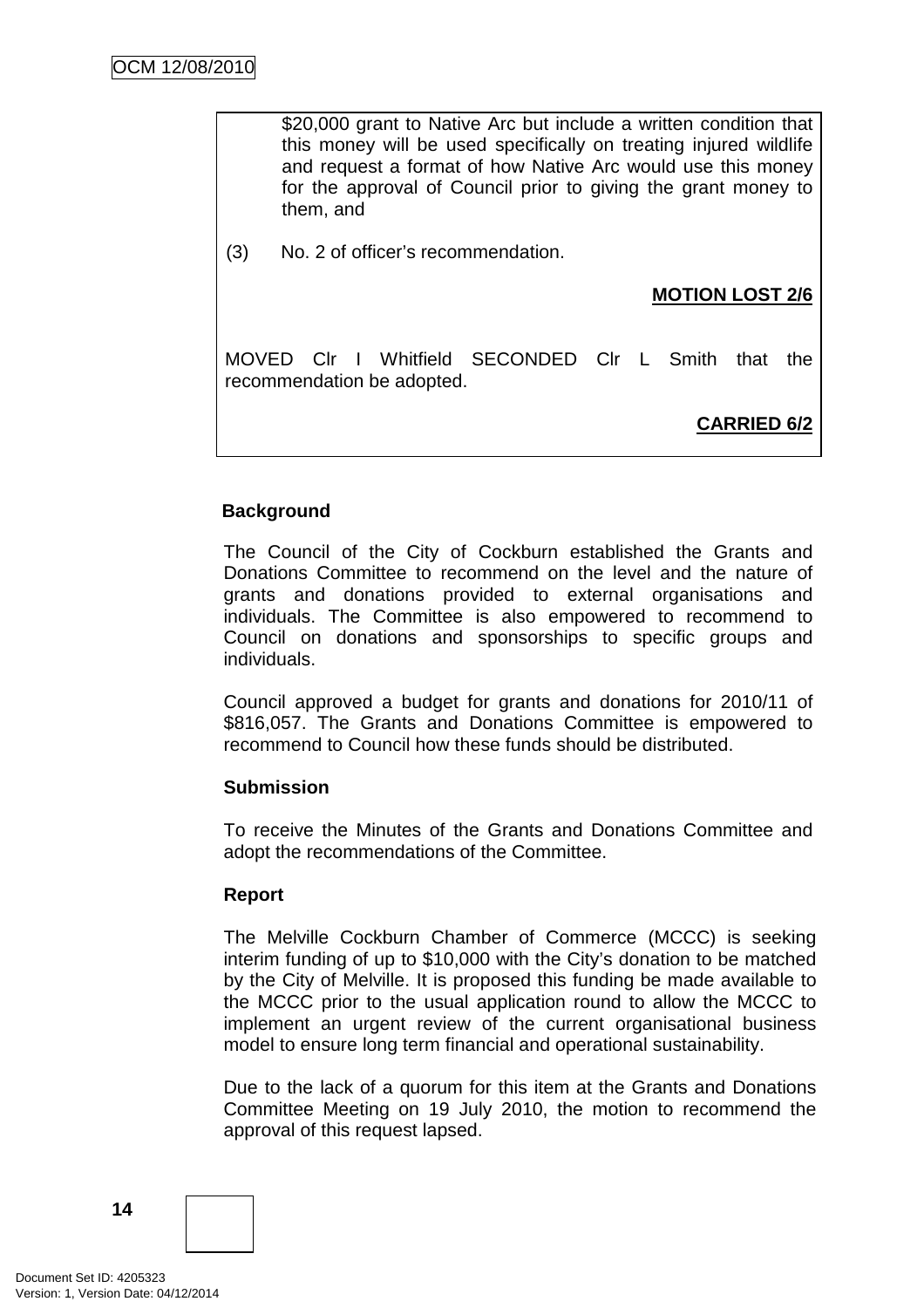The City has provided donation and sponsorship funding from the grants and donations budget to the MCCC for several years to assist with the operational cost of delivering timely information, events and services to the business community of the City of Cockburn.

| October 2006   | -                        | \$20,000 |
|----------------|--------------------------|----------|
| October 2007   |                          | \$20,000 |
| September 2008 | $\overline{\phantom{0}}$ | \$20,000 |
| September 2009 |                          | \$20,000 |

#### **Strategic Plan/Policy Implications**

#### **Governance Excellence**

• To conduct Council business in open public forums and to manage Council affairs by employing publicly accountable practices.

#### **Budget/Financial Implications**

Council approved a budget for grants and donations for 2010/11 of \$816,057.

Following is a summary of the proposed grants, donations and sponsorship allocations proposed by the Committee.

| <b>Committed/Contractual Donations</b>    | \$166,595 |
|-------------------------------------------|-----------|
| * Specific Grant Programs                 | \$429,462 |
| * Donations                               | \$180,000 |
| * Sponsorship                             | \$40,000  |
| <b>Total of Proposed Allocations</b>      | \$816,057 |
| <b>Total Funds Available</b>              | \$816,057 |
| <b>Less Total of Proposed Allocations</b> | \$816,057 |
| <b>Unallocated Balance</b>                |           |

\* These allocated funds are available to be drawn upon in response to grants, donations and sponsorship applications from organisations and individuals.

#### **Legal Implications**

N/A

#### **Community Consultation**

The position of Council is for the availability of grants and donations to be advertised through the City's website, local media, Cockburn Soundings, Council networks and related means.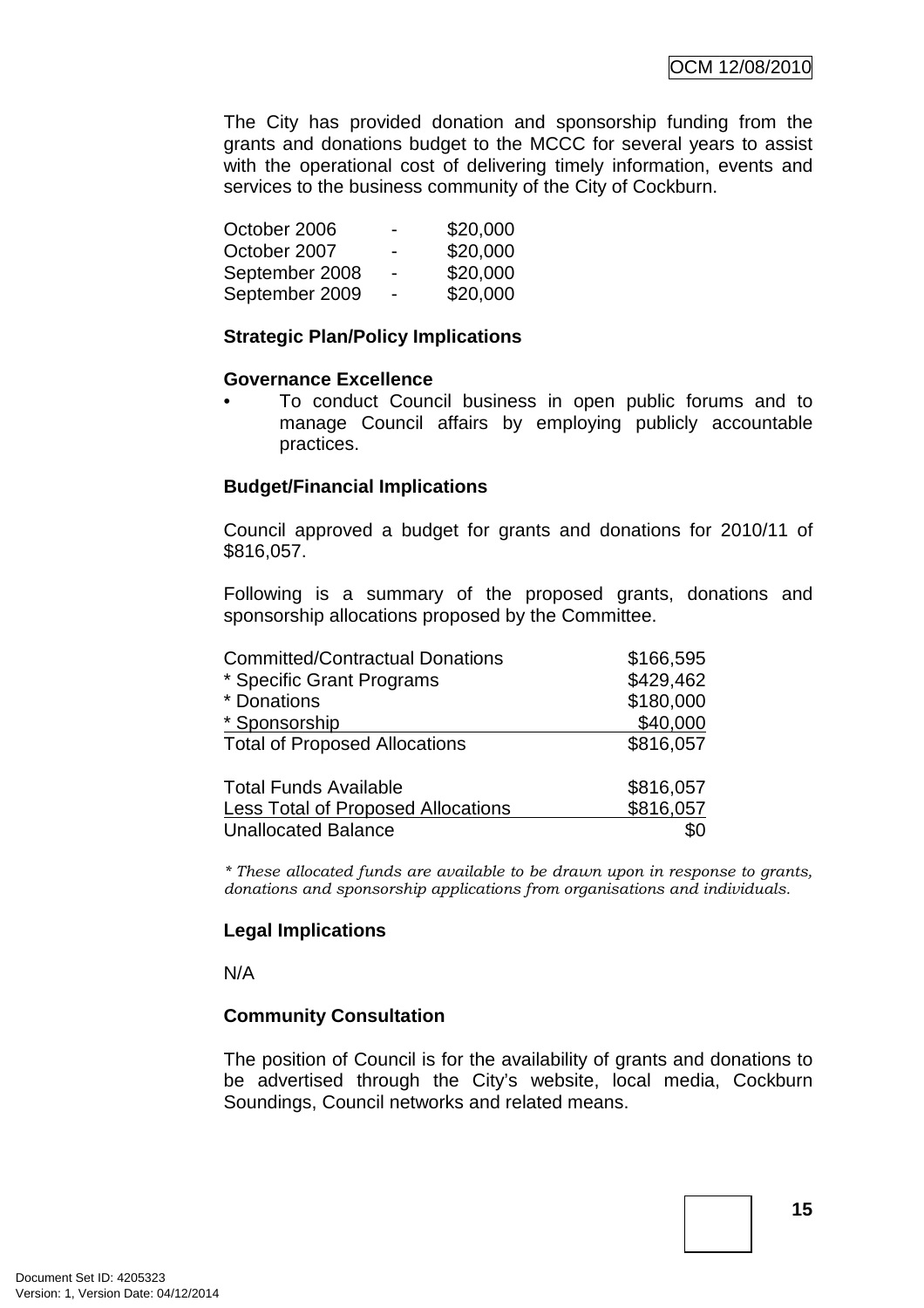It is recommended that advertising commence immediately following the Council decision in August and September 2010 to ensure a wider representation of applications.

## **Attachment(s)**

Minutes of the Grants and Donations Committee Meeting on 19 July 2010, including Summary of Grants, Donations and Sponsorship Committee Recommended Allocations 2010/11.

## **Advice to Proponent(s)/Submissioners**

The Proponent has been advised that this matter is to be considered at the 12 August 2010 Council Meeting.

## **Implications of Section 3.18(3) Local Government Act, 1995**

Nil

CLR ROMANO RETURNED TO THE MEEETING AT THIS POINT, THE TIME BEING 7.54 P.M.

THE PRESIDING MEMBER INFORMED CLR ROMANO OF THE DECISION OF COUNCIL MADE IN HIS ABSENCE.

## **14. PLANNING AND DEVELOPMENT DIVISION ISSUES**

**14.1 (MINUTE NO 4324) (OCM 12/08/2010) - CONSIDERATION OF ADOPTION OF LOCAL PLANNING POLICY (NEWMARKET**  PRECINCT DESIGN GUIDELINES) FOR FINAL APPROVAL **APPLICANT: CITY OF COCKBURN - OWNER: VARIOUS (93082) (D DI RENZO) (ATTACH)** 

## **RECOMMENDATION**

That Council:

- (1) in pursuance of Clause 2.5.2(b) City of Cockburn Town Planning Scheme No. 3 ("Scheme"), adopt the Local Planning Policy for the purposes of applying Design Guidelines to the Newmarket Precinct of the Cockburn Coast District Structure Plan area with the modifications as reflected in Agenda Attachment 1 to this report;
- (2) publishes notice of the adopted Policy in accordance with Clause 2.5.3 of the Scheme; and
- (3) advise those who have made a submission of Council's decision accordingly.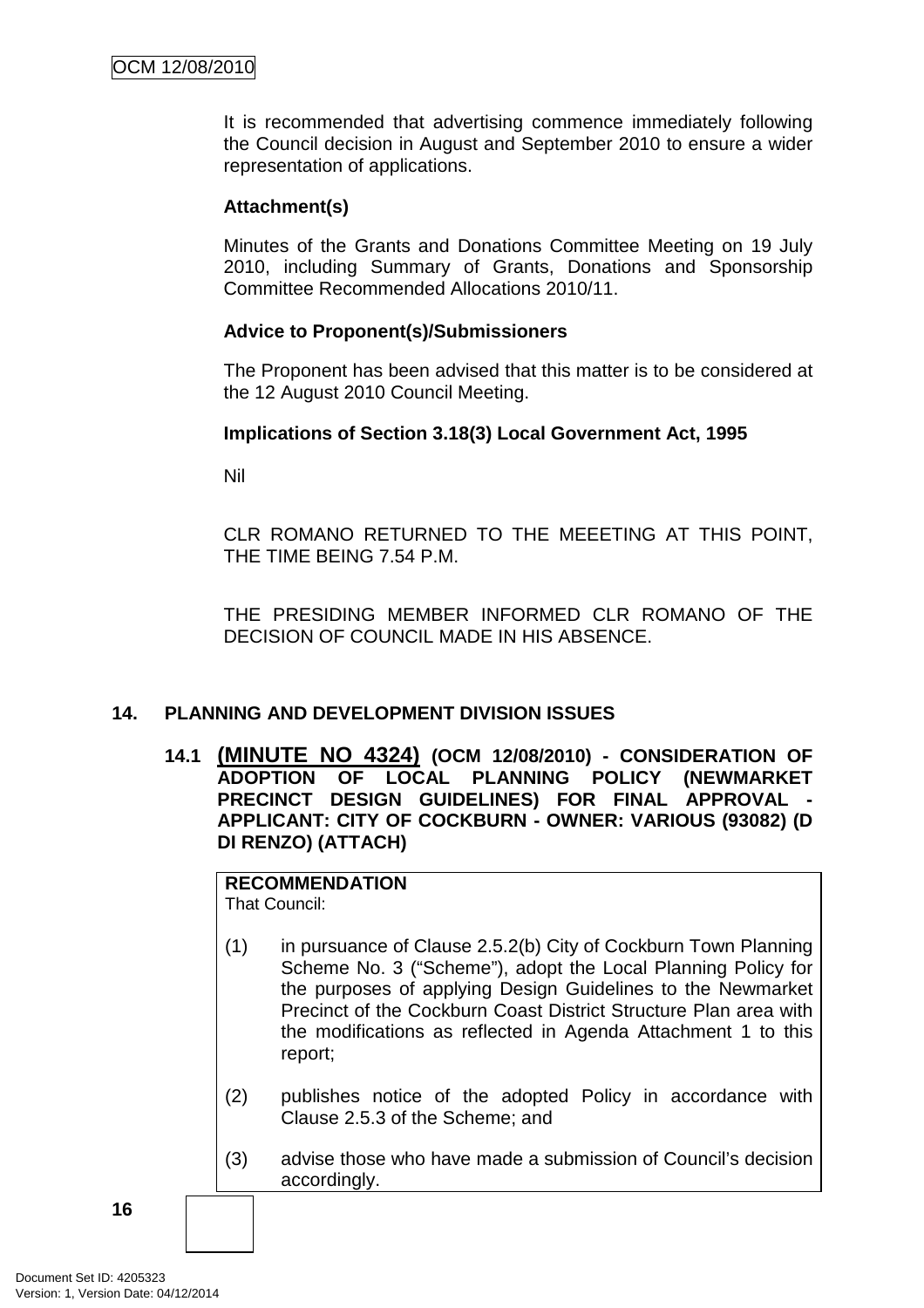## **COUNCIL DECISION**

MOVED Clr R. O'Brien that Council:

- (1) not adopt the Local Planning Policy for the purposes of applying design guidelines to the Newmarket Precinct of the Cockburn Coast District Structure Plan;
- (2) advertise the Policy for public comment, given the modifications; and
- (3) bring back to Council at a future date once the wider community has commented, for Council's decision.

## **LAPSED FOR WANT OF A SECONDER**

MOVED Deputy Mayor K Allen SECONDED Clr I Whitfield that the recommendation be adopted.

**CARRIED 8/1**

## **Background**

At the meeting of 13 May 2010 Council adopted the Draft Local Planning Policy (Newmarket Precinct Design Guidelines) ("Draft Policy") for the purposes of community consultation. The Draft Policy was subsequently advertised for public comment from 25 May 2010 to 16 June 2010. The purpose of this report is to now consider the Draft Policy for final adoption, in light of the submissions made during the public comment period.

## **Submission**

## Cockburn Coast District Structure Plan

The Cockburn Coast District Structure Plan ("District Structure Plan") has been prepared to guide future land use and transport initiatives within the area stretching between South Beach and the Port Coogee marina. The Western Australian Planning Commission ("WAPC") resolved to endorse the District Structure Plan in August 2009 (refer to Agenda Attachment 3).

The District Structure Plan sets a framework for future redevelopment of the Cockburn Coast area as an intensive, mixed use urban environment. It contains provisions relating to the desirable character of identified Precincts, including land use mix, height and built form elements. It provides a framework for guiding development, and furthering local level planning and decision making.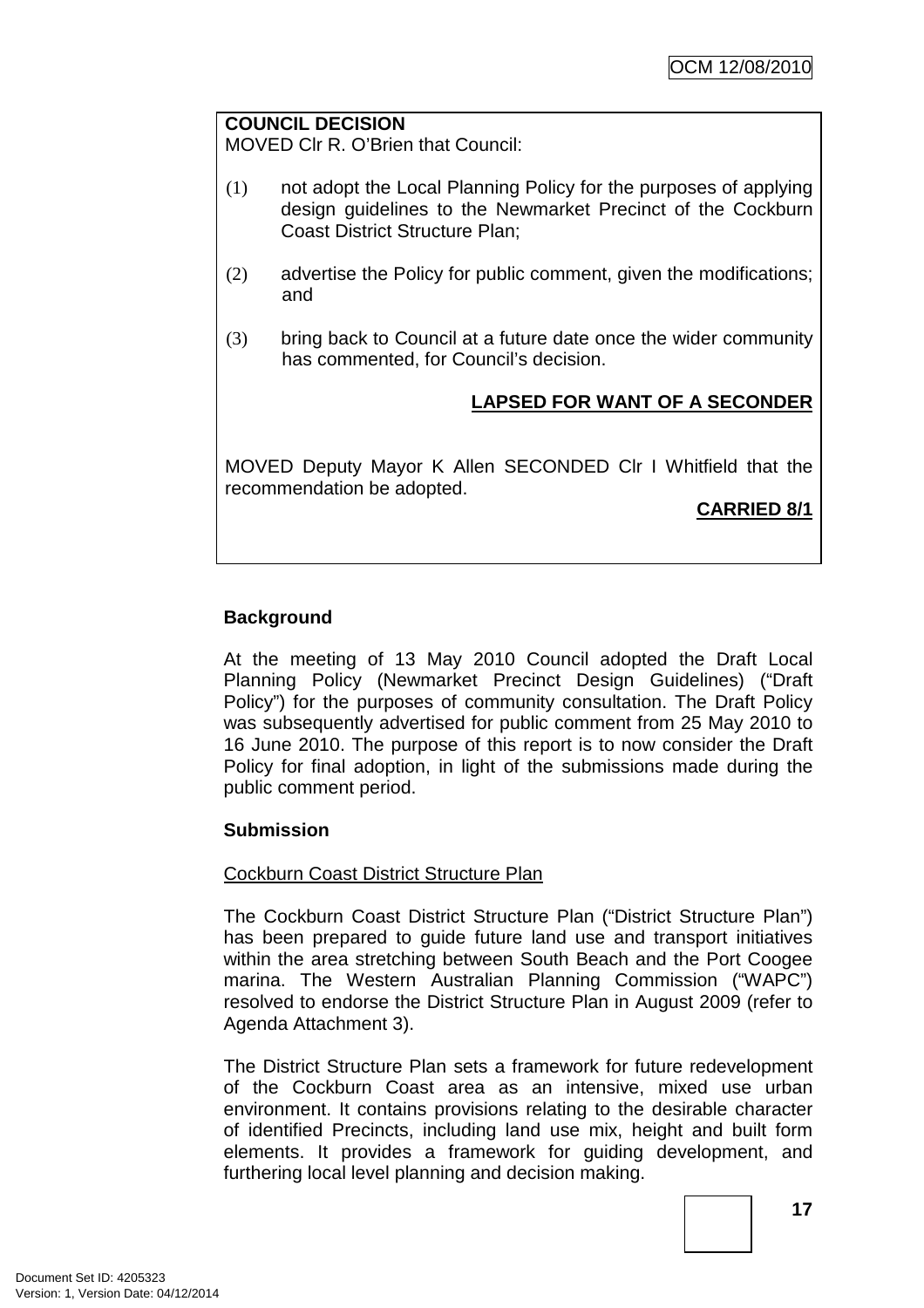The WAPC has resolved to amend the Metropolitan Region Scheme ("MRS") to rezone the North Coogee industrial area to reflect the outcomes of the District Structure Plan (MRS Amendment No. 1180/41). The MRS amendment was advertised for public comment until 14 May 2010. At the meeting of 8 April 2010 Council resolved to make a submission to the WAPC supporting the proposed MRS amendment, subject to minor modifications. This submission was sent to the WAPC on 20 April 2010.

The Draft Policy does not affect the land proposed to be reserved as 'Primary Regional Roads' reservation under the MRS. Instead, the Draft Policy seeks to ensure that future development appropriately interfaces with the eastern 'Primary Regional Roads' reservation.

It is understood that the proposed alignment of the reservation is yet to be finalised as part of the proposed MRS amendment. Notwithstanding this, the Draft Policy is constructed in such a way that it will be able to respond to any changes to the reservation which may eventuate.

#### Newmarket Precinct

The Newmarket Precinct is located within the District Structure Plan area, and is bound by Rockingham Road to the north, Cockburn Road to the west and the 'Primary Regional Roads' reservation to the south and east.

The Newmarket Precinct is the only land within the District Structure Plan area which has current urban development opportunities; given that it is zoned 'Urban' under the MRS and 'Residential', 'Business', 'Mixed Business' and 'Local Centre' under the City of Cockburn Town Planning Scheme No. 3 ("Scheme"). For this reason, management of the existing zoning provisions against the District Structure Plan's anticipated outcomes is critical. This is the key objective behind the preparation of the Draft Policy, to establish the Newmarket Precinct Design Guidelines.

The Newmarket Precinct is an emerging residential area characterised by existing commercial development along Cockburn and Rockingham Roads, which are currently zoned 'Local Centre' and 'Mixed Business'. The majority of residential development within the precinct is located on Boyd Crescent and Bellion Drive, which is currently, zoned 'Mixed Business' and 'Residential'. In addition to the existing medium density residential development, Boyd Crescent and Bellion Drive also contain a mix of other uses such as automotive mechanics and cabinetmakers on the 'Mixed Business' zoned land.

It is noted that most of this area is developed, and most properties are unlikely to be redeveloped in the short to medium term. However, there are some key sites that may be redeveloped in the short to medium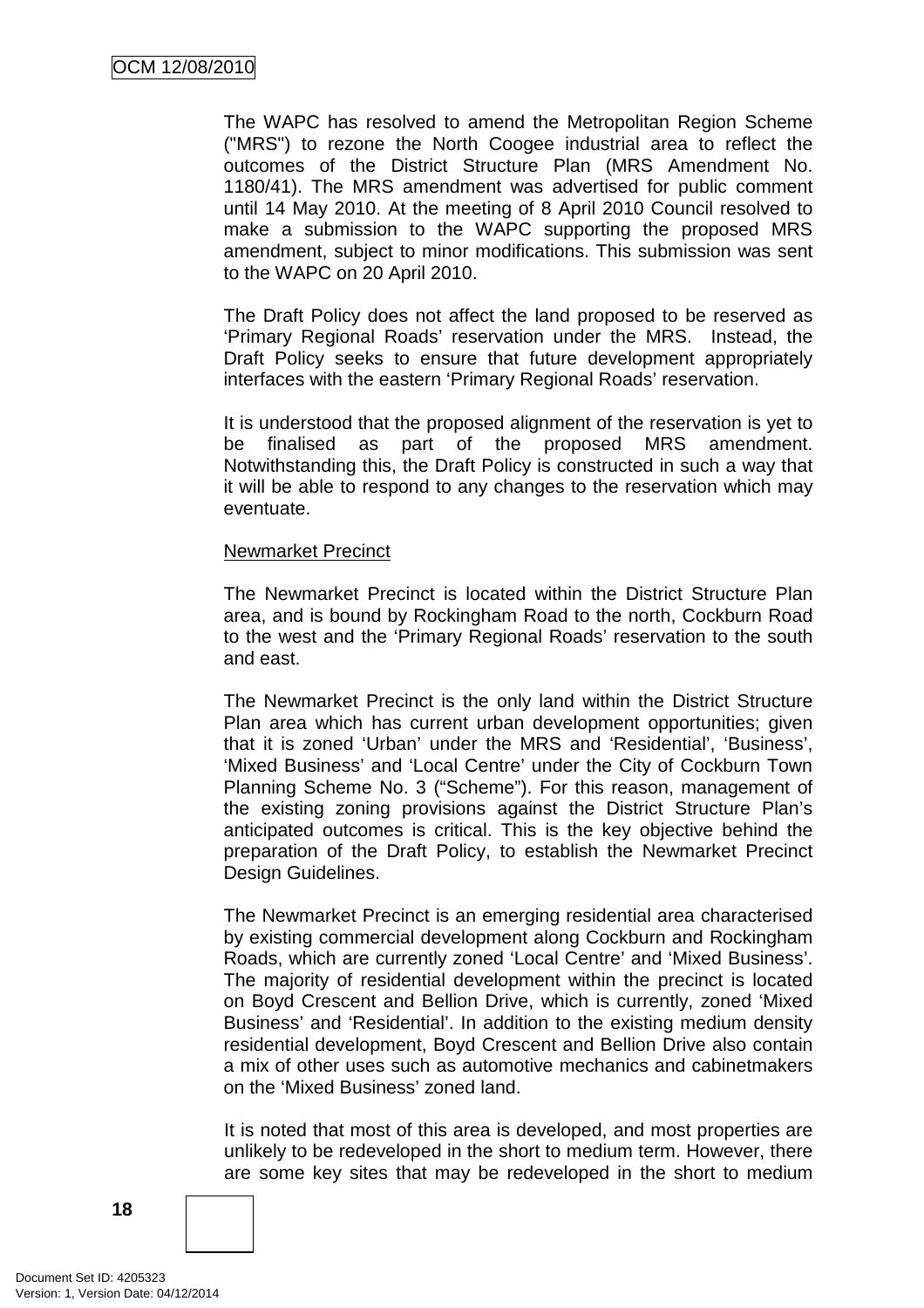term and it is still important to ensure that the zoning framework reflects the outcomes of the District Structure Plan to enable consideration of future development proposals.

## Proposed Scheme Amendment No. 82

The District Structure Plan designates three key areas within the Newmarket Precinct as follows:

- Local activity node;
- Residential area:
- \* Mixed use area.

The existing zonings within the Newmarket Precinct ('Local Centre', 'Mixed Business and 'Residential R60') do not correspond with the three areas designated in the District Structure Plan. In addition, the types of land uses that are outlined in the District Structure Plan for the three designated areas do not fit within any of the other zones under the Scheme.

To address this issue Council initiated Scheme Amendment No. 82 at its meeting on 10 June 2010. Scheme Amendment No. 82 proposes to include the local activity node; residential area and mixed use area within three new 'Special Use' zones (refer to Agenda Attachment 5). 'Special Use' zones apply to special categories of land use which do not comfortably sit within any other zone in the Scheme. For 'Special Use' zones, the permissibility of land use is set out in Schedule 4 of the Scheme, rather than being included in Table 1.

Scheme Amendment No. 82 also proposes to implement the outcomes of the District Structure Plan for the Newmarket Precinct, and facilitate appropriate interim uses on the 'Industry' zoned land with the District Structure Plan area.

At the time of writing this report, the City was awaiting consent to advertise being received from the Environmental Protection Authority ("EPA").

## Draft Local Planning Policy (Newmarket Precinct Design Guidelines)

The District Structure Plan identifies the opportunity for the Newmarket Precinct to develop as a small village with a local activity node as a focal point. This focal point will accommodate lifestyle activities, including food and beverage establishments that cater for the emerging population and will provide a variety of dwelling types. Other nonresidential uses will be supported on the basis they can successfully coexist with residential development, either within a mixed use building or on an adjoining site.

The District Structure Plan identifies that the form and scale of new development within the Newmarket Precinct is to be 'urban' in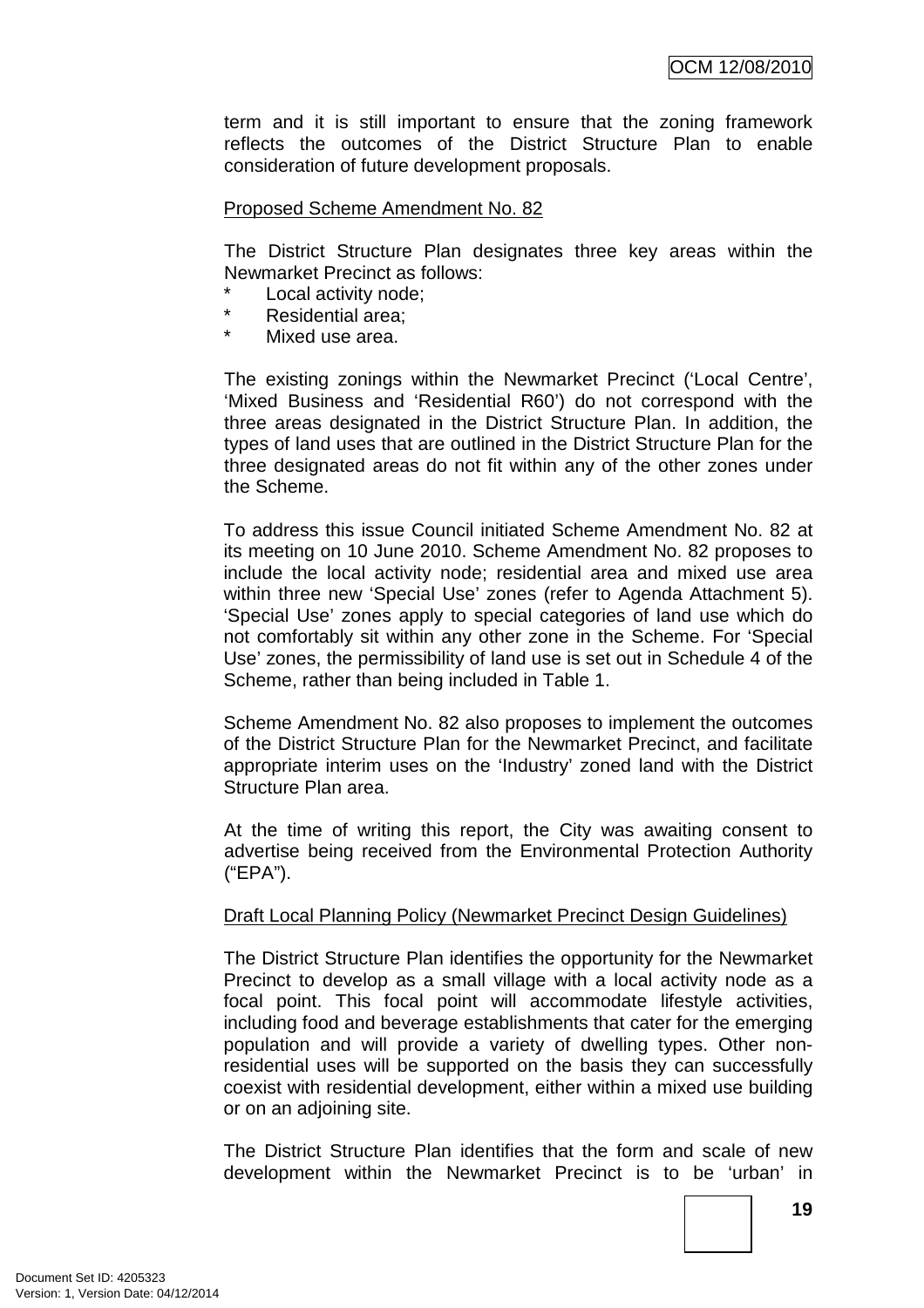character, facilitating development generally in a range of three to five storeys, complemented by significant improvements to the streetscape. Additionally, iconic development is to be facilitated through the designation of landmark and gateway site elements, commensurate with the strategic vision and objectives of the District Structure Plan.

The District Structure Plan included precinct character guidelines for each of the identified precincts. The relevant character guidelines for the Newmarket Precinct (Section 2.10.7) are provided within Agenda Attachment 4.

At the meeting of 10 June 2010 Council adopted the Draft Local Planning Policy (Newmarket Precinct Design Guidelines) for the purposes of community consultation. The Draft Policy was subsequently advertised for public comment from the 25 May 2010 to 16 June 2010. A copy of the Draft Policy is provided in Agenda Attachment 1.

The Draft Policy has been prepared to ensure that new developments within the Newmarket Precinct are consistent with the District Structure Plan.

Key objectives of the Policy are:

- To provide a mix of dwelling types to cater for a range of living options.
- \* To promote a vibrant and sustainable environment that integrates living, working and leisure opportunities.
- To encourage lower level of car dependence for those travelling to and within the area by promoting public and non-motorised transport options.
- \* To ensure that any development deals with both the designation and distribution of height across the Precinct in a comprehensive manner.
- To ensure the efficient and effective upgrade of infrastructure to support orderly development and meet the demands arising from new development.

Specific sections of the Draft Policy are discussed following.

#### Residential Land Use

The Draft Policy stipulates that proposals for residential development should demonstrate diversity in dwelling types, through the incorporation of different sized and designed dwellings (as part of the one project). While it may be the case that not all dwelling types will be presented as part of one development there is an expectation that a number of different types comprise every proposal.

It also outlines that measures should be taken to ensure that the ground floor level of new residential development (fronting a public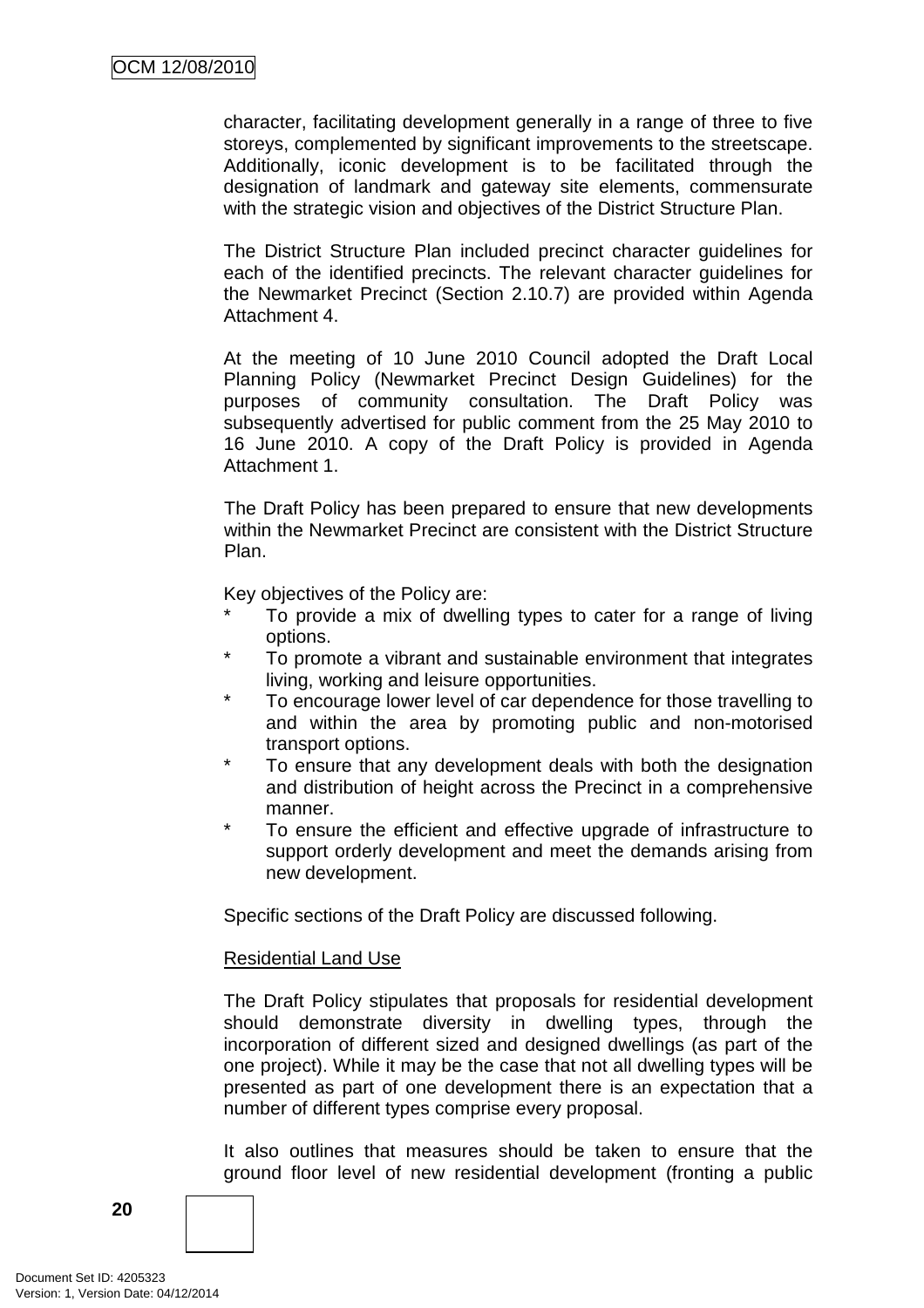street) can be converted to non-residential uses when the demand arises. This includes a minimum 3.6m floor to ceiling height at the ground floor level.

#### Mixed Use

The Draft Policy seeks to ensure that mixed use potential is created even at the early stages of development when the market might not yet support non-residential use. Buildings that front a public street should be constructed in a robust way that will allow for retrofitting to occur at a later date (e.g. residential capacity on the ground floor with the ability to retrofit into the future for commercial uses).

#### Local Activity Node

The Draft Policy outlines that large mall based retail with large expanses of car parking will not be supported; and that built form within the local activity node will be expected to have a strong interface with Cockburn Road through nil to minimum setbacks to the lot boundary. This is consistent with the objectives set out in the District Structure Plan.

## **Transport**

The Draft Policy outlines that the higher order road layout should be in accordance with the District Structure Plan, and that any development seeking alterations and/or additions to the lower road network must be supported by detailed design work to demonstrate that proposed alterations align with the intent of the District Structure Plan.

To ensure appropriate permeability, the Draft Policy outlines that development on Lot 2 Bellion Drive, Hamilton Hill will require the ceding of land and construction of an additional road network connection between Boyd Crescent and Bellion Drive, following the construction of Cockburn Coast Drive. It is expected that the land and construction of this road would be provided by the landowner.

The Draft Policy seeks to ensure that development provides a positive contribution through pedestrian-oriented uses at ground level, with consideration for non-motorised transport options. Measures include designing buildings with a focus on pedestrian and cyclist amenity and safety, while accommodating on street parking and slow vehicle speeds in certain locations.

In response to the objective for multimodal transport, the Draft Policy encourages the provision of cash-in-lieu payments for a reduction in onsite parking, and the provision of cycling end-of-trip facilities.

The Draft Policy seeks to minimise the impact of expanses of parking, and identifies that where possible parking should be located in a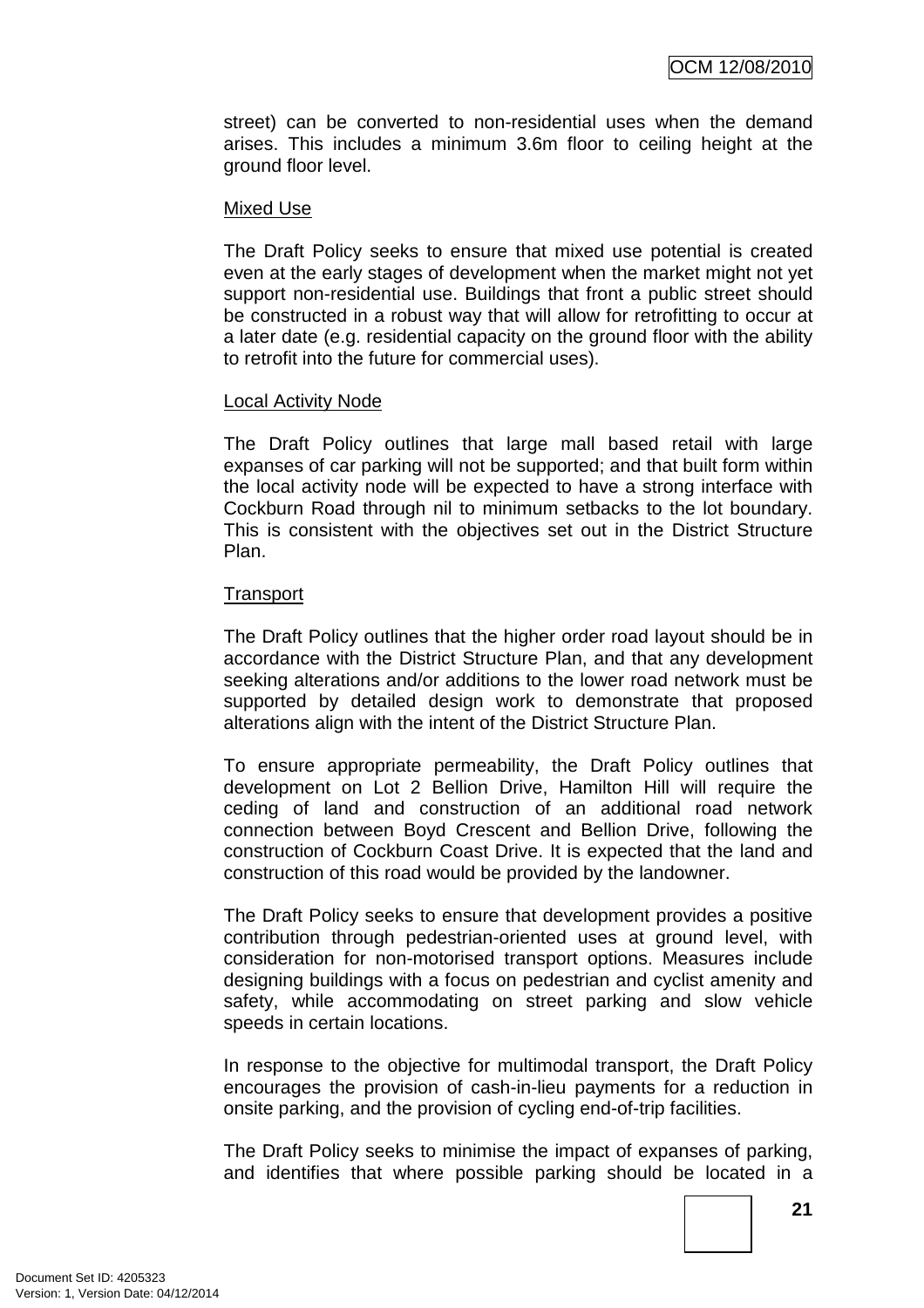basement or part basement arrangement (depending on the topography of the land).

#### Built Form

The Draft Policy seeks to ensure that all development takes into account and sufficiently responds to the key elements of the District Structure Plan and exhibits appropriate design outcomes. A number of criteria are provided for this purpose, including encouraging active frontages by maximising the number of windows and doors open to the street, and applying appropriate architectural treatments to avoid expanses of blank walls.

Design guidance is also set out to ensure that development reinforces the desired future character of the Cockburn Coast area. This will be achieved through the development of high quality structures of architectural and environmental merit which contribute to a lively streetscape, and which will complement developments on adjoining sites.

The Draft Policy sets out provisions for development abutting Cockburn Coast Drive and the Rollinson Road link (east of Cockburn Road), seeking development that is oriented and designed to provide an outlook to the road and Beeliar Regional Park, despite the fact that direct vehicular access cannot be accommodated.

## General Heights

It is acknowledged that the height and typology of development within the Cockburn Coast will be one of the project's most defining features. In this respect, it is important to ensure that any development that occurs within the Newmarket Precinct deals with both the designation and distribution of height across the area in a comprehensive manner.

The Draft Policy proposes the following maximum general heights, which are consistent with those set out in the District Structure Plan:

- \* Along Cockburn Road and Rockingham Road 4 storeys (and not exceeding 17m in height), with a maximum of 5 storeys (and not exceeding 21m in height) if a 3m terrace setback or loft level.
- \* For secondary streets throughout the precinct a maximum building height of 3-4 storeys (and not exceeding 17m in height).

## Location of Landmark and Gateway Sites

The District Structure Plan makes provisions for a landmark site (up to 16 storeys), and gateway site(s) (up to 8 storeys) within the Newmarket Precinct (refer to Agenda Attachment 4).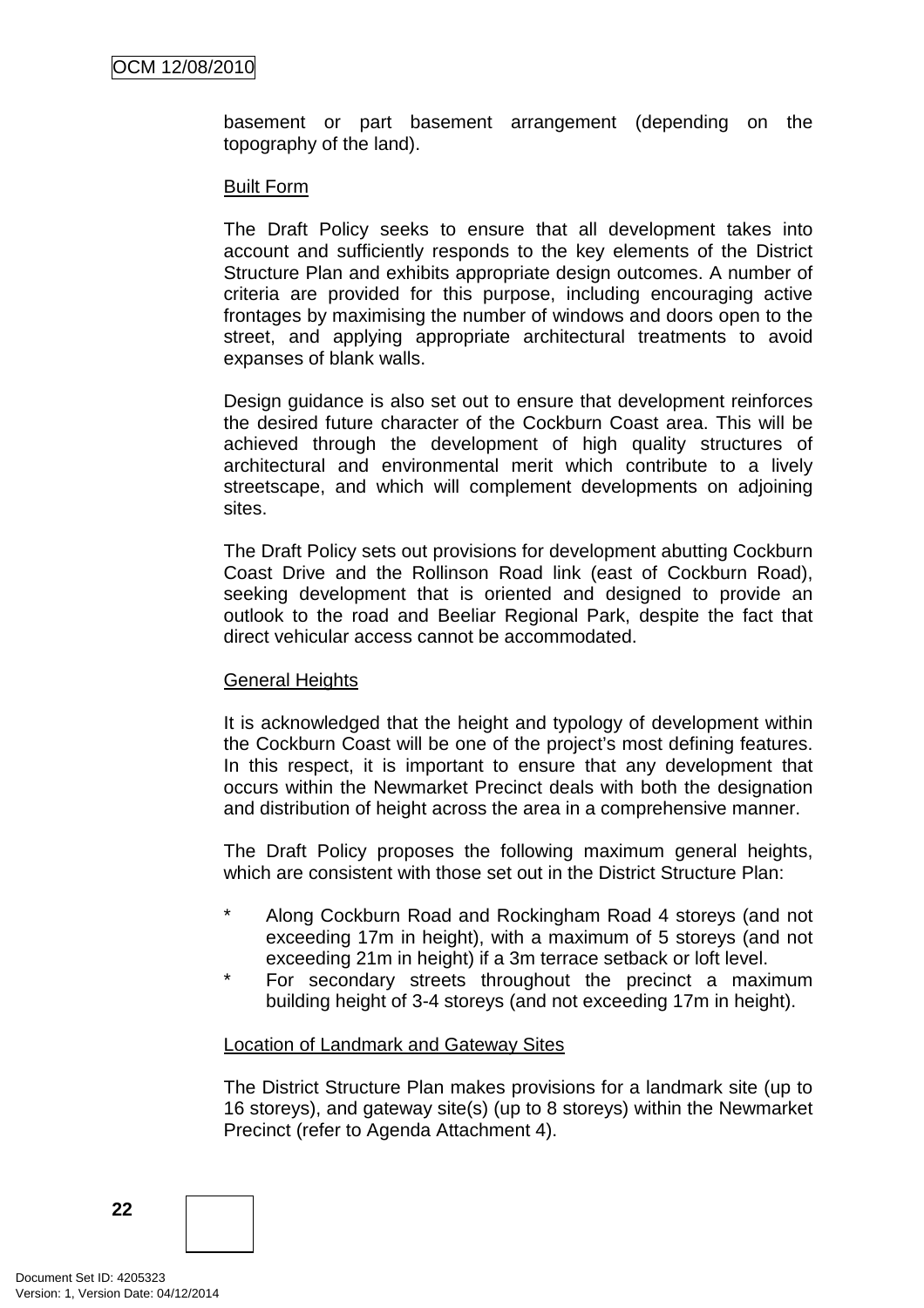While the District Structure Plan identifies a preferred location for the landmark site, it is silent on the location(s) of the gateway site(s) for the precinct.

The Draft Policy that was advertised for public comment proposed a single landmark site and two gateway sites. It set out the location for the landmark site and one of the gateway sites for the Precinct, as follows:

- The south western corner of the intersection of the future Cockburn Coast Drive and Rockingham Road is the preferred location for the landmark development as an entry statement to the project area. This is the preferred location identified for the landmark site in the District Structure Plan (refer to Agenda Attachment 4).
- A gateway site is to be located on the northeast side of the intersection between Cockburn Road and the future Rollinson Road extension to Cockburn Coast Drive. This road link will form one of the key entrances into the Cockburn Coast area.

While the Draft Policy made provision for two gateway sites, it only identified the location of one of these, as outlined above. The Draft Policy outlines that the intersection between Cockburn Road and the future Rollinson Road extension to Cockburn Coast Drive will form one of the key entrances into the Cockburn Coast area. It is therefore considered that the appropriate location for another gateway site in this area is on the south eastern side of the proposed Rollinson Road extension and Cockburn Road (south of the proposed gateway site identified in the Draft Policy and mapped on Agenda Attachment 6). These two sites would then form a gateway to Newmarket Precinct.

While this second site would form a gateway to the Newmarket Precinct, it actually falls outside the Newmarket Precinct (as designated in the District Structure Plan), and is located within the Emplacement Precinct. It is therefore recommended that the Draft Policy be modified to make provision for only one gateway site within the Newmarket Precinct. The second site will be identified through the planning for the Emplacement Precinct, which is currently zoned 'Industry' under the MRS and the Scheme.

It is also recommended that the Draft Policy identify the landmark site definitively, as it is not considered that there are any other suitable sites within the Newmarket Precinct for a landmark site.

## Provisions for Landmark and Gateway Sites Heights

The Draft Policy sets out the following height and built form specific provisions in relation to development of the landmark and gateway sites for the Precinct: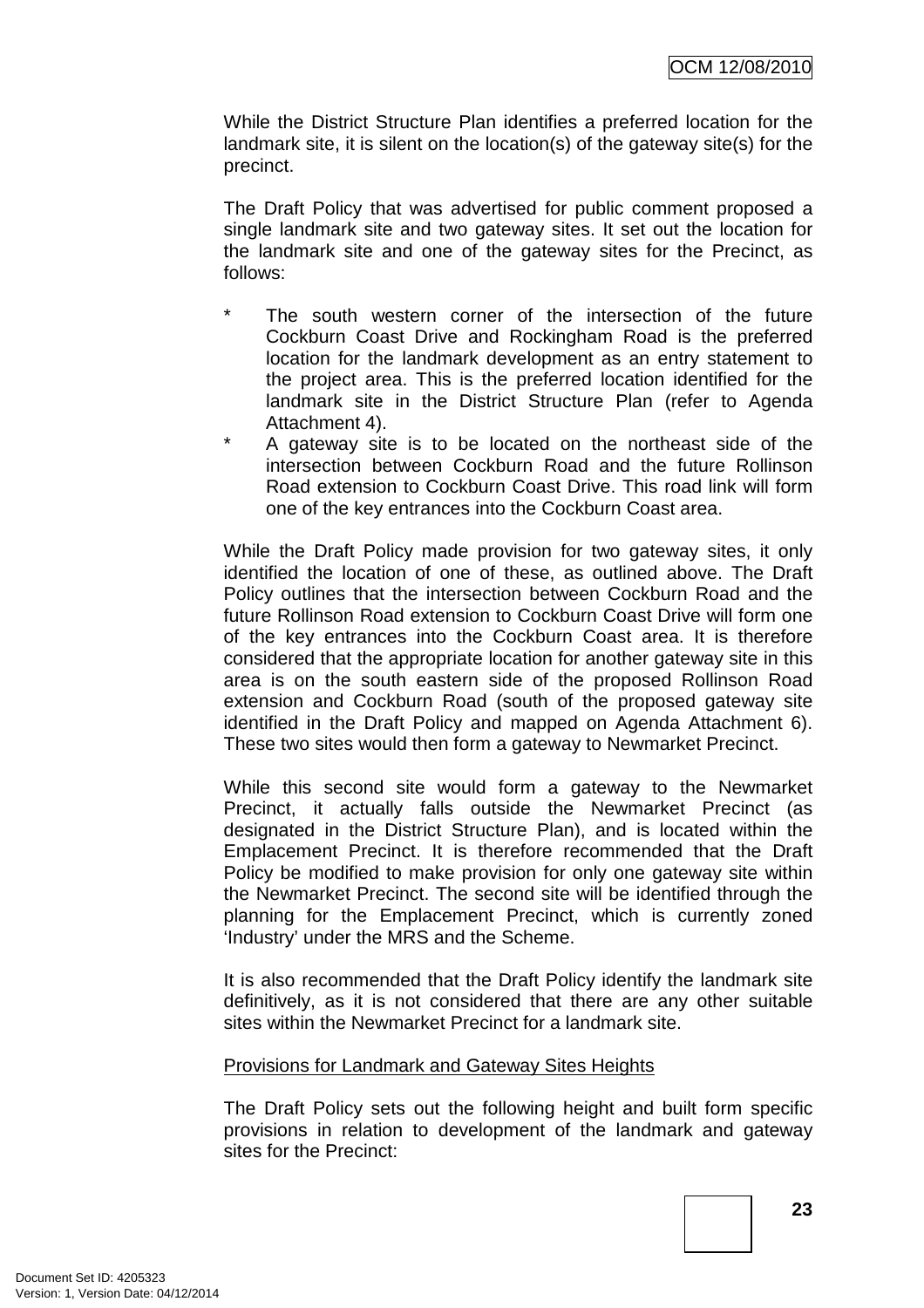- \* The landmark site development is permitted to be up to 16 storeys (and not exceeding 49m in height).
- The gateway site development is permitted to be up to eight storeys (and not exceeding 32 m in height).

## **Signage**

Signage and other appropriate forms of advertising are accepted as elements that are integral to mixed-use locations such as the Newmarket Precinct. The Draft Policy seeks to ensure that there is not a general proliferation of signage. The acceptability of proposed signage will be based on the successful integration of signage in a manner that contributes to, and reinforces the built and streetscape environments.

## Cost Contributions

The Draft Policy that was advertised for public comment sought to cover the requirements for developer contributions towards upgrading of infrastructure and streetscapes within the Newmarket Precinct. It included a list of the types of contributions that may be required.

This clause in the Draft Policy has been reconsidered in the context of the State Planning Policy No. 3.6 (Developer Contributions for Infrastructure) ("SPP 3.6"). SPP 3.6 outlines the principles that must underpin developer contributions, and on further consideration of this matter it is considered appropriate that developers are alternatively required to undertake upgrades to infrastructure as they relate to the particular proposal. This will ensure that orderly and proper planning is achieved.

It is therefore recommended that this clause in the Draft Policy (4.0) be renamed "Standards of Development", and outline that conditions will be imposed on subdivision and development within the Newmarket Precinct requiring proponents to undertake upgrades to infrastructure and streetscapes. This will typically include (where relevant) the following works as they relate to the development:

- streets/roads (including kerbing, draining and resurfacing)
- \* service, utility and drainage upgrades
- \* streetscape elements (such as pavement, lighting, trees, furniture)
- footpaths and dual use-paths
- \* traffic management devices

#### Community Consultation

The Draft Policy was advertised for public comment for a period of 21 days, as required by the Scheme, from 25 May 2010 to 16 June 2010. A total of 30 submissions were received, with 28 of these from

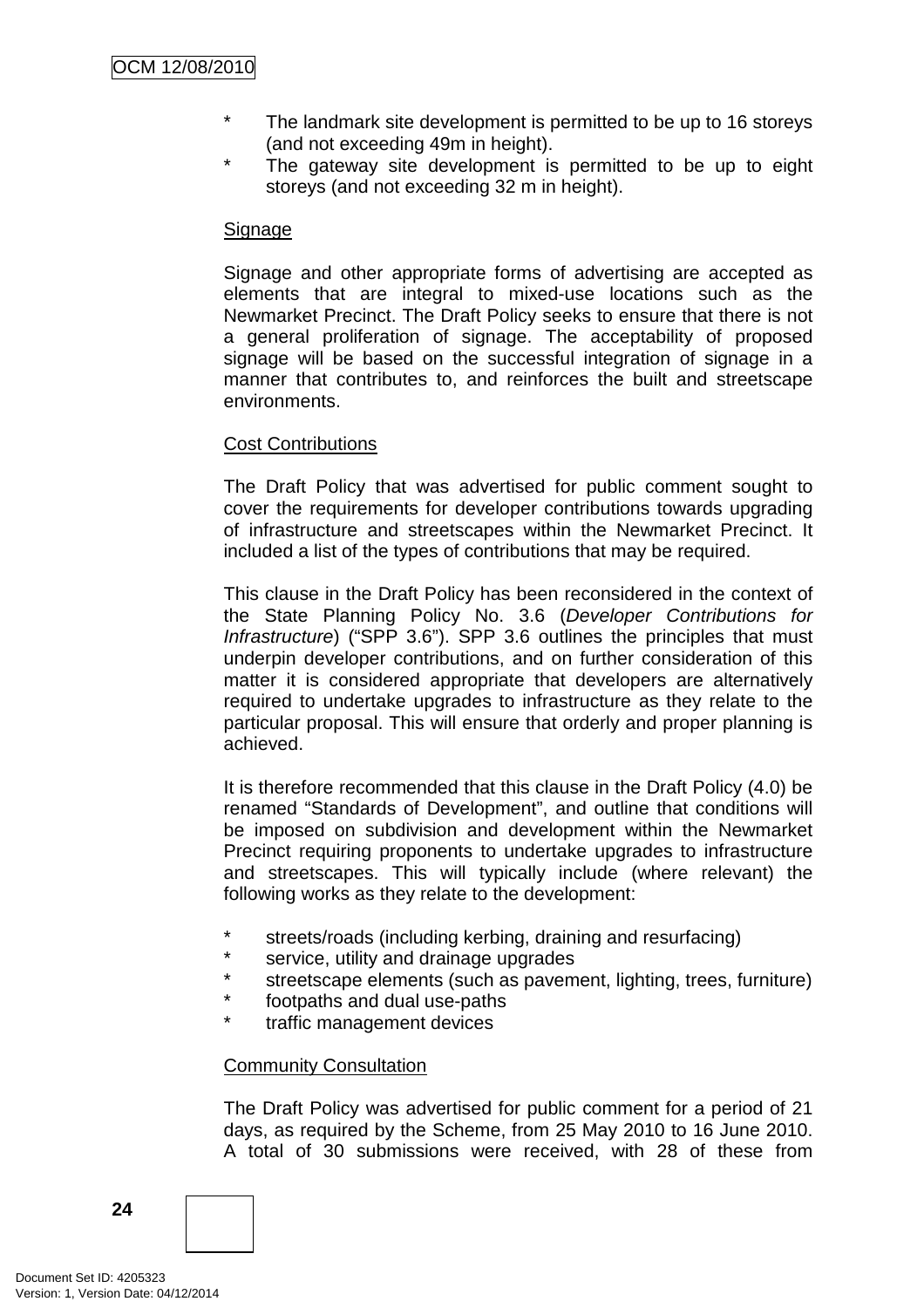landowners and members of the community, and two from government agencies.

Of the 28 submissions that were received, 19 were objections (or submissions expressing concerns), and nine were submissions of support from people in the local area but not within the Newmarket Precinct. All of the submissions are included in the Schedule of Submissions (refer Agenda Attachment 2), and all comments have been addressed in detail.

The nine submissions of support identified that development of the Newmarket Precinct would be positive for residents of Cockburn, providing an alternative to Fremantle for coastal lifestyle activity.

The key objections that were raised (relating to the Draft Policy) are discussed below.

## Proposed Heights on Cockburn Road (4 - 5 storeys)

There were 14 objections received to the proposed heights identified for Cockburn Road, for the following key reasons:

- Loss of ocean views
- Impact on amenity
- Potential overshadowing.

The Draft Policy identifies heights of 4-5 storeys along Cockburn Road, which is consistent with the heights identified in the District Structure Plan for the Newmarket Precinct (refer to Agenda Attachment 4).

It is important to note that the properties on Cockburn Road within the Newmarket Precinct are currently zoned 'Mixed Business' and 'Local Centre' under the Scheme, for which there are no specific height limits currently applicable.

There are no current height restrictions under the Scheme for the 'Mixed Business' and 'Local Centre' zone, and there are also no specific height limits under the Residential Design Codes of WA ("R-Codes") for mixed-use buildings.

State Planning Policy No. 2.6 (State Coastal Policy) includes building height limits (Section 5.3) for urban development, but these only apply to buildings within 300m of the horizontal setback datum. The Newmarket Precinct falls outside of this area therefore these heights limits are not applicable.

This means that under the current zoning and within the current planning framework there are no specific height restrictions applicable to proposals on Cockburn Road. Development proposals would be assessed against provisions of the Scheme and the R-Codes, which include plot ratio controls. Therefore by identifying maximum heights,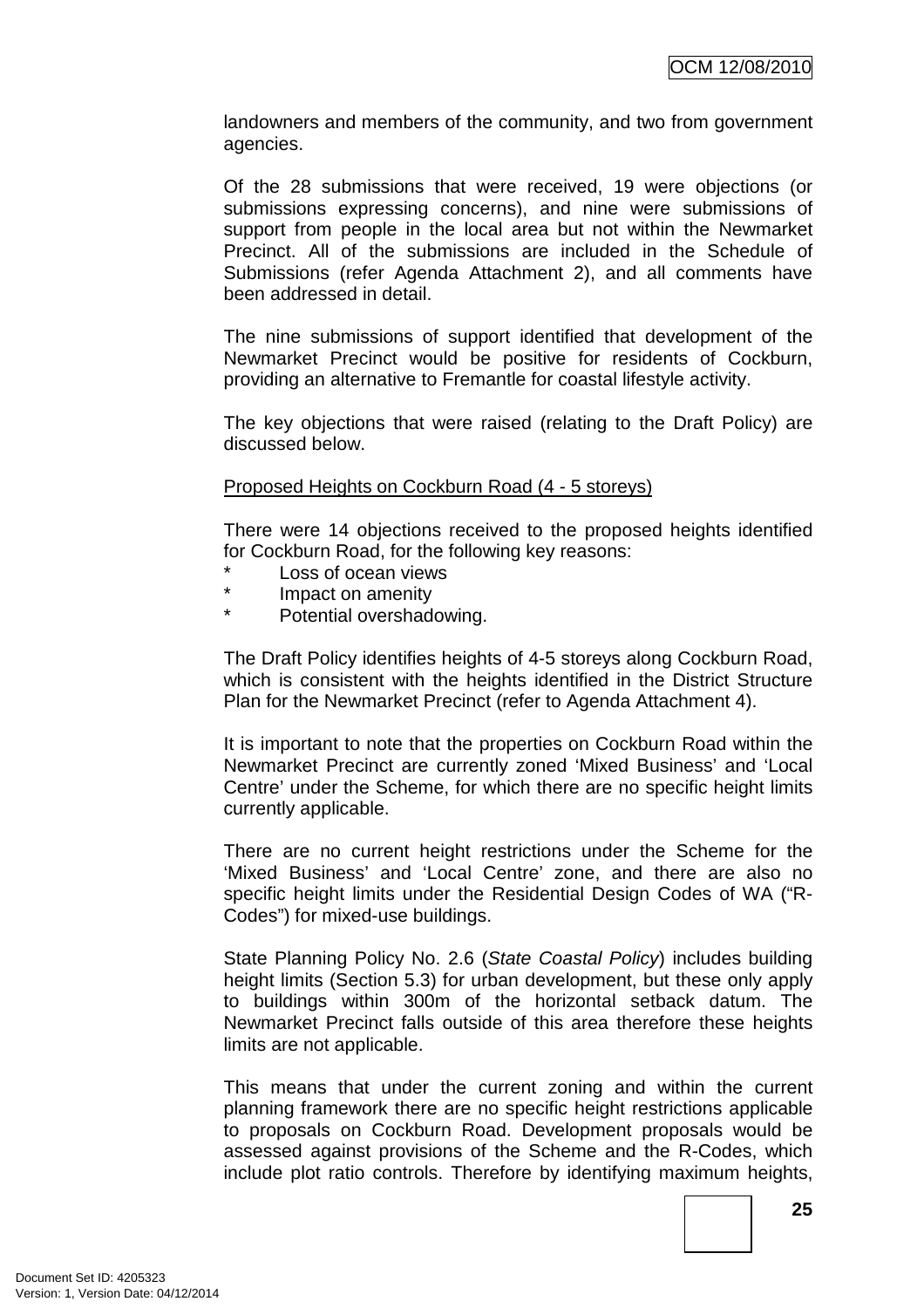the Draft Policy provides a height restriction that does not currently exist.

It is noted that a number of submissions requested a reduction in the proposed height limits for Cockburn Road, however the District Structure Plan has already been endorsed with 4-5 storey heights for Cockburn Road, and it is not considered appropriate to vary the heights from those that are outlined in the District Structure Plan.

It is therefore not recommended that any modification be made to the proposed height limits of 4-5 storeys along Cockburn Road in the Newmarket Precinct.

#### Maximum Heights (in metres)

There was some concern that the actual heights proposed (in metres) are excessive for the number of proposed storeys. It is important to note that the maximum heights that have been specified in the Draft Policy are the total heights of the physical building. This includes services that may add to the building height. This has been calculated as 3.5m for each floor (floor-to-floor measurement) and an additional 3m for buildings above 12m in height, given that buildings above 12m may need to provide services such as lift over-runs, water tanks and heating/cooling equipment that need to be factored into the total height of the building.

Cockburn Road is identified as a 'mixed use' area and 'local activity node' in the District Structure Plan. One of the important objectives for the Newmarket Precinct is achieving mixed use buildings, particularly along Cockburn Road. Therefore an important design consideration is to ensure that adequate floor to ceiling heights can be accommodated to ensure the potential for commercial uses which have higher requirements for building services. The required floor to floor height (or the height of each storey) depends on the desired ceiling height for a certain use, plus the floor structure, and room for mechanical ducts and conduits, etc. If adequate floor to ceiling heights cannot be achieved then the space will not be suitable for a commercial use (or conversion to a commercial use in the future).

The Draft Policy (in conjunction with Scheme Amendment No. 82) seeks to achieve robust buildings that can accommodate changes of use, and it is considered that the proposed maximum heights are appropriate in this context.

Perceived inconsistencies between Draft Policy and District Structure Plan

Two submissions raised concerns regarding a perceived inconsistency between the Draft Policy and the District Structure Plan. The concern was that the proposed location of the gateway site on Cockburn Road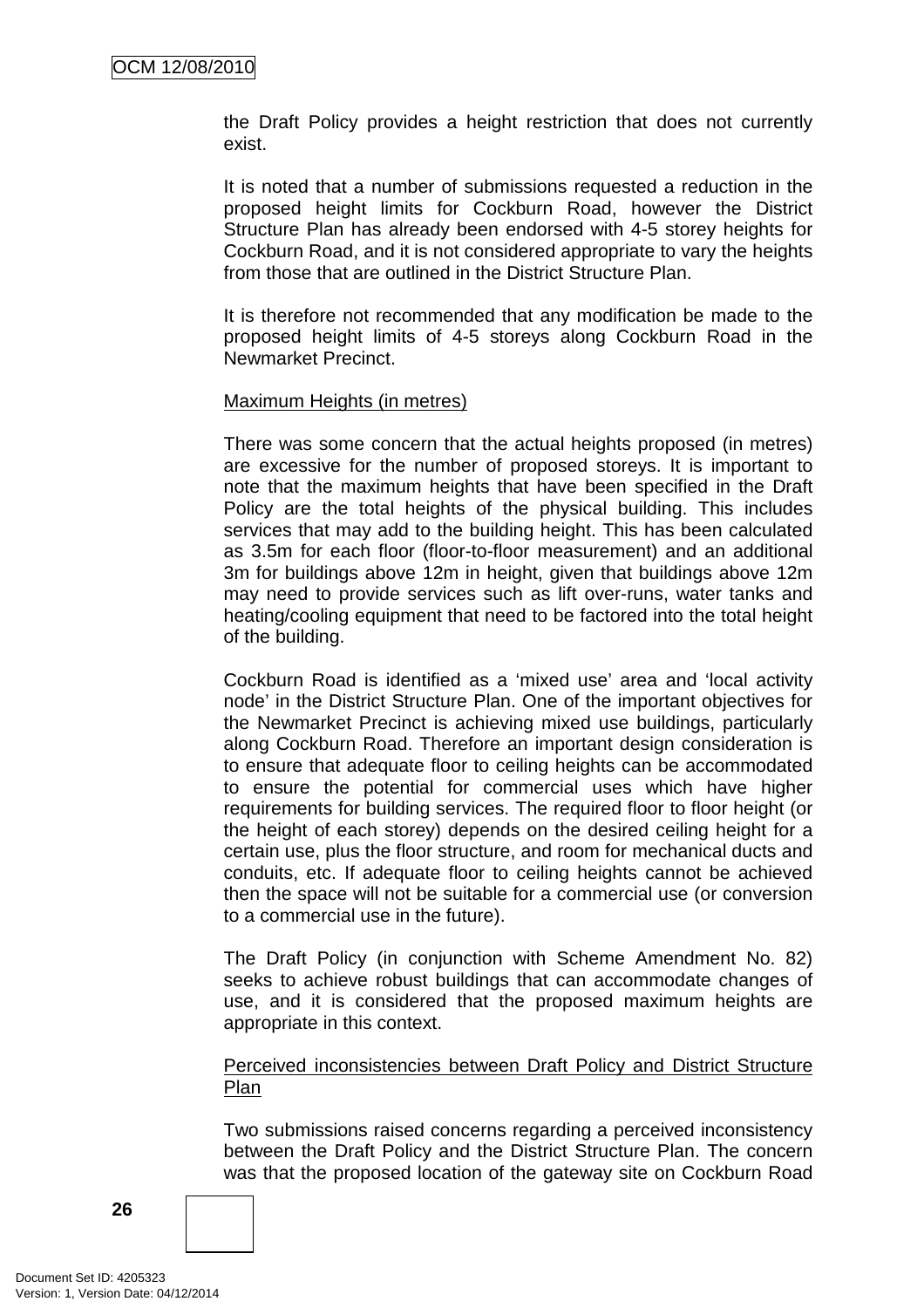is inconsistent with the District Structure Plan because the District Structure Plan identifies heights of 4-5 storeys for Cockburn Road in the Newmarket precinct.

The District Structure Plan sets out the general heights for the Newmarket Precinct as 4-5 storeys on Cockburn Road, and 3-4 storeys elsewhere in precinct. However, it also makes clear provision for a landmark site up to 16 storeys, and gateway site(s) up to 8 storeys (refer to Agenda Attachment 4). It is therefore assumed that wherever they are sited within the precinct, the general height limits set out will not apply and rather the height allowance for the landmark and gateway site will be applicable. If this was not the case then the landmark and gateway sites that are provided for in the District Structure Plan could not be achieved.

These two submissions also expressed concern regarding perceived ad-hoc interpretation of the District Structure Plan and lack of transparency surrounding the process.

The Draft Policy has been prepared to elaborate on the precinct character guidelines outlined in the District Structure Plan for the Newmarket Precinct (outlined in Agenda Attachment 4). The District Structure Plan made provision for landmark and gateway sites, but did not identify a preferred location for a gateway site. To prevent proposals being put forward as the gateway or landmark site(s) in locations that may be inappropriate, the City made the decision to identify a gateway site as part of the Draft Policy where it was considered appropriate.

The inclusion of this designated gateway site in the Draft Policy (clearly shown on the map sent to all landowners during the community consultation period - included in Agenda Attachment 6), was intended to provide the community with the opportunity to comment on the proposed gateway site.

#### Recommended Modifications to Draft Policy

In addition to the recommended changes outlined above, there are also some minor changes recommended that do not affect the intent of any of the provisions, and these changes have been incorporated into the Draft Policy included in Agenda Attachment 1.

## **Conclusion**

The Draft Policy has been prepared to provide comprehensive design guidelines for development within the Newmarket Precinct, elaborating on the precinct character guidelines outlined in the District Structure Plan.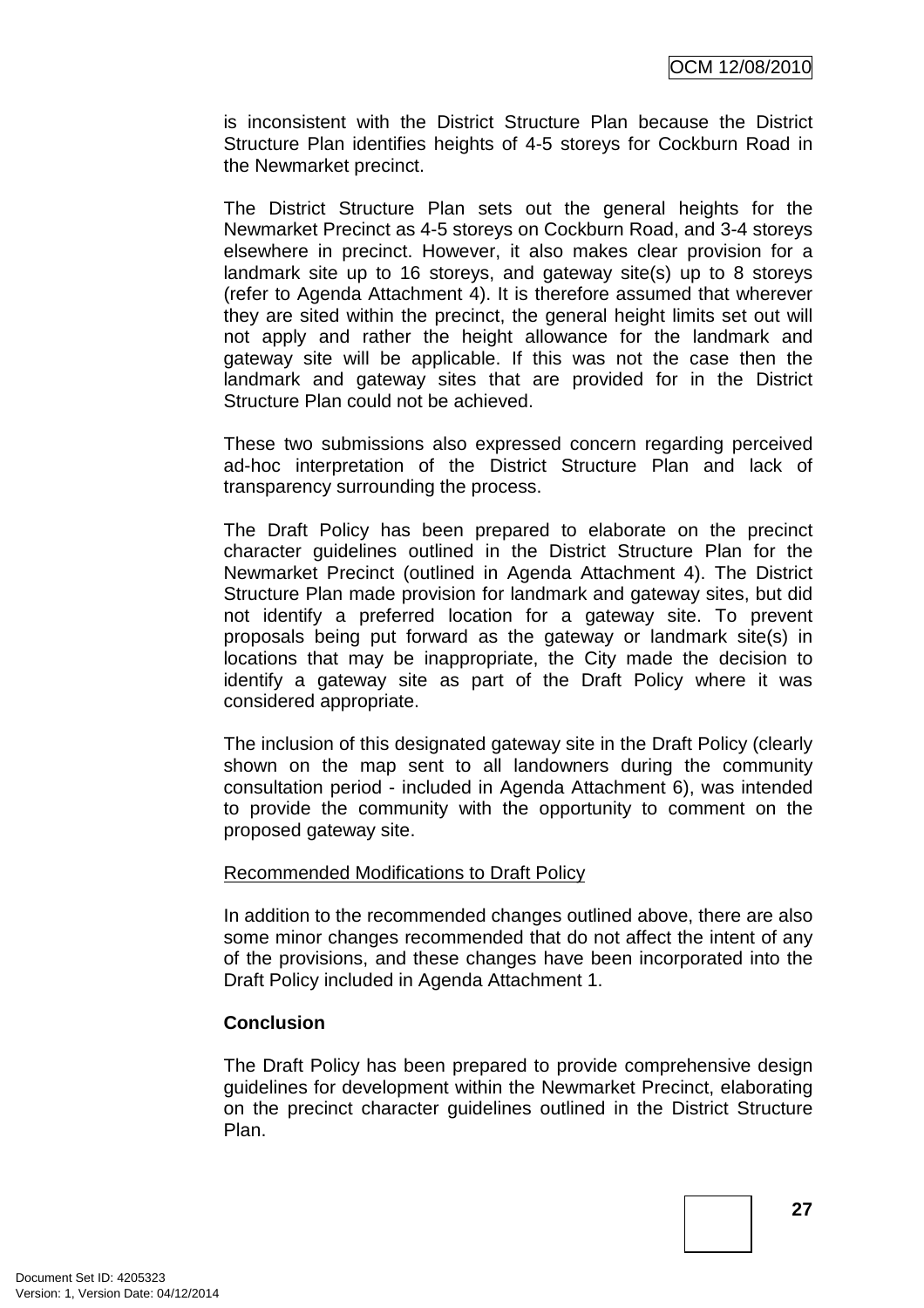While it is acknowledged that there were a number of strong objections to the proposed building heights for Cockburn Road, it is important to note that there are no current height restrictions for this area, and the proposed heights in the Draft Policy are consistent with those outlined in the endorsed District Structure Plan.

It is therefore recommended that Council, in pursuance of Clause 2.5.2(b) of the Scheme, adopt the Local Planning Policy (Newmarket Precinct Design Guidelines) for final approval with minor modifications, as shown in Agenda Attachment 1.

## **Strategic Plan/Policy Implications**

## **Demographic Planning**

- To ensure the planning of the City is based on an approach that has the potential to achieve high levels of convenience and prosperity for its citizens.
- To ensure development will enhance the levels of amenity currently enjoyed by the community.

#### **Lifestyle and Aspiration Achievement**

• To foster a sense of community spirit within the district generally and neighbourhoods in particular.

#### **Budget/Financial Implications**

N/A

## **Legal Implications**

N/A

## **Community Consultation**

The Draft Policy was advertised in accordance with Clause 2.5 of the Scheme. This included a notice of the Draft Policy in a newspaper for two consecutive weeks in accordance with Clause 2.5.1(a).

Letters were sent to all landowners within the Newmarket Precinct and adjacent to the Newmarket Precinct, including a map showing the proposed heights and the proposed landmark and gateway sites (map included in Agenda Attachment 6).

Extensive community consultation has also been undertaken by the WAPC in the preparation of District Structure Plan, and the purpose of the Draft Policy is to implement these outcomes.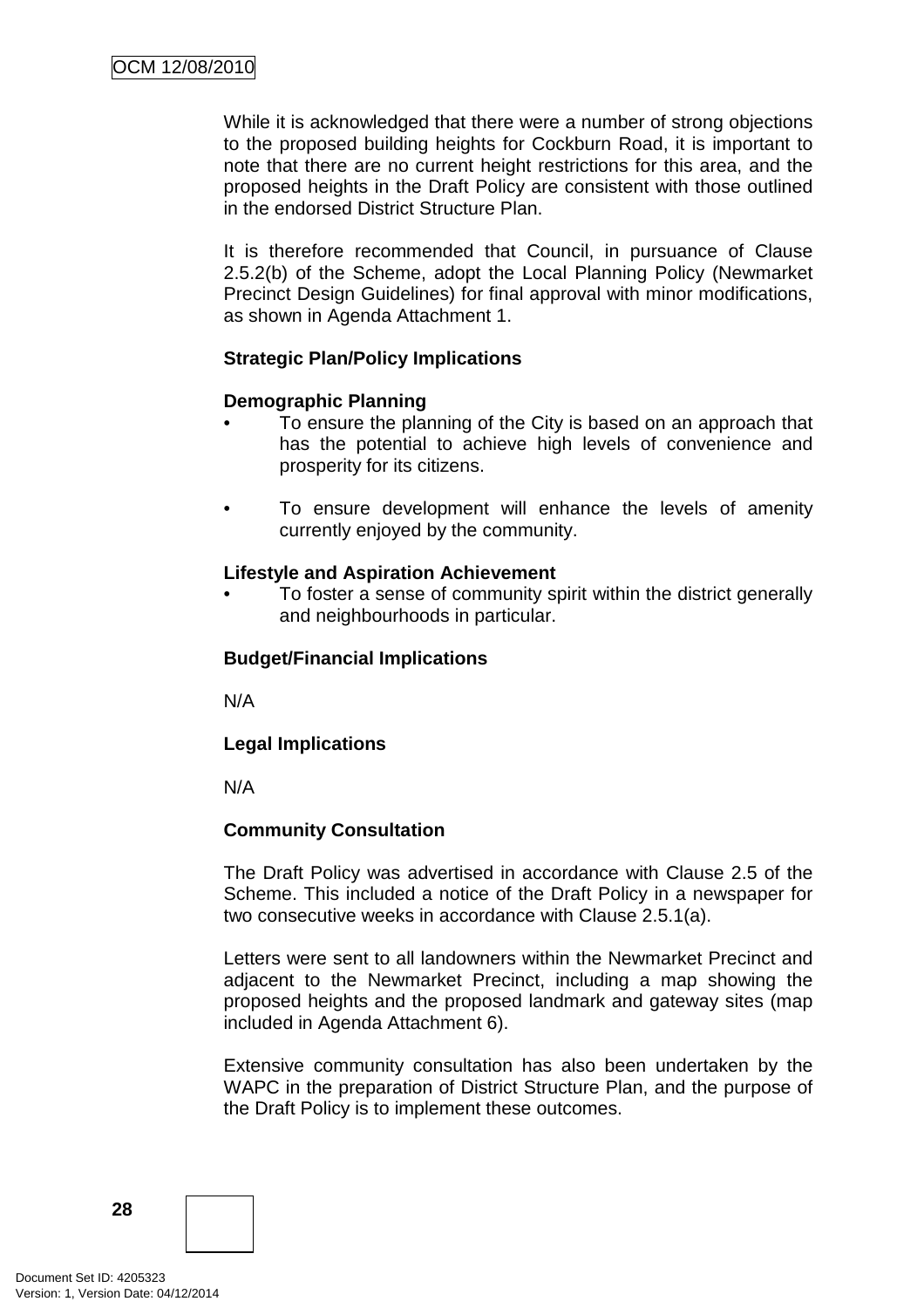## **Attachment(s)**

- 1. Draft Local Planning Policy
- 2. Schedule of Submissions
- 3. Cockburn Coast District Structure Plan
- 4. Extract from Cockburn Coast District Structure Plan
- 5. Draft Scheme Amendment No. 82 (for information)
- 6. Draft Height Map sent to all landowners during advertising period.

## **Advice to Proponent(s)/Submissioners**

All submissioners have been advised that this matter was going to be considered at the 12 August 2010 Council meeting.

## **Implications of Section 3.18(3) Local Government Act, 1995**

Nil.

**14.2 (MINUTE NO 4325) (OCM 12/08/2010) - DEVELOPMENT APPLICATION FOR EIGHT (8) STOREY MIXED USE BUILDING COMPRISING: OFFICE FLOORSPACE, A CAFÉ, BAR/RESTAURANT, SERVICED APARTMENTS AND 18 MULTIPLE (RESIDENTIAL) DWELLINGS - LOCATION: LOTS 1 AND 2 BELLION DRIVE (CORNER COCKBURN ROAD) HAMILTON HILL - OWNER: KARRISMA PTY LTD - APPLICANT: PETER D WEBB AND ASSOCIATES (2207502) (T WATSON) (ATTACH)** 

#### **RECOMMENDATION**  That Council:

- (1) approve the development of a eight (8) storey mixed use building including office floor space, a café, bar/restaurant, serviced apartments and multiple dwellings, on Lots 1 and 2 Bellion Drive, corner Cockburn Road, Hamilton Hill, subject to the following conditions:
	- 1. Development being undertaken in accordance with the approved plans and any associated information lodged as part of, or in support of the application.
	- 2. The development being designed and documented in consultation with a qualified acoustic consultant who must certify how the development satisfies the requirements of State Planning Policy 5.4 dealing with 'Road and Rail Transport Noise'. Details of noise attenuation measures to be incorporated into the development for the purpose of addressing the policy are to be provided to the City's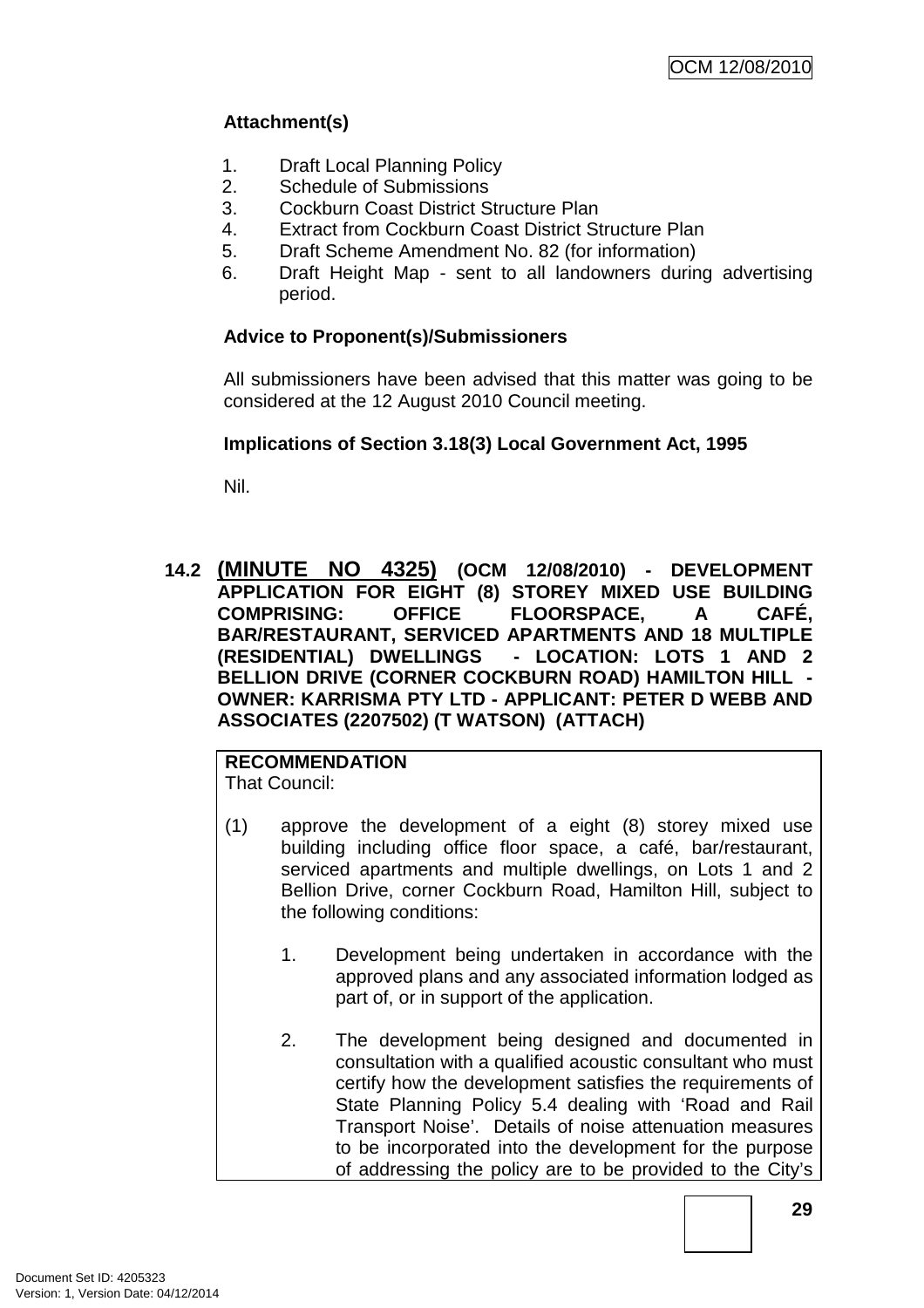satisfaction prior to the issue of a building licence for the development.

- 3. Notification in the form of a memorial to be lodged against the Title and incorporated into the Strata Management Plan advising of the potential impacts associated with living in a mixed-use environment, including a number of larger non-residential uses to the south of the property. The memorial is to be lodged against the Title prior to any subdivision or strata titling of the subject property, the details in respect of which are to be provided to the satisfaction of the Manager Statutory Planning prior to the issue of a Building Licence for the development.
- 4. The submission of a Waste Management Plan for the development as required by and in accordance with the City's Waste Management Policy. The plan is to be submitted to, and approved by the Manager Statutory Planning, in consultation with the Manager Waste Services, prior to the issue of a Building Licence. The development must operate in accordance with the recommendations of the approved Waste Management Plan, to the ongoing satisfaction of the City.
- 5. Prior to the occupation of the bar/restaurant and café tenancies hereby approved, a Management Plan must be submitted to and approved by the Manager Statutory Planning on behalf of the City. The Management Plan should demonstrate how those tenancies will operate taking into account their location within a mixed use environment, with specific reference being made to the hours of operation, noise control (sound design measures and management) and servicing (including matters such as the disposal of general refuse and bottles). The tenancies must operate in accordance with the approved Management Plan to the ongoing satisfaction of the City.
- 6. The size of the bar/restaurant being limited to a capacity equivalent to the amount of parking allocated to this tenancy. Fifty five (55) parking bays are deemed to be allocated to this tenancy based on its size and use for restaurant purposes. The use of the tenancy for bar purposes requires the commensurate reduction in the amount of seating allocated to restaurant use taking into account the relevant parking requirements of Town Planning Scheme No.3 (restaurant use: one (1) bay required for every four (4) seats or people accommodated/bar use: one (1) bay for every 2m² net lettable drinking area).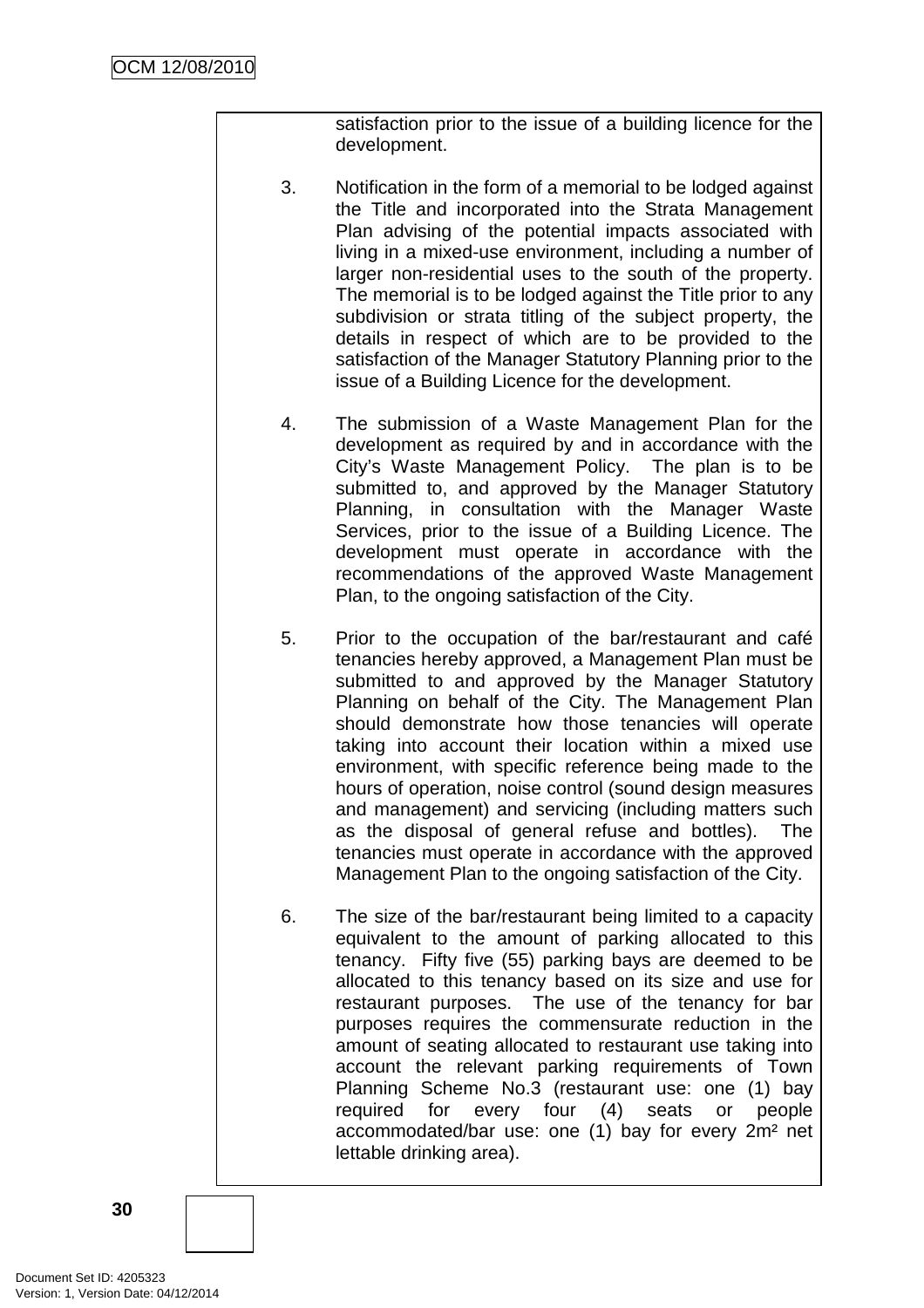- 7. The capacity of the café being limited to 165 seats.
- 8. Details regarding the location, allocation and availability of car parking bays to the specific uses and tenancies onsite are to be provided to the City's satisfaction prior to the issue of a building licence for the development, to be later reflected on the strata plan/s for the development.
- 9. No more than two (2) parking bays being provided per multiple (residential) dwelling.
- 10. All car parking and vehicle access points complying with the minimum requirements of the applicable Australian Standard and the Building Code of Australia (including disabled parking), the details of which are to be submitted to and approved by the City prior to the issue of a Building Licence..
- 11. Walls, fences and landscape areas are to be truncated within 1.5 metres of where they adjoin vehicle access points where a driveway and/or parking bay meets a public street or limited in height to 0.75 metres.
- 12. Prior to the commencement of development, a scheme detailing the following must be submitted to and approved by the Manager Statutory Planning on behalf of the City, in consultation with Main Roads WA and the Department of Planning.
	- a) The modification of the intersections of Cockburn Road and Bellion Drive, and Cockburn Road and Rollinson Road, to provide right turn pocket lanes from Cockburn Road into Bellion Drive and Rollinson Roads respectively.
	- b) The provision of a median island in Bellion Drive where it meets Cockburn Road.

All costs associated with the provision of these improvements must be borne by the developer, and all works must be completed prior to the occupation of the development.

13 Prior to the issue of a Building Licence, a scheme for the provision of covered bicycle stands to cater for the bicycle parking and storage needs of users/visitors to the building, must be submitted to and approved in writing, by the Manager Statutory Planning. The standard of this provision should reflect the requirements of Table 2 and 3 of the City of Cockburn Town Planning Scheme No. 3.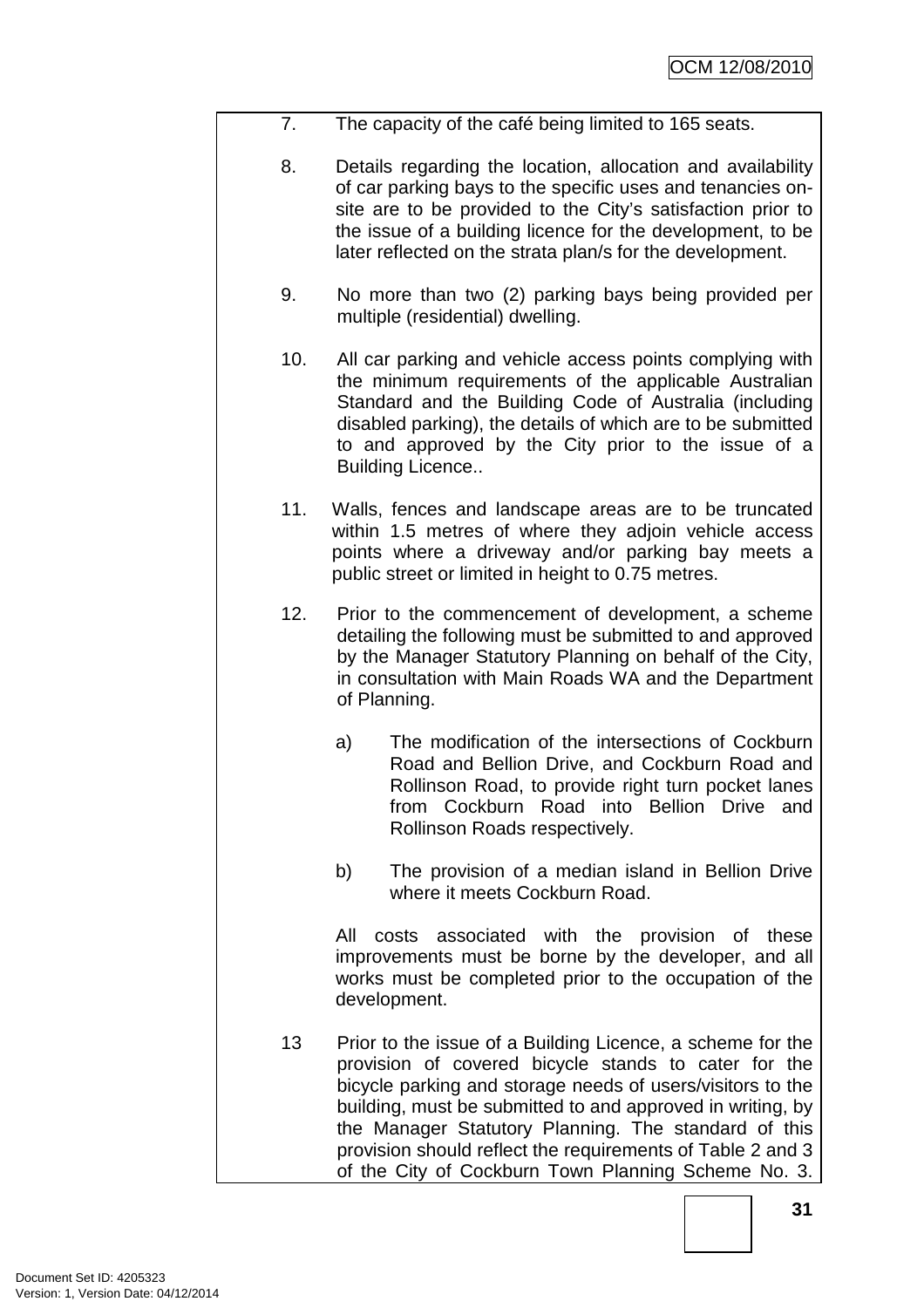The approved bicycle parking stands must be made available for use prior to the occupation of the building, and thereafter retained for use to the ongoing satisfaction of the City.

- 14. In the interest of design consistency, all works proposed within the road reserve of Cockburn Road shall be the subject of detailed consideration by the City in consultation with the Department of Planning and Main Roads WA.
- 15. No development occurring beyond the southern boundary of the application site i.e. within the Primary Regional Road reservation.
- 16. Prior to the issue of a Building Licence, a comprehensive materials schedule must be submitted to and approved by the Manager Statutory Planning on behalf of the City. The schedule is to include details of the colour and finish of all external materials proposed for use across the development. The development must be constructed in accordance with the approved schedule.
- 17. Car park ventilation grills/panels are to be suitably located relative to the surrounding public domain taking into account the prominence of the subject property. Details of the grills/ventilation panels are to be submitted for the approval of the Manger Statutory Planning on behalf of the City prior to the issue of a Building Licence.
- 18. All service areas (clothes drying areas and bin stores) and service related hardware, including antennae, satellite dishes and air-conditioning units, being suitably located from public view and/or screened, the details of which are to be provided to the satisfaction of the Manger Statutory Planning on behalf of the City, prior to the issue of a Building Licence..
- 19 The installation of outdoor lighting (if proposed) is to be in accordance with the requirements of Australian Standard AS 4282-1997: 'Control of the Obtrusive of Outdoor Lighting'.
- 20. All stormwater drainage shall be designed in accordance with the document entitled "Australian Rainfall and Runoff" 1987 (where amended) produced by the Institute of Engineers, Australia. The design in to be certified by a suitably qualified practicing Engineer and/or hydraulic design consultant or the like, and designed on the basis of a 1:100 year storm event and submitted, to the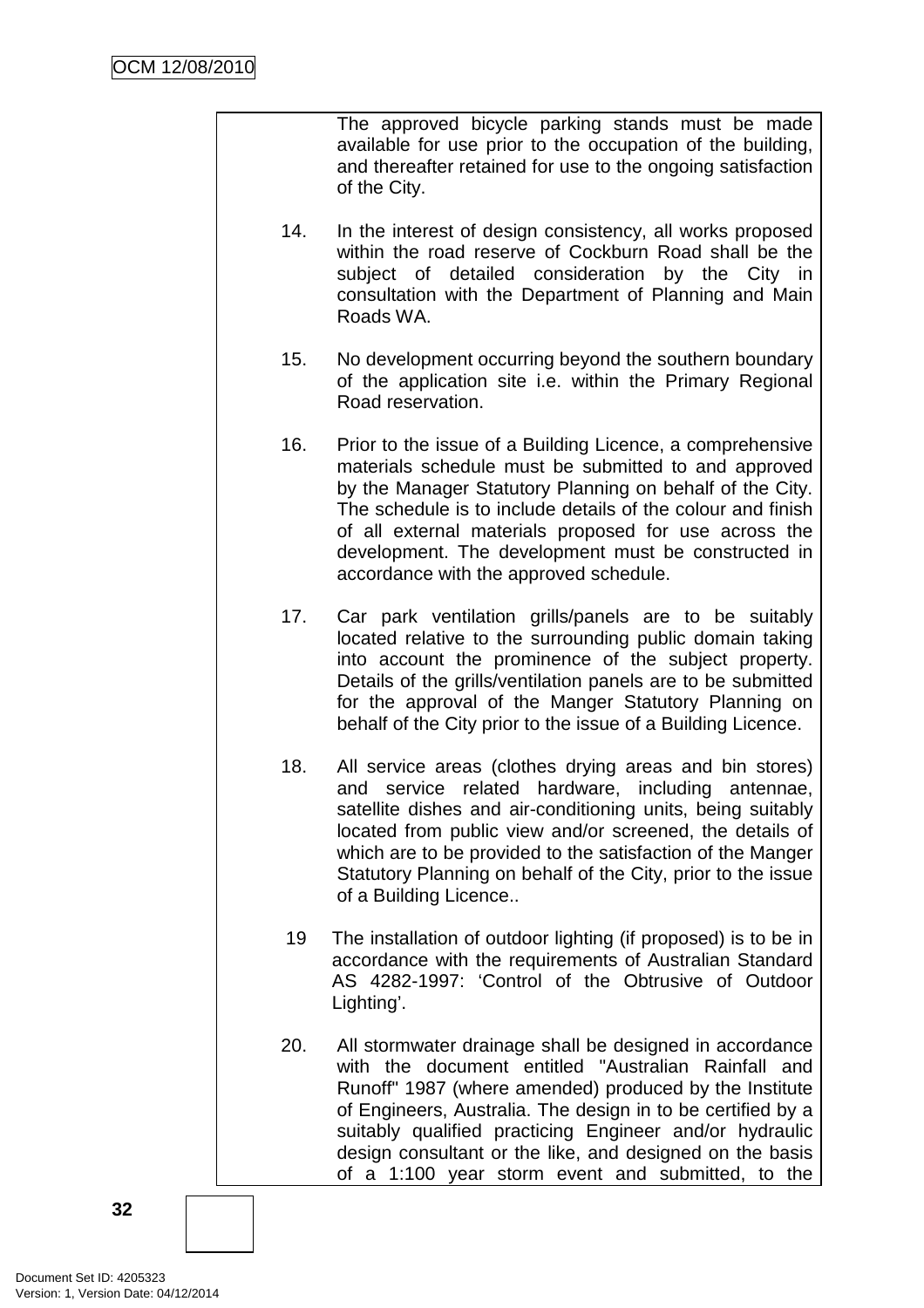satisfaction of the Manager Statutory Planning, prior to the issue of a Building Licence..

- 21. Any retaining wall(s) are to be constructed in accordance with a qualified Structural Engineer's design.
- 22. Prior to the issue of a Building Licence, application being made to the Western Australian Planning Commission to amalgamate the subject lots into one lot, on one single Certificate of Title.
- 23 Prior to the issue of a Building Licence, a Construction Management Plan must be submitted to the City for the approval of the Manager Statutory Planning. This Management Plan must detail the management of the following matters:
	- a) access to and from the site;
	- b) the delivery of materials and equipment to the site;
	- c) the storage of materials and equipment on the site;
	- d) the parking arrangements for contractors and subcontractors; and
	- e) any other matters likely to impact on the surrounding properties.
- 24. Earthworks over the site and batters must be stabilised to prevent sand or dust blowing, and appropriate measures shall be implemented within the time and in the manner directed by the City in the event that sand or dust is blown from the site.
- 25 No building or construction related activities associated with this approval causing noise and/or inconvenience to neighbours between the hours 7.00 p.m. and 7.00 a.m. Monday to Saturday, and not at all on Sunday or Public Holidays.

# FOOTNOTES

- 1. The application has been determined on the basis of the plans and information provided to City for assessment.
- 2. This is a Planning Approval only and does not remove the responsibility of the applicant/owner to comply with all relevant building, health and engineering requirements of the City, with the requirements of the City of Cockburn Town Planning Scheme No. 3, and/or with any other relevant legislation. Prior to the commencement of any works associated with the development, a Building License may be required.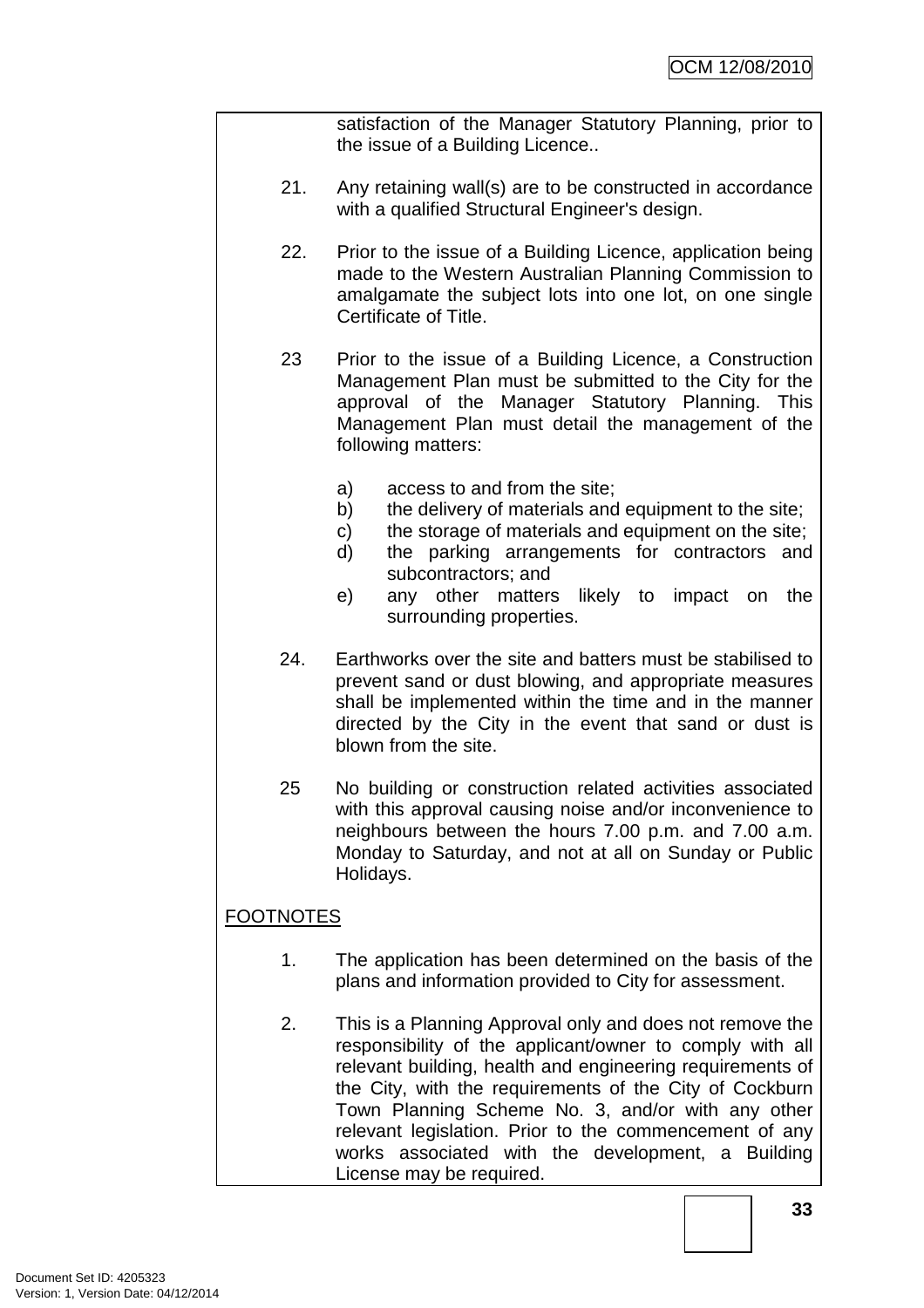- 3. In the event there are any questions regarding the requirements of this approval, or the planning controls applicable to the land and/or location, the City's Statutory Planning Services should be consulted.
	- 4. The documentation and construction of a development that achieves high environmental performance standards in accordance with the sustainability aspirations of the Cockburn Coast District Structure Plan is encouraged.
	- 5. With respect to condition 3, the Memorial should state as follows (or similar): This site is situated within Cockburn Coast District Structure Plan area. The vision for Cockburn Coast includes an integrated mix of uses. In several instances, this may involve the continued use of land for a range of existing non-residential purposes. Residential amenity, therefore, may be affected by the mixed-use nature of the location, including noise and other impacts.
	- 6. With respect to conditions 4 and 5, the Council's objective is the development of a successful mixed use building, whereby the proposed non-residential uses (bar/restaurant and café) can successfully co-exist with the serviced apartment and residential uses on-site, and those in the vicinity. To this end, the Council is keen to ensure that every effort to minimise the potential impact of the different uses on one another is made.
	- 7. With respect to conditions 17 and 18, given the prominent location of the subject land, the placement of services and related hardware will require specific attention at working drawings stage. With respect to items such as air conditioning condenser units, a generic approach to screening such units may be necessary (through a consistent screening element in balustrades for example).
	- 8. With respect to condition 23-25, the Council's objective is to ensure the construction of the development is undertaken in a manner that has minimal impact on adjoining and adjacent landowners, and the local community generally.
	- 9. The development is to comply with the requirements of the Building Code of Australia. In this regard, it is recommended the City's Building Services should be consulted prior to the commencement of working drawings.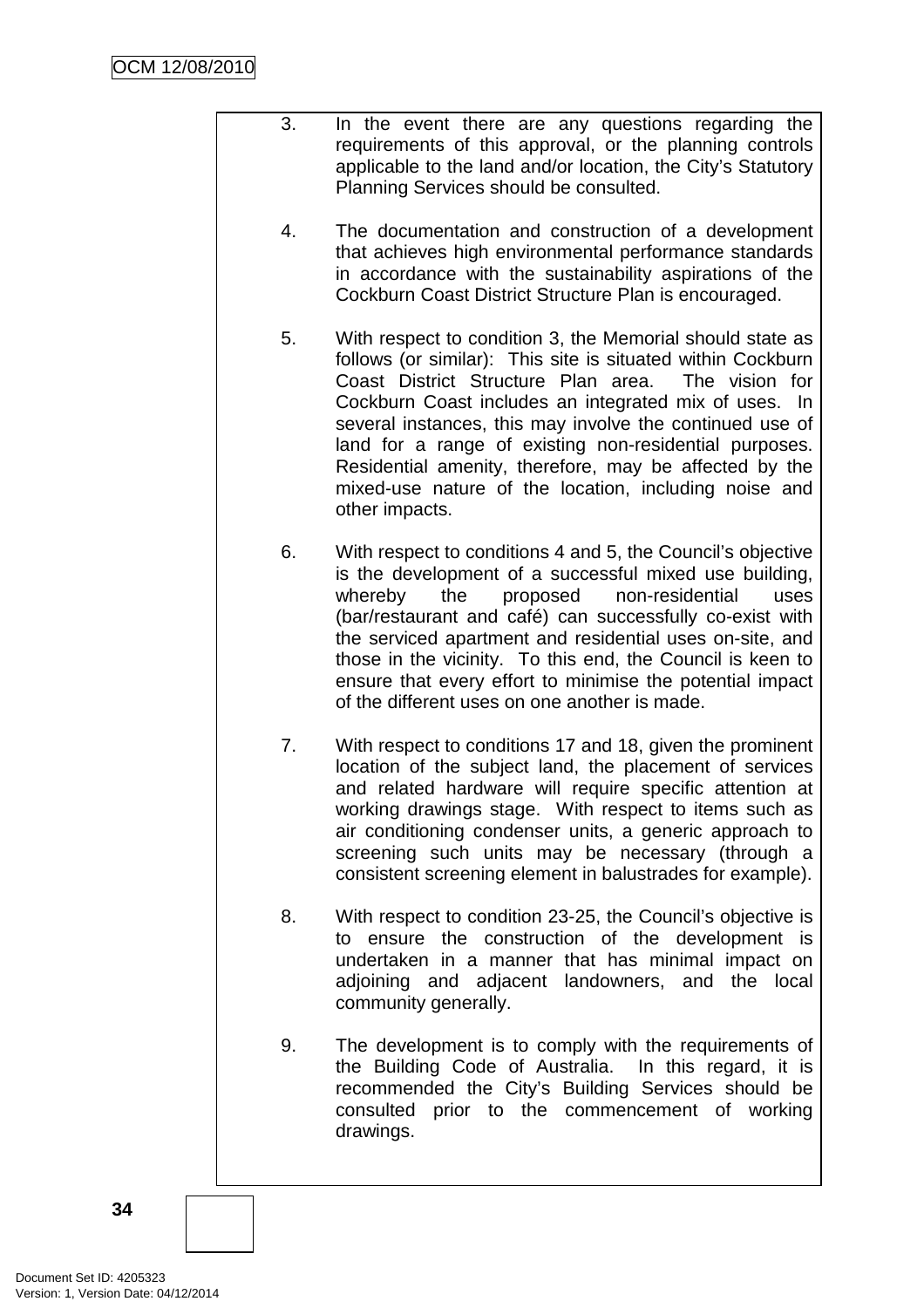- 10. The development is to comply with the noise pollution provisions of the Environmental Protection Act 1986, and more particularly with the requirements of the Environmental Protection (Noise) Regulations 1997.
	- 11. If the development the subject of this approval is not substantially commenced within a period of three (3) years, or such other period as specified in the approval after the date of the decision, the approval shall lapse and be of no further effect.
- 12. Where a Planning Approval has so lapsed, development shall not be carried out without the further approval of the Council being sought and obtained.
- (2) issue a Notice of Determination for Planning Approval under the City of Cockburn Town Planning Scheme No. 3; and
- (3) advise the applicant and submissioners of the Council's decision accordingly.

### **COUNCIL DECISION**

MOVED Clr R. O'Brien that council defer consideration of the Development Application for an eight storey mixed use building on Lots 1 & 2 Bellion Drive Hamilton Hill until September Council meeting.

## **LAPSED FOR WANT OF A SECONDER**

MOVED Clr S Limbert SECONDED Clr I Whitfield that the recommendation be adopted.

## **CARRIED 8/1**

## **Background**

Council at its 13 August 2009 meeting resolved to defer its determination of the proposed development to a 16 storey mixed use building on Lots 1 and 2 Bellion Drive, corner Cockburn Road, Hamilton Hill to allow the landowner to discuss the concerns raised in the Officer's report with the City and the Department of Planning.

The report presented to Council in August 2009 recommended the proposal before the City be refused on grounds relating to: the height of the proposed building at 16 storeys; issues pertaining to access, notably the absence of such from the Primary Regional Road adjoining to the south; issues pertaining to the servicing (functionality) of the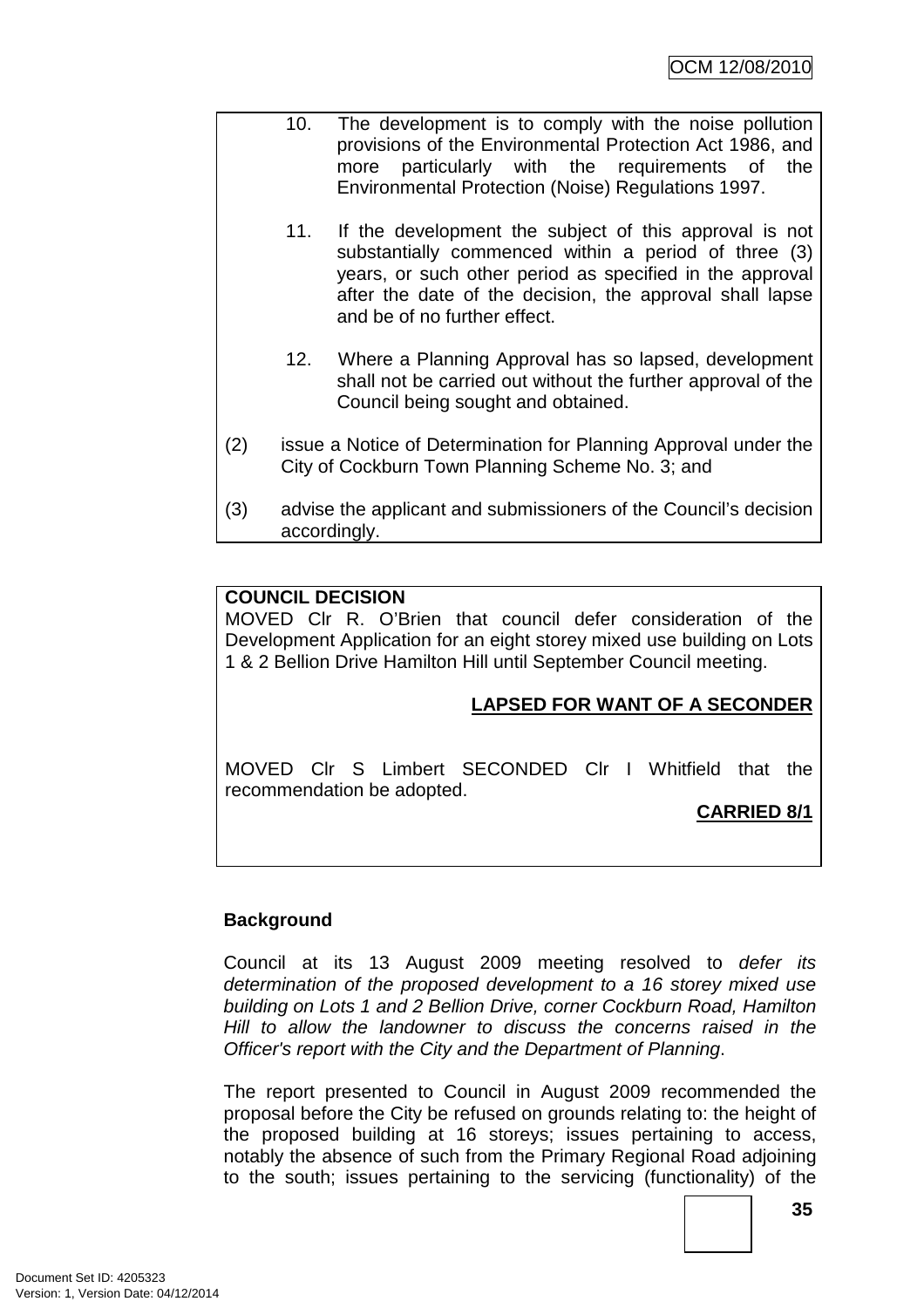development; and a range of community concerns regarding the proposal.

Prior to reporting on the development application, 78 letters were sent to property owners either adjoining or in the vicinity of the subject site. In response, 26 submissions were received. Of these, eight (8) raised no objection to the proposal. The remainder, however, objected to the proposal (18 submissions). Submissions were also received from Tourism Western Australia and the WAPC/Department of Planning following referral to those State Government agencies.

The overwhelming concern raised via consultation related to the height or scale of the proposed development (16 storeys). In that context, the proponent challenged the content of what was then the draft Cockburn Coast District Structure Plan, claiming the subject site deserved 'landmark' status.

The now adopted Cockburn Coast District Structure Plan refers to a hierarchy of building heights within the Structure Plan area, including 'landmark' and 'gateway' sites on which buildings of greater height can be developed. Using the principle of defining particular sites or locations with structures of greater height, the proponent formed the view that the subject site was landmark in nature, and therein appropriate for development with a 16 storey building.

As identified in the District Structure Plan; however, the landmark site for the subject location (Newmarket Precinct) is encouraged on the eastern corner at the high point that forms the gateway to the project area from the east. The view remains though, that the subject site is significant in the context of the location and the broader development of Cockburn Coast. If the site is not suitable for development with a landmark building, it remains suitable for development with a 'gateway' building. The District Structure Plan refers to the establishment of gateway buildings at major entrance points in the development area.

#### Existing Situation

The land subject of this application comprises two (2) lots situated on the south-east corner of Cockburn Road and Bellion Drive in Hamilton Hill. At present a number of dilapidated non-residential buildings occupy the lots. Access to the buildings is gained from Bellion Drive.

Adjoining to the east, the land shares a common boundary with a lot occupied by 10 three (3) storey grouped dwellings. Developed in recent years, this development is representative of the increasing mix of development occurring in the locality. Other development that contributes to the character of the mixed-use nature of the area includes residential units on the north side of Bellion Drive, the adjacent Craft Decor site, and further mixed development to the north.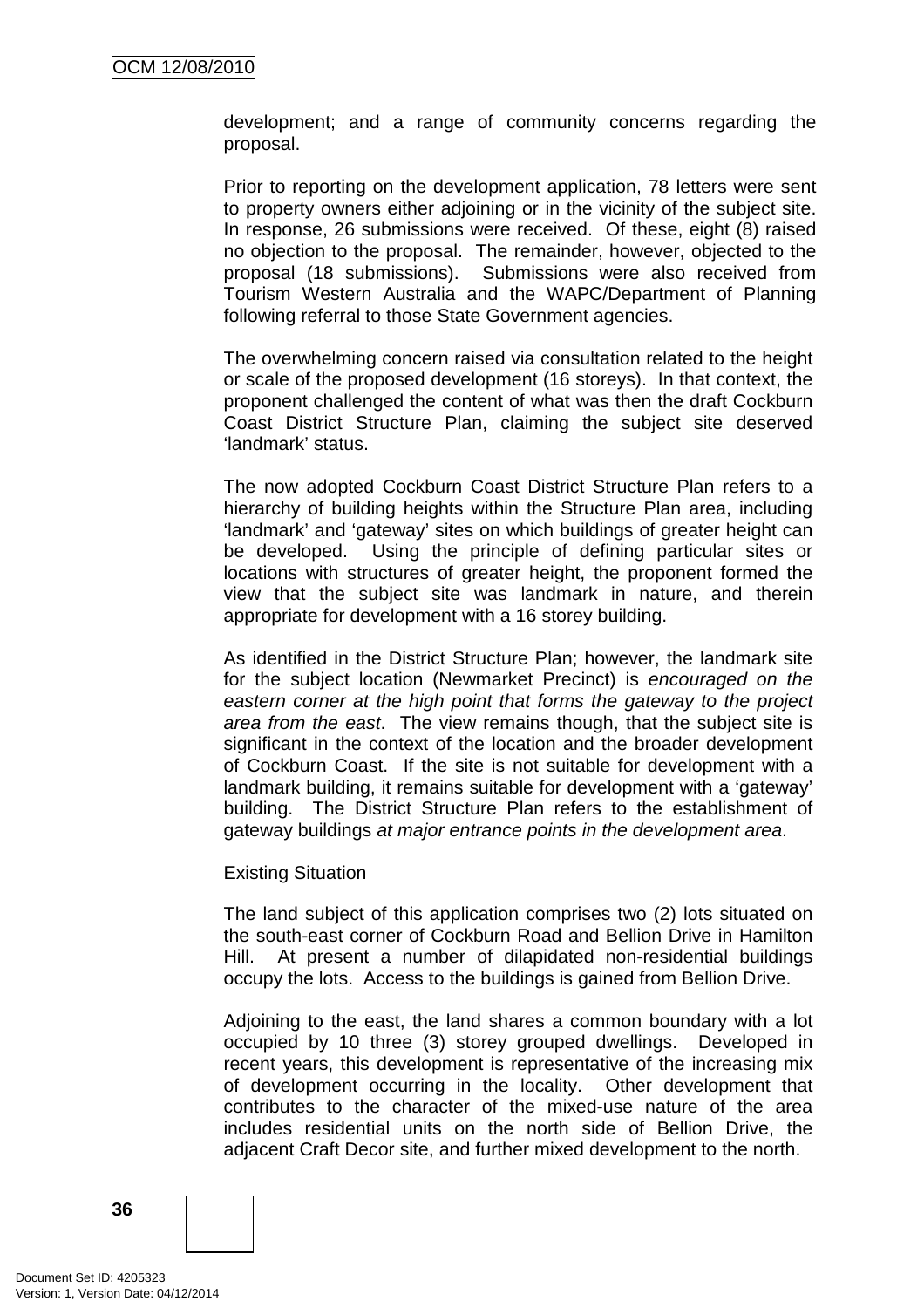The southern side of the application site abuts land reserved under the Metropolitan Region Scheme (MRS) for 'Primary Regional Road' purposes. This land is owned by the Western Australian Planning Commission (WAPC) and is identified as a primary access route into the northern part of Cockburn Coast.

### **Submission**

The revised proposal before Council is for an eight (8) storey building. In detail, the following is proposed:

### Ground Floor Level (adjacent to Cockburn Road)

- An office tenancy (411m<sup>2</sup>) on the south west corner of the site;
- A bar/restaurant including 'back-of-house' floor space (kitchen and amenities); and
- A café, including back-of-house floor space.

A Cockburn Road pedestrian entry point extending to a lobby serving the upper level uses is also proposed at the ground floor level.

### Upper Ground Floor Level (Level 2)

- Serviced apartment lobby and seven (7) serviced apartments; and
- Residential lobby.

## Levels 2-5

• 48 serviced apartments (55 serviced apartments in total).

#### Levels 6-8

18 residential apartments (multiple dwellings).

Parking for the development is proposed across three (3) levels, including basement and part-basement levels. The upper parking level is in the form of a deck and includes a port cochure arrangement that addresses the serviced/residential apartments lobby (level 2l). In total, 201 parking bays are proposed. Access to the parking areas is proposed from two (2) points on Bellion Drive, one of which will serve the lower basement parking levels, the other serving the deck level.

In support of the proposal, the applicant states the following:

The subject site is designated 'Mixed Use' within the Structure Plan area. It is recognised this classification "has been strategically placed throughout much of the project area, in order to allow a range of compatible uses to co-locate adjacent to one another, and vertically in individual buildings." The Structure Plan suggests that it is particularly important to allow a mix of uses along the full length of Cockburn Road.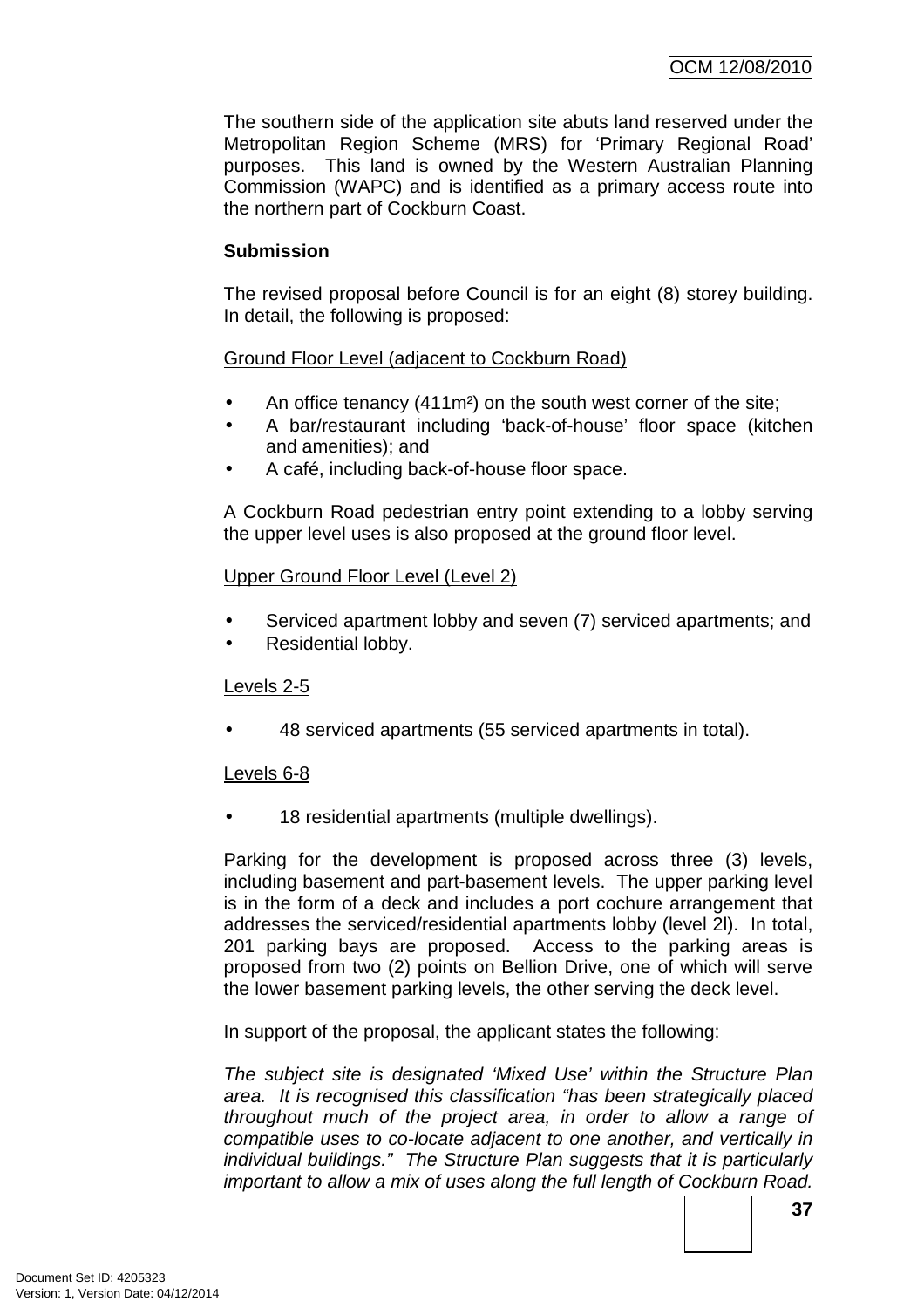The Structure Plan also recognises that it is important to ensure that uses proposed along Cockburn Road contribute, "… to a continuous active street frontage". Further, ground floor commercial activities should be mandatory and are to be applied, "… in key strategic locations such as key intersections …"

The Structure Plan suggests that "the landmark site" within this precinct might be permitted to be up to 16 levels, but there is an argument supporting the proposed development of the subject site to the height as proposed as this site is being recognised as an iconic site, forming the northern gateway into the Structure Plan area, on Cockburn Road. As the site has a direct interface with the proposed Rollinson Road extension (a 'red' road in the MRS), it is important that this site be treated in a way which defines the entry into the precinct from both the east and the north in the manner proposed by this development.

#### **Report**

The revised proposal has been assessed against the relevant requirements of the City's Town Planning Scheme No. 3, the R-Codes, the Newmarket Design Guidelines and the Cockburn Coast District Structure Plan. The proposal has also been considered against the content of the current amendment to the Scheme (Amendment No.82) dealing with the use of land within the Newmarket Precinct.

As a preface to the following sections, it should be noted the revised proposal is supported and is recommended for conditional approval by Council. The proposed building has been reduced significantly in terms of its height to a level that is commensurate with the planning controls guiding such for the land in question and the precinct within which it sits. The proposal also retains a relevant and positive mix of use and is suitably designed, particularly at street level. To this extent, the proposal espouses the objectives for the location and is representative of the future development of the broader Cockburn Coast.

The considerations to follow cover key aspects in the assessment of the application.

#### Use of Land and Density

The subject land is zoned Mixed Business under Town Planning Scheme No. 3. The uses proposed as part of the development are either 'Permitted' (office, bar/restaurant and cafe) or 'Discretionary' (tourist accommodation and residential) within a Mixed Business zone. Under Amendment No. 82, the same scheme classifications will in essence apply to the uses proposed. The uses are also considered generally acceptable under the Cockburn Coast District Structure Plan. In this regard, they are consistent with the developing (and expected) mixed use character of the locality as described.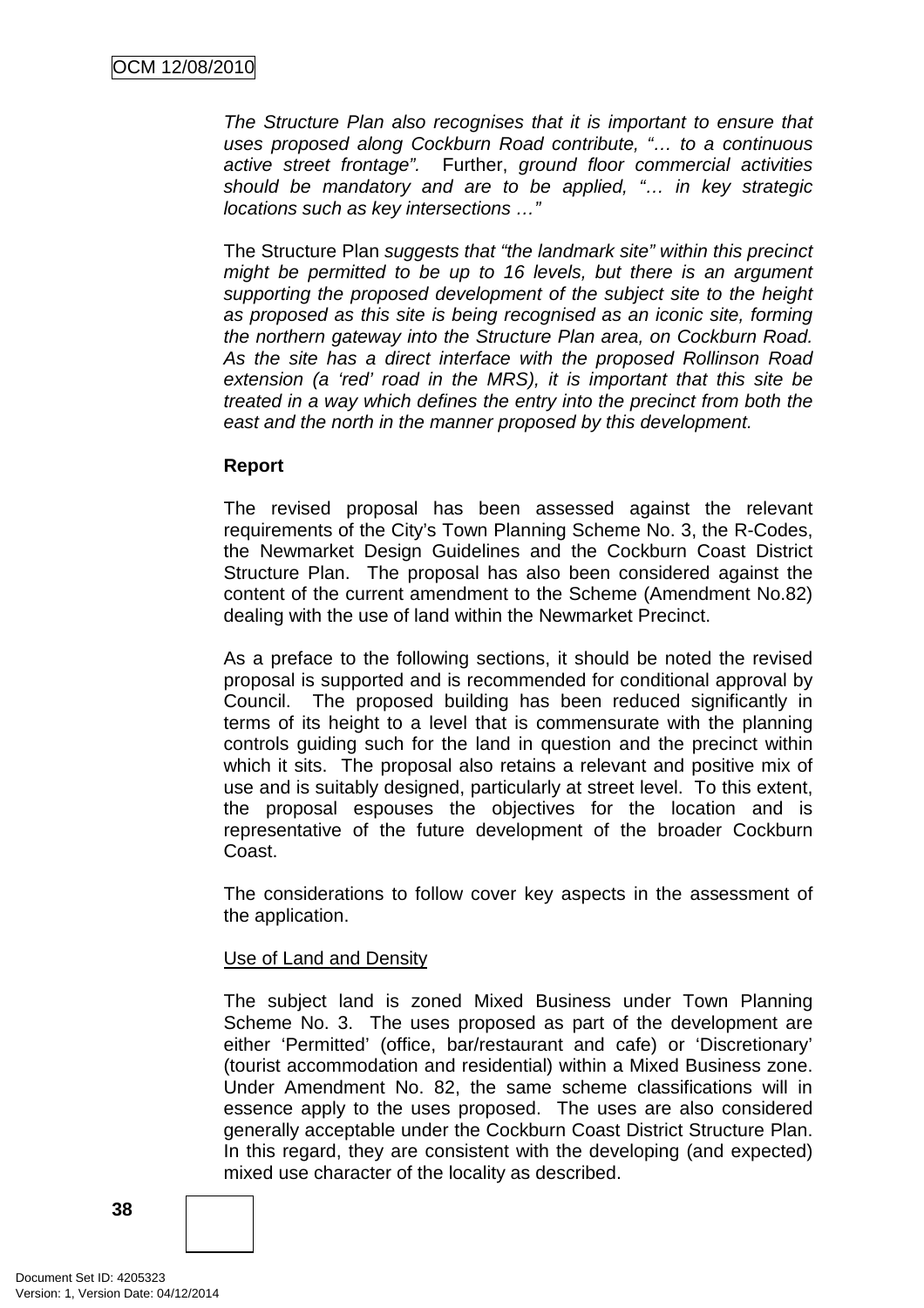With respect to density, 18 multiple dwellings are proposed (20 permitted).

#### **Height**

There are no building height controls in the City's scheme for the subject location. The control of building height is guided by the Cockburn Coast District Structure Plan and the Newmarket Precinct Design Guidelines. The Design Guidelines seek to ensure new development within the Newmarket Precinct has regard to the District Structure Plan.

Under the Cockburn Coast District Structure Plan, building height on a gateway site is permitted to be up to 8 levels. As stated in the Structure Plan Gateway buildings will be located at major entrance points in the development area. The intersection of Rollinson Road, to be extended from Cockburn Coast Drive to Cockburn Road, represents a major entrance point into the northern part of the Structure Plan area. Therefore, the proposed building at a height of 8 storeys accords with the provisions of the District Structure Plan.

The proposed building height also accords with the Newmarket Precinct Design Guidelines. As stated in the Guidelines, A gateway site is to be located on the northeast side of the intersection between Cockburn Road and future Rollinson Road extension to Cockburn Coast Drive. This road link will form one of the key entrances into the Cockburn Coast area. In addition to being acceptable in terms of building height, the current proposal is designed to deliver in respect of a range of other specific development criteria, criteria considered fundamental to the 'gateway' status of the site.

The provisions seek to ensure all aspects of a gateway development recognise and respect the significance of such, and include:

- A limit in building height to eight (8) storeys and not exceeding 32 metres).
- The suitability of the development taking into account the desired streetscape for the location. In this regard, the proposed development will signify the important intersection of Rollinson and Cockburn Roads with 'mainstreet' activation at the ground floor level (particularly along Cockburn Road as required by the District Structure Plan).
- A responsive built form. The building stands to be 'urban', animate and interesting at both lower and upper levels. This will occur via the mix of uses within, being active and lifestyle in nature adjacent to Cockburn Road, with a mix of tourist and permanent accommodation above. The outwardly facing and largely transparent elevations proposed for the various frontages of the development also contribute to a responsive built form.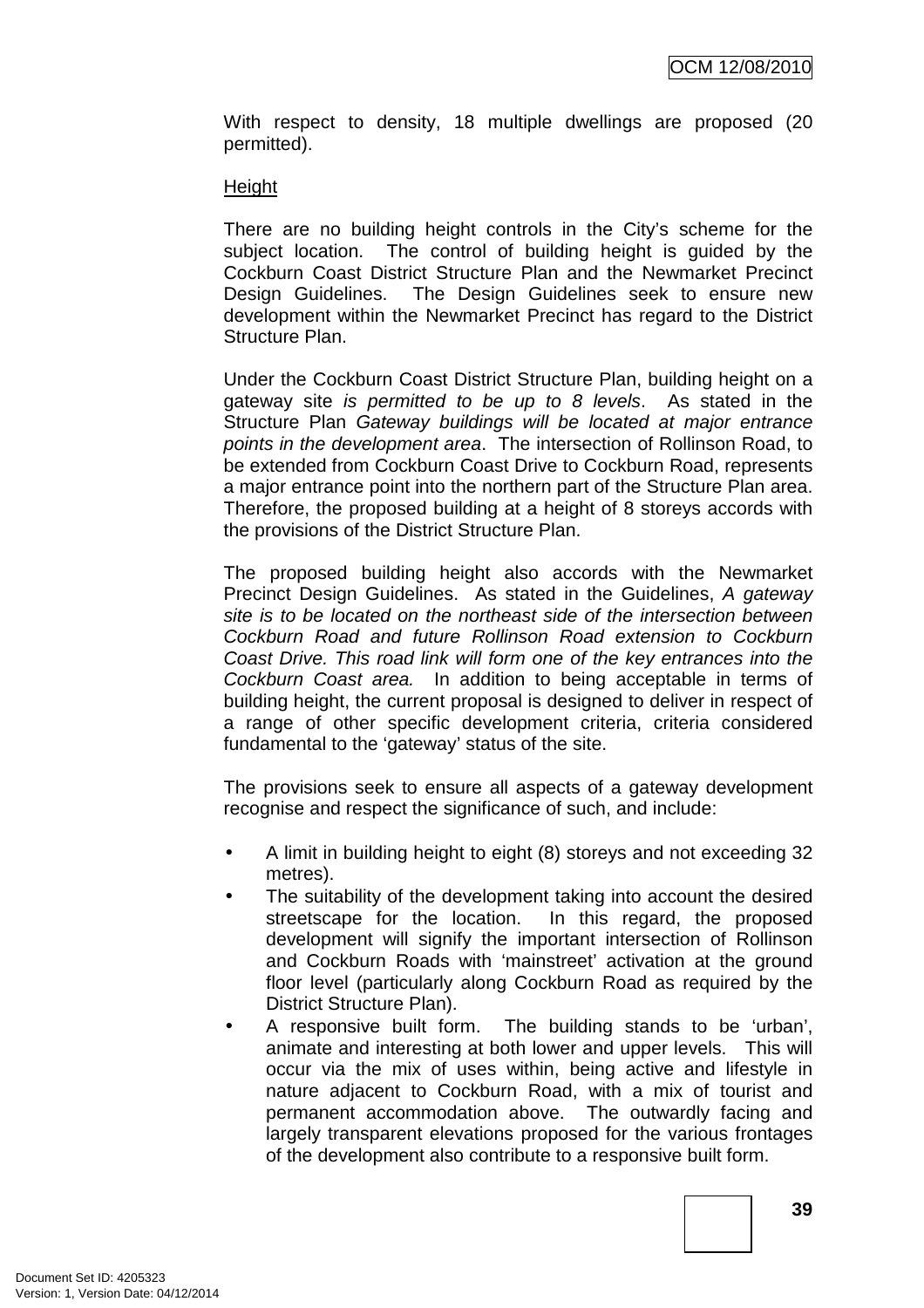### Functionality

The function of a development includes considerations such as: access, parking provision, traffic movement and servicing. Taking into account several notable concerns regarding these matters and the original proposal, the proponent has focussed on ensuring all considerations relating to functionality are addressed. As a result, the revised proposal is deemed to be suitably functional.

#### Access, Traffic Volumes and Movement

Vehicular access to the development via Bellion Drive is supported. Whereas previously 282 bays were proposed to be accessed via Bellion Drive, this has been reduced to 202 bays.

To assist with the assessment of the application a traffic report has been provided by the proponent. Prepared by ARRB Consulting, the report provides an appreciation of traffic movements likely to be generated by the development and how these will integrate with volumes (current and proposed) on the local road network. Based on the information provided, the development will integrate into the local road network.

The City's engineering team concurs with the conclusions outlined in the traffic report subject to the requirement for a range of remedial improvement works in Bellion Drive and Cockburn Road. The purpose of these works is to achieve a higher degree of safety and efficiency in traffic movements in the vicinity of the site taking into account and including the traffic generated by the proposal itself. The condition requiring these works recognises the role of Main Roads WA in determining suitable outcomes to be implemented.

All works to be undertaken are to be constructed prior to the occupation of the development, and the costs associated with them borne by the developer.

#### Parking Provision

Based on the provisions of Town Planning Scheme No. 3, 211 parking bays are determined to be required, whilst 201 bays are proposed. The minor shortfall in bays (10) is supported on the basis that a proportion of the patronage associated with the 'food and beverage' activities at the ground floor level will come from within the development i.e. occupants of the serviced and/or residential apartments. A percentage of patronage will also come from properties in close proximity (walkable distance).

To ensure that the parking provided is suitably managed to meet the needs of the various uses located within the development, a number of conditions are recommended. These include a restriction on the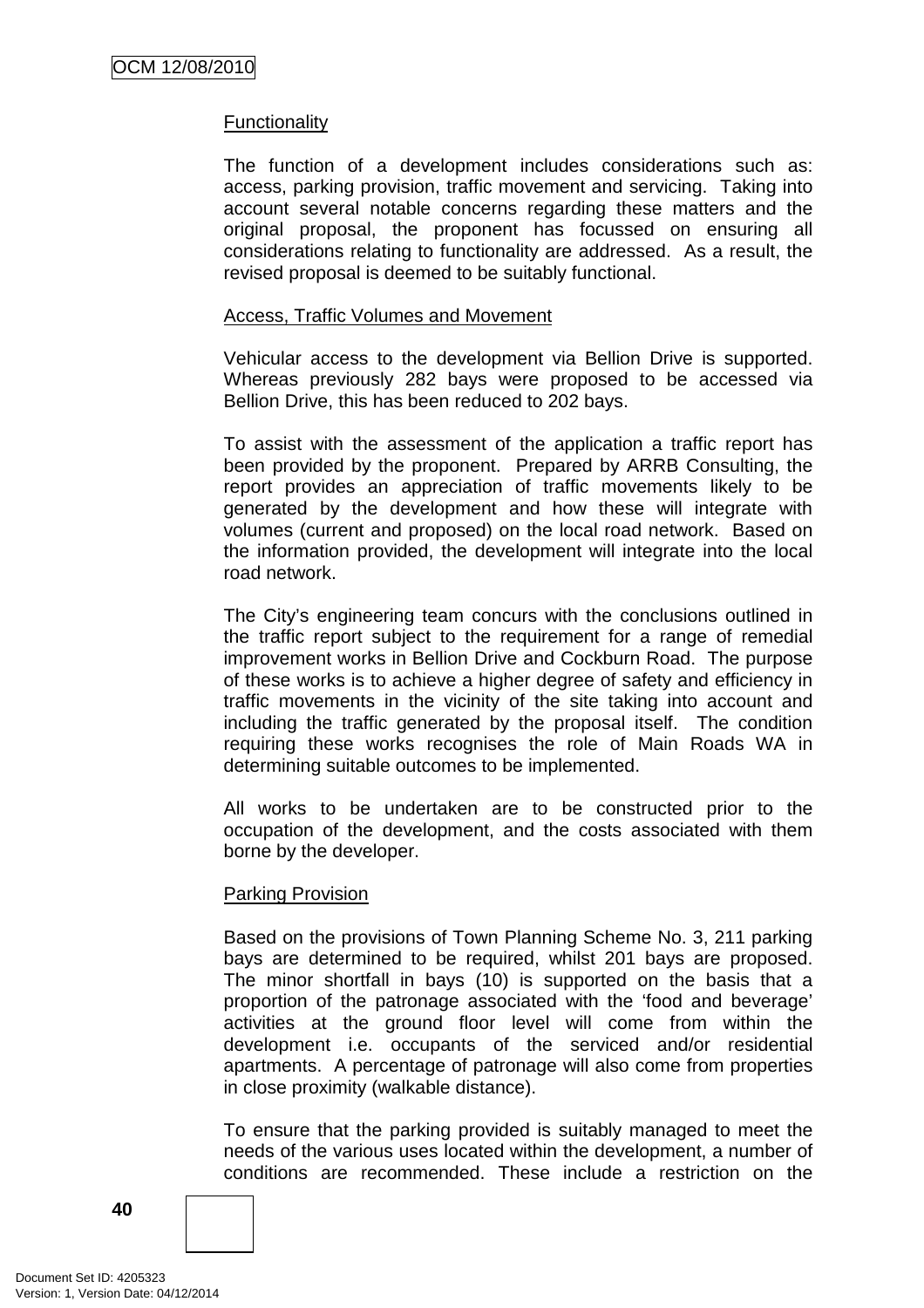capacity of the bar/restaurant, the size of which will be linked to the actual number of car parking bays available for that particular activity, and another that requires the provision of dedicated visitor parking for the residential apartments.

The rates applied in the calculation of parking for the development are:

- office floor space: one (1) bay for every 50 square metres of gross floor area;
- bar/restaurant: one (1) bay for every four (4) seats or four (4) people accommodated and/or one (1) bay for every two (2) square metres of net drinking area;
- café: one (1) bay for every four (4) seats or four (4) people accommodated;
- one (1) bay for each single bedroom serviced apartment, or 1.5 bays for every two bedroom serviced apartment; and
- a maximum of two (2) bays for each residential apartment (multiple dwelling).

### Servicing (Waste Management)

It is reasonable for the City to be satisfied in advance of development that what is proposed can be successfully serviced. Whilst this did not occur in respect of the original proposal, the project architect has spent considerable time with the City's Waste Manager determining the most effective and appropriate way to service the revised proposal.

In summary, the following is proposed based on the size and manoeuvrability of the City's waste management vehicles, including the new hybrid vehicle capable of serving basement levels:

- bin storage in the ground floor basement serving the active ground floor uses (restaurant/bar and café); and
- bin storage at the upper ground floor level (adjacent to Bellion Drive) serving the serviced apartments and residential dwellings).

Access for waste removal to both levels will be in a forward direction from Bellion Drive, and has been designed in a manner that will enable forward moving egress from the site.

#### Relationship to Adjoining Development

The land subject of the application shares one common boundary with adjoining development. Adjoining to the east on retained land is 10, three storey grouped dwellings. Three of these dwellings are north facing, addressing Bellion Drive in a traditional manner. The remaining seven dwellings are orientated north, north west. None of the group of dwellings is orientated to the west - the location of the proposed development, whilst two (2) only abuts the common boundary.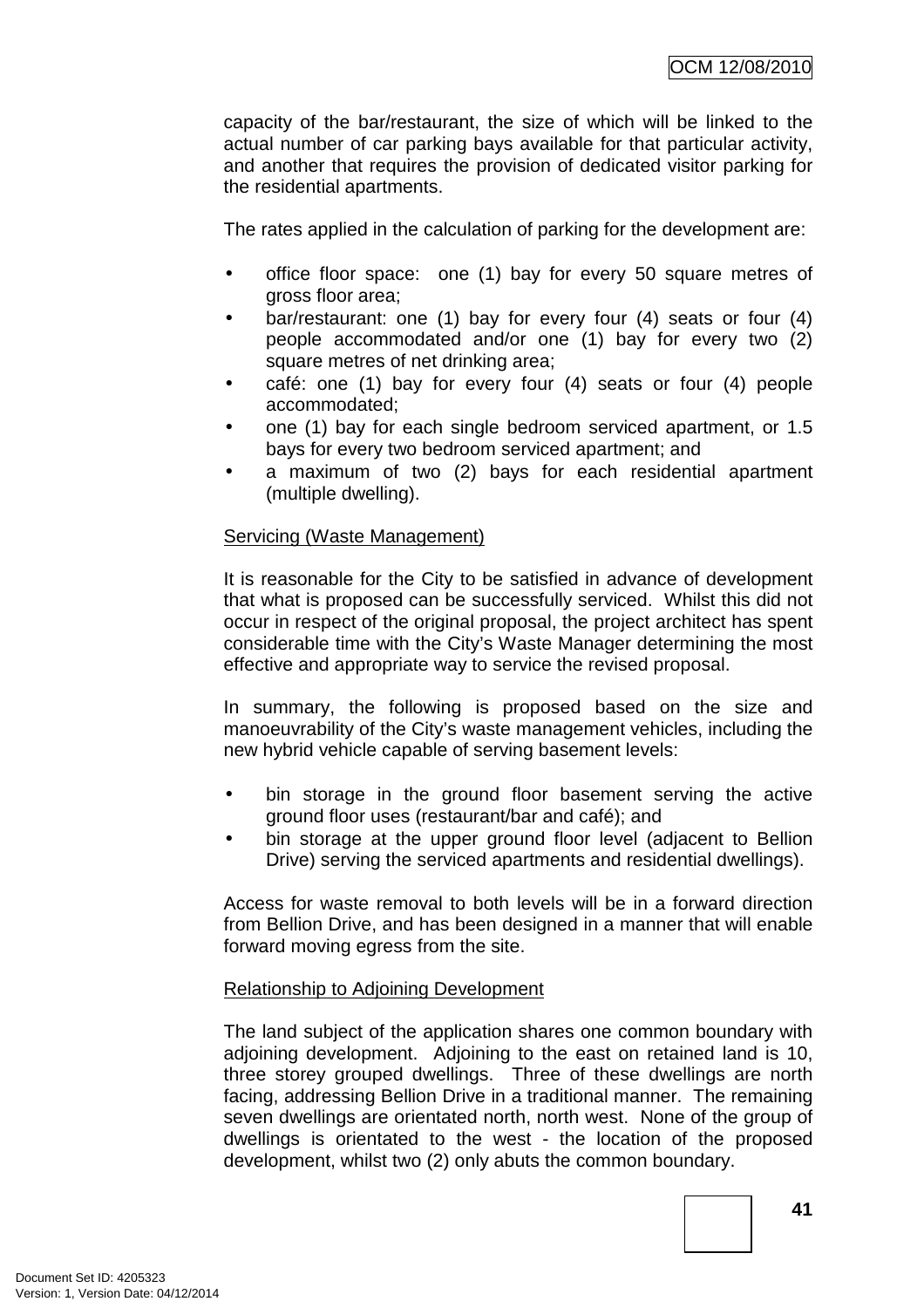The interface of the proposed development to the two (2) dwellings abutting the common boundary consists of the upper parking deck, port cochure and lobby providing access to the serviced and residential apartments. The deck will be situated approximately five (5) metres below the height of the retaining wall and fence dividing the two properties, purposely achieving an appropriate degree of separation.

The building itself will be setback from the common boundary approximately 27.5 and 30.5 metres (to the balconies and façade respectively). These distances exceed that required by the R-Codes (approximately 20.5 metres) for the top three levels of residential development. The setbacks generally, are considered consistent with what is typically required for the 'urban' development anticipated in association with the development of the Cockburn Coast.

The disparity in height between the top of the grouped dwellings and the proposed building is approximately 10 metres. That is, the proposed building is approximately three (3) storeys higher than the adjoining dwellings.

#### **Consultation**

As mentioned earlier, consultation of local residents and a number of commercial property owners took place in respect of the original proposal. In total, 78 letters were sent out by the City. In response, 26 submissions were received. Of the submissions received, eight (8) raised no objection to the proposed development. The remainder, however, objected to the proposal (18 submissions).

More recently, 83 letters were sent out in respect of the revised proposal. In response, 18 submissions were received, nine (9) of which raised no objection or supported the proposal. The remaining eight (8) submissions objected to the proposal. Four of these were received from property owners adjoining to the east. Three of the remaining four submissions opposing the development were received from persons living some distance from the site (in South Fremantle and Cottesloe).

The main concerns raised in objection to the proposal are listed, and commented upon, below:

• Building height - the proposed building is too high.

Comment: The matter of building height is covered above. With respect to this concern, confusion seems to exist about the manner in which the District Structure Plan deals with building height. The Cockburn Coast District Structure Plan very clearly states that gateway buildings are permitted to be up to eight (8) storeys and will be located at major entrance points in the development area. The intersection of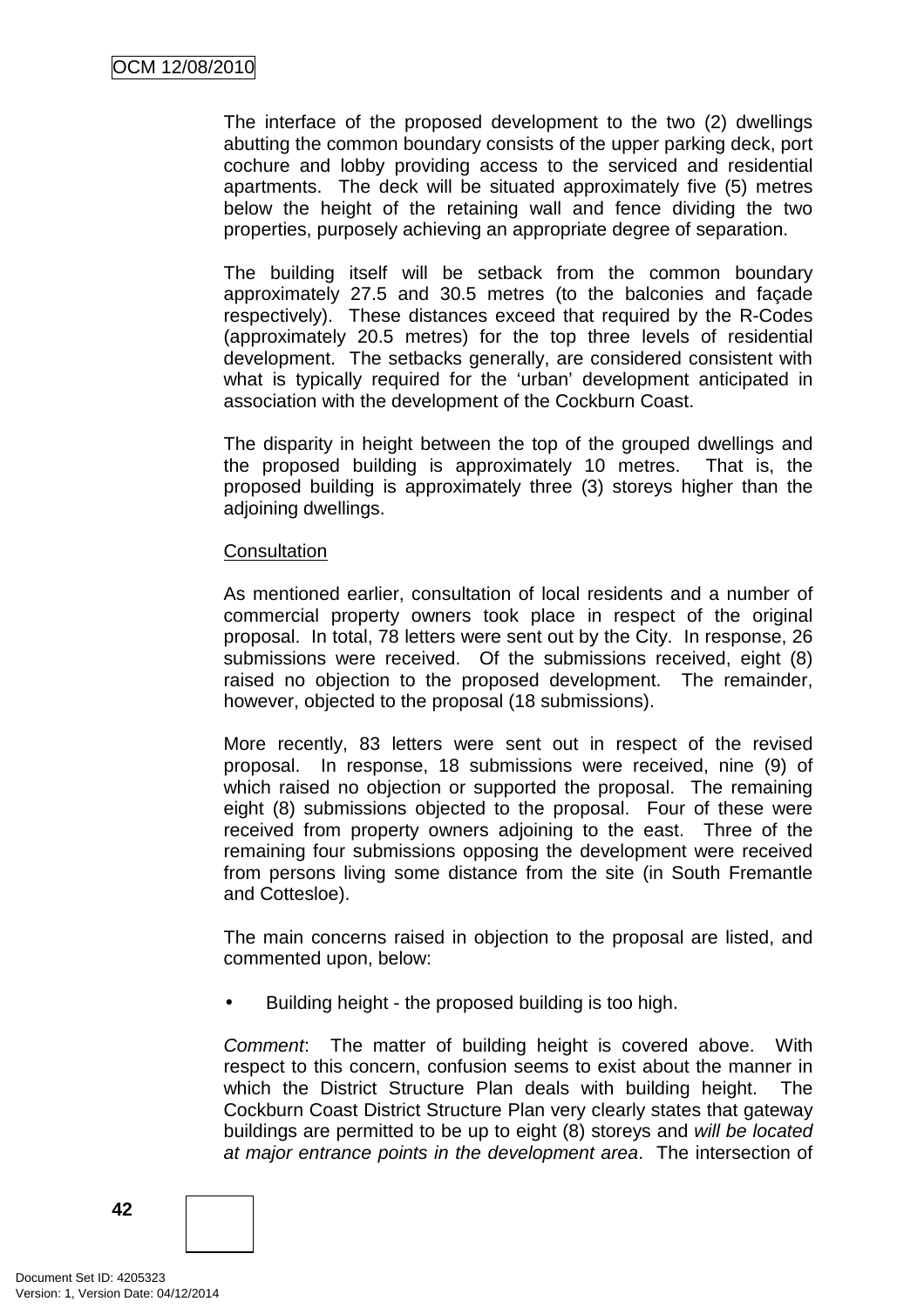Rollinson and Cockburn Roads is a major entry point to the northern part of Cockburn Coast.

Building height – the proposed building is ten  $(10)$  storeys in height, not eight (8).

Comment: The claims the proposed building is ten (10) storeys in height are incorrect. The sections provided with the application plans show a building that is primarily eight (8) storeys in height. In this regard, it is important to note the 3-4 metre rise across the site. The basement parking levels, particularly at the centre of the site, are largely beneath the relative natural ground level. Due to the topography of the site and the need to adjust levels relative to the particular frontages of the property, the southern elevation does show a nine (9) storey building for approximately half the adjoining Primary Regional Road frontage. The remaining elevations, however, are primarily eight (8) storeys as mentioned (to Cockburn Road and Bellion Drive). This takes into account the setback between the ground and upper floors and relative ground levels across the site.

• Traffic and servicing - the proposal will result in traffic issues and will be difficult to service.

Comment: Traffic and servicing has been covered above.

Impact of noise from the deck.

Comment: The disparity in height between the parking deck and adjoining residential dwellings is intentional. Additionally, and for the purpose of addressing worst-case predicted noise levels along the eastern boundary, a lightweight roof system is proposed to be constructed over the parking bays along this edge of the site. This was recommended by an acoustic consultant engaged to review this aspect of the development, and is accepted as an appropriate solution by the City's Heath Services team.

• Overshadowing/overlooking - the proposed building will result in these impacts.

Comment: The proposed building will not result in overshadowing of the adjoining property to the east at midday on 21 June, the standard for assessing impact on solar access. The impact of shadow for the majority of time will be over the adjoining Primary Regional Road reservation. Whilst overlooking might be possible, all levels of the building adjacent to the eastern side boundary are setback an adequate distance (compliant with the R-Codes in the case the residential levels 6-8).

• Social issues and Anti-Social Behaviour - the proposal will result in anti-social behaviour and issues such as noise.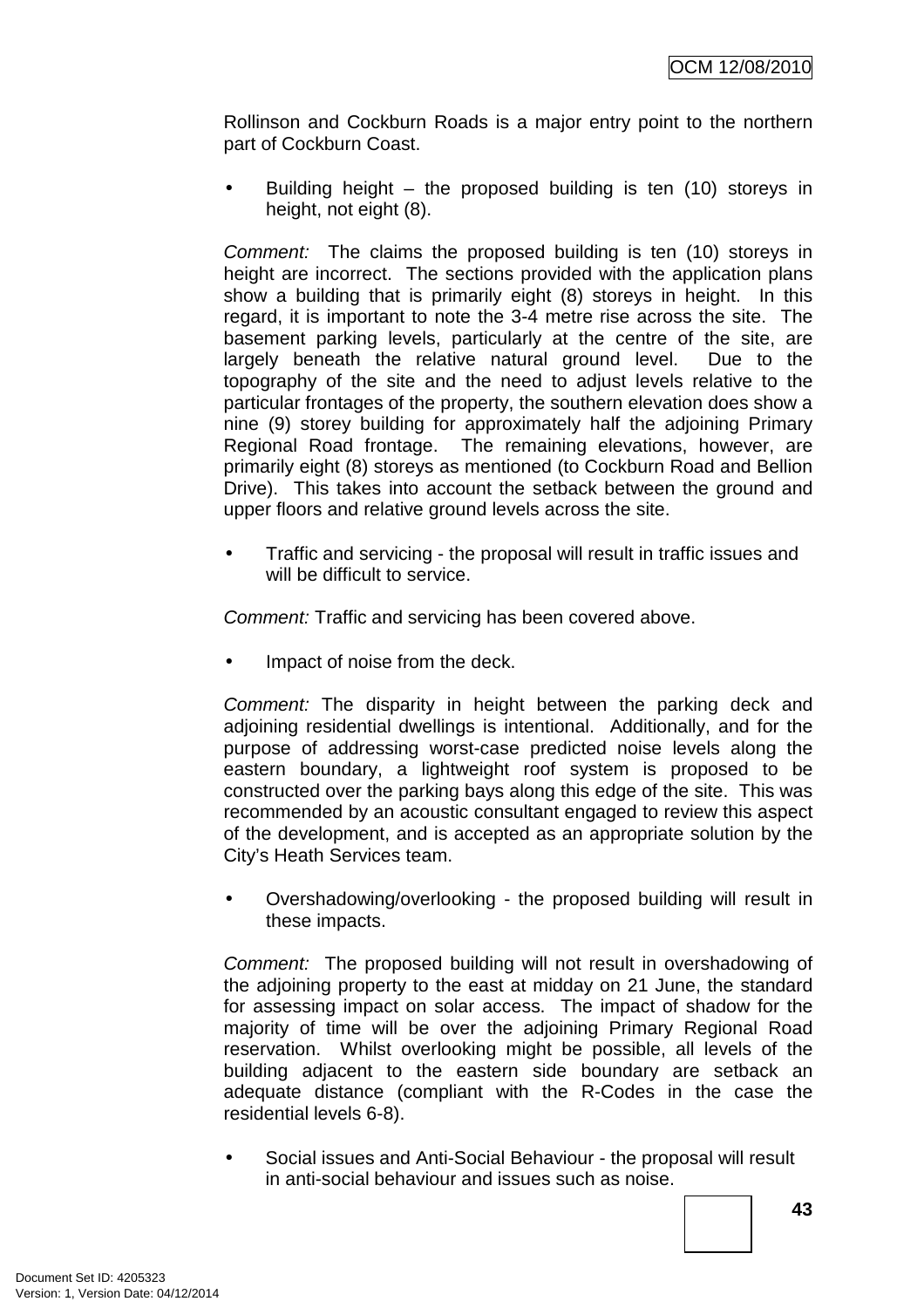Comment: The City requires a detailed Management Plan in respect of mixed-use proposals to ensure all activities suitably co-exist on-site. The Management Plan will address matters including: the hours of trade of food and beverage establishments, permissible entertainment, delivery and waste disposal times, and the management of patron behaviour.

Conflict/impact of the proposal on existing land uses, notably existing long term non-residential uses.

Comment: The City shares this concern and recognises the need for future use and development of land to take into account existing use and development. There are several means (memorials on Title, purchaser information packages) to ensuring future residents are informed of juxtapositions to non-residential development that may impact on typical expectations in terms of residential amenity.

#### Department of Planning

The Department advises The DA is a positive step forward by the proponent in addressing some of the issues identified with the previous DA for the subject site, and meets some of the objectives set out in the Cockburn Coast District Structure Plan and the draft Newmarket Precinct Policy.

Specific points raised by the Department in respect of the proposal include:

The development of the Cockburn Road frontage, specifically the detailed design of works proposed at the front of building within the road reserve.

The proposal clearly represents an indicative mainstreet environment for Cockburn Road. Noting this section of frontage will be the first to be redeveloped, however, in accordance with the broader objectives of the Cockburn Coast location, a detailed planning exercise involving all relevant stakeholders is recommended.

The impact of noise from surrounding noise sources on the proposed development, including the proposed extension of Rollinson Road from Cockburn Coast Drive immediately adjoining the southern boundary of the subject property.

In this regard, a detailed acoustic assessment of the proposal taking into account both current and likely noise levels expected at this intersection is recommended. Expected outcomes of an assessment will include recommendations regarding the extent to which residential uses need to be suitably protected from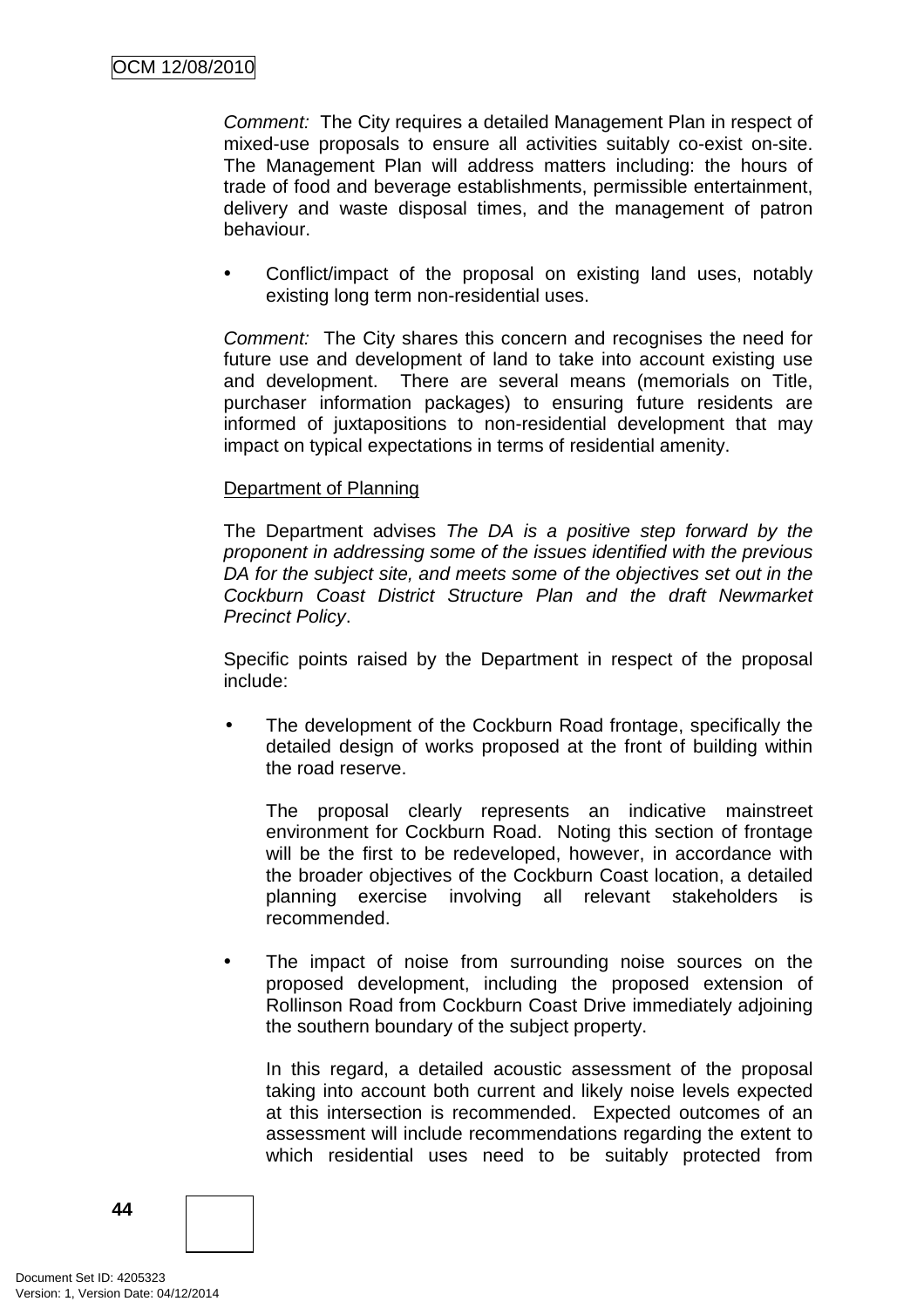excessive noise via the incorporation of attenuating measures in the fabric of the building.

• Sustainability. The Department states that as the proposal will be the first project to be undertaken under the Cockburn Coast banner … the proponents should be encouraged to apply high environmental performance standards to the building to achieve sustainability aspirations outlined in the Cockburn Coast District Structure Plan. A footnote to this effect is recommended to be included in the approval.

### **Strategic Plan/Policy Implications**

### **Demographic Planning**

To ensure development will enhance the levels of amenity currently enjoyed by the community.

#### **Governance Excellence**

• To conduct Council business in open public forums and to manage Council affairs by employing publicly accountable practices.

#### **Employment and Economic Development**

• To plan and promote economic development that encourages business opportunities within the City.

## **Budget/Financial Implications**

In the event an application for review to the State Administrative Tribunal arises in respect of the Council's determination, there may be a cost to be borne by the City (out of the existing operational budget).

#### **Legal Implications**

Town Planning Scheme No. 3.

#### **Community Consultation**

Consultation was undertaken as detailed above. A copy of the application was also referred to Tourism Western Australia and the WAPC/Department of Planning.

#### **Attachment(s)**

- 1. Location Plan
- 2. Application Plans and Elevations
- 3. Schedule of Submissions
- 4. Response from the DoP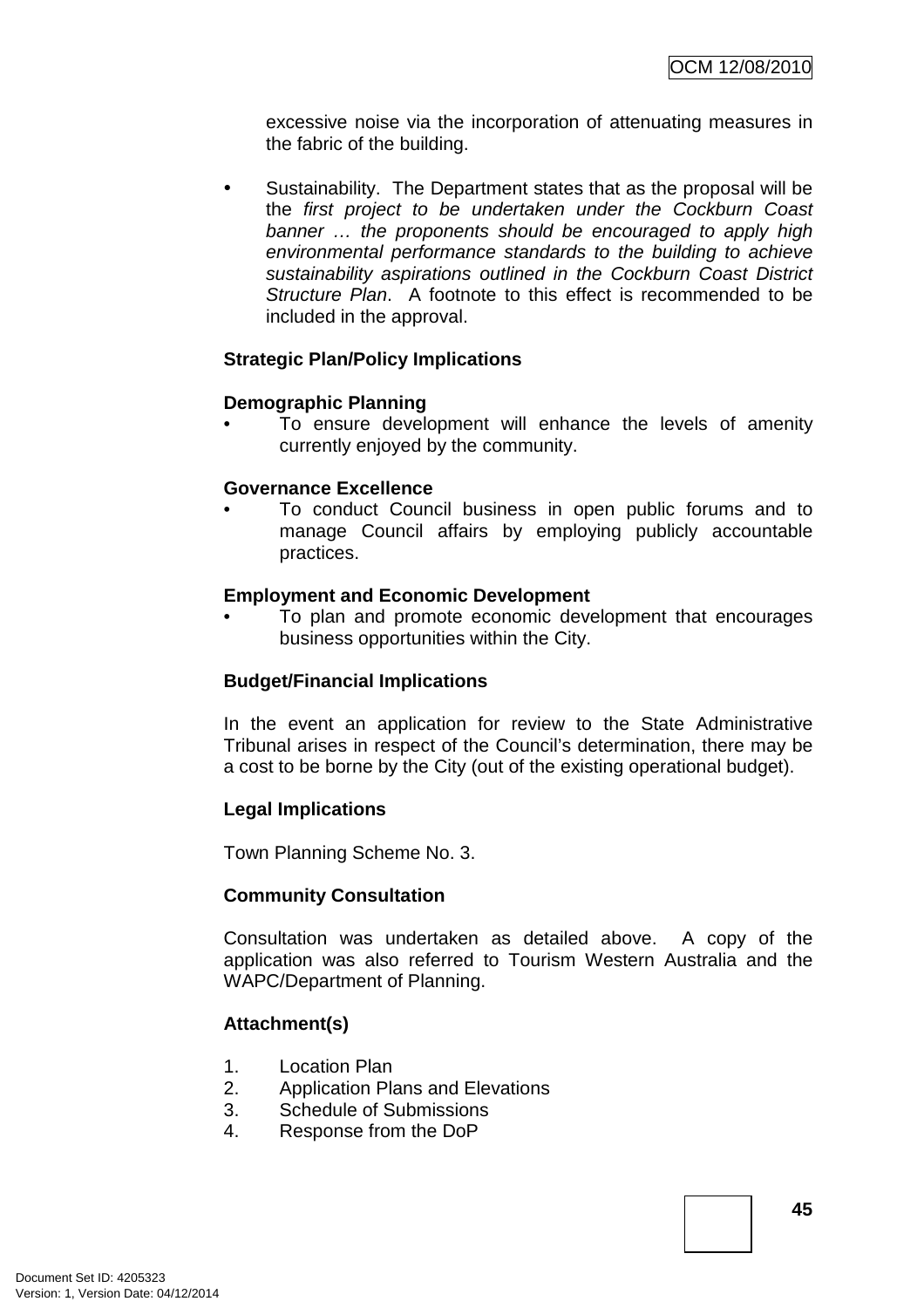## **Advice to Proponent(s)/Submissioners**

The applicant and submissioners have been advised the revised proposal is to be considered at the 12 August 2010 Council Meeting.

#### **Implications of Section 3.18(3) Local Government Act, 1995**

Nil.

### **14.3 (MINUTE NO 4326) (OCM 12/08/2010) - PROPOSED 'TAVERN' - LOCATION: LOT 6 (NO. 103) HAMMOND ROAD, COCKBURN CENTRAL - OWNER: MR WALTER LENZ - APPLICANT: MR WALTER LENZ (5513240) (M SCARFONE) (ATTACH)**

# **RECOMMENDATION**

That Council:

(1) approve the application for a tavern at Lot 6, (No. 103) Hammond Road, Cockburn Central, subject to the following conditions and footnotes:

**CONDITIONS** 

- 1. Prior to commencement of the development a noise management plan is to be submitted detailing measures that will be undertaken to ensure noise levels are kept within levels prescribed in the Environmental Protection (Noise) Regulations 1997. The plan is to be prepared by a suitably qualified consultant and is to include:
	- sound proofing measures used in the design and construction of the development;
	- predictions of noise levels:
	- control measures to be undertaken (including monitoring procedures); and
	- a complaint response procedure

All noise attenuation measures, identified by the plan or as additionally required by the City, are to be implemented prior to occupancy of the development or as otherwise required by the City and the requirements of the plan are to be observed at all times.

2. The preparation and submission of a detailed landscaping plan, dealing with amongst matters, landscaping (both soft and hard elements) intended for the overall Tavern site.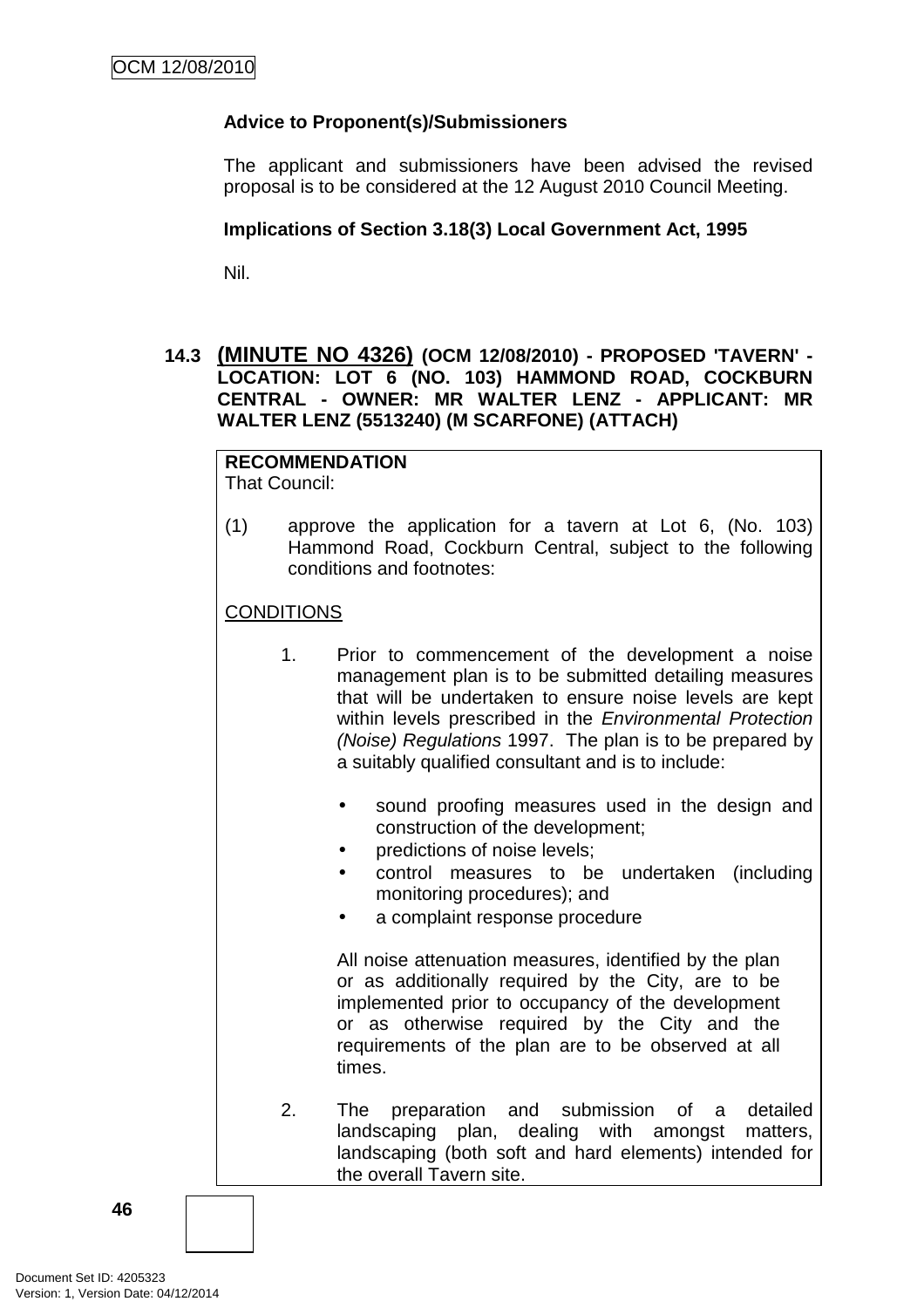- 3. Landscaping is to be installed, reticulated and / or irrigated in accordance with the approved plan and maintained thereafter to the satisfaction of the City. The landscaping shall be implemented during the first available planting season post completion of development. Any species which fail to establish within a period of 12 months from planting shall be replaced to the satisfaction of the City.
	- 4. Where a driveway and/or parking bay abuts a public street, associated walls, fences and / or adjacent landscaping areas are to be truncated within 1.5 metres or limited in height to 0.75 metres.
	- 5. A Waste Management Strategy shall be submitted to and approved in writing by the City, prior to the issue of a Building Licence. This Strategy should have regard to Council Policy SPD9 'Waste Minimisation, Storage and Collection'. The use must, once operational, take place in accordance with the recommendations of the approved Waste Management Strategy, to the ongoing satisfaction of the Manager Statutory Planning.
	- 6. All waste and recycling materials must be contained within bins. These must be stored within the buildings or within an external enclosure located and constructed to the satisfaction of the City's Manager Environmental Health Services. The external enclosure must be and of an adequate size to contain all waste bins, at least 1.8 m high, fitted with a gate and graded to a 100mm diameter industrial floor waste with a hose cock, all connected to sewer. The minimum provisions for internal bin storage is a concrete wash-down pad of at least  $1m^2$  graded to a 100mm diameter industrial floor waste with a hose cock, all connected to sewer. This can be centrally located within the development.
	- 7. A temporary site access plan being submitted to and approved by the City prior to the issue a Building Licence.
	- 8. Prior to the issue of a Building Licence, a Contaminated Land Survey should be undertaken to identify whether there is any contamination on the site. This should be undertaken by a qualified Environmental Consultant, and if contamination is found it must be remediated in accordance with Department of Environment & Conservation Contaminated Sites guidelines prior to the commencement of any site works.
	- 9. Prior to the issue of a Building Licence, details of the materials proposed to be used in the development,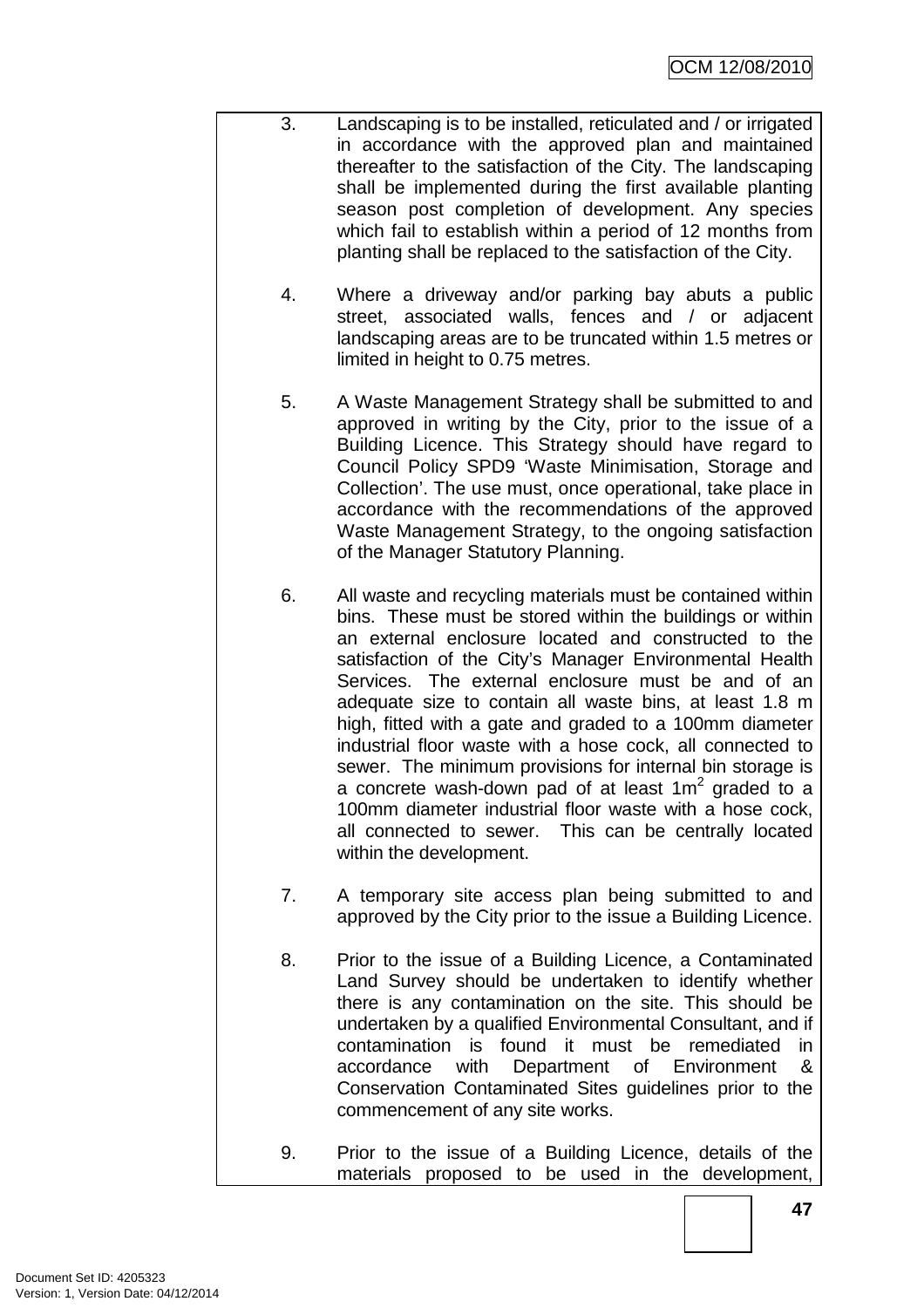including their colour and finish, shall be submitted to the City for the approval of the Manager Statutory Planning. The development shall thereafter be constructed strictly in accordance with the approved materials schedule.

- 10. Prior to the occupation of the building (the subject of the approval), the 85 parking bay/s, driveway/s and points of ingress and egress shall be sealed, kerbed, drained and line marked in accordance with the approved plans and specifications certified by a suitably qualified practicing Engineer to the satisfaction of the City.
- 11. Prior to the issue of a Building Licence, details outlining the provision of bicycle parking for visitors to the development shall be submitted to the City for the approval of the Manager Statutory Planning. The bicycle parking facilities thereby approved shall be made available for use prior to the development becoming operational, and they shall be thereafter retained in perpetuity.
- 12. All service areas and related hardware, including antennae, satellite dishes, air-conditioning units and bins, being suitably located from public view and/or screened, the details of which are to be provided for the approval of the Manager Statutory Planning prior to the issue of a Building Licence.
- 13. The development site must be connected to the reticulated sewerage system of the Water Corporation before commencement of any use.
- 14. Earthworks over the site and batters must be stabilised to prevent sand or dust blowing, and appropriate measures shall be implemented within the time and in the manner directed by the City in the event that sand or dust is blown from the site.
- 15. No building (or related) activities associated with this approval causing noise and/or inconvenience to neighbours being carried out after 7.00 p.m. or before 7.00 a.m., Monday to Saturday, and not at all on Sunday or public holidays.
- 16. The installation of outdoor lighting (if proposed) is to be in accordance with the requirements of Australian Standard AS4282-1997: 'Control of the Obtrusive of Outdoor Lighting'.
- 17. All stormwater being contained and disposed of on-site.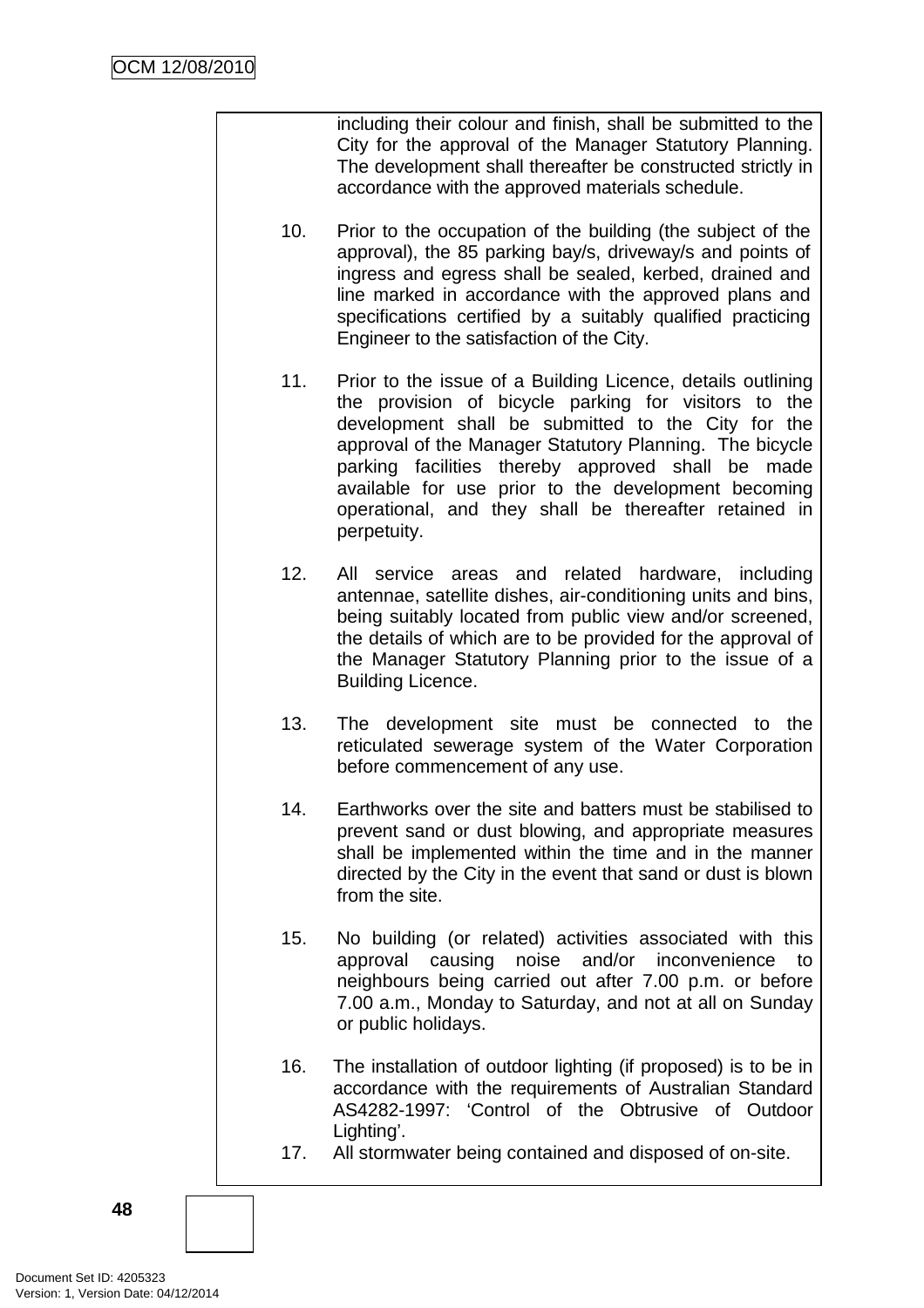18. All stormwater drainage shall be designed in accordance with the latest release of the document entitled "Australian Rainfall and Runoff" produced by the Institution of Engineers, Australia, and the design is to be certified by a suitably qualified practicing Engineer or the like, to the satisfaction of the City, and to be designed on the basis of a 1:100 year storm event. See City's specification, enclosed. This is to be provided at the time of applying for a building licence.

# FOOTNOTES

- 1. This is a planning approval only and does not remove the responsibility of the applicant/owner to comply with all relevant building, health and engineering requirements of the Council, or with any requirements of the City of Cockburn Town Planning Scheme No. 3. Prior to the commencement of any works associated with the development, a building license may be required.
- 2. In addition to those issues required to be addressed as a component of Condition 3, the landscaping plan shall have regard to the City's requirements for landscaping for commercial development as indicated by 5.9.2 of Town Planning Scheme No.3. The applicant is advised to liaise with the City's Parks and Environment Services prior to lodgement of the landscaping plan to ensure the provision of appropriate species for the location.
- 3. With reference to Condition 10, the 85 parking bay/s, driveway/s and points of ingress and egress are to be designed in accordance with the relevant Australian Standards for off street car parking unless otherwise specified agreed by the City.
- 4. If the development the subject of this approval is not substantially commenced within a period of 2 years, the approval shall lapse and be of no further effect.
- 5. The development is to comply with the noise pollution provisions of the Environmental Protection Act 1986, and more particularly with the requirements of the Environmental Protection (Noise) Regulations 1997.
- 6. The applicant is advised that the City proposes to undertake a package of improvement measures to realign the Hammond Road carriageway to the front of the subject site. This will facilitate the creation of a new four way intersection at the junction of Hammond Road with Beeliar Drive. A portion of the property subject of this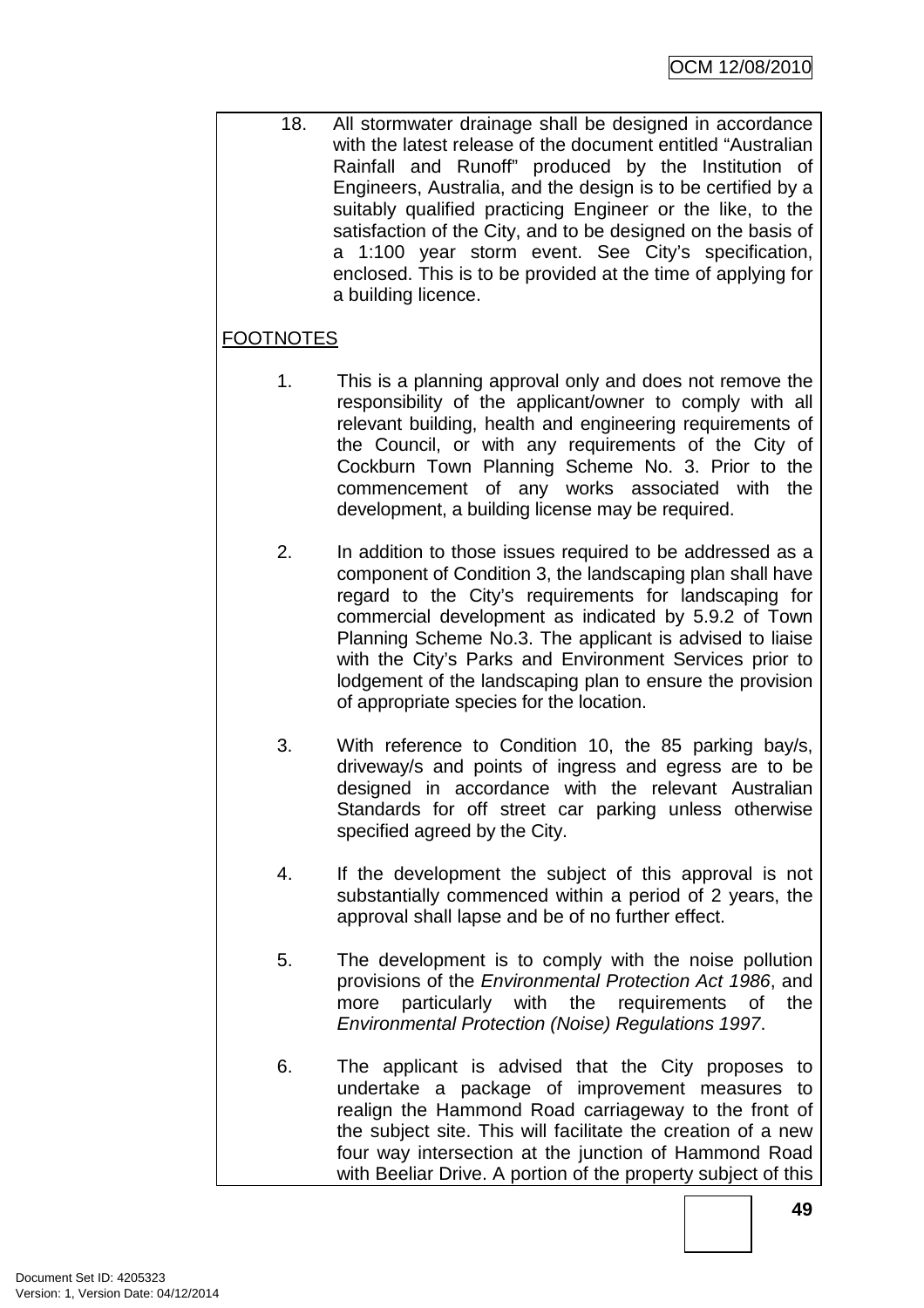approval will be required in the future to enable the improvement works to take place.

- (2) issue a Notice of Determination of Application for Planning Approval under the City of Cockburn Town Planning Scheme No. 3; and
- (3) advise the applicant of the Council's decision.

#### **COUNCIL DECISION**

MOVED Clr S Limbert SECONDED Deputy Mayor K Allen that the recommendation be adopted.

**CARRIED 9/0**

#### **Background**

The current application was submitted to the City on 14 January 2010, and is the third such application submitted for the development of this site as a Tavern, planning approval being previously granted under delegated authority in May 2003, and renewed in May 2005.

The detailed plans now submitted are identical to those previously approved in 2003 and 2005.

| Zoning:    | MRS:      | Urban/Other                      | Regional | Road |
|------------|-----------|----------------------------------|----------|------|
|            |           | Reserve                          |          |      |
|            | TPS No. 3 | Light and service Industry/Other |          |      |
|            |           | <b>Regional Road Reserve</b>     |          |      |
| Proposed   | Tavern    |                                  |          |      |
| Land use:  |           |                                  |          |      |
| Lot size:  | 2.02 HA   |                                  |          |      |
| Use class: | P         |                                  |          |      |

#### **Submission**

The proposed development incorporates: a public bar (10 m<sup>2</sup>), a lounge bar (62 m<sup>2</sup>), a courtyard (112 m<sup>2</sup>), a beer garden (126 m<sup>2</sup>), a drive through bottle shop (163 m<sup>2</sup>), various back of house facilities including kitchen and coolroom, male, female and universal access amenities and 85 on-site car parking bays. While the public bar will be a standing area, seating will be provided in the lounge bar, dining area, courtyard and beer garden and food will be served in each of these locations.

The proposed tavern is designed to reflect a Tudor theme, this being a design trait of other Taverns under the applicants control and located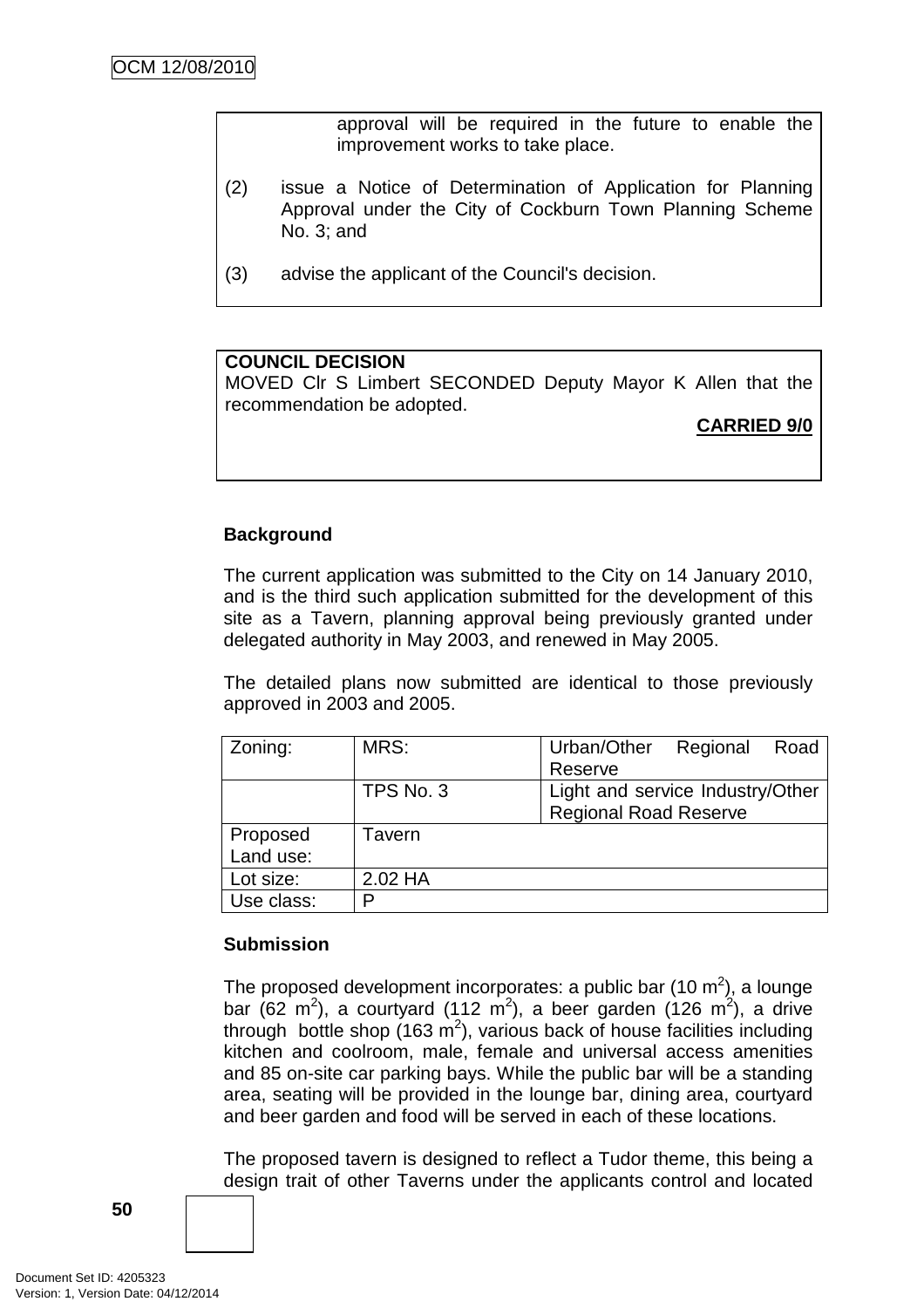elsewhere within the metropolitan area. To that end, it is proposed to accommodate the various elements of the Tavern business within one single storey building. This building will be of traditional construction and appearance, and will incorporate the use of rendered and feature brickwork with timber panelling detail, housed under an over height pitched tiled roof, typical of the Tudor period.

Access to the site is currently taken from an unconstructed road which connects to Hammond Road. This will continue to be the case with access to the new tavern being aided by the creation of a longer access leg from the unmade road, which is to be constructed to the specifications of the City.

Car parking for 85 vehicles is provided within a car parking area that wraps around the northern and eastern sides of the proposed Tavern building. This car parking area is complemented by landscaping throughout.

In addition to landscaping within the car park area, it is proposed to provide a dedicated area of landscaping to the front of the proposed Tavern, between it and the realigned Hammond Road north. As well as providing an important landscaped setting for the development, this area will also be used as a beer garden.

### **Report**

The main issue for consideration in determining this proposal relates to whether the development of the site for a Tavern is acceptable in principle in land use terms, in accordance with the provisions of the scheme, and if so whether it can be accommodated without detriment to the general development provisions of the Scheme.

## Town Planning Scheme No. 3

Within the Light and Service Industry Zone, the proposed Tavern Use, inclusive of the restaurant and bottle shop component, is defined as a 'P' use under the provisions of the scheme, i.e. a use permitted by the Scheme providing that it complies with the relevant development standards and requirements of the Scheme'.

#### General Development Requirements

Part 5 of the scheme outlines the requirements for development across the City. Clause 5.9 deals specifically with the requirements for commercial and Industrial uses. The development requirements for these uses are split into five main components, these being, building setbacks, amenity, convenience and functionality and car parking.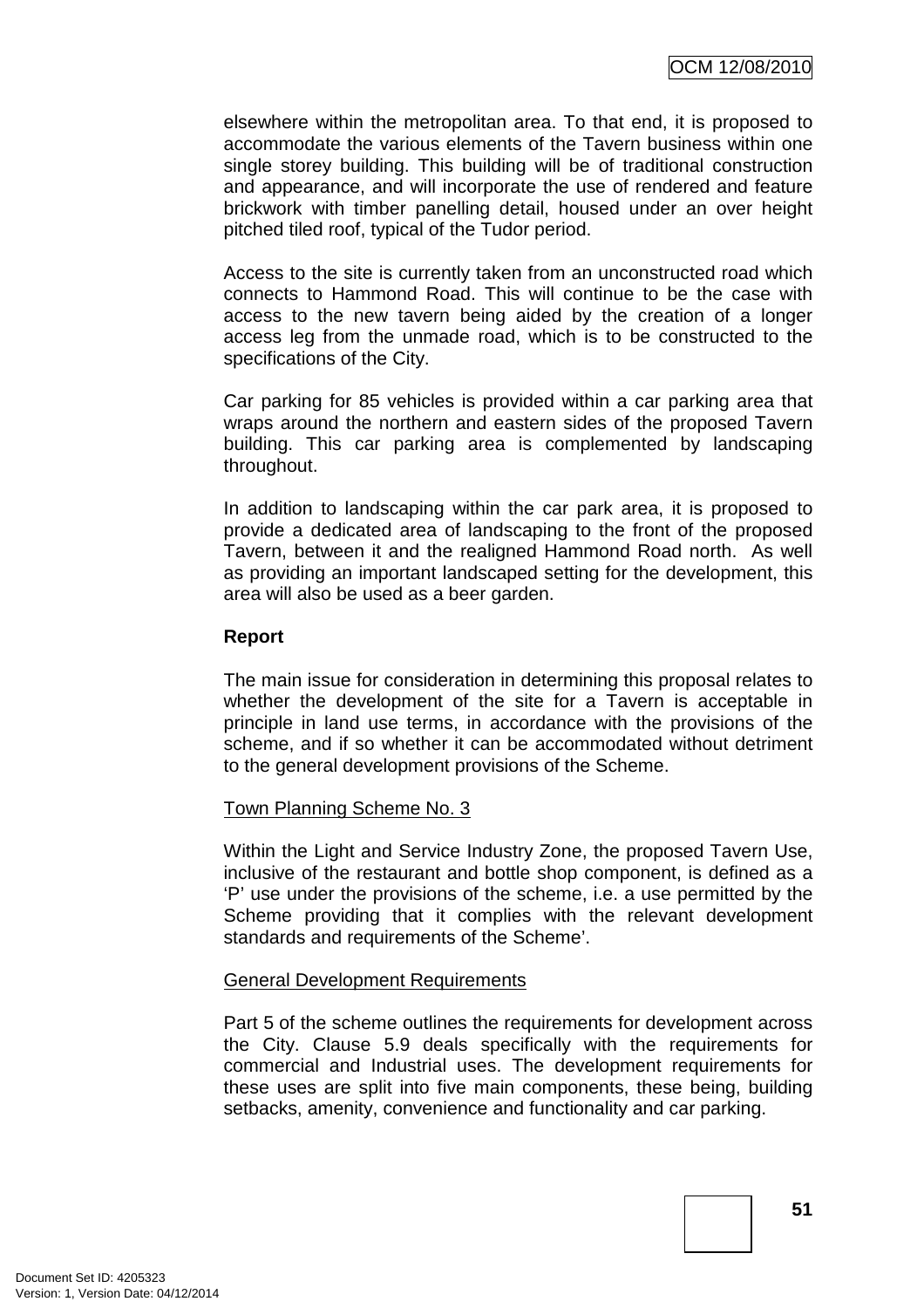#### Building setbacks

Clause 5.9.1(b) states, 'a building shall be setback from boundaries or erected on boundaries so that the impact on the use and amenity of adjoining buildings is minimised and the scale and bulk of the buildings is compatible with the streetscape'.

The proposed building is considered to be of an appropriate scale for the 'Light and Service Industry' zone with overall wall and roof heights which are far less than that generally expected in this zone. The 'Tudor' style ensures that the proposal presents a highly articulated building form across all elevations.

The proposal presents a minimum front setback (western boundary) to the realigned Hammond Road alignment of 7.36 metres with this area proposed to be partly landscaped and partly furnished to accommodate the beer garden. The northern portion of the lot will be used to accommodate vehicle access into the site and the car parking associated with the development. Importantly, the setback to the 'Residential' zoned area to the east is approximately 150 metres providing ensuring that any the proposed 'Tavern' will not have an impact in terms of bulk and scale.

#### Landscaping

The scheme requires that a minimum of 10% of the total lot area or the area subject of the application be dedicated to landscaping purposes. Further, the scheme provisions state that the landscaping on the lot shall have a minimum width of 1.5 metres and be provided in areas of not less than four square metres.

In this regard the applicant proposes a total landscaped area of  $760 \text{ m}^2$ which represents 15% of the site and as such exceeds with the minimum scheme provisions.

While the total landscaping provided complies some areas of the proposed landscaping to do not comply with the minimum 1.5 metre width required by the scheme, in particular with regard to the area in front of the 11 car parking bays provided adjacent to the realigned Hammond Road. While the minimum width is not met the landscaping widths provided in this area are likely to average well above this and as such the variation is supported.

Given that detailed landscaping plan has not been provided, a condition relating to the provision of a landscaping plans has been recommended as a part of this report (see condition 3).

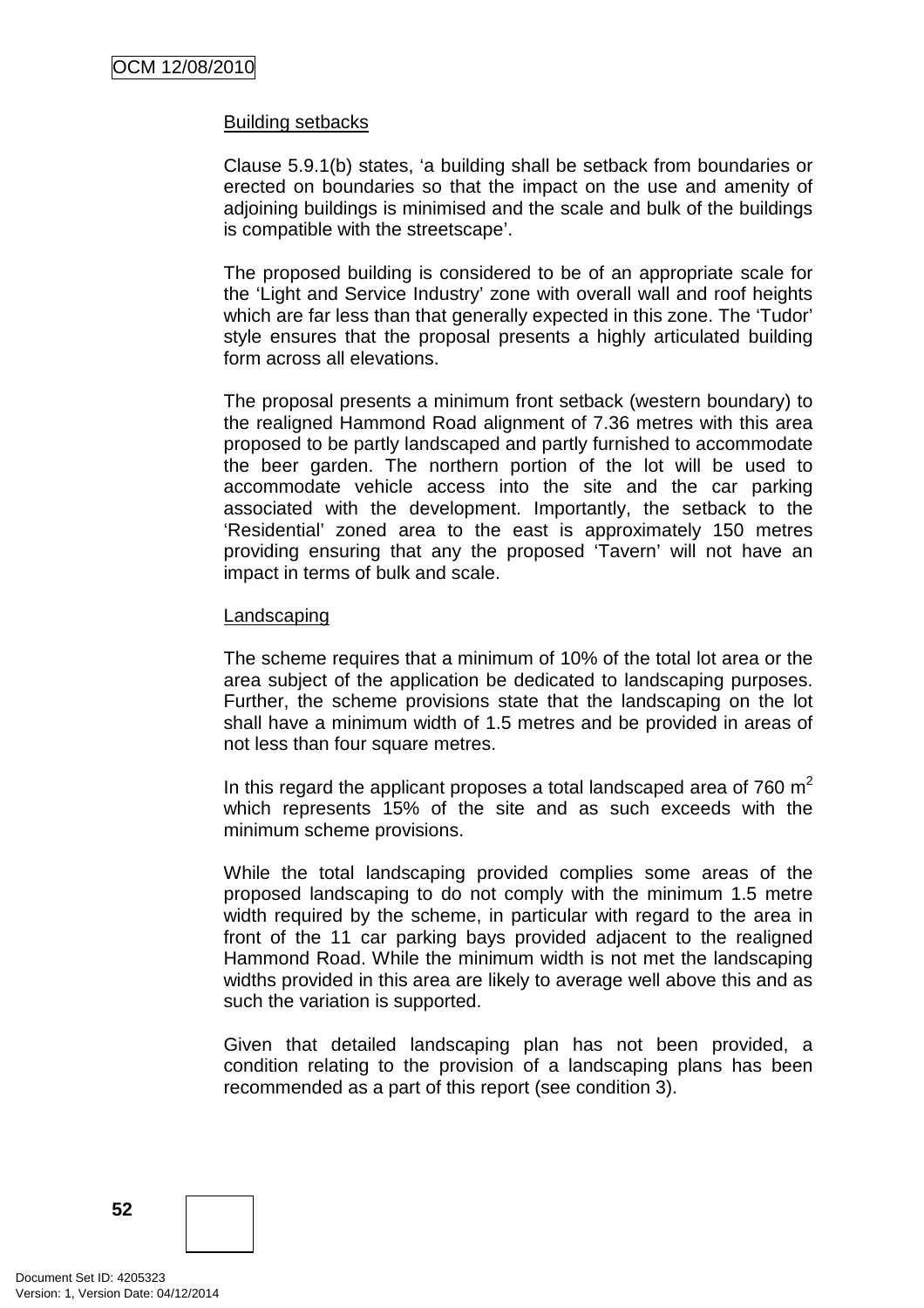### Amenity

Essentially Clause 5.9.3 of the scheme requires that new buildings are designed in a fashion which ensures they complement the streetscape and do not negatively impact on surrounding properties. As indicated above, the proposed building is setback from all boundaries in such a way that it will not impact on adjoining property owners. In addition a large expanse of landscaping ensures that the development will be seen in a landscaped setting, and this will complement the locality.

#### Convenience and Functionality

Clause 5.9.4 is particularly concerned about ensuring development is designed so that it is convenient for those who use it. Located on the corner of the realigned Hammond Road and Beeliar Drive intersection with access to the subject site occurring from Hammond Road, the proposed Tavern will benefit from high levels of exposure and be serviced by roads which have been designed to cater for large volumes of traffic. Prior to the realignment of Hammond Road, visitors will access the subject site via a temporary crossover and driveway, details of which shall be provided to the City's satisfaction prior to the issue of a building licence.

The subject site is also accessible via various public transport (bus) services running through the area, linking it to Cockburn Central railway station to the east and Fremantle and surrounding suburbs to the west. Further the proposed development will be within walking distance for residents to the east and south of the development.

In addition to being accessible from the surrounding suburbs, the proposed site plan allows for safe and convenient vehicle and pedestrian movements across the site. A waste management plan will be provided prior to the issue of a building licence (see condition 6) ensuring that storage and waste disposal are dealt with appropriately and convenient for all users. The proposed development is considered to be convenient and functional for all users and as such Clause 5.9.4 is considered to be satisfied.

Part of the subject site is zoned "Other Regional Road", with the long term planning for the area being that Hammond Road will be realigned to facilitate the creation of a new four way intersection, where it meets Beeliar Drive. The realignment of the Hammond Road intersection will require the acquisition of part of the subject lot. This highway improvement is acknowledged within the 'Plan for the District', and the landowner has indicated that he will sell the land portion necessary to facilitate its creation. It is proposed that a footnote be attached to this approval in respect of this issue.

In the interim, it is therefore important to ensure that the details of the current planning application do not prejudice the ability to provide the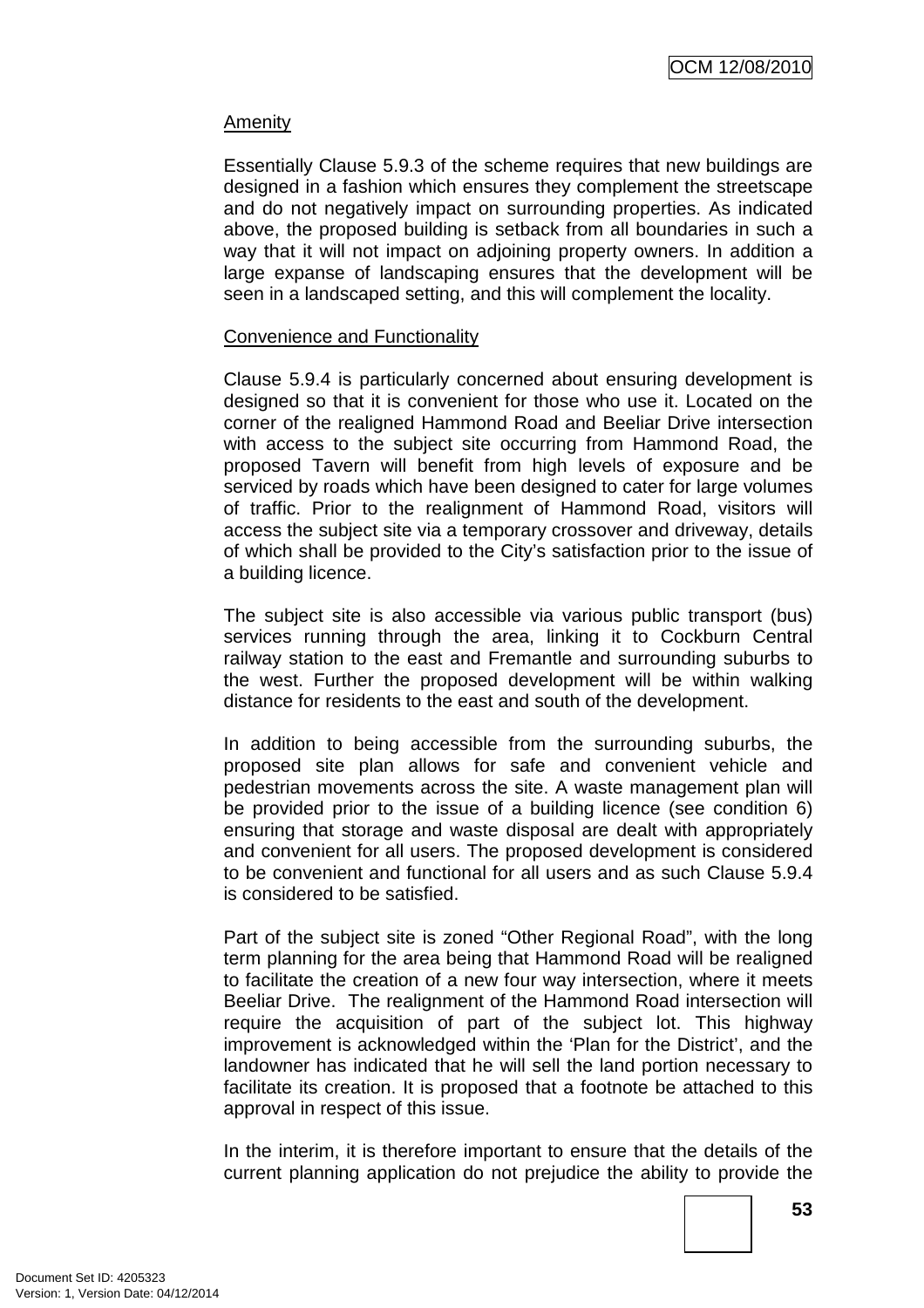carriageway realignment or intersection improvements. To that end a revised site plan has been provided which indicates the City's land requirements and shows the revised Hammond Road alignment where it affects the subject lot. In addition, more comprehensive floor plans and elevations, a redesign of the proposed car parking layout and further information about the operation of the proposed tavern have been provided by the applicant at the request of Council officers. It is concluded that the details provided demonstrate that the site can be developed without prejudice to the highway improvements outlined.

The co-operation of the applicant in this regard is indicative of his willingness to work with the City in ensuring the improvement measures within Hammond Road take place. The road improvements will clearly deliver some business advantages to him in terms of improved and direct access to the tavern, as well as the obvious benefits that will accrue from improved visibility of the business on Hammond Road itself.

#### Vehicle Parking

The vehicle parking requirement for the proposed 'Tavern' has been assessed in accordance with Table 3 of the scheme. As a part of the submission the applicant was required to provide a coloured site plan which indicates the areas in which seating is to be provided and those areas where patrons will be standing. A parking assessment was then undertaken. The seated areas were assessed against the restaurant provisions of Table 3 (1 car bay per four seats) and the standing area calculated at 1 bay for every 2  $\text{m}^2$  of drinking area, resulting in a total of 94 bays being required. This approach is consistent to that taken in assessing the 'Tavern' at the corner of Hammond Road and Brushfoot Avenue in Hammond Park, a development approved by Council at its meeting of 13 November 2008.

There are 85 car parking bays have been provided on site as a part of this proposal. This represents a shortfall of 9 car parking bays when judged against the City's standard car parking requirements. In support of this shortfall the applicant has drawn on their experience operating the Last Drop in Canning Vale. The applicant indicates that the predominant use of the bottle shop in Canning Vale is the drive through facility, with those wanting to stop and browse being attracted to the larger liquor store establishments in the locality. The applicant has indicated that the people who do stop to browse in the liquor store often do so at night and not during peak times on a Friday or Saturday night. The applicant contends therefore, that the bottle shop component of the development does not itself demand the provision of car parking facilities, and as such the reduced number of bays provided is justified.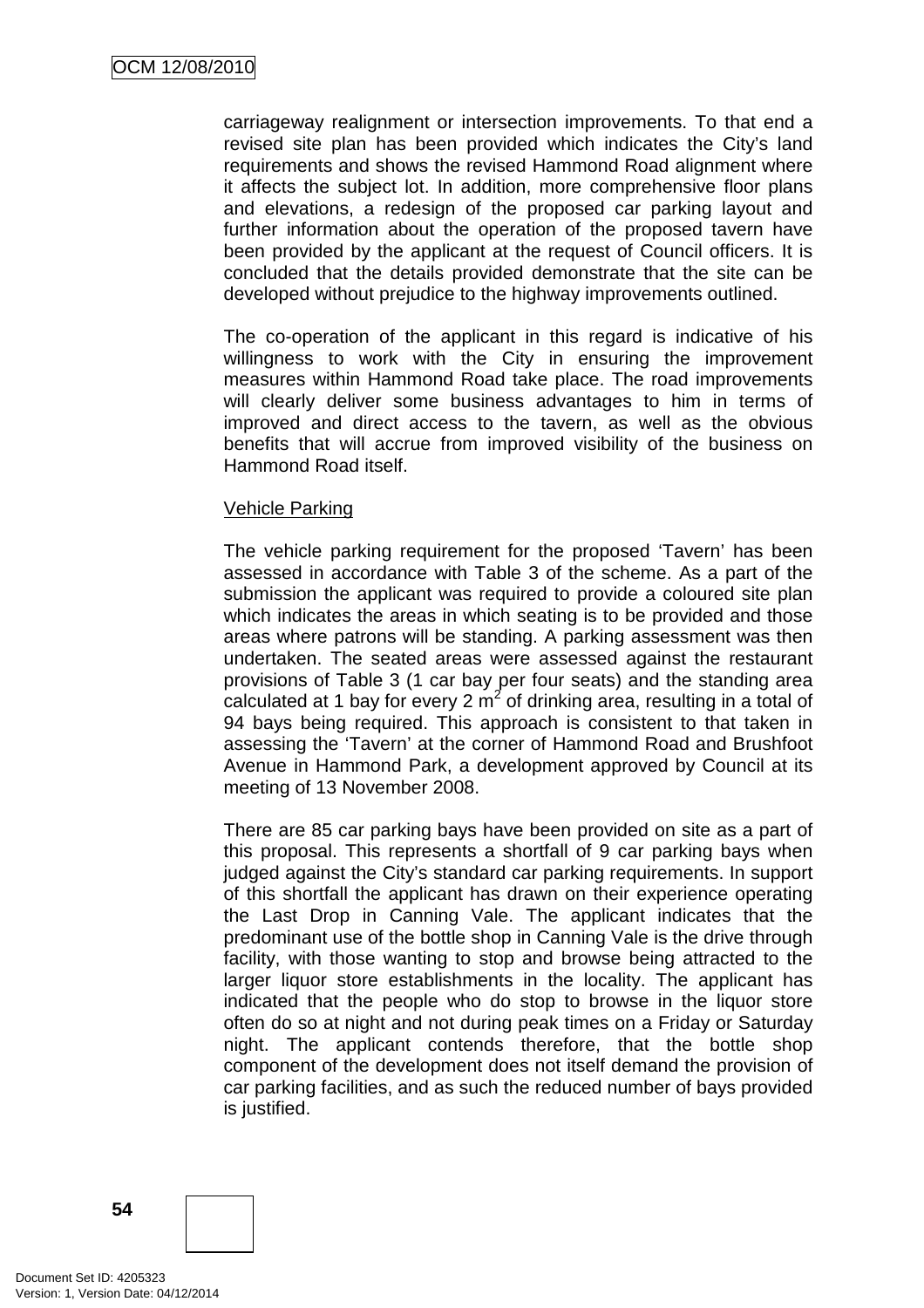## **Consultation**

As the land abuts an 'Other Regional Road' (Beeliar Drive) reserve under the provisions of the Metropolitan Region Scheme, the details of the application were referred to the Western Australian Planning Commission for comment, who have confirmed support for the proposal in principle.

The application details have not been the subject of formal consultation with owners of neighbouring properties as:

- a 'Tavern' is a 'P' or permitted use in the 'Light and Service Industry' zone;
- there is a 150m separation between the proposal and the nearest residential property;
- the proposed Tavern development is sited to the very front of the subject lot, with the remainder of the lot, between the Tavern and the nearest residential properties to the east safeguarded for future 'Light and Service Industry' development;
- vehicle movements, parking and circulation will take place from Hammond Road ensuring that traffic will not impact on the residential amenity of those to the east of the site; and
- the proposed 'Tavern' is separated from sensitive land uses to the south such as the Emmanuel Catholic College, by Beeliar Drive.

### **Conclusion**

It is considered that the development of the site to provide a tavern is an acceptable use in land use terms and as such may be accommodated on the site in accordance with the land use provisions of the scheme. Furthermore, the details of the proposal are considered acceptable when judged against the standard development criteria of the scheme.

In further support of the proposal, the applicant has provided the following statement to the City.

'The operational style of the Last Drop Group which includes the Last Drop Canning Vale and the Elizabethan Village Pub and Brewery in Bedfordale, features beer brewed on site, authentic Tudor style buildings and cosy old world décor. Our customers are business people, families and over 25's. There is a strong emphasis on quality food and craft beers. While there are no rock bands, we provide wood fires in winter and leafy garden dining in summer'.

It is considered that the development of this site in the manner outlined would be a welcome addition to the range of eating/drinking establishments that exist across the City. It is recommended therefore that the application be approved subject to the conditions outlined.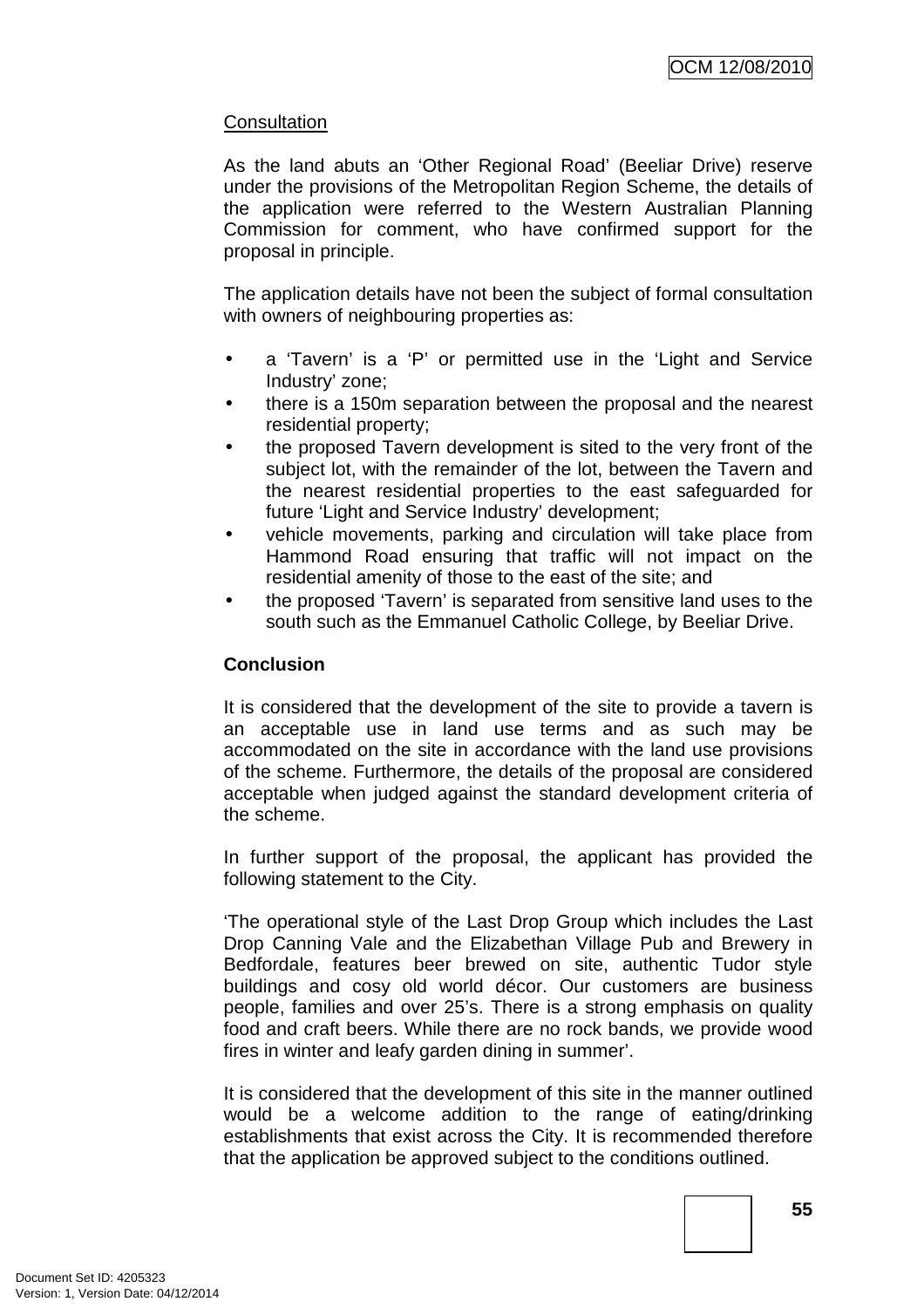## **Strategic Plan/Policy Implications**

### **Demographic Planning**

• To ensure the planning of the City is based on an approach that has the potential to achieve high levels of convenience and prosperity for its citizens.

### **Lifestyle and Aspiration Achievement**

• To identify community needs, aspirations, expectations and priorities for services that are required to meet the changing demographics of the district.

### **Employment and Economic Development**

• To plan and promote economic development that encourages business opportunities within the City.

## **Budget/Financial Implications**

In the event an application for review to the State Administrative Tribunal arises in respect of the Council's determination, there may be a cost to be borne by the City (out of the existing operational budget).

### **Legal Implications**

Town Planning Scheme No. 3

## **Community Consultation**

Refer to report

## **Attachment(s)**

- 1. Site plan
- 2. Elevations
- 3. Aerial photograph

## **Advice to Proponent(s)/Applicant**

The applicant has been advised that the application is to be considered at the 12 August 2010 Council Meeting.

## **Implications of Section 3.18(3) Local Government Act, 1995**

Nil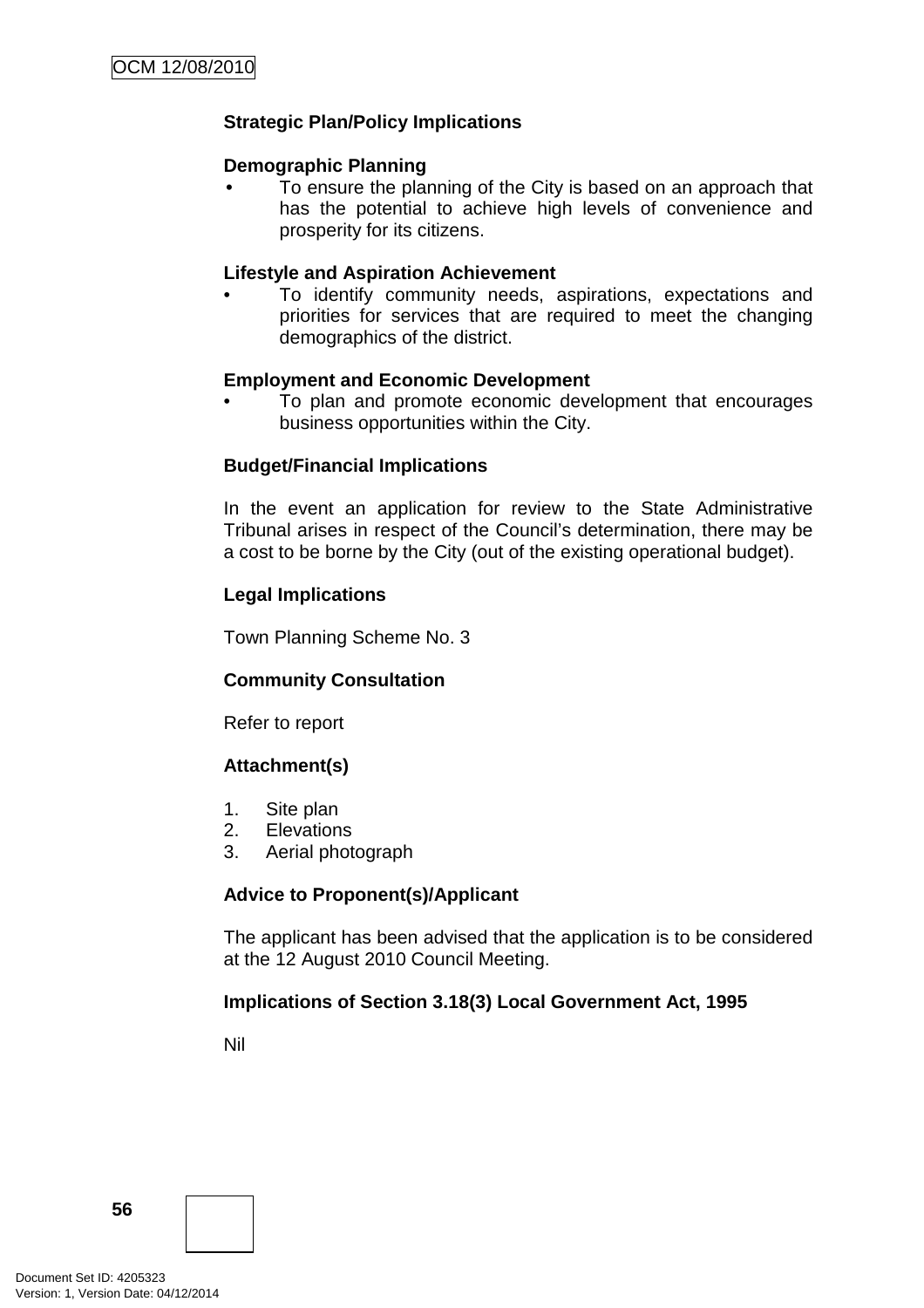**14.4 (MINUTE NO 4327) (OCM 12/08/2010) - BRANCH CIRCUS DISTRICT STRUCTURE PLAN AND RECENT DECISIONS RELATING TO WETLAND ASSESSMENTS - OWNER: VARIOUS - APPLICANT: CITY OF COCKBURN (SM/M/024) (M CARBONE) (ATTACH)** 

**RECOMMENDATION** That Council:

- (1) note the Department of Environment and Conservation's decision in relation to changing the boundaries and classification of the two wetlands within the Branch Circus Draft District Structure Plan area;
- (2) given 1 above, note that the Draft District Structure Plan will need to be substantially modified and readvertised for community consultation;
- (3) not proceed with the current version of the Draft District Structure Plan; and
- (4) advise all landowners within the Draft District Structure Plan area of this advice, and that a new Draft District Structure Plan will be prepared for community consultation by the City of Cockburn.

#### **COUNCIL DECISION**

MOVED CLR R. O'Brien that Council defers decision by Council on the Branch Circus District Structure Plan until the September 2010 meeting of Council.

## **LAPSED FOR WANT OF A SECONDER**

MOVED Clr I Whitfield SECONDED Deputy Mayor K Allen that the recommendation be adopted.

## **CARRIED 8/1**

## **Background**

The City of Cockburn ("City"), with assistance of Planning and Environmental Consultants RPS, prepared a Draft District Structure Plan for the area known as Branch Circus (Development Area 13) in early 2008. Refer to location plan within Agenda Attachment 1.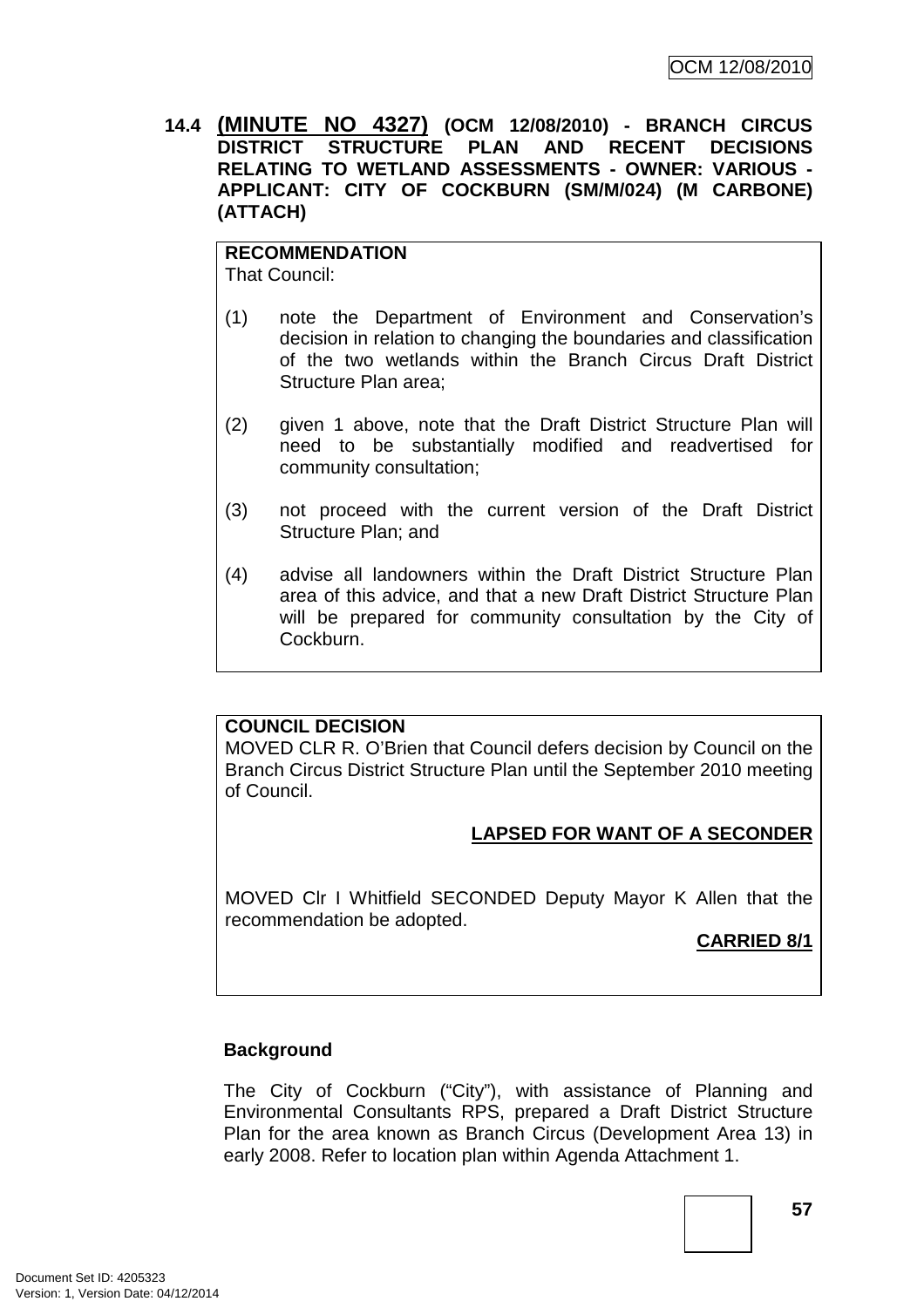The Draft District Structure Plan made a number of assumptions in relation to possible changes to the alignment and category of the two wetlands within the subject area. This was due to the City being unable to obtain clear advice from the Department of Environment and Conservation ("DEC") as to whether changes to the wetlands would be likely or not.

The Draft District Structure Plan was advertised in July/August 2008 and a number of submissions raised concerns in relation to the assumptions made on the changes to the wetland categories and alignments, including concerns from State Government departments.

Resulting from this, RPS produced a wetland assessment report to help determine the alignment and extent of the two wetlands. These reports were sent to the DEC in August 2009 for their consideration. The DEC made a determination on the wetlands in June 2010.

The Draft District Structure Plan and associated Draft District Water Management Strategy have been on hold pending the outcomes of the wetland assessment. Given the decision of the DEC regarding the wetland assessment, consideration must be given to how the proceed forward. This is the purpose of this report.

#### **Submission**

Nil

## **Report**

The subject site is affected by two wetlands, a northern and southern wetland. The Draft District Structure Plan made a number of assumptions in relation to changes to these wetland boundaries and classifications, as detailed below:

- Reduce the size of the northern Resource Enhancement wetland.
- Reclassify the southern wetland from a Conservation Category wetland to a Resource Enhancement wetland and reduce the size of this wetland.

However, as depicted in Agenda Attachment 2, the outcomes of the DEC's assessment of the two wetlands are significantly different. The DEC's assessment has specifically produced the following changes:

#### Northern Wetland

- Portion of the Resource Enhancement management category wetland on Lots 2, 3 and 4 have been reclassified to Conservation management category.
- The alignment of the wetland boundary on Lots 2 and 3 has been altered.

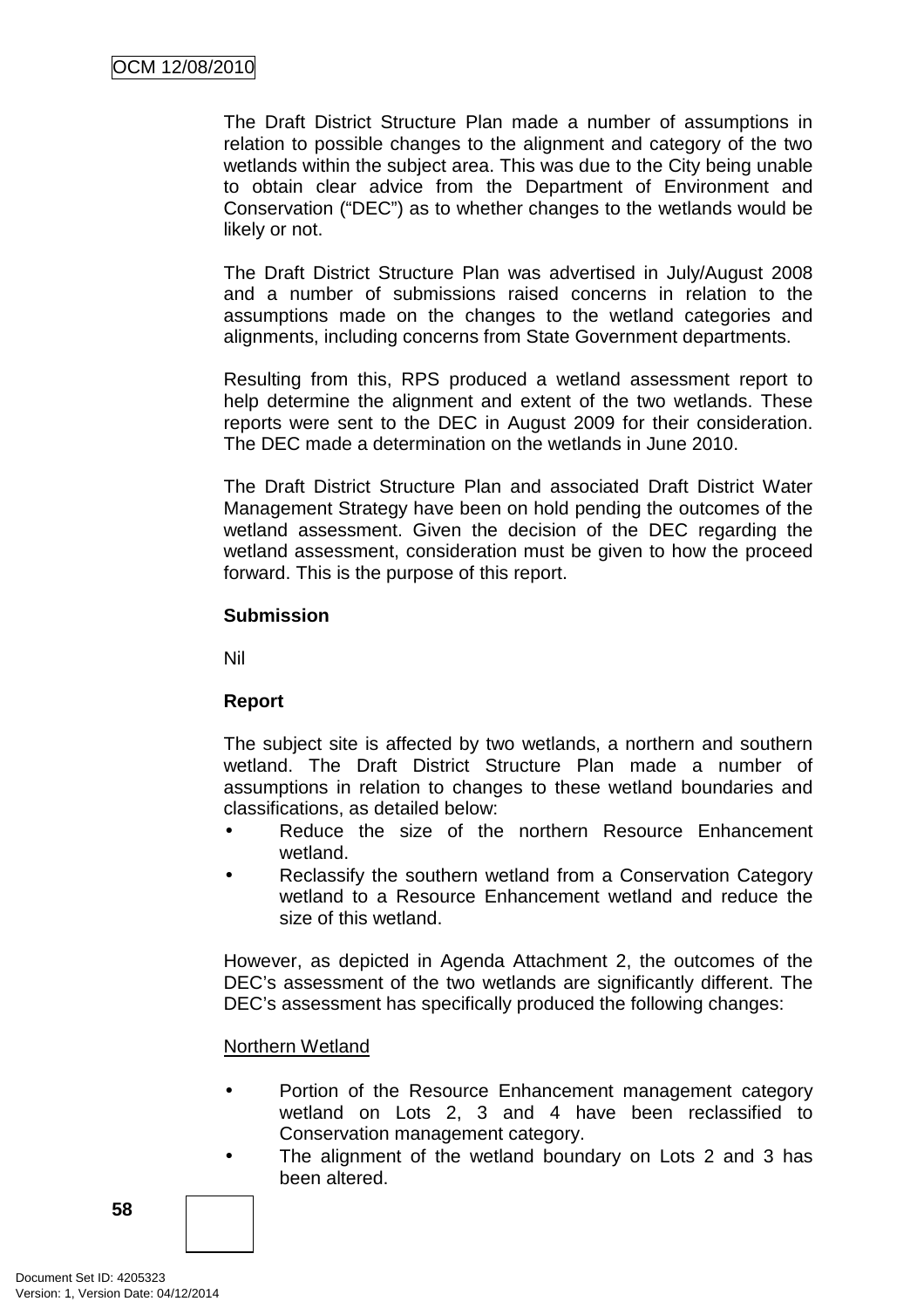Portion of the Resource Enhancement management category wetland on Lot 4 has been reclassified to Multiple Use management category.

### Southern Wetland

The Conservation management category wetland on Lots 3, 12 and 13 Hammond Road has been reclassified to Multiple Use management category.

The DEC's determination of the two wetlands means that the Draft District Structure Plan will need to be substantially altered to reflect the recent decision. Agenda Attachment 3 shows the Draft District Structure Plan with the new wetland boundaries and associated 50m wetland buffers superimposed. This demonstrates that significant changes to the Draft District Structure Plan will be required.

The Draft District Structure Plan attracted a total of 22 submissions when it was advertised in 2008. Under the City's Town Planning Scheme, the local government is to consider all submissions received and within 60 days of the advertising period make a determination on the structure plan. The advertising period concluded in August 2008, however the consideration of the submissions and a decision on the Draft District Structure Plan has not been made due to the DEC not determining the fundamental question of wetland boundaries.

As the DEC has now determined the question of wetland boundaries, the City is now able to consider the submissions received and a process forward for the Draft District Structure Plan.

Out of the 22 submissions, 4 had no objections, 10 raised objections/concerns and 8 provided advice. The main concerns related to the assumptions made regarding the reclassification and reduction in wetlands and the proposal to develop parts of the wetlands and their associated buffers. The following provides a brief summary of the other main concerns/issues:

- concerned about increased traffic;
- State Government should purchase areas with high conservation value;
- issues on density, land use and road configuration;
- impact of development on environmentally sensitive areas, including impact on the adjoining RAMSAR listed wetland (Thomson Lake);
- provision of suitable buffers to wetlands; and
- protection of remnant vegetation.

It is now apparent that the Draft District Structure Plan will need to be substantially altered to reflect the DEC's determination regarding the wetlands. As the DEC's decision is final, the City is now left with a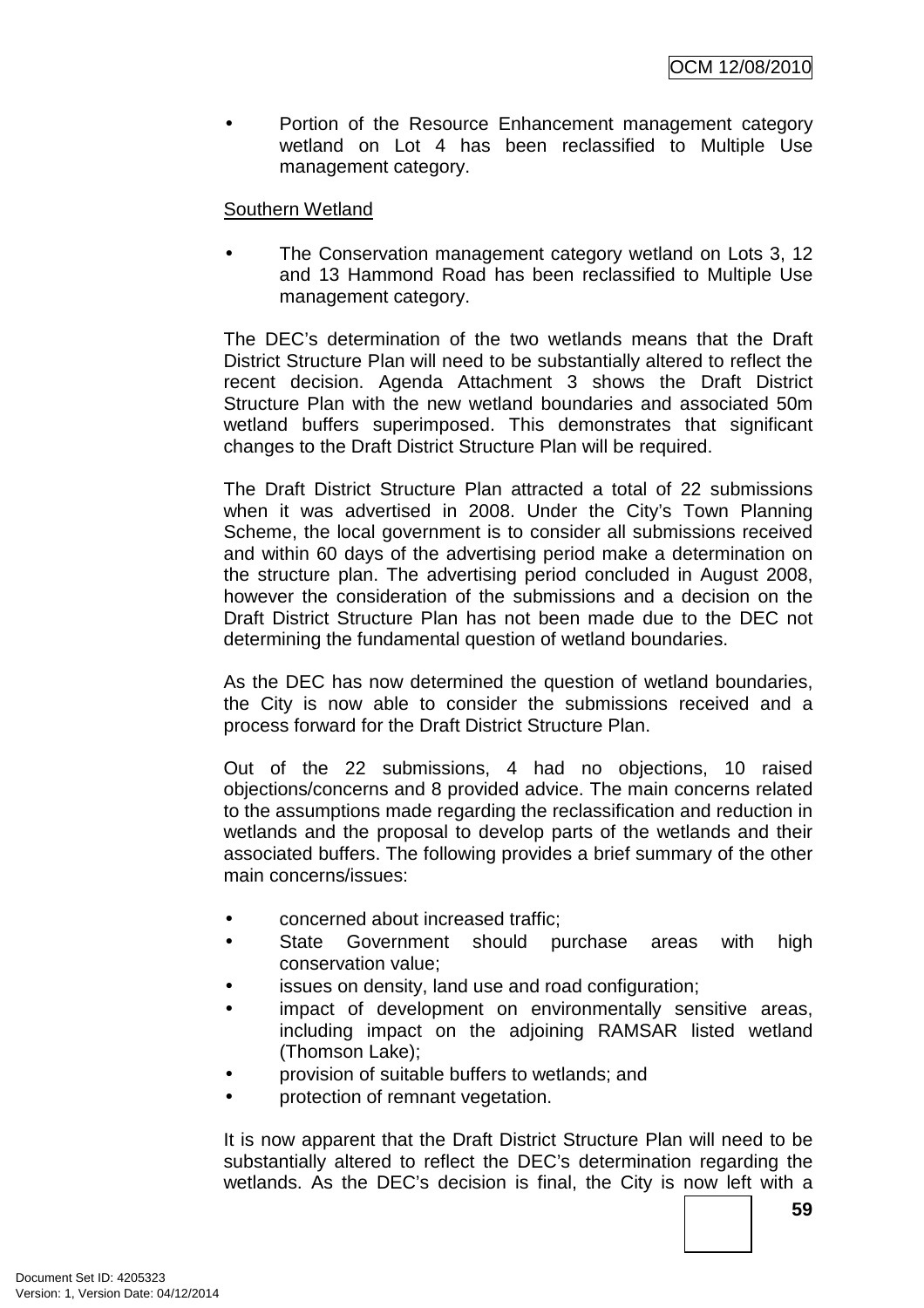proposal that clearly cannot be implemented in its current form. Recognising this, it is recommended that Council:

- (1) note the Department of Environment and Conservation's decision in relation to changing the boundaries and classification of the two wetlands within the Branch Circus Draft District Structure Plan area;
- (2) given 1 above, note that the Draft District Structure Plan will need to be substantially modified and readvertised for community consultation;
- (3) not proceed with the current version of the Draft District Structure Plan; and
- (4) advise all landowners within the Draft District Structure Plan area of this advice, and that a new Draft District Structure Plan will be prepared for community consultation by the City of Cockburn.

The City's officers will undertake the necessary changes and recommence the advertising process. All submissioners who provided comment on the original Draft District Structure Plan will be invited to comment.

### **Conclusion**

Given the DEC's recent decision on the wetland boundaries, significant changes to the Draft District Structure Plan are required which will need to be readvertised. It is therefore appropriate for the City not to proceed with the current proposal, produce a new plan and undertake the necessary advertising. The Draft District Structure Plan will be presented back to Council once the advertising period has been undertaken.

#### **Strategic Plan/Policy Implications**

#### **Demographic Planning**

• To ensure the planning of the City is based on an approach that has the potential to achieve high levels of convenience and prosperity for its citizens.

#### **Infrastructure Development**

• To construct and maintain parks and bushland reserves that are convenient and safe for public use, and do not compromise environmental management.

#### **Natural Environmental Management**

To ensure development of the district is undertaken in such a way that the balance between the natural and human environment is maintained.

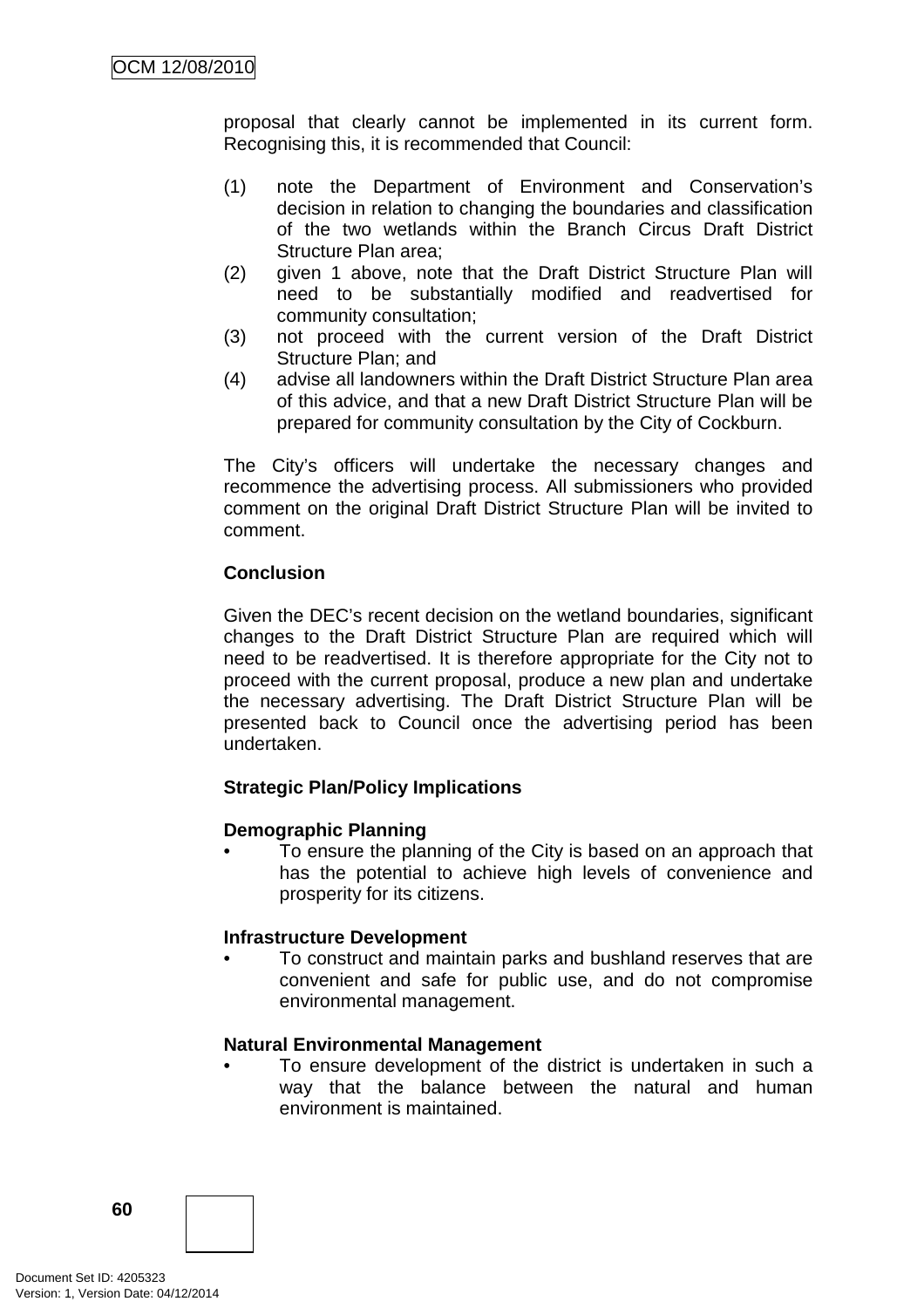### **Budget/Financial Implications**

Nil

### **Legal Implications**

Planning and Development Act 2005 City of Cockburn Town Planning Scheme No. 2 Town Planning Regulations 1967

#### **Community Consultation**

Once the Draft District Structure Plan has been revised to reflect the updated wetland classification and boundary alignments, it will be readvertised in accordance with Scheme requirements. This will include advising those people who made a submission on the original plan.

### **Attachment(s)**

- 1. Location plan.
- 2. Map from DEC showing changes to the wetland classification and boundary alignments.
- 3. Advertised structure plan with the revised wetland boundaries/classification and associated wetland buffers superimposed.

## **Advice to Proponent(s)/Submissioners**

The Proponent(s) and those who lodged a submission on the proposal have been advised that this matter is to be considered at the 12 August 2010 Council Meeting.

#### **Implications of Section 3.18(3) Local Government Act, 1995**

Nil

**14.5 (MINUTE NO 4328) (OCM 12/08/2010) - PROPOSED SCHEME AMENDMENT NO. 55 - REZONING THE FORMER PRIMARY SCHOOL SITES WITHIN COOLBELLUP (RESERVES 38242, 38243 AND 30233) FROM 'PUBLIC PURPOSES - PRIMARY SCHOOL' TO 'DEVELOPMENT' - OWNER: DEPARTMENT OF EDUCATION - APPLICANT: RPS (93055) (M CARBONE) (ATTACH)** 

|     | <b>RECOMMENDATION</b><br>That Council:                     |  |  |  |  |
|-----|------------------------------------------------------------|--|--|--|--|
| (1) | in pursuance of Section 75 of the Planning and Development |  |  |  |  |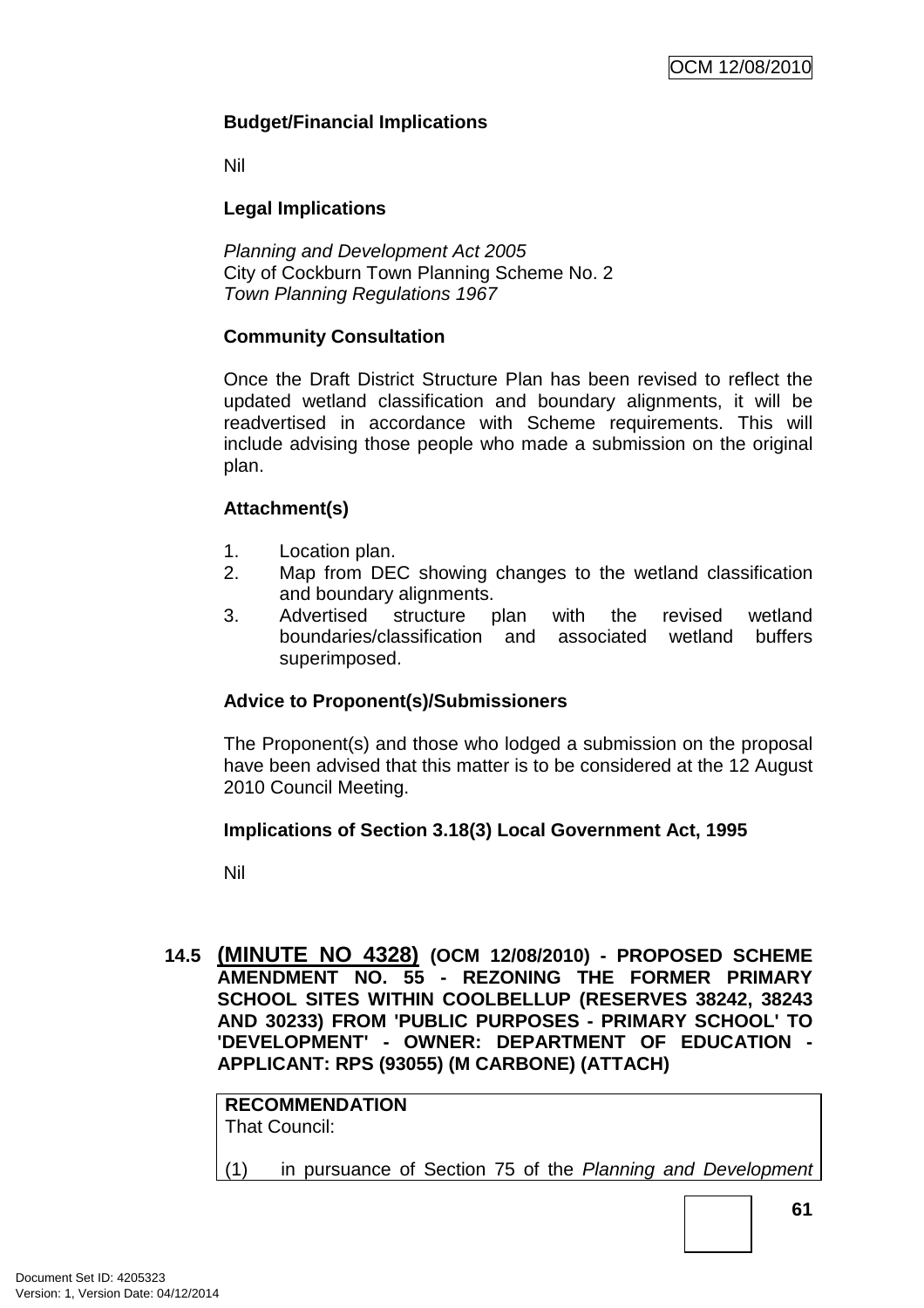|              |                                                                   | Act 2005 ("Act"), initiate Amendment No. 55 to City of Cockburn<br>Town Planning Scheme No. 3 ("Scheme") for the purposes of:                                                                                                         |
|--------------|-------------------------------------------------------------------|---------------------------------------------------------------------------------------------------------------------------------------------------------------------------------------------------------------------------------------|
| i.           | 31                                                                | rezoning Reserve 38242 (Lot 2719) Hilory Street, Reserve<br>38243 (Lot 2718) Benedick Road and Reserve 30233 (Lot<br>2168) Montague Way, Coolbellup from 'Public Purposes -<br>Primary School' to 'Development' and 'Development Area |
| ii.          | 'Development Area 31';                                            | rezoning Reserve 30565 Capulet Street, Coolbellup from<br>'Lakes and Drainage' reserve to 'Development' and                                                                                                                           |
| iii.         | adopted.                                                          | adding a new Development Area 31 to Schedule 11 of<br>the scheme text as follows; the recommendation be                                                                                                                               |
| Ref          | Area                                                              | Provisions                                                                                                                                                                                                                            |
| <b>DA 31</b> | COOLBELLUP SCHOOL<br><b>SITES</b>                                 | An approved structure plan for<br>1.<br>each of the former school sites<br>with<br>all<br>together<br>approved                                                                                                                        |
|              | Reserve 38242; Lot 2719<br><b>Hilory Street, Coolbellup</b>       | amendments shall apply to the<br>land in order to guide subdivision<br>and development;                                                                                                                                               |
|              | Reserve 38243; Lot 2718<br><b>Benedick</b><br>Road,<br>Coolbellup | Structure plans will be required to<br>2.<br>following<br>fulfil<br>design<br>the<br>objectives to the satisfaction of<br>Council:                                                                                                    |
|              | Reserve 30233; Lot 2168<br>Montague<br>Way,<br>Coolbellup         | i. Provide for<br>range<br>of<br>a<br>residential densities, dwelling<br>types and lot sizes.<br>ii. Provide for medium to higher                                                                                                     |
|              | Reserve 30565 Capulet<br>Street, Coolbellup                       | density development on the<br>former<br>Koorilla<br>Primary<br>School site, taking advantage                                                                                                                                          |
|              | (DEVELOPMENT ZONE)                                                | of its location adjoining the.<br>iii. Provide for medium density<br>development on the former                                                                                                                                        |
|              |                                                                   | Coolbellup and North Lake<br>Primary School sites.<br>iv. Ensure the layout and urban                                                                                                                                                 |
|              |                                                                   | form<br>οf<br>structure<br>plans<br>responds appropriately to the<br>surrounding<br>neighbourhood                                                                                                                                     |
|              |                                                                   | environment. Structure plans<br>must specifically be seen to<br>facilitate a 'natural' extension                                                                                                                                      |
|              |                                                                   | the<br>surrounding<br>to<br>neighbourhood environment,<br>for                                                                                                                                                                         |
|              |                                                                   | providing<br>through<br>appropriate<br>integration<br>with<br>the neighbourhood layout and                                                                                                                                            |
|              |                                                                   | residential<br>pattern<br>οf                                                                                                                                                                                                          |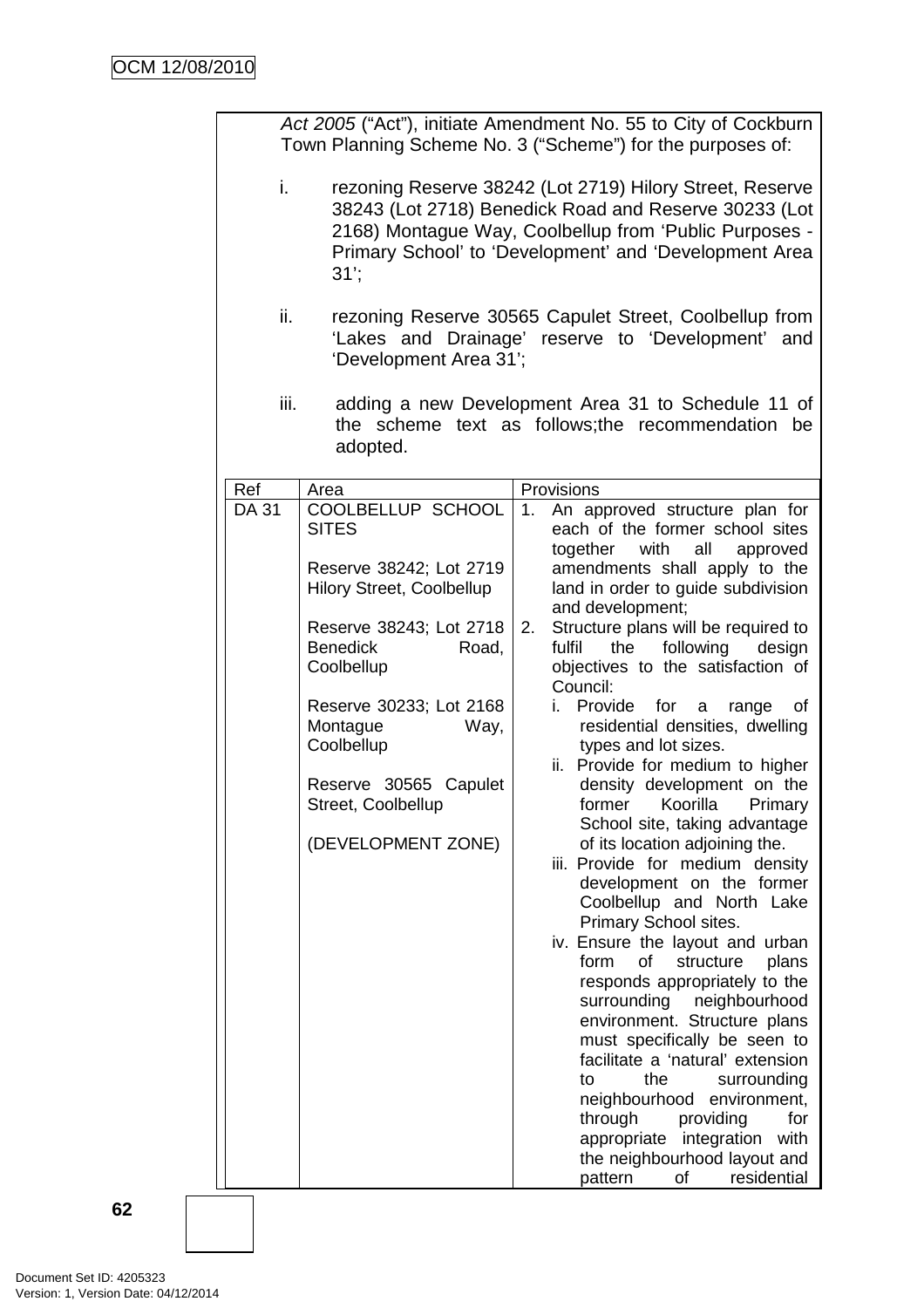| development.<br>v. Ensure the layout and urban<br>form<br>of<br>structure plans<br>appropriately<br>responds<br>to<br>existing and planned areas of<br>public open space.<br>vi. Ensure that the layout and<br>urban form of structure plans<br>provides<br>for the<br>practical<br>retention<br>significant<br>οf<br>trees/vegetation.<br>This shall<br>include<br>the<br>appropriate<br>allocation of<br>public<br>open<br>as well as<br>space areas,<br>opportunities<br>to<br>retain<br>significant trees/vegetation<br>within road reserves.<br>vii. Ensure<br>environmentally<br>sustainable<br>design<br>approaches are achieved in<br>terms of solar orientation of<br>lots.<br>viii. Ensure general consistency<br>with the findings of the<br>Coolbellup Enquiry By Design<br>Workshop Outcomes Report. |
|-------------------------------------------------------------------------------------------------------------------------------------------------------------------------------------------------------------------------------------------------------------------------------------------------------------------------------------------------------------------------------------------------------------------------------------------------------------------------------------------------------------------------------------------------------------------------------------------------------------------------------------------------------------------------------------------------------------------------------------------------------------------------------------------------------------------|
| 3.<br>classified<br>Land<br>uses<br>on<br>the<br>structure<br>plans<br>apply<br>in i<br>accordance with Clause 6.2.6.3.                                                                                                                                                                                                                                                                                                                                                                                                                                                                                                                                                                                                                                                                                           |
| The Local Government<br>4.<br>may<br>adopt Detailed Area Plan(s)<br>pursuant to Clause 6.2.15 for any<br>part of the Development Area as<br>defined on the approved structure<br>plan(s).<br>All land use<br>and<br>development for a particular lot or<br>lots the subject of a Detailed Area<br>Plan<br>shall<br>accord<br>with<br>the<br>adopted Detailed Area Plan.<br>A total of 3.79 hectares shall be<br>5.<br>provided across the three former<br>school sites for the purposes of<br>and/or<br>public<br>open<br>space                                                                                                                                                                                                                                                                                   |
| community purposes.                                                                                                                                                                                                                                                                                                                                                                                                                                                                                                                                                                                                                                                                                                                                                                                               |

- iv. Amending the Scheme Map accordingly.
- (2) as the amendment is in the opinion of Council consistent with Regulation 25(2) of the Town Planning Regulations 1967 ("Regulations"), and upon the preparation of the necessary amendment documentation, the amendment be referred to the Environmental Protection Authority ("EPA") as required by Section 81 of the Act, and on receipt of a response from the EPA indicating that the amendment is not subject to formal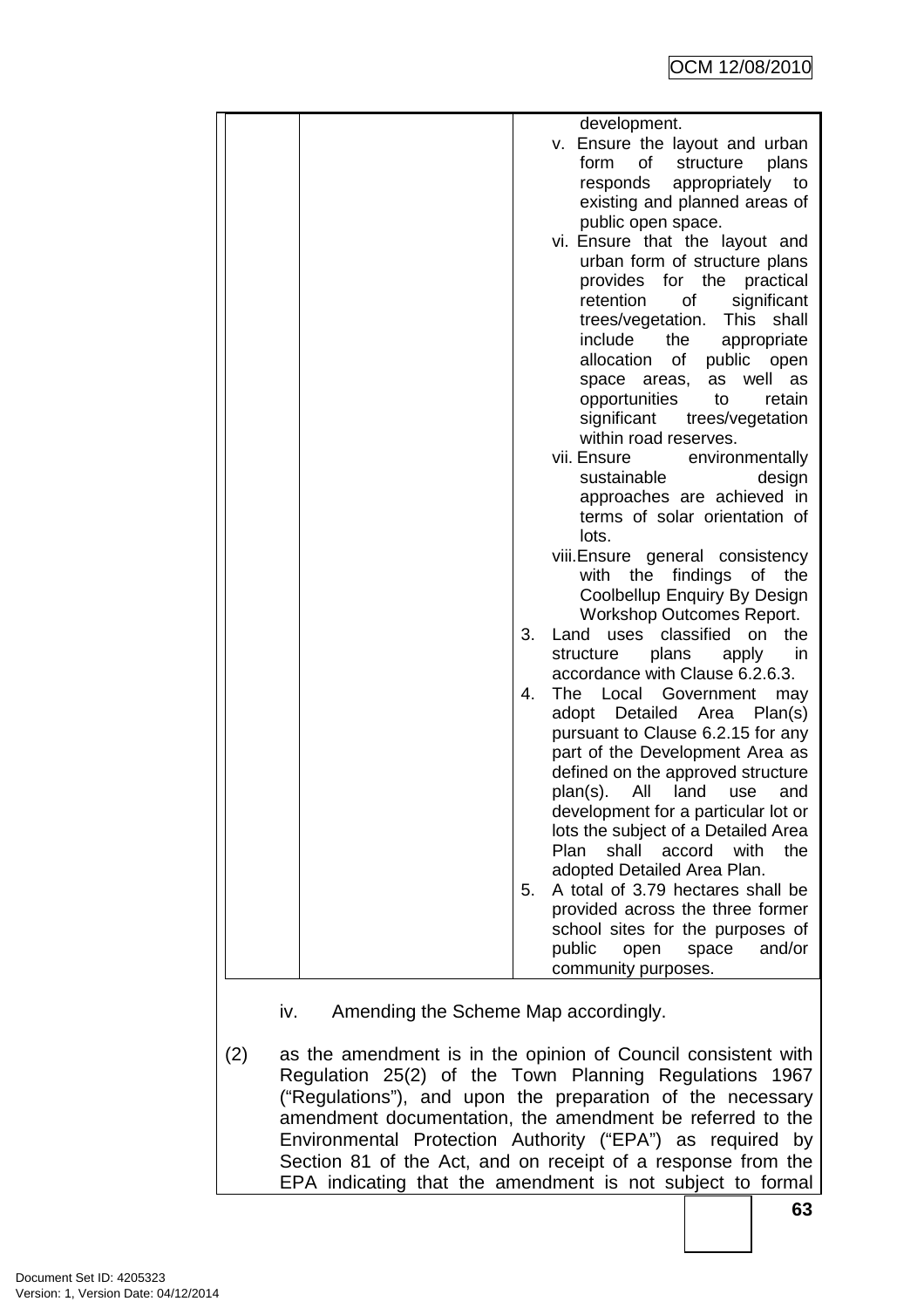environmental assessment, be advertised for a period of 60 days (applicant has agreed to a 60 day advertising period). In the event that the EPA determines that the amendment is to be subject to formal environmental assessment, this assessment is to be prepared by the proponent prior to advertising of the amendment.

### **COUNCIL DECISION**

MOVED Clr R. O'Brien SECONDED Clr L. Smith that Council defer deciding to initiate Amendment No. 55 to Town Planning Scheme No. 3 and adding a new Development Area 31 to Schedule 11.

### **LOST 3/6**

MOVED Clr I Whitfield SECONDED Clr S Limbert that the recommendation be adopted.

**CARRIED 7/2**

## **Background**

In June 2002 the Minister for Education announced a review of schools in Coolbellup, which resulted in the closure of the three primary school sites (Coolbellup, North Lake and Koorilla primary schools) and the construction of a new consolidated school on Len Packham Reserve.

Council resolved at its December 2002 meeting to advise the Education Department that it would support the proposal for a new primary school for Coolbellup to be constructed on a portion of Len Packham Reserve. This was subject a number of conditions including: "Land of equivalent monetary and recreational value to the area of reserve land relinquished for the new school being replaced within the Coolbellup area."

In September 2003 the City of Cockburn, in collaboration with the Department for Planning and Infrastructure, Department for Housing and Works and the Department for Education and Training conducted an Enquiry-by-Design Workshop. This workshop sought input from local stakeholders as part of a strategy to revitalise the Coolbellup Shopping Centre and surrounding areas. This process included consideration of the proposed new consolidated primary school and the redevelopment of the three primary school sites.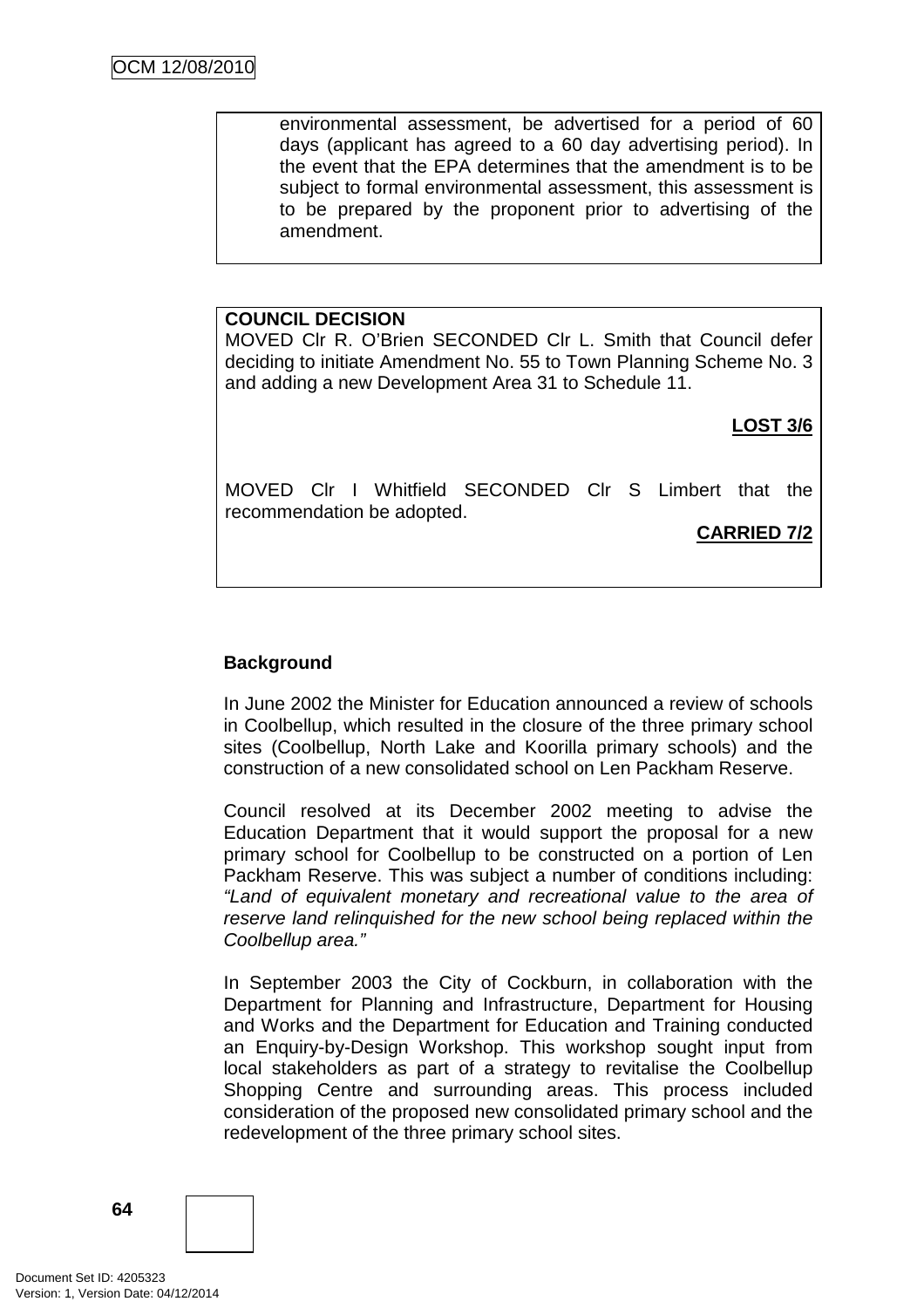The outcomes of this Workshop relevant to the primary school sites included; preparation of broad redevelopment concepts for the three sites, identification of the importance of preserving mature trees and remnant vegetation where appropriate within the sites, and the identification of notional areas of public open space for each site.

The consolidated school was developed on portion of Len Packham Reserve in 2005/06.

Signifying the State Government's desire for development of the former school sites to now take place, Delfin Lend Lease have recently entered into a Partnering Agreement with Landcorp, and are responsible for the progression of community consultation, rezoning, structure planning and the ultimate redevelopment of the former school sites. The Coolbellup community reference group, which consists of local residents, including Councillor Val Oliver, was set up by the joint venture partners late last year to provide a mechanism for residents and the developers to discuss issues in relation to the future redevelopment of the school sites. The concept plans for the three school sites have been presented to this group.

#### **Submission**

The applicant seeks to rezone the three former primary school sites to 'Development' zone under City of Cockburn Town Planning Scheme No. 3 ("Scheme"), and include appropriate provisions in Schedule 11 of the Scheme that requires all subdivision and development in the Development Area to be in accordance with an adopted structure plan. Indicative concept plans have also been included within the Scheme amendment to assist in explaining how the sites could be developed. Detailed structure plans for the former primary school sites will be subject to separate submission and are intended to be advertised at the same time as this Scheme amendment.

The existing and proposed zoning maps are contained within Agenda Attachments 2 and 3 respectively.

#### **Report**

#### Subject sites and zoning

The proposed Scheme amendment relates to the three former school sites in Coolbellup which are described as follows:

| Former<br>School site | Reserve   Address<br><b>No</b> |                        | Area<br>(ha) |
|-----------------------|--------------------------------|------------------------|--------------|
| Coolbellup            | 38242                          | Lot 2719 Hilory Street | 4.6          |
| Koorilla              | 38243                          | Lot 2718 Benedick Road | 4.2          |
| North Lake            | 30233                          | Lot 2168 Montague Way  | 4.1          |

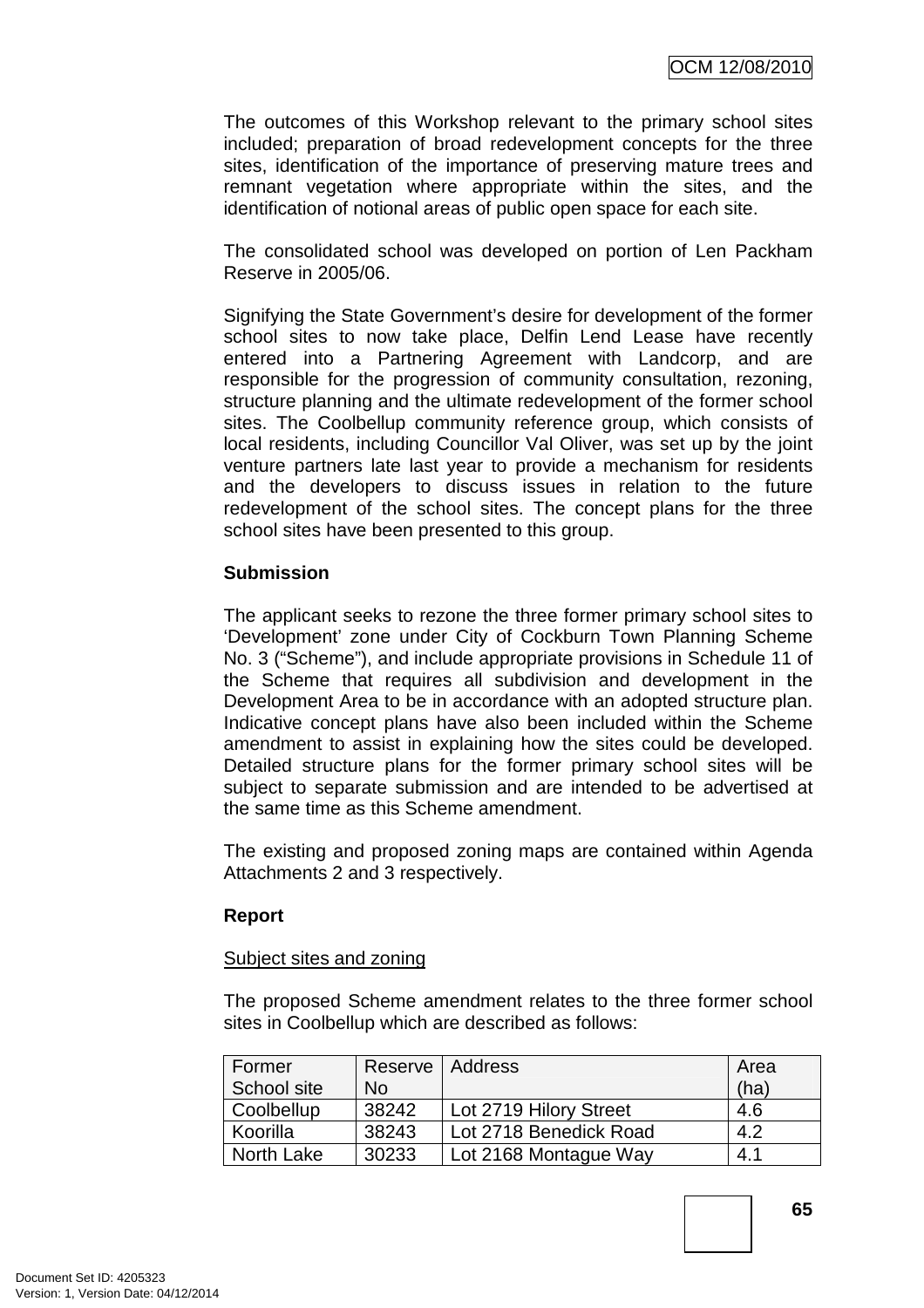Note: The North Lake site also includes the adjacent drainage sump (Reserve 30565;  $792m<sup>2</sup>$ ). Part of the Koorilla School site is also affected by a Western Power easement.

Agenda Attachment 1 shows the location of the three former school sites.

The three sites are zoned 'Urban' under the Metropolitan Region Scheme and are reserved as 'Public Purposes - Primary School' under the City's Town Planning Scheme. There is a drainage sump next to North Lake primary school site which is reserved as 'Lakes and Drainage'. The Scheme amendment proposes to rezone the school sites, including the drainage sump, to 'Development' and 'Development Area 31' accordingly.

The purpose of the 'Development' zone in this instance is to provide for future residential development in accordance with a comprehensive structure plan. The proposed 'Development Area 31' provisions allow Council to apply requirements to the future structure plan. A set of requirements have been developed by officers in consultation with the proponent, and are provided following:

| Ref          | Area                                                                                                | Provisions                                                                                                                                                                                    |
|--------------|-----------------------------------------------------------------------------------------------------|-----------------------------------------------------------------------------------------------------------------------------------------------------------------------------------------------|
| <b>DA 31</b> | <b>COOLBELLUP</b><br><b>SCHOOL SITES</b><br>Reserve 38242; Lot<br>2719 Hilory Street,<br>Coolbellup | 1.<br>An approved structure plan for each of<br>the former school sites together with all<br>approved amendments shall apply to<br>the land in order to guide subdivision<br>and development. |
|              | Reserve 38243; Lot<br>2718 Benedick Road,<br>Coolbellup                                             | 2.<br>Structure plans will be required to fulfil<br>the following design objectives to the<br>satisfaction of Council:                                                                        |
|              | Reserve 30233; Lot<br>2168 Montague Way,<br>Coolbellup                                              | i.<br>Provide for a range of residential<br>densities, dwelling types and lot<br>sizes.<br>ii.<br>Provide for medium to higher                                                                |
|              | 30565<br>Reserve<br>Capulet<br>Street,<br>Coolbellup                                                | density development on the former<br>Koorilla Primary School site, taking<br>advantage of its location adjoining<br>the Coolbellup Town Centre.                                               |
|              | (DEVELOPMENT<br>ZONE)                                                                               | iii.<br>Provide<br>for medium<br>density<br>the<br>former<br>development<br>on<br>Coolbellup<br><b>North</b><br>Lake<br>and<br>Primary School sites.                                          |
|              |                                                                                                     | Ensure the layout and urban form<br>iv.<br>structure<br>plans<br>of<br>responds<br>appropriately to the surrounding<br>neighbourhood<br>environment.                                          |
|              |                                                                                                     | Structure plans must specifically<br>be seen to facilitate a 'natural'<br>extension to<br>the<br>surrounding<br>neighbourhood<br>environment,<br>through providing for appropriate            |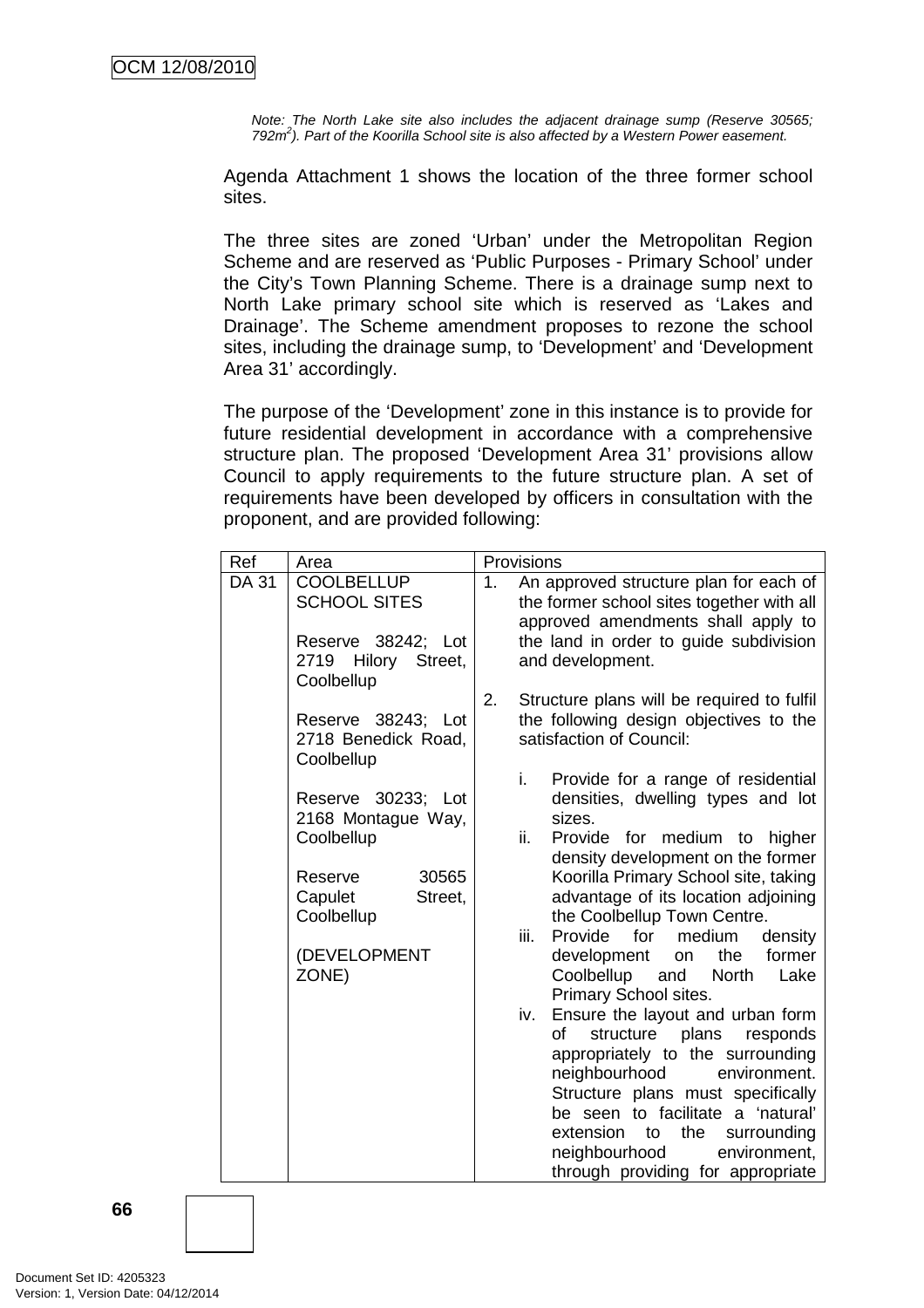|          | integration with the neighbourhood<br>layout and pattern of residential<br>development.<br>Ensure the layout and urban form<br>v.<br>structure plans responds<br>of<br>appropriately to existing<br>and<br>planned areas of public open<br>space.<br>Ensure that the layout and urban<br>vi.<br>form of structure plans provides for<br>the practical retention of significant<br>trees/vegetation. This shall include<br>the appropriate allocation of public<br>open space areas, as well as<br>opportunities to retain significant<br>trees/vegetation<br>within<br>road<br>reserves.<br>vii. Ensure<br>environmentally<br>sustainable design approaches<br>are achieved in terms of solar<br>orientation of lots.<br>viii. Ensure general consistency with<br>the findings of the Coolbellup<br>Enquiry By Design Workshop |
|----------|--------------------------------------------------------------------------------------------------------------------------------------------------------------------------------------------------------------------------------------------------------------------------------------------------------------------------------------------------------------------------------------------------------------------------------------------------------------------------------------------------------------------------------------------------------------------------------------------------------------------------------------------------------------------------------------------------------------------------------------------------------------------------------------------------------------------------------|
| 3.       | Outcomes Report.<br>Land uses classified on the structure<br>plans apply in accordance with Clause<br>6.2.6.3.                                                                                                                                                                                                                                                                                                                                                                                                                                                                                                                                                                                                                                                                                                                 |
| 4.<br>5. | The Local Government may adopt<br>Detailed Area Plan(s)<br>pursuant to<br>Clause 6.2.15 for any part of the<br>Development Area as defined on the<br>approved structure plan(s). All land<br>use and development for a particular<br>lot or lots the subject of a Detailed<br>Plan<br>shall accord<br>with<br>Area<br>the<br>adopted Detailed Area Plan.<br>A total of 3.79<br>hectares<br>shall<br>be<br>the three<br>former<br>provided<br>across<br>school sites for the purposes of public<br>and/or<br>space<br>community<br>open<br>purposes.                                                                                                                                                                                                                                                                            |

Dealing with land use and design through the structure planning process is appropriate in areas requiring comprehensive planning such as the former school sites. Rezoning the sites 'Development' and 'Development Area 31' establishes the statutory framework to require structure plans for each of the school sites to be prepared and approved.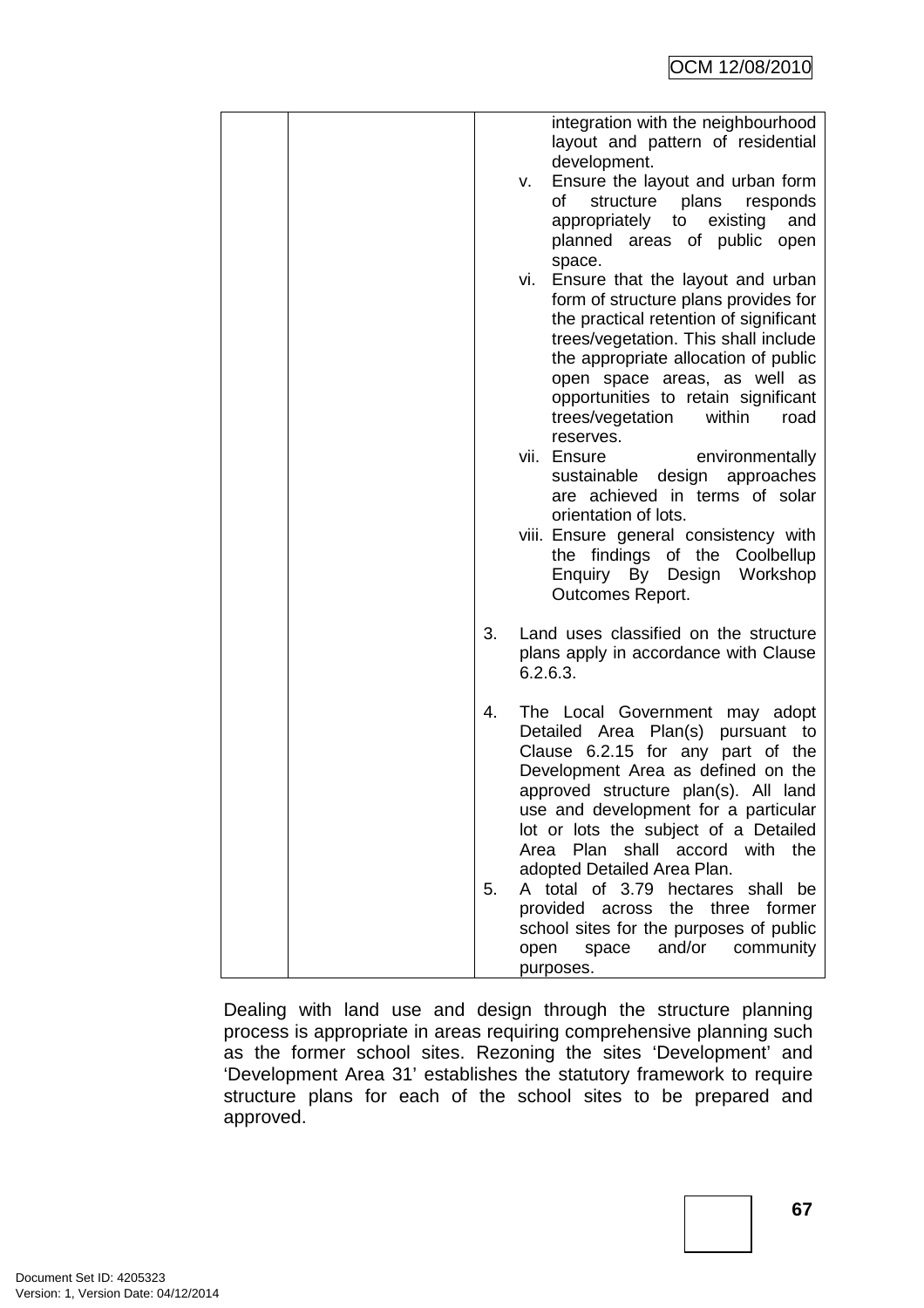#### Coolbellup Enquiry-by-Design and POS Agreement

To assist with the revitalisation of the Coolbellup area, an Enquiry-by-Design Workshop was carried out from 22-24 September 2003. An Enquiry-by-Design Workshop is a tool used to provide a general planning consensus regarding how a project should be approached. This involved designers, planners, engineers, representatives of regulatory agencies, centres owners, business operators and community members invited to work together to establish principles and draw plans as part of an investigative process as to how future development may occur in a given place. An outcomes report was prepared following the workshop and the following provides a summary of the issues identified for the three school sites:

- North Lake and Coolbellup school sites being developed for residential purposes with opportunity for medium density.
- The retention of bushland and significant trees within the proposed POS areas.
- Conceptual POS areas primarily focused on the North Lake and Coolbellup school sites. Minimal POS, if any, on the Koorilla site as it is close to two large areas of public open space (Len Packham Reserve and Tempest Park).
- The Koorilla school site was identified as a desirable site for the relocation of the commercial/shopping centre, or if developed for residential purposes, then the most desirable form of development was considered to be aged persons independent living units.

In relation to the possibility of relocating the commercial/shopping centre to the Koorilla site, this was investigated further which included community consultation and financial feasibility. Following these investigations, the Council determined in July 2009 that the relocation of the shopping centre on the Koorilla school site was not viable and would not be pursued further.

The consolidation of the three school sites into one central school on Len Packham reserve was a core element of the Enquiry-by-Design workshop. In this regard, Council at its meeting held on 17 February 2004 resolved to "support the development of the new Coolbellup Primary School on portion of Len Packham Reserve, subject to receiving written agreement from the Department for Education and Training on the following;

An area of open space which will be in the order of 2 hectares which is equivalent to that taken from Len Packham Reserve is to be provided within the existing school sites to ensure there is no net loss of open space in Coolbellup. This is separate and in addition to the open space requirement of 1.6496 hectares that will apply to the subdivision and development of the school sites."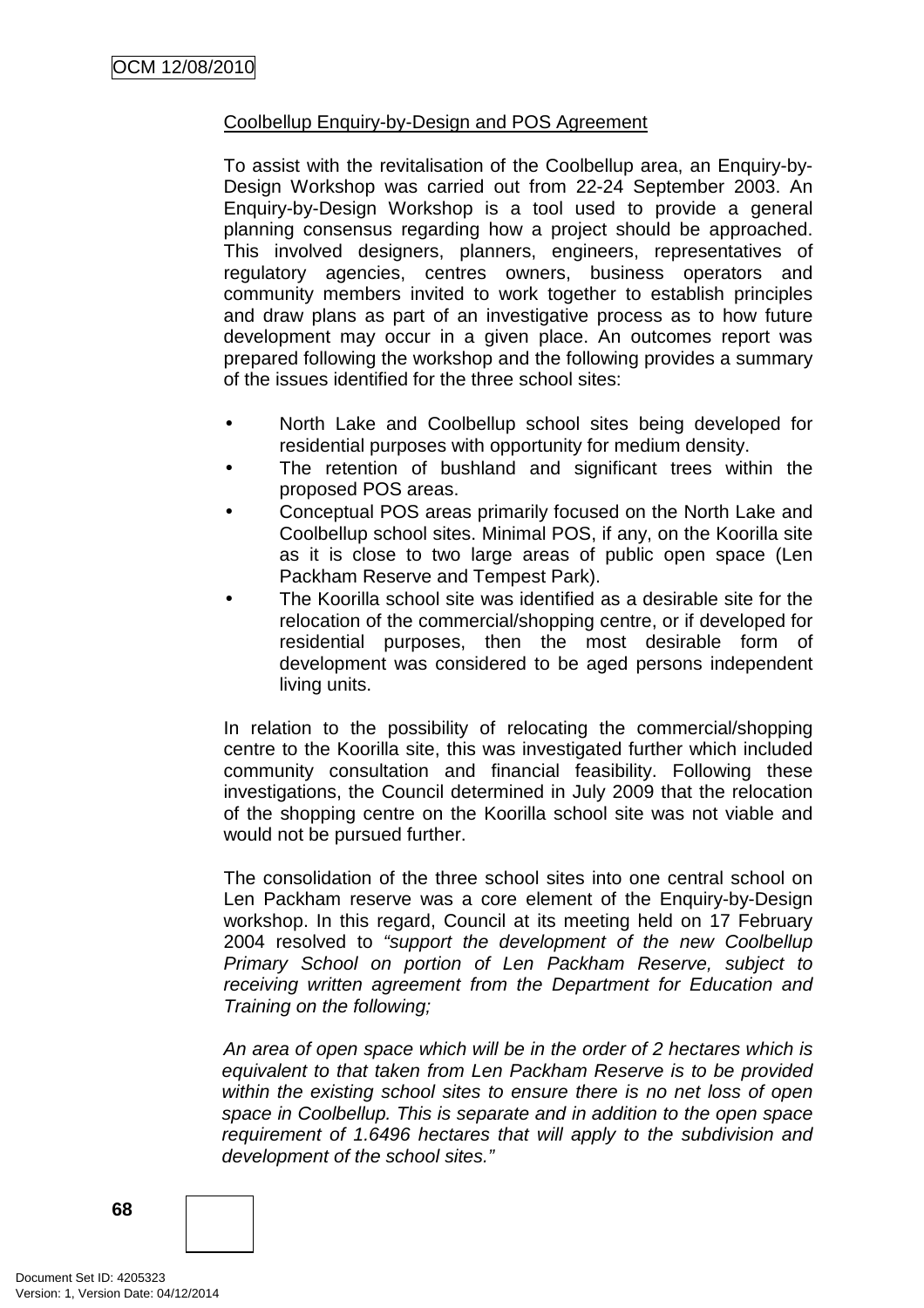The Department of Education and Training wrote to the City in early 2005 confirming that any transfer, sale and development of the North Lake, Koorilla and/or Coolbellup school sites will be conditional on the agreed POS areas being provided. It is noted that the new consolidated school on Len Packham Reserve incorporated an area of 2.1486 ha (including the battleaxe driveway) rather than 2ha as previously estimated. This means a total POS area of 3.79 ha is required, which includes 2.1486 ha to match the area excised from Len Packham Reserve, plus 1.6496 ha (which represents 12.6% of the three former school sites).

The three former school sites have a combined area of 12.9ha and the agreed POS area of 3.79 ha equates to over 29% of the three school sites. Given this high percentage of POS and the proximity to existing POS, particularly in regards to the Koorilla school site, consideration has been given to providing POS in a different form such as community purposes.

### The City of Cockburn's 'Aged Friendly' Strategic Plan - need for affordable aged care accommodation

Council adopted the 'Aged Friendly' Strategic Plan in September 2009 and also resolved to consider the potential for the development of aged care accommodation in future when considering options for the development/redevelopment of land which may be suitable for such purposes. The strategic plan highlighted the severe shortage of affordable aged care accommodation which is projected to increase in the future.

Within the City of Cockburn, it is estimated that in 2011 there will be a shortfall of 48 aged care beds. This is expected to increase to a shortfall of 435 beds by 2021. The increase in the anticipated shortfall of beds is due to the aging of the population and the limited land available to create additional aged accommodation, particularly in the older parts of the City such as Coolbellup. The opportunity to provide affordable age care is further hindered by the need to acquire large land parcels (which are limited) and the high costs to purchase such land. To make affordable aged care accommodation viable, the land is usually required to be provided free to the not-for-profit operator or leased at a reduced rate. However there is currently no funding for the purchase of land by the Commonwealth and there is insufficient funding by the Commonwealth for capital works construction and operation funding. This highlights the importance of providing affordable land to enable not-for-profit organisations to operate.

To assist with providing affordable land to community based age care providers, opportunity exists to provide portion of the required POS area in the form of a reserve or freehold land title for not-for-profit aged care accommodation. This is a City of Cockburn led initiative which was presented to a briefing session with Councillors in February 2010.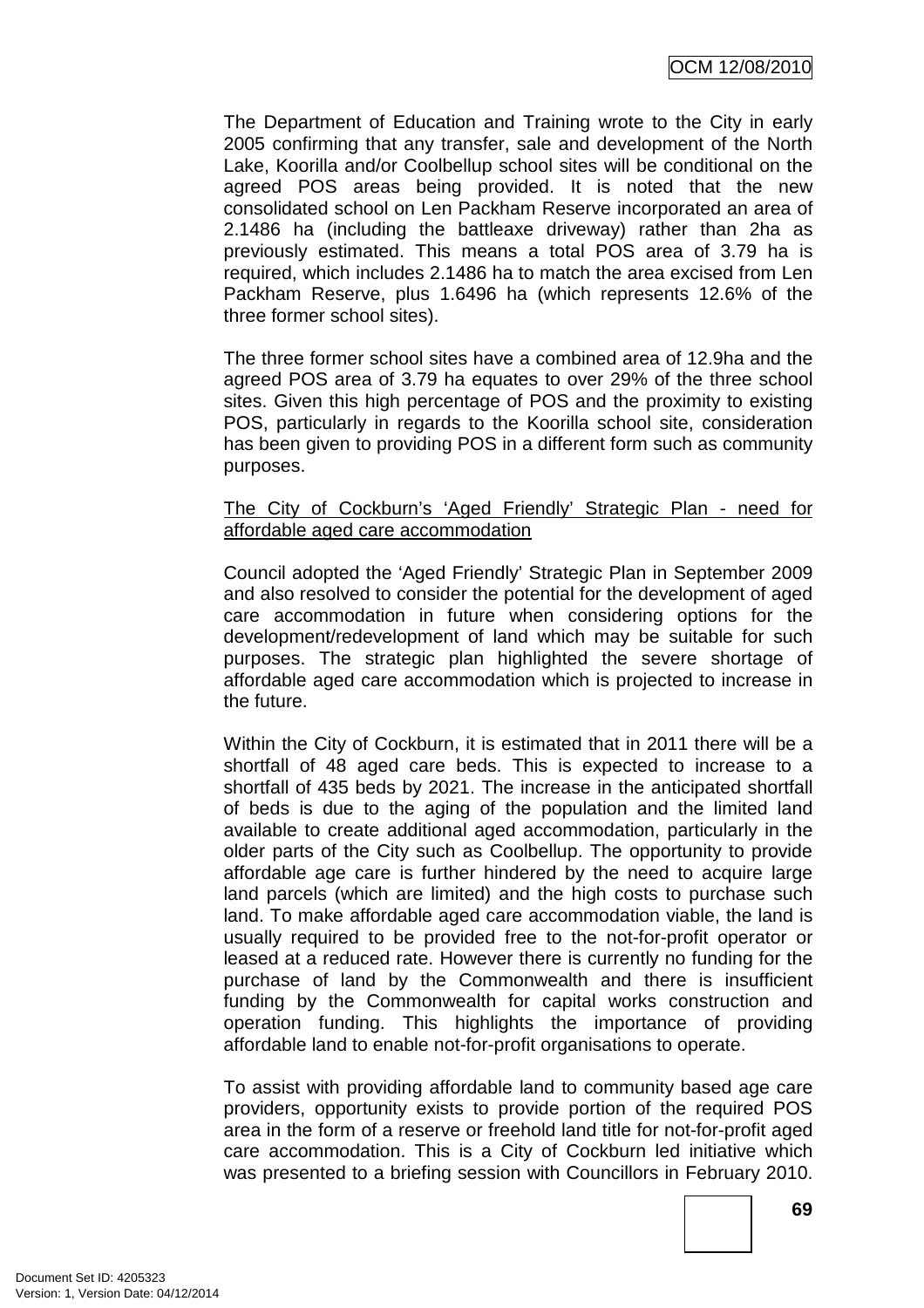The aim of this briefing was to discuss whether the 2.1486ha to match the area excised for the new school on Len Packham Reserve could be provided on the Koorilla school site in the form of community based (not-for-profit) aged care accommodation.

The City's officers have pursued this idea further and have presented this concept to the Coolbellup community reference group, officers from the Department for Planning and State Land Services. No major concerns have been raised to this proposal during these discussions, provided an adequate distribution of POS is achieved.

State Land Services has advised that the most suitable method of implementing this arrangement is for the area required for the not-forprofit aged care accommodation to be acquired by the City for 5% of its unimproved market value as provided for by the section 20A policy guidelines. This will then enable the City to partner with a not-for-profit age care provider in developing the land. To retain greater control over the land and any future operators, the preference is for the City to lease the land to a not-for-profit organisation at a substantially reduced rate, rather than sell the land. This will ensure that the land is provided as affordable aged care accommodation in perpetuity. To provide further certainty, a caveat would be lodged on the title ensuring that the land is only used for a community benefit in the form of affordable aged care accommodation.

Without the incentive of reduced rent, the site would not be economically viable to the not-for-profit sector.

Any development on the future 2.1486 ha site will be based on the ageing in place model whereby a mixture of independent living, low care, high care and dementia specific care accommodation is provided. The benefit of this model is that it allows individuals or couples to remain in the same location as their health deteriorates, rather than being moved to different locations as circumstances change. Although age care providers usually prefer sites in the order of 4-8ha to develop age care accommodation, the City has engaged an Architect who has demonstrated that the 2.1486 ha site is of a sufficient size to accommodate a development based on the aging in place model although it will need to be mainly two storeys.

#### Concept plan for the school sites

The proposed scheme amendment includes indicative concept plans for each of the school sites which are generally consistent with the principles established within the Enquiry-by Design workshop which includes; providing a range of densities, retain existing vegetation and the possibility of aged care accommodation on the Koorilla School site (refer Agenda Attachment 4). Although the concept plans are indicative, the applicant has been working extensively with the City's officers to prepare the plans. The concept plans will be refined further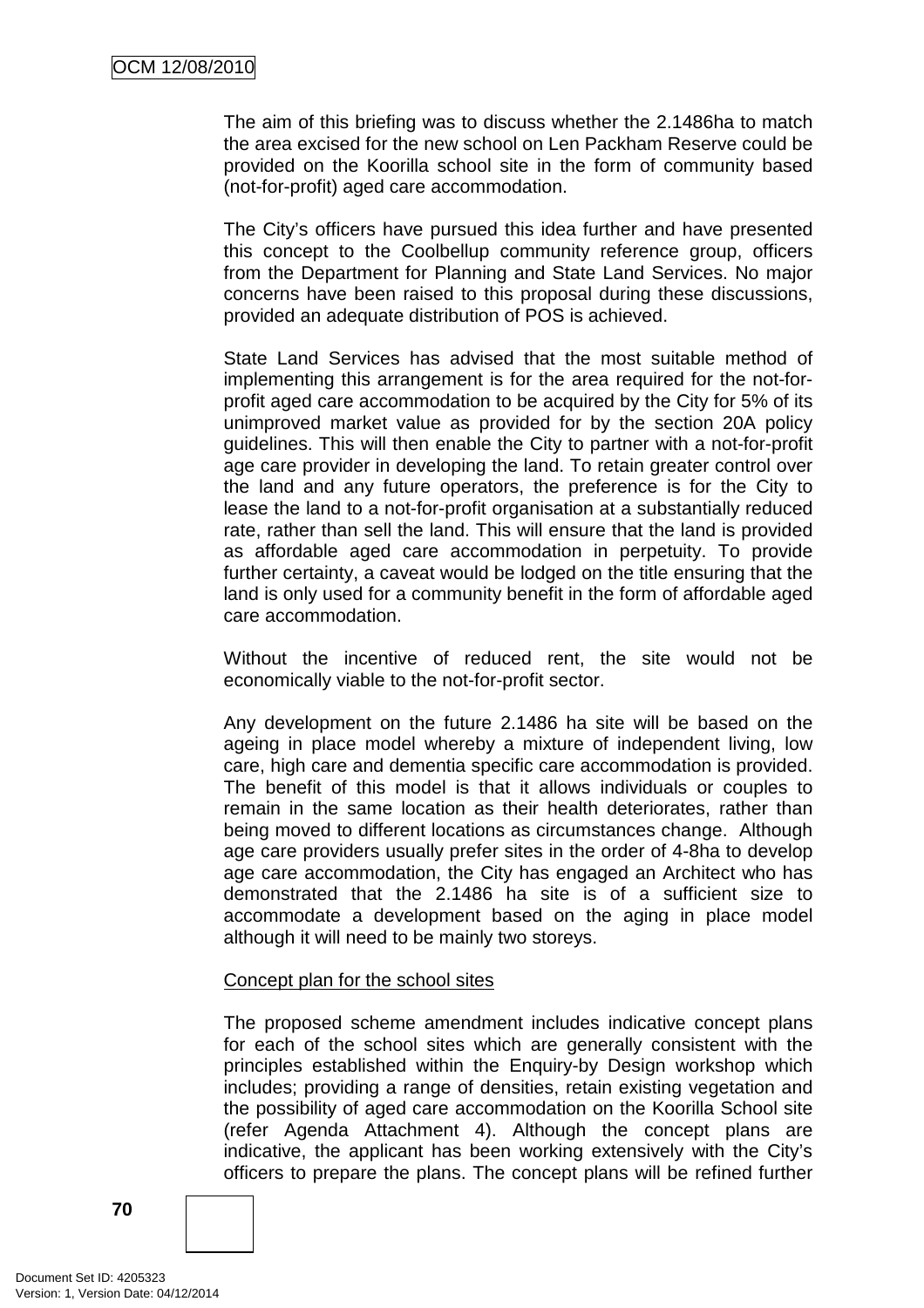through the structure planning process and the associated public advertising process. Further information will be provided during the structure plan process such as tree surveys to identify the exact location of trees which should be retained and a local water management strategy to identify drainage areas etc.

In relation to the North Lake and Coolbellup school sites a combination of low and medium density development has been provided. Public open space has been located to allow for the retention of significant vegetation and bushland and roads have been aligned wherever possible to allow significant trees to be retained within the road reserves.

In relation to the Koorilla school site, it is proposed that the 2.1486ha of public open space be in the form of community based (not-for-profit) aged care accommodation. The provision of public open space in this matter is consistent with the Western Australian Planning Commission's Liveable Neighbourhoods policy which states under R27:

"in consultation with the relevant local government, the WAPC may agree to community purposes sites (e.g. community centre, meeting halls, branch libraries, kindergartens) being provided as part of an overall public open contribution. For the purposes of calculating public open space contributions the area of community purposes sites should not be less that  $2000 \cdot m^2$ .

The proposed not-for-profit age care accommodation site will provide an important community benefit and is considered consistent with the purpose of the above community purpose definition. Furthermore part of the site is proposed to be public open space.

This will assist in providing for the severe shortage of affordable aged care accommodation that exists particularly within the western parts of the City of Cockburn. As the aged care portion of the site could be development comprehensively, it will allow existing vegetation to be retained around buildings and within a small POS. The City's Architects have prepared a concept plan which illustrates how the site could be developed to accommodate a 100 bed aged care facility and an additional 100 independent living dwellings (refer Agenda Attachment 5). The remainder of the Koorilla site is shown as medium density to capitalise on the sites proximity to the Town Centre.

### **Conclusion**

The consolidation of the three school sites into one new school on Len Packham reserve provides the opportunity for the three former school sites to be redeveloped consistent with the objectives of the Coolbellup Enquiry-by-Design. The rezoning of the school sites to 'Development' and 'Development Area 31' sets up the framework to enable the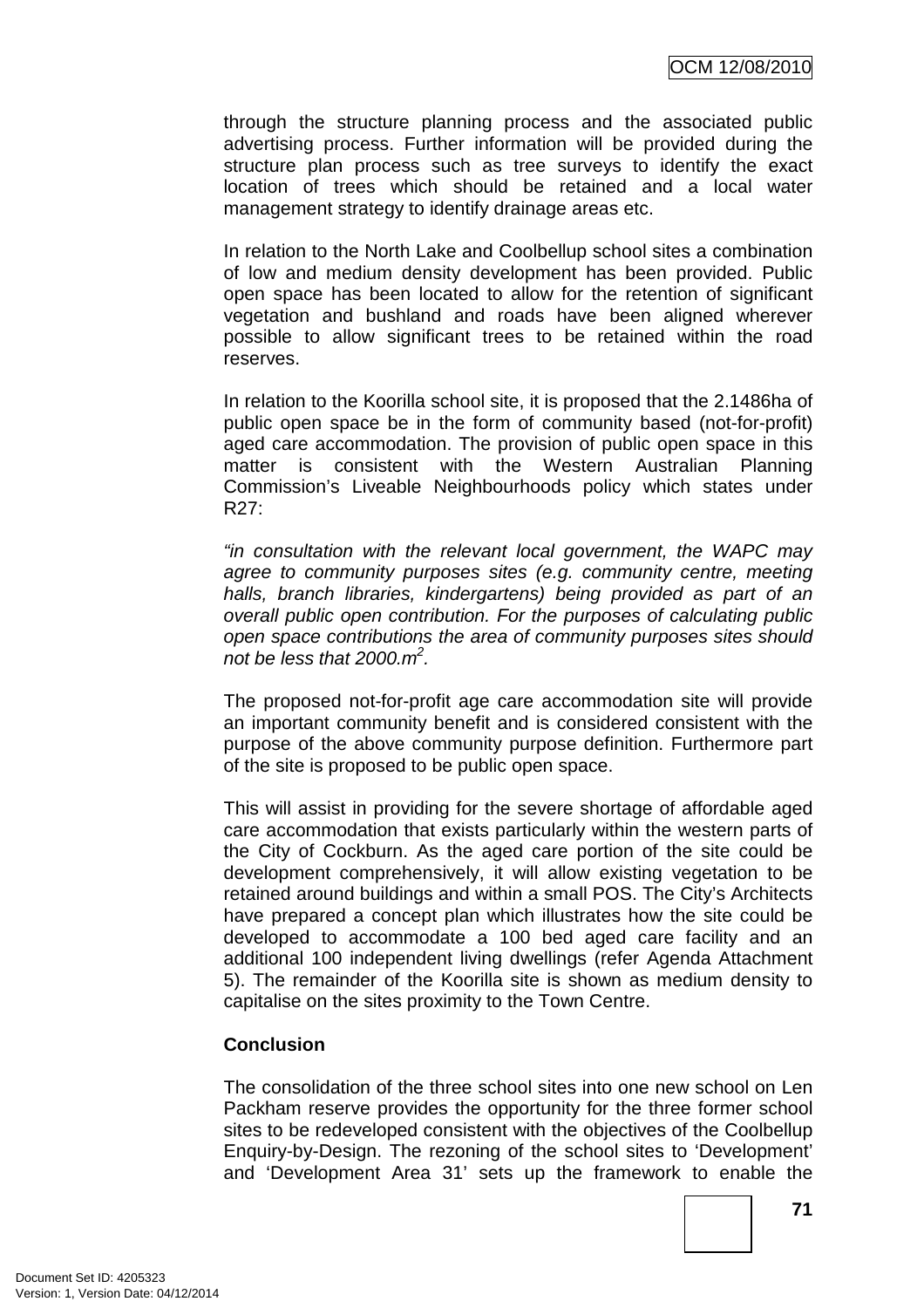preparation of structure plans for each of the school sites. Appropriate requirements within the proposed Development Area 31 provisions are included to ensure that the previously agreed 3.79ha of public open space is achieved. The concept plan provides an indication of how the sites could be redevelopment and this will be refined further during the structure plan process.

Providing 2.1486 ha of the Koorilla school site for not-for-profit aged care accommodation will require the City to acquire the land for 5% of its unimproved market value as provided for by the section 20A policy guidelines. This will enable the City to lease the land to a not-for-profit aged care provider at a reduced rate with the money generated to be spent on public open space in the area.

It is envisaged that this scheme amendment and the structure plans for each of the school sites will be advertised concurrently. The applicant has also agreed to extend the advertising period to 60 days for the Scheme amendment and structure plans. In addition to the standard advertising methods for Scheme amendments and structure plans, a public meeting will also be held to inform the community about the project.

It is therefore recommended that Council initiate the scheme amendment to the three former school sites.

## **Strategic Plan/Policy Implications**

### **Demographic Planning**

• To ensure the planning of the City is based on an approach that has the potential to achieve high levels of convenience and prosperity for its citizens.

### **Lifestyle and Aspiration Achievement**

• To identify community needs, aspirations, expectations and priorities for services that are required to meet the changing demographics of the district.

### **Natural Environmental Management**

• To conserve, preserve and where required remediate the quality, extent and uniqueness of the natural environment that exists within the district.

### **Budget/Financial Implications**

The City will be required to purchase the 2.1486ha of the Koorilla school site at 5% of its unimproved value as provided by the section 20A policy guidelines.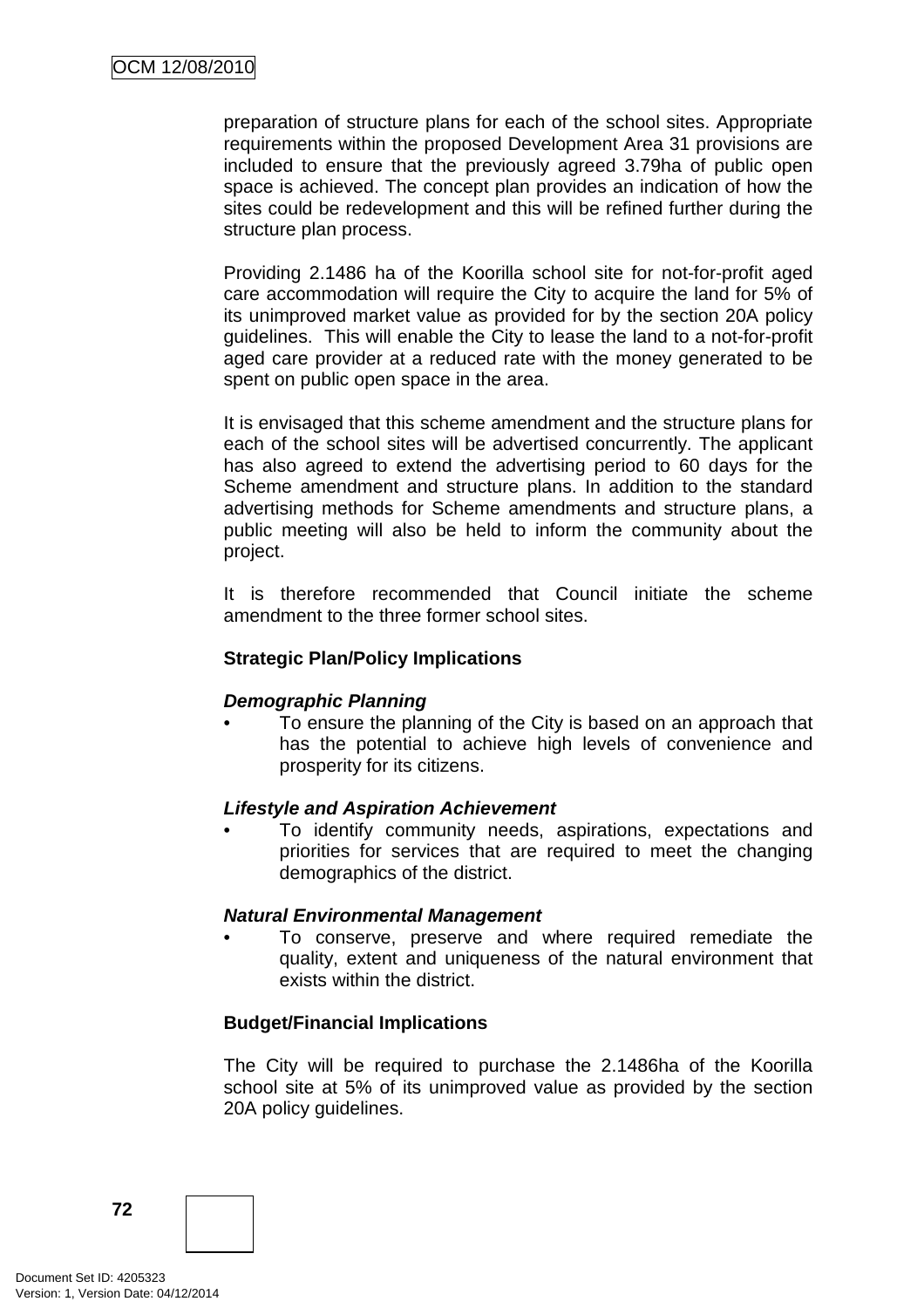## **Legal Implications**

Planning and Development Act 2005 City of Cockburn Town Planning Scheme No. 3 Town Planning Regulations 1967

## **Community Consultation**

In accordance with the Town Planning Regulations 1967 consultation is to be undertaken subsequent to the local government adopting the scheme amendment and the Environmental Protection Authority advising that the proposal is environmentally acceptable.

The scheme amendment and structure plans for each of the school sites will be advertised concurrently. The applicant has also agreed to extend the advertising period to 60 days for the Scheme amendment and structure plans given the nature of the proposal.

## **Attachment(s)**

- 1. Location plan
- 2. Existing zoning plan
- 3. Proposed zoning plan
- 4. Concept plans for the three school sites
- 5. Indicative concept plan for the aged care accommodation

### **Advice to Proponent(s)/Submissioners**

The proponent has been advised that this matter is to be considered at the 12 August Council meeting.

## **Implications of Section 3.18(3) Local Government Act, 1995**

Nil.

## **14.6 (MINUTE NO 4329) (OCM 12/08/2010) - SALE OF LAND - LOT 801 SOUTHWELL CRESCENT, HAMILTON HILL - APPLICANT: YARAN PTY LTD ATF SOUTHWELL 801 TRUST - OWNER: CITY OF COCKBURN (6010702) (K SIM) (ATTACH)**

#### **RECOMMENDATION** That Council:

(1) accept the offer from Yaran Pty Ltd ATF Southwell 801 Trust to purchase Lot 801 Southwell Crescent, Hamilton Hill for a consideration of \$450,000, (including GST) noting that this includes a 28 day due diligence period;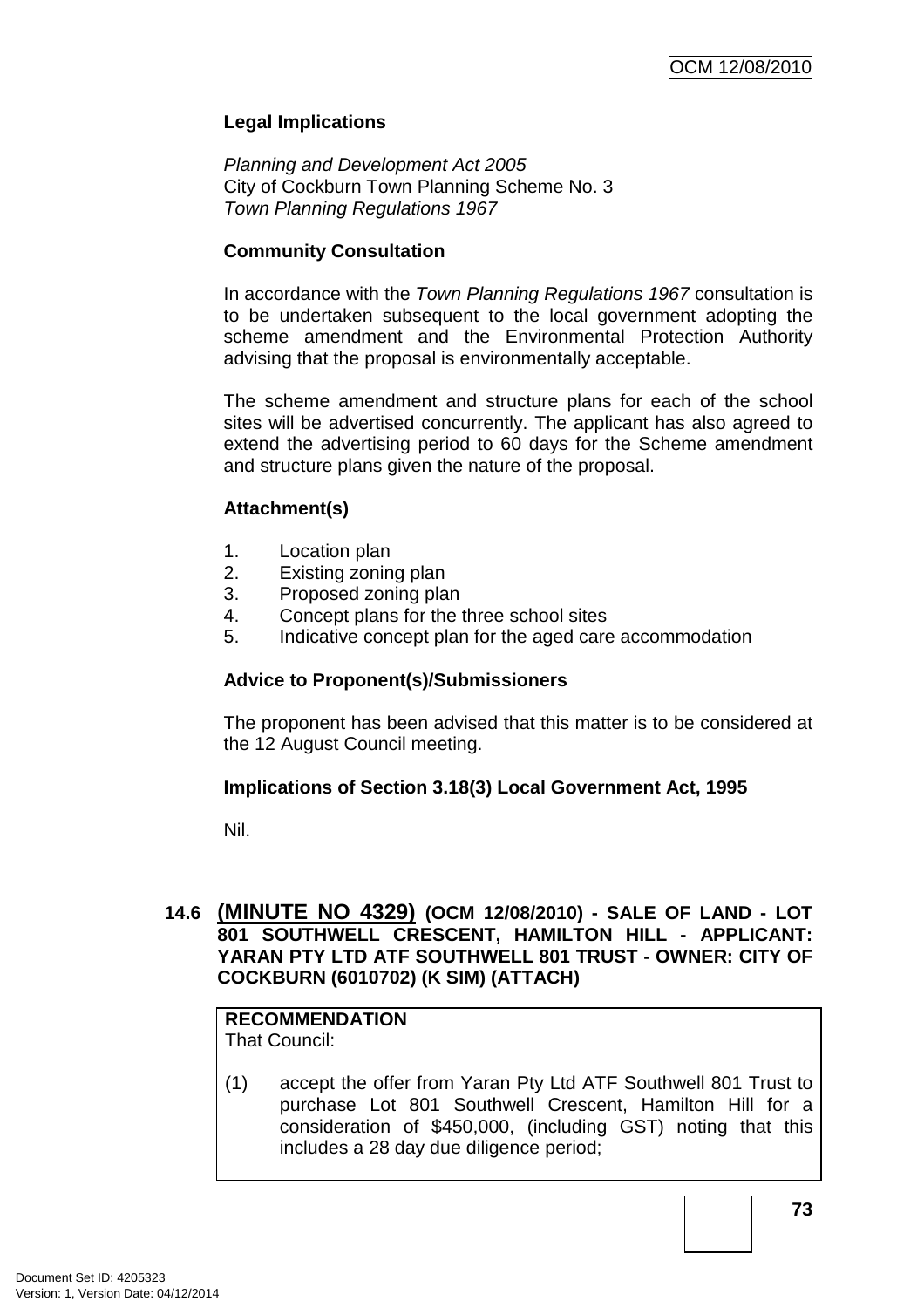- (2) comply with the public advertising requirements of Section 3.58 (3 and 4) of the Local Government Act 1995;
- (3) if the due diligence results in Yaran Pty Ltd ATF Southwell 801 Trust deciding not to proceed with the contract, Council accept the offer to purchase Lot 801 Southwell Crescent, Hamilton Hill for a consideration of \$405,000 from Bradley John McLeod and Sarah Renae Cordina;
- (4) comply with the public advertising requirements of Section 3.58 (3 and 4) of the Local Government Act 1995; and
- (5) allocate proceeds of the sale to the Land Development Reserve Fund.

# **TO BE CARRIED BY AN ABSOLUTE MAJORITY OF COUNCIL**

### **COUNCIL DECISION**

MOVED Clr R. O'Brien that no offer be accepted by Council, but advertise publicly that the lot is for sale with a price guide with a real estate agent on behalf of the City to enable the best price for the City's asset to be achieved.

## **LAPSED FOR WANT OF A SECONDER**

MOVED Clr T Romano SECONDED Deputy Mayor K Allen that the recommendation be adopted.

## **CARRIED BY AN ABSOLUTE MAJORITY OF COUNCIL 8/1**

### **Background**

Lot 801 Southwell Crescent was created as part of the Phoenix Rise Master Plan. This identified the land as being surplus to public recreation needs, and appropriate for residential R40 development. Following the conclusion of the Master Plan process, the land was rezoned and subdivided to create the subject Lot 801, and Lot 800 which is now public open space.

#### **Submission**

Davies First National Real Estate acting for the City of Cockburn has presented two offers to purchase Lot 801. An offer of \$450,000 (including GST) from Yaran Pty Ltd ATF Southwell 801 Trust is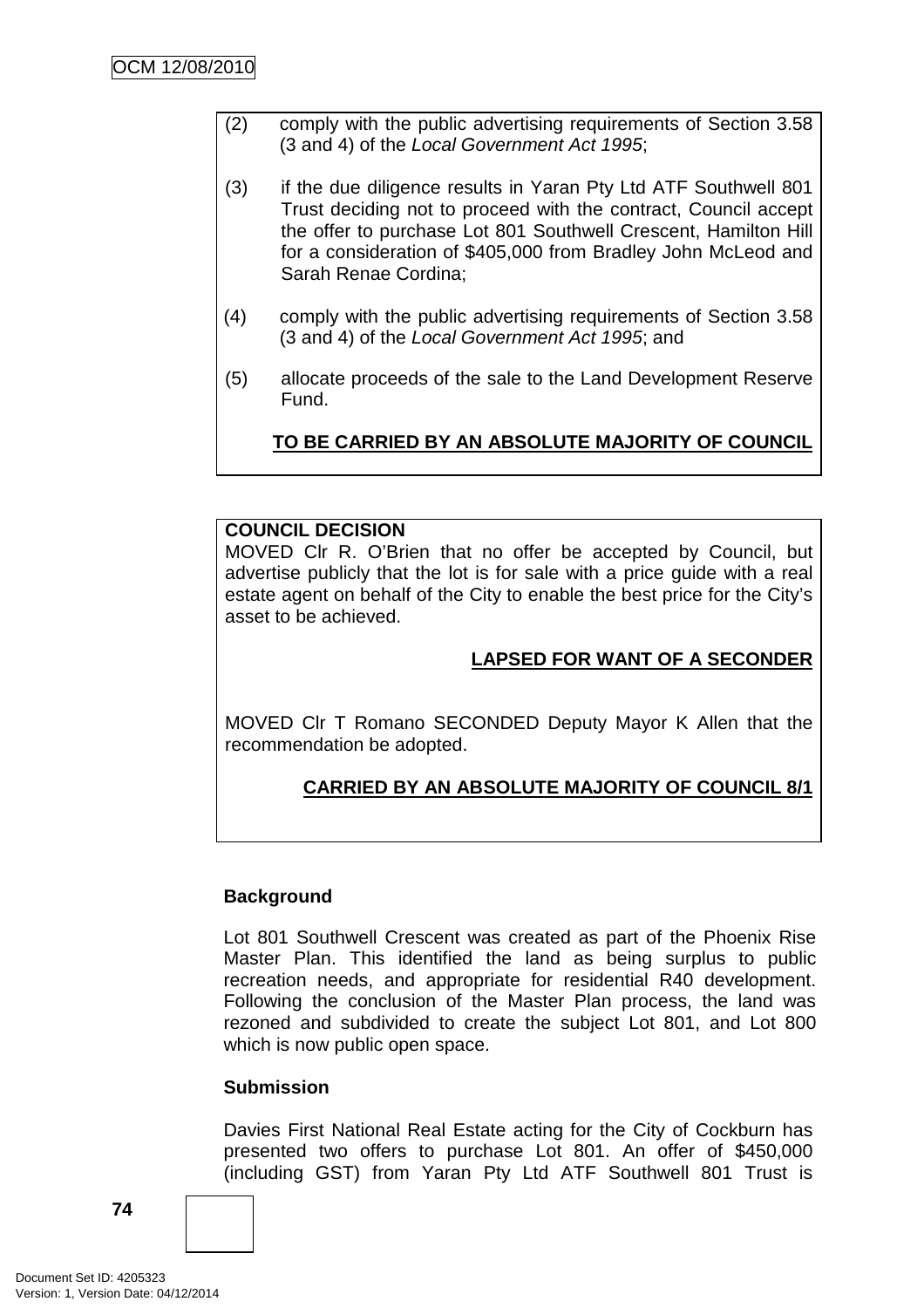conditional on a period of 28 days due diligence and settlement 6 months after acceptance of the offer. There is a deposit of \$10,000, but is not conditional on finance. The other offer of \$405,000 (including GST) from Bradley John McLeod and Sarah Renae Cordina has no due diligence period, with settlement on or before 30 days from final approval. There is a deposit of \$5,000, and a condition that a loan amount be approved.

### **Report**

Davies First National was commissioned to market Lot 801 Southwell Crescent, Hamilton Hill following an analysis of submissions received from a selection of local real estate agents. Council Policy APD52 was applied in this respect. The marketing program of newspaper advertisements, internet listing and signage generated a good response. Proximity to high tension power lines was of concern to some respondents. The two parties that have submitted offers are aware that the battleaxe lot has an area of 1465 sqm, and are the subject of a 4 lot Detailed Area Plan.

A valuation report has been obtained from Valuers McGees which determines the market value of Lot 801 to be \$450,000 (including GST). The offer of \$450,000 by Yaran Pty Ltd ATF Southwell 801 Trust has commenced statutory notification as per Section 3.58 of the Local Government Act 1995.

The offer of \$450.000 from Yaran Pty Ltd ATF Southwell 801 Trust being \$45,000 higher than the offer from Bradley John McLeod and Sarah Renae Cordina, and is considered superior even after taking into consideration additional 5 months for settlement. The offer also contains a condition allowing a period of 28 days for due diligence. This period of time allows the prospective purchaser to examine the site and any constrains applicable to the land. These include, but are not limited to, boundary surveys, geotech investigation, environmental and contamination assessments. In the event that the offer to purchase is withdrawn as a result of the due diligence, then it would be open to Council to accept the alternative offer from Bradley John McLeod and Sarah Renae Cordina.

Licensed Valuer's McGees have been appointed to provide a full market valuation report as required by Section 3.58 of the Local Government Act 1995. The market value as determined has been noted in the public notice of a newspaper having state wide publication, as is the legislative requirement.

Funds generated by the sale will be initially placed in the Land Development Reserve Fund, but will be available to help fund Phoenix Rise Landscaping and the future development of the new library on Lot 400 Wentworth Parade, Success.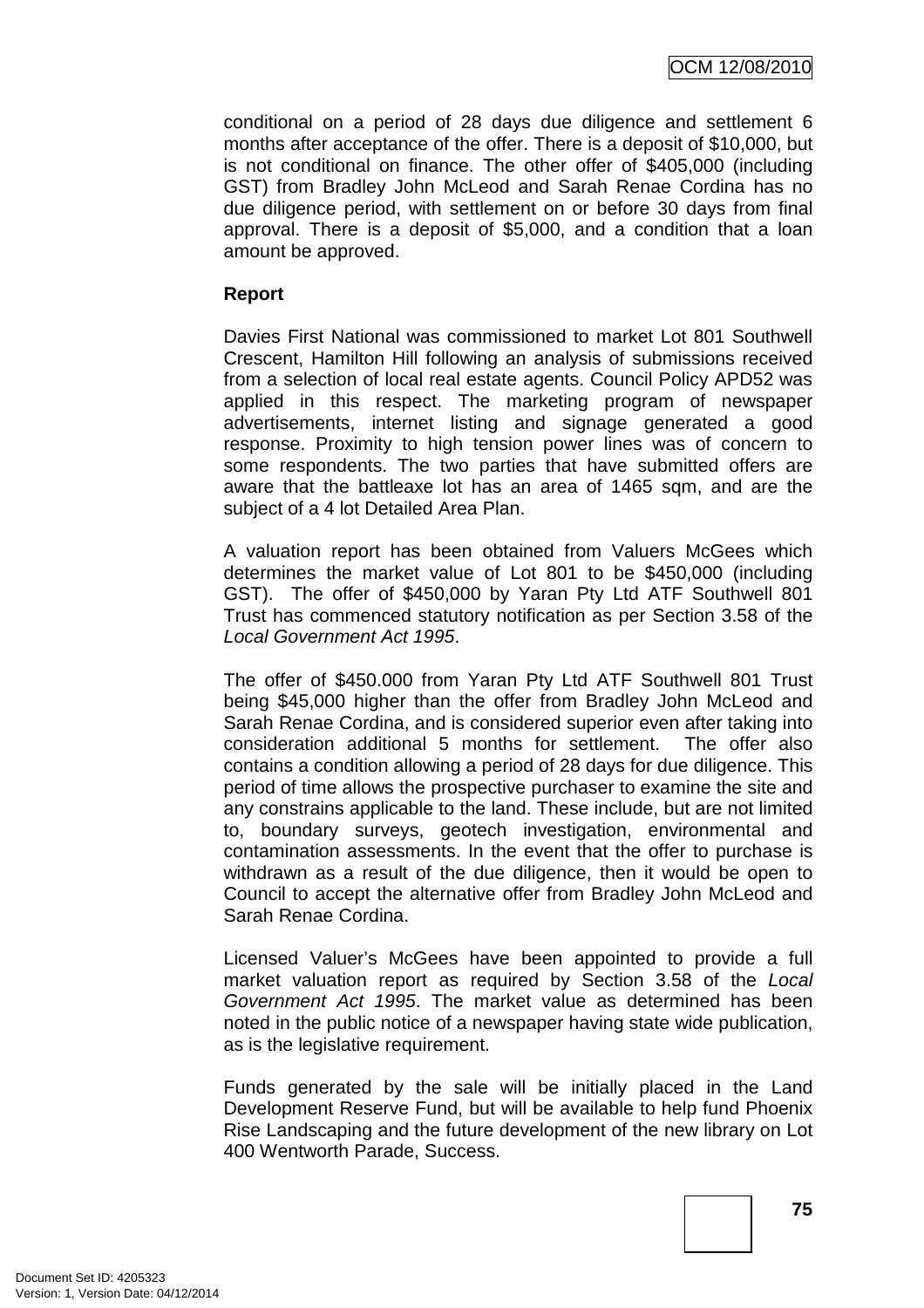## **Strategic Plan/Policy Implications**

### **Demographic Planning**

• To ensure the planning of the City is based on an approach that has the potential to achieve high levels of convenience and prosperity for its citizens.

### **Governance Excellence**

• To conduct Council business in open public forums and to manage Council affairs by employing publicly accountable practices.

## **Budget/Financial Implications**

Proceeds of the sale will be transferred to the Land Development Reserve Fund.

### **Legal Implications**

Provisions of Section 3.58 of the Local Government Act 1995 apply.

### **Community Consultation**

Details of the sale will be advertised in a newspaper for State wide publication, as required by Section 3.58 of the Local Government Act 1995.

### **Attachment(s)**

- 1. Offer to Purchase Yaran Pty Ltd ATF Southwell 801 Trust
- 2. Offer to Purchase Bradley John McLeod and Sarah Renae Cordina.
- 3. Map showing subject lot

### **Advice to Proponent(s)/Submissioners**

The Proponent(s) and those who lodged a submission on the proposal have been advised that this matter is to be considered at the 12 August 2010 Council Meeting.

### **Implications of Section 3.18(3) Local Government Act, 1995**

Nil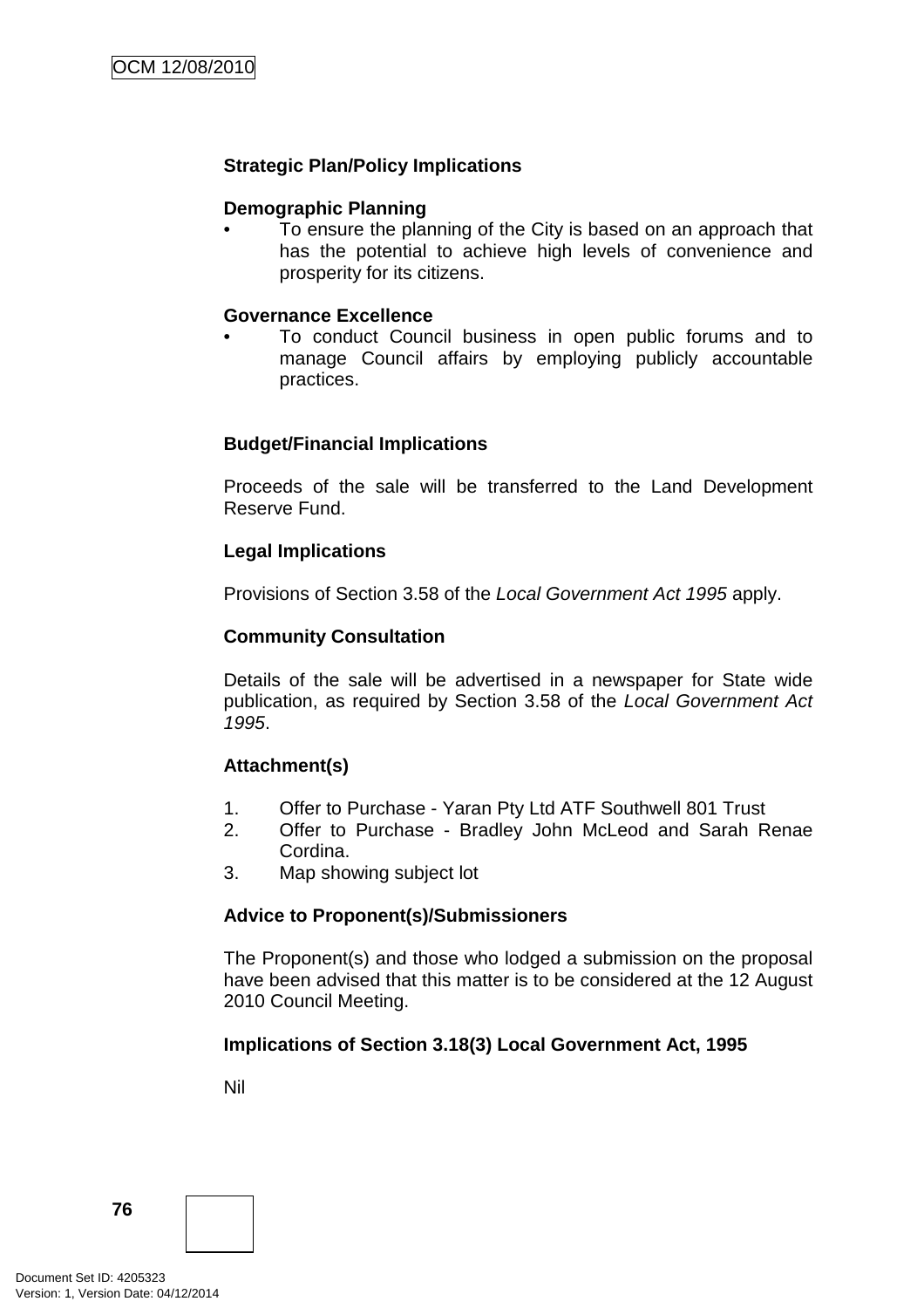## **14.7 (MINUTE NO 4330) (OCM 12/08/2010) - SALE OF LAND - LOT 1004 BIRCHLEY ROAD, BEELIAR - APPLICANT: FEYMORE PTY LTD - OWNER: CITY OF COCKBURN (4414000) (K SIM) (ATTACH)**

#### **RECOMMENDATION** That Council:

- (1) receive the offer to purchase Lot 1004 Birchley Road, Beeliar for a consideration of \$690,000 (including GST) from Feymore Pty Ltd;
- (2) counter the offer in (1) by amending the purchase price to \$750,000 (including GST);
- (3) subject to the counter offer in (2) being greater than the value determined by the City's appointed Licensed Valuer, proceed to advertise the offer in accordance with Section 3.58 of the Local Government Act 1995; and
- (4) allocate proceeds of the sale to the Land Development Reserve Fund.

# **TO BE CARRIED BY AN ABSOLUTE MAJORITY OF COUNCIL**

## **COUNCIL DECISION**

MOVED Clr R O'Brien that Council not counter offer or offer be agreed until a public sale be initiated through a real estate company on behalf of Council.

# **LAPSED FOR WANT OF A SECONDER**

MOVED Clr S Limbert SECONDED Clr I Whitfield that the recommendation be adopted.

## **CARRIED BY AN ABSOLUTE MAJORITY OF COUNCIL 8/1**

## **Background**

Lot 1004 on Deposited Plan 59294 is a recently created freehold lot, being part of surplus land acquired to facilitate the construction of Beeliar Drive. The lot is situated on the south east corner of the intersection of Beeliar Drive and Birchley Road.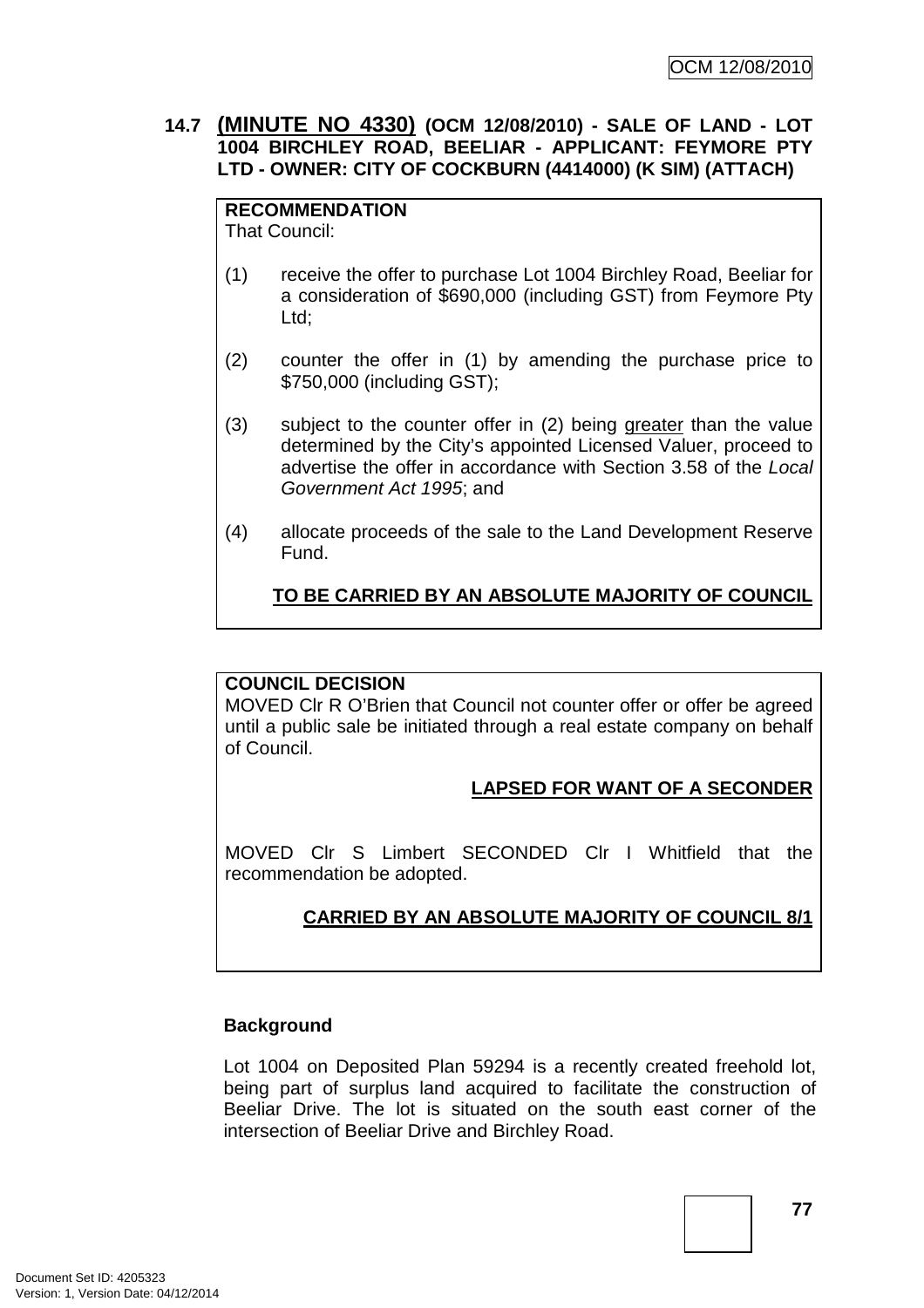Lot 1004 has an area of 2005 sqm, and is zoned 'Residential R20'. This makes it suitable for subdivision into 4 residential lots. An unsolicited offer has been received to purchase the entire land parcel, in the amount of \$690,000 (including GST).

### **Submission**

The offer from Feymore is not as a response to any marketing by the City or any agent of the City. The offer is a cash offer with settlement within 10 days of acceptance of the offer.

### **Report**

The subdivision creating Lot 1004 also created Lot 1003 (area 4449 sqm) and Beeliar Drive road reserve. The intention when creating these freehold lots was to allow further residential subdivision of the land not required for the future Beeliar Drive. The subject Lot 1004, with an area of 2005 sqm, is suited for subdivision into 4 residential lots of 500 sqm each. The existing lots in this locality are of a similar size and nature.

In assessing the value of the offer by Feymore, an analysis of the potential returns to the City if it proceeded to subdivide Lot 1004 was undertaken. Taking into consideration selling prices of the resulting 4 lots based on recent sales close by and deducting development costs, the potential return to the City could be in the order of \$827,000.

This figure includes development costs such as retaining walls, services, consultants, selling costs and interest that could have been earned from an early sale of the land as is. Deducting from this is a standard land development risk/profit margin of 10%, means that the current undeveloped value of Lot 1004 would be in the vicinity of \$747,000. This is significantly higher than the offer presented by Feymore.

The essential question is whether or not Council wishes to dispose of the land in its current undeveloped form, and utilise funds in the short term to meet other evolving development projects. Alternatively, Council may wish to not dispose of the land, and instead subdivide the land and sell the resulting residential lots created. This however would incur a time delay of about 12 months.

Considering this predicament, officers believe that a counter offer of \$750,000 should be presented to Feymore. While the City won't realise the additional profit (and risk) margin of approximately 10%, it will essentially receive income which can then be used to help fund a number of important development projects currently taking place; the most notable of these being the new library on Lot 400 Wentworth Parade.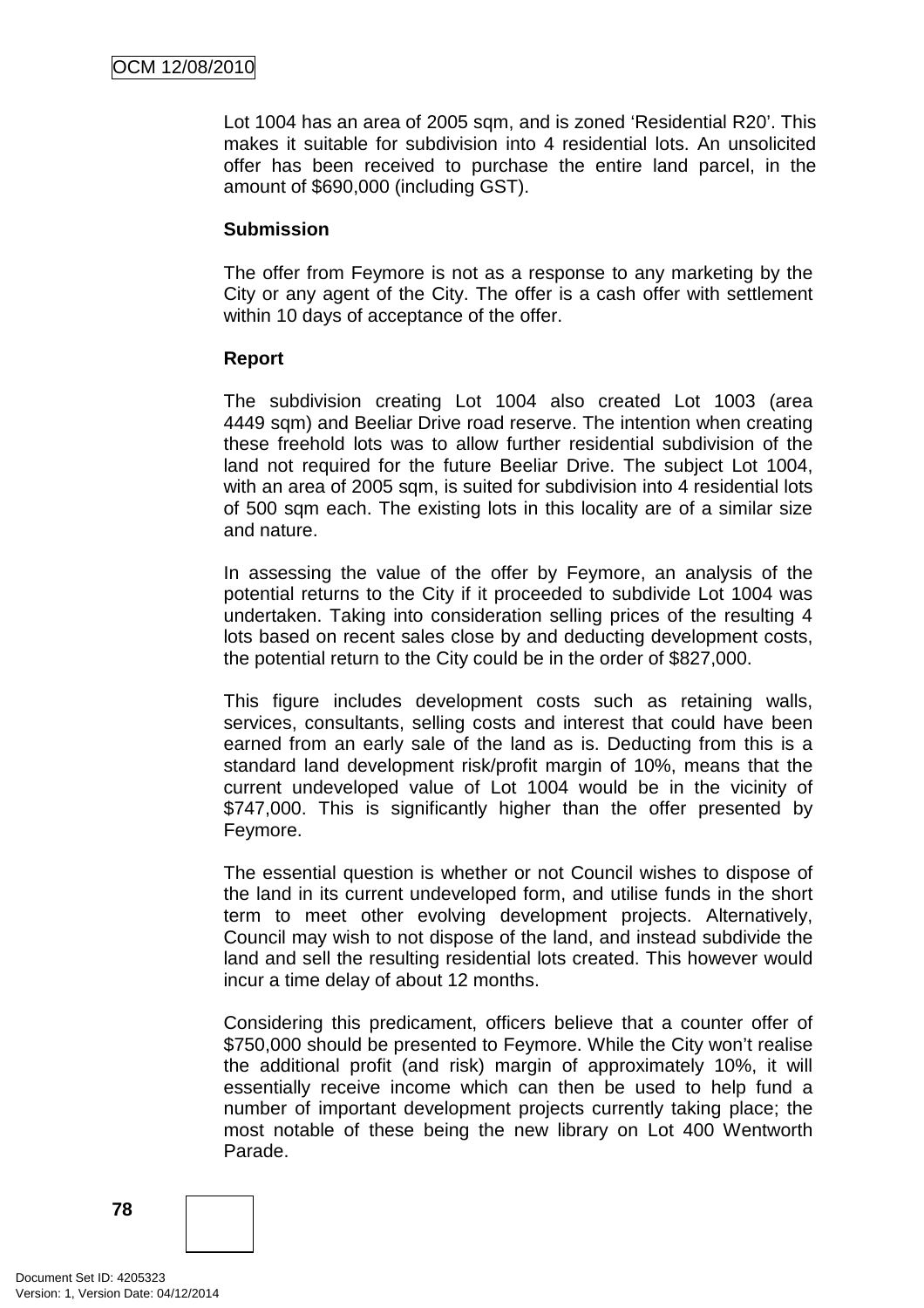OCM 12/08/2010

A market value of the land in its current configuration has not been sought, but will be obtained if Council decide to counter the offer and Feymore decides to accept the recommended counter offer. For Council's resolution to take affect, its counter offer of \$750,000 must not be less than the market value.

## **Strategic Plan/Policy Implications**

### **Demographic Planning**

• To ensure the planning of the City is based on an approach that has the potential to achieve high levels of convenience and prosperity for its citizens.

### **Governance Excellence**

• To conduct Council business in open public forums and to manage Council affairs by employing publicly accountable practices.

### **Budget/Financial Implications**

Proceeds of the sale will be transferred to the Land Development Reserve Fund.

### **Legal Implications**

Provisions of Section 3.58 of the Local Government Act 1995 apply.

### **Community Consultation**

Details of the sale will be advertised in a newspaper for State wide publication, as required by Section 3.58 of the Local Government Act 1995.

#### **Attachment(s)**

- 1. Offer to Purchase
- 2. Map showing subject lot

### **Advice to Proponent(s)/Applicant**

The proponents have been advised that this matter is to be considered at the 12 August 2010 Council Meeting.

### **Implications of Section 3.18(3) Local Government Act, 1995**

Nil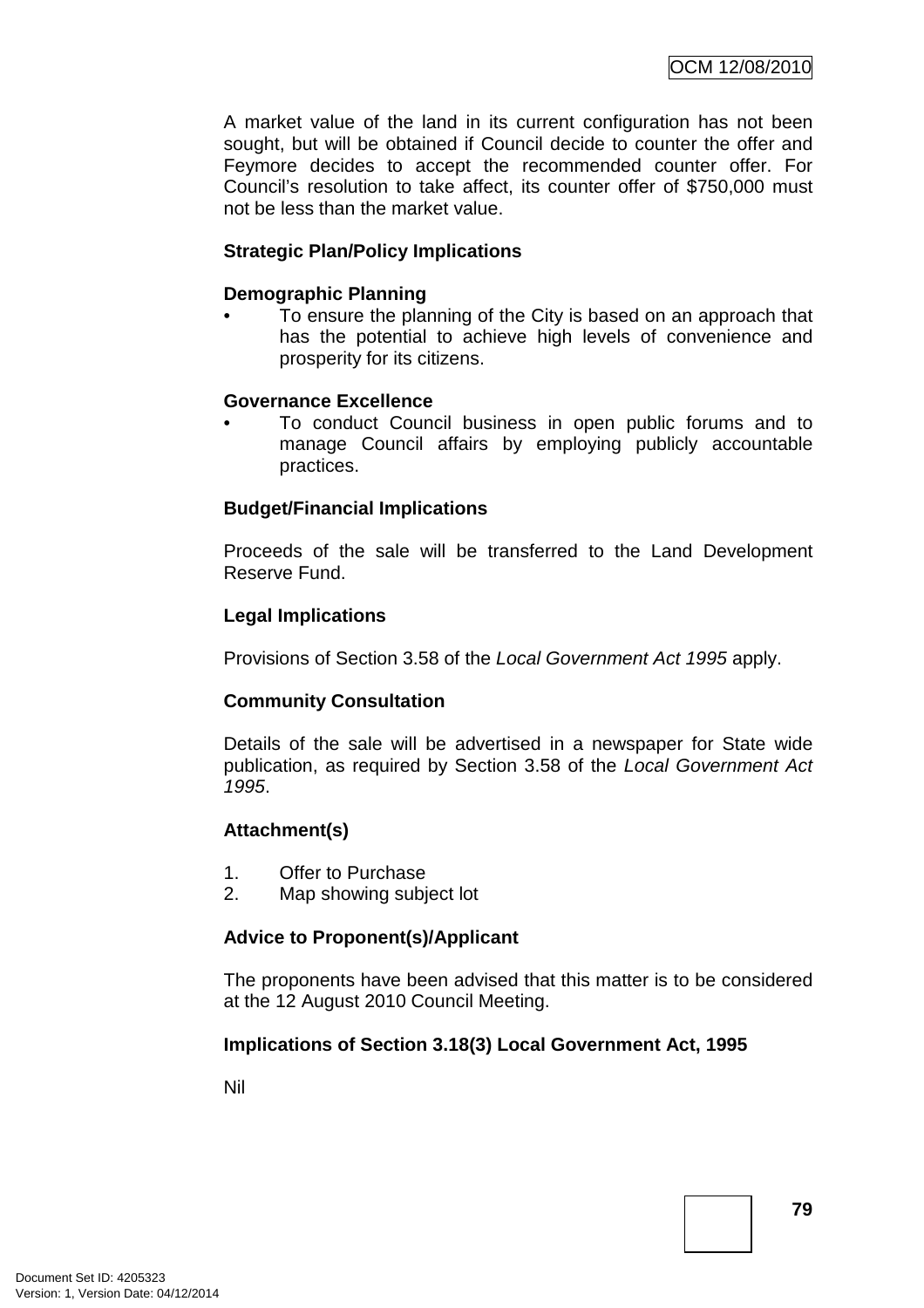DEPUTY MAYOR ALLEN LEFT THE MEETING AT THIS POINT, THE TIME BEING 8.48 P.M.

DEPUTY MAJOR ALLEN RETURNED TO THE MEETING AT THIS POINT, THE TIME BEING 8.50 P.M.

**14.8 (MINUTE NO 4331) (OCM 12/08/2010) - CONSIDERATION OF FUTURE MANAGEMENT FOR RESERVE 24308 (NAVAL BASE**  SHACKS) - OWNER: STATE OF WESTERN AUSTRALIA **APPLICANT: CITY OF COCKBURN (1914) (A TROSIC / D ARNDT) (ATTACH)** 

# **RECOMMENDATION**

That Council:

- (1) for the purposes of public consultation, endorse Option 1 as the preferred option for the future management of Reserve 24308. This being to undertake a comprehensive reform of Reserve 24308, by bringing the reserve under the Caravan Parks and Camping Grounds Act 1995;
- (2) endorse the following components forming part of Option 1:
	- I. An initial one-off lease term of five years, at the end of which (or prior) shacks must be removed by lessees and lessees replacing them with an approved caravan and annex. This aspect being non-negotiable - if lessees haven't removed shacks by the expiry date, then leases are forfeited to the City of Cockburn.
	- 2. During this initial five year lease term, the reserve's infrastructure being brought up to a satisfactory standard to enable implementation of the Caravan Parks and Camping Grounds Act 1995.
	- 3. All costs associated with reserve infrastructure upgrades being prefunded by the City of Cockburn, but with full cost recovery from increased lease revenue.
	- 4. Following expiry of the initial five year lease term defined in 1., the new caravan park regime commencing with new leases as follows:
		- lease terms being five years, with a single option for a further five year term;
		- lease fees being increased to reflect market value, then increased by CPI each year and a market review at the end of the first five year lease term;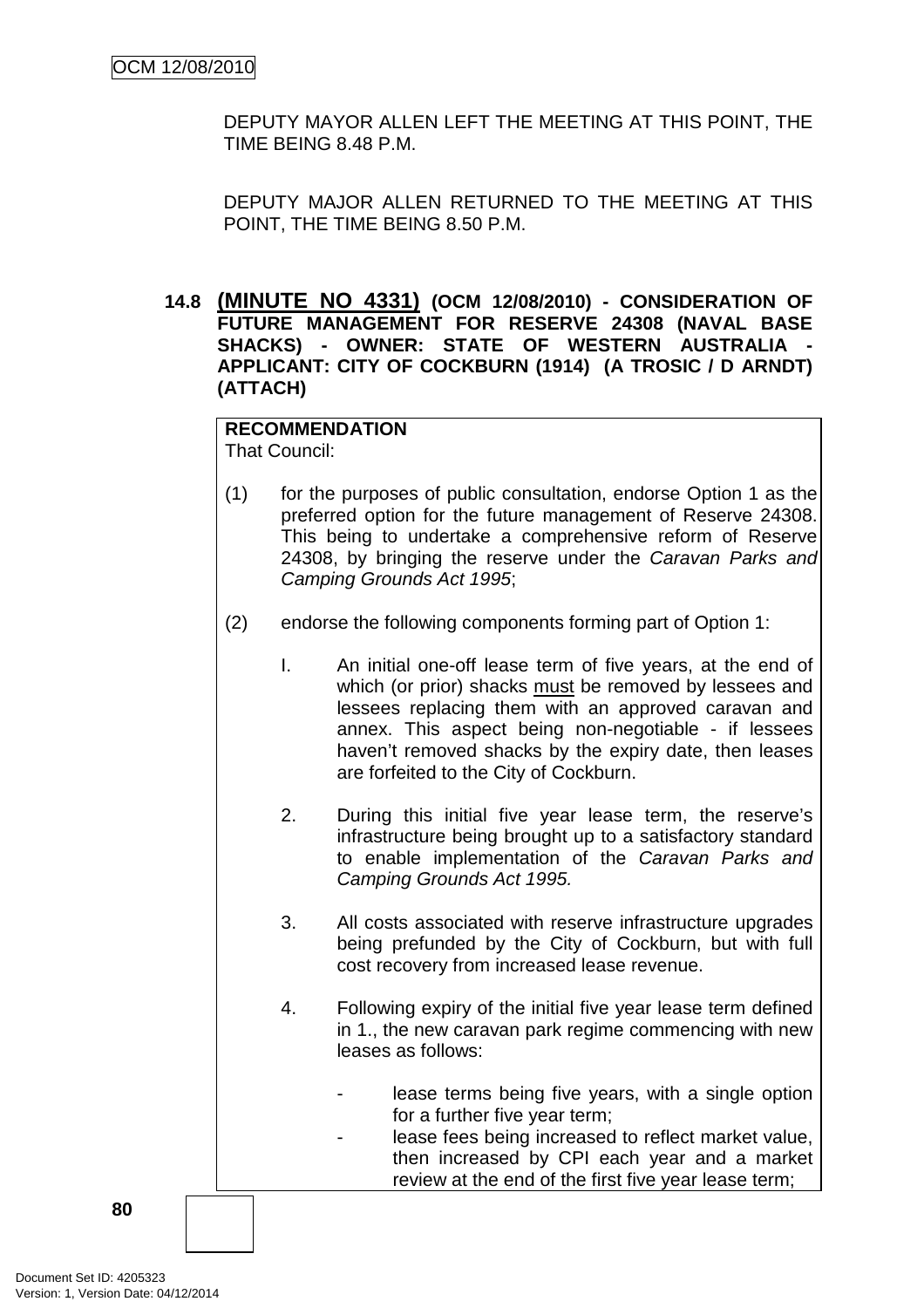|     |                                                              | the new accommodation being used for a total of<br>four months in any twelve month period, due to the<br>proximity of the Kwinana Industrial Area;<br>the current six month State Government Break<br>Clause being maintained; and<br>reassignment of leases taking<br>place<br>no<br>whatsoever. Once lessees decide they no longer<br>wish to have the lease, the lease is to<br>be<br>surrendered to the City of Cockburn<br>for<br>reallocation. |  |
|-----|--------------------------------------------------------------|------------------------------------------------------------------------------------------------------------------------------------------------------------------------------------------------------------------------------------------------------------------------------------------------------------------------------------------------------------------------------------------------------------------------------------------------------|--|
| (3) | initiate consultation to be undertaken as per the following: |                                                                                                                                                                                                                                                                                                                                                                                                                                                      |  |
| 1.  |                                                              | A formal letter being sent to all shack lessees, together<br>with a full copy of this report (including attachments) and<br>Council's resolution, inviting comments. This being for a<br>comment period of 42 days.                                                                                                                                                                                                                                  |  |
|     | 2.                                                           | A public forum briefing being held at the City of<br>Cockburn. This is to be held midway through the public<br>consultation process, for the purposes of answering<br>questions that may arise in respect of Option 1.                                                                                                                                                                                                                               |  |
|     | 3.                                                           | For the entire duration of the consultation, a specific page<br>on the City's website being established which includes<br>details regarding the preferred Option 1.                                                                                                                                                                                                                                                                                  |  |

## **COUNCIL DECISION**

MOVED Clr I Whitfield SECONDED Clr T Romano that Council:

- (1) not endorse any draft preferred option regarding the future management of Reserve 24308 at this stage;
- (2) prior to considering any future report regarding a preferred option for the future management of Reserve 24308, consultation be undertaken with the current lessees and the results of this consultation be given due regard in preparing a future report;
- (3) the consultation with current lessees to involve the following aspects:
	- 1. A formal letter being sent to all current lessees, setting out the potential options for the future management of Reserve 24308, inviting their comments. This being for a comment period of 42 days.
	- 2. A public forum briefing being held at the City of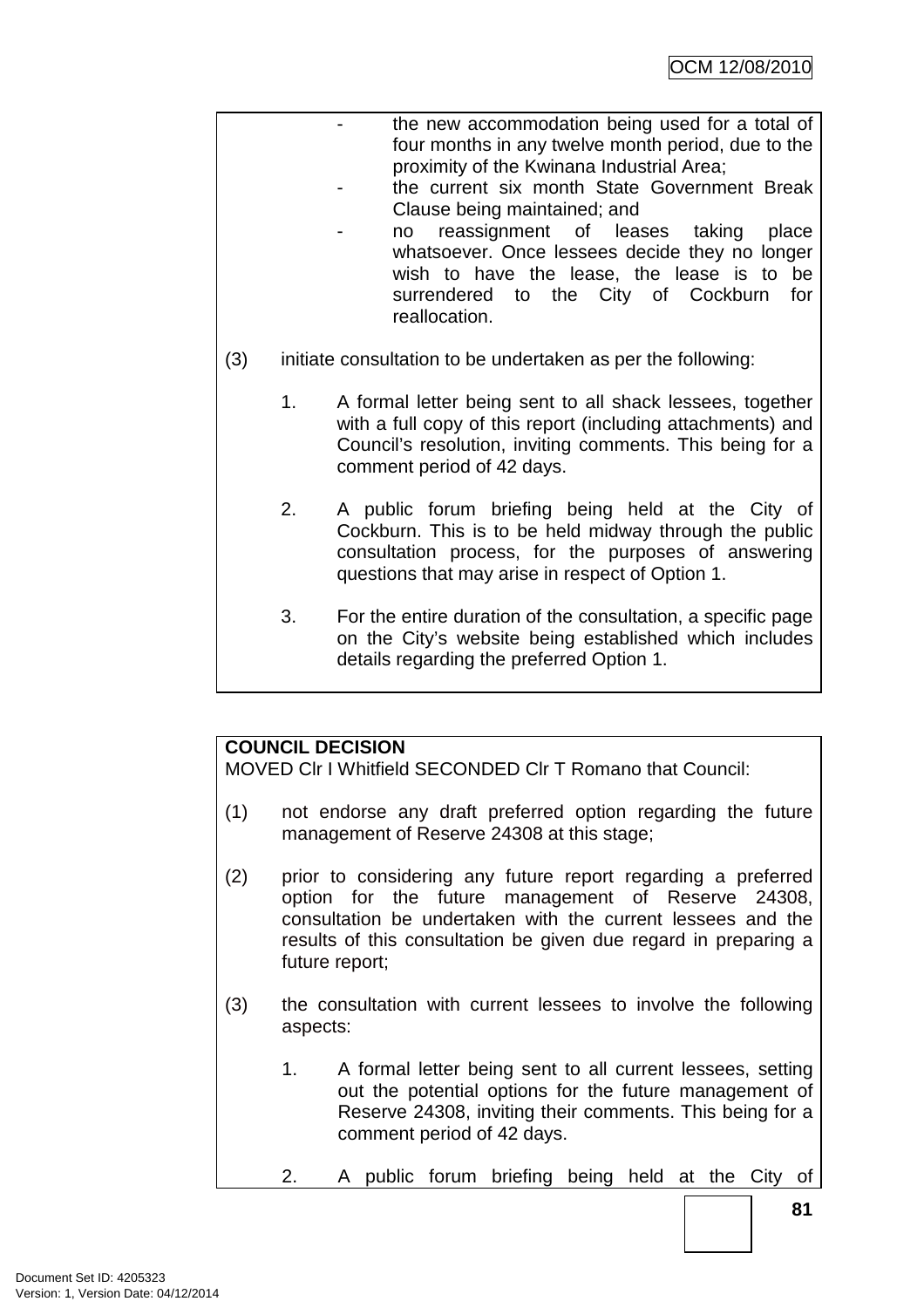Cockburn. This is to be held midway through the public consultation process, for the purpose of answering questions that may arise.

3. For the entire duration of the consultation, a specific page on the City's website being established which includes details regarding the consultation.

**CARRIED 8/1**

## **Reason for Decision**

While Council's goal of upgrading this reserve to current 21st century standards is to be applauded, it is also important not to make a final decision on this issue (draft or otherwise), until all stakeholders have had the opportunity to have further involvement in the process. This will be facilitated by the alternative recommendation. The Naval Base shack holders should not have to pay the full bill for an infrastructure upgrade when they may choose to vacate in coming years. The 100% increase this year will get shack owners off side as we have already heard before the consultation process has taken place. We must treat all ratepayers with respect even if they are in a rustic 30 year old shack. Council as the leasing agent must take some responsibility for past low fees and in action.

### **Background**

Reserve 24308 is an A Class reserve and is Crown land by virtue of Crown Land Title LR3107-425. The City of Cockburn ("City") has a Management Order for Reserve 24308 for the purposes of 'Recreation and Camping', with the power to lease for a period of 21 years.

Reserve 24308 is located at Lot 373 Cockburn Road, Henderson and consists of an area of 4.5468 ha. It has 178 shacks located on it, with little uniformity in positioning and no definitive identification of the actual area occupied by each shack. A shack located near the entrance to Reserve 24308 has been renovated to a small shop that services people at the reserve as well as passing traffic along Cockburn Road.

To date the City has not conducted any detailed audit type inspection of each (or any) shack. As a result, the City does not know the full extent to which each shack either complies or fails to comply with all applicable health and building laws.

It is apparent even in undertaking inspections; there is no comparable legislative context in which to be able to impose minimum standards. This is of major concern to the City, in that managing risks and public safety on a City managed reserve must be at the forefront of Council's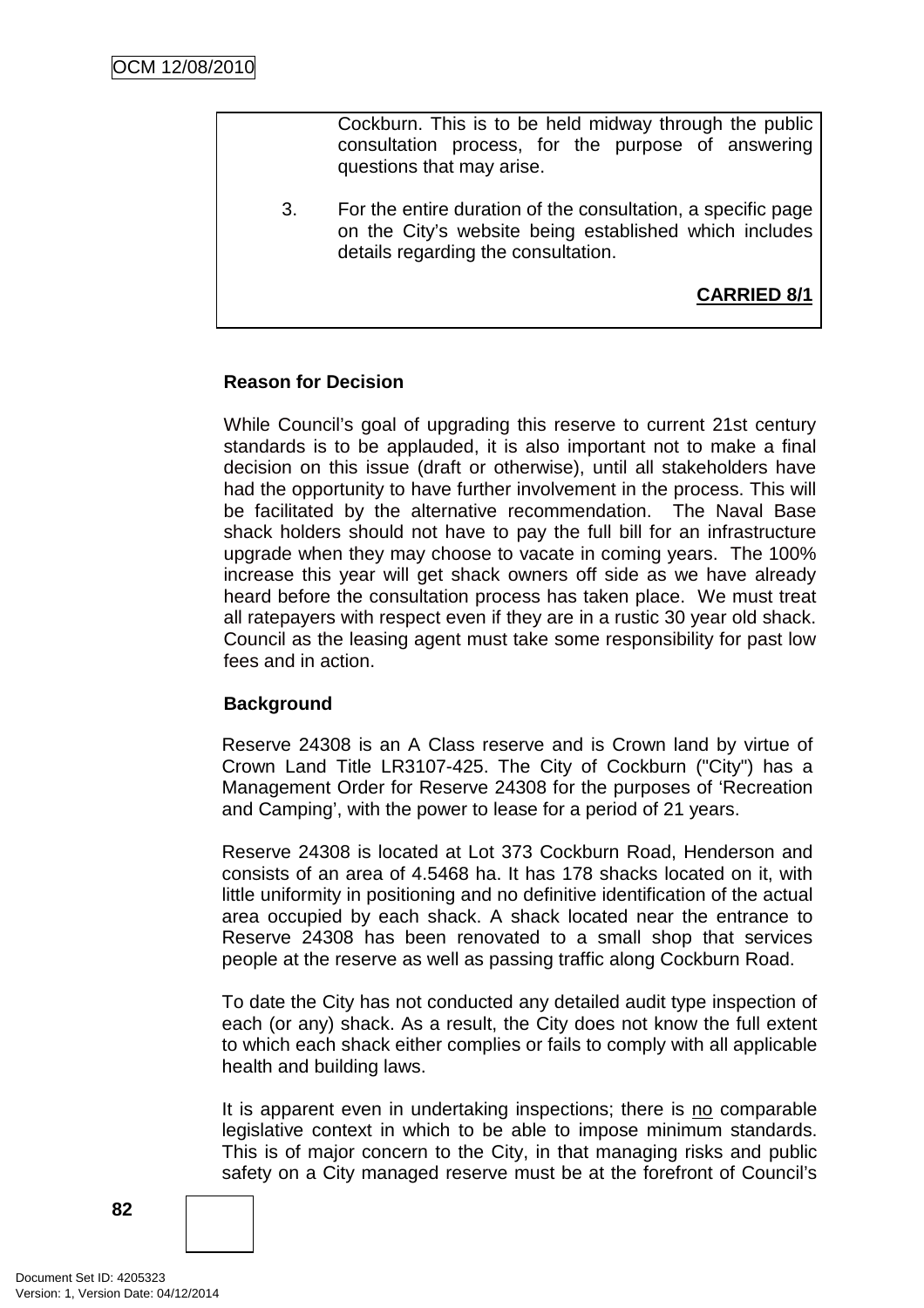mind. The City is therefore now faced with the task of having to bring the use of the reserve under some aspect of legislation, to ensure the shacks and their use is appropriately regularised for the future.

In making this decision, the City is also mindful of the existing lessees at the reserve, who have enjoyed use of the reserve for many years with very minimal interference from the City.

The purpose of this report is for Council to consider a long term strategy for dealing with the reserve, focussed on bringing the use of the reserve under some aspect of legislative control. It is recommended that Council endorse the option recommended by officers, for the purpose of public consultation.

### **Submission**

N/A

#### **Report**

### Site Description

Reserve 24308 is located at Lot 373 Cockburn Road, Henderson and consists of an area of 4.5468ha. As mentioned previously, it has 178 shacks located on it, but with little uniformity in shack positioning, design and current built condition.

Reserve 24308 has a sound internal road system that permits vehicle movement at restricted speed, with adequately installed speed reduction devices (speed humps). Reserve 24308 contains two common user ablution facilities, which were constructed by the City for use by shack lessees. The ablution facilities have mains electricity and a potable water supply.

A potable water supply for shack lessees is provided through the strategic location of water taps within Reserve 24308, with connection via a hose system. The shacks do not have access to other utilities, such as mains electricity, reticulated gas or sewer. The majority of shacks have been fitted with unapproved bottled gas, and generate their own electricity supply through unapproved solar panels, small wind turbines and power inverters.

A shack at the entrance to Reserve 24308 has been converted into a small shop. The shop is connected to mains power and reticulated water with its own individual meter for each.

#### History of Reserve 24308

Anecdotal records from the City indicate that parts of the area, now represented by Reserves 24308 and 24309, were used as an informal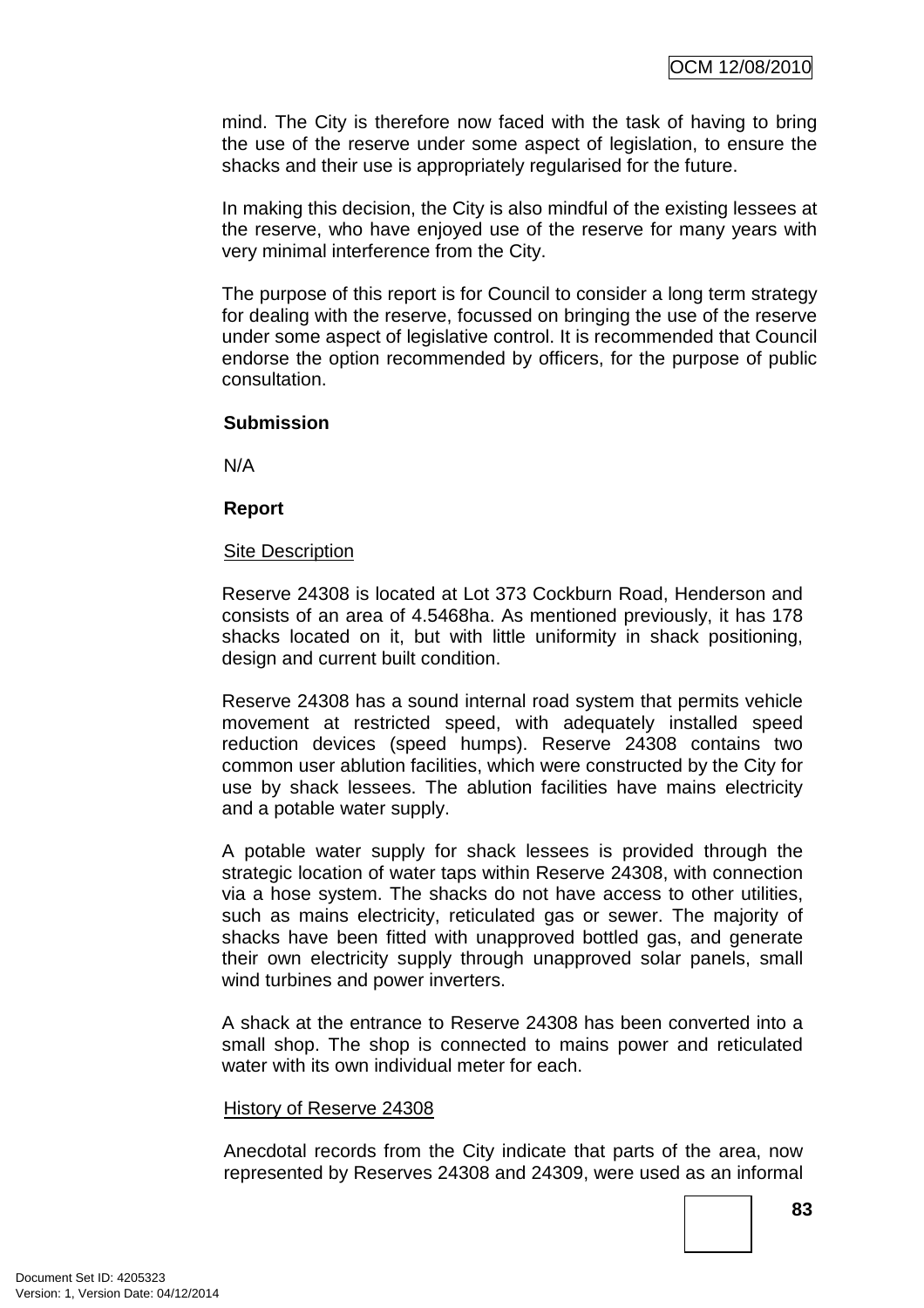camping ground possibly as early as 1933. Historically, Reserves 24308 and 24309 were created and set aside for the purposes of public utility in 1955, following transfer of the land from the Commonwealth. The original vesting of Reserves 24308 and 24309 to the Cockburn Roads Board was approved by the Executive Council and granted on 10 July 1957 for the purposes of recreation and camping. The Vesting Order for Reserve 24309 contained the power to lease. The Executive Council also designated Reserves 24308 and 24309 as A Class reserves at the same time.

Original structures placed on the land consisted of caravans with annexes. Over time the structures have become more permanent in nature and no longer represent a caravan with a soft or rigid annexe.

The site was originally managed as a Caravan Park, with a register of City of Cockburn residents being allocated a site each time a lessee rescinded their lease. It has now evolved into exclusive holiday accommodation with the sites and structures being sold on the open market and the number of City of Cockburn Ratepayers reducing to 26% of the 179 lessees.

### Current Tenure of the Land

Part 4 of the Land Administration Act 1997 provides the legislative basis for the creation, management, amendment and cancellation of reserves of Crown land. A reserve represents Crown land which has been set aside or dedicated for a particular purpose in the public interest. There are hundreds of reserve purposes utilised across the State, recognising the diverse role and function which reserves have to perform in the public interest. The purpose of Reserve 24308 is 'Recreation and Camping'.

In terms of management, once a reserve is created it is placed under the care, control and management of a State Government department, Local Government or incorporated community group by way of a Management Order registered against the relevant parcel of Crown land and endorsed on the Certificate of Land Tenure. In terms of Reserve 24308, a Management Order exists with the City which includes a power to lease for up to 21 years. The Management Order does however limit use to being consistent with the reserve purpose ('Recreation and Camping'), with all leases subject to the Minister for Lands approval.

In addition to the reserve purpose and Management Order requirements, Reserve 24308 is also classified as an A Class reserve which affords the greatest degree of protection under the Land Administration Act 1997. In terms of historical appreciation, the Land Act 1933 provided for reserves of Crown land to be classified as Class A, B or C reserves. This approach was extinguished under the Land Administration Act 1997, with a new approach in the form of classifying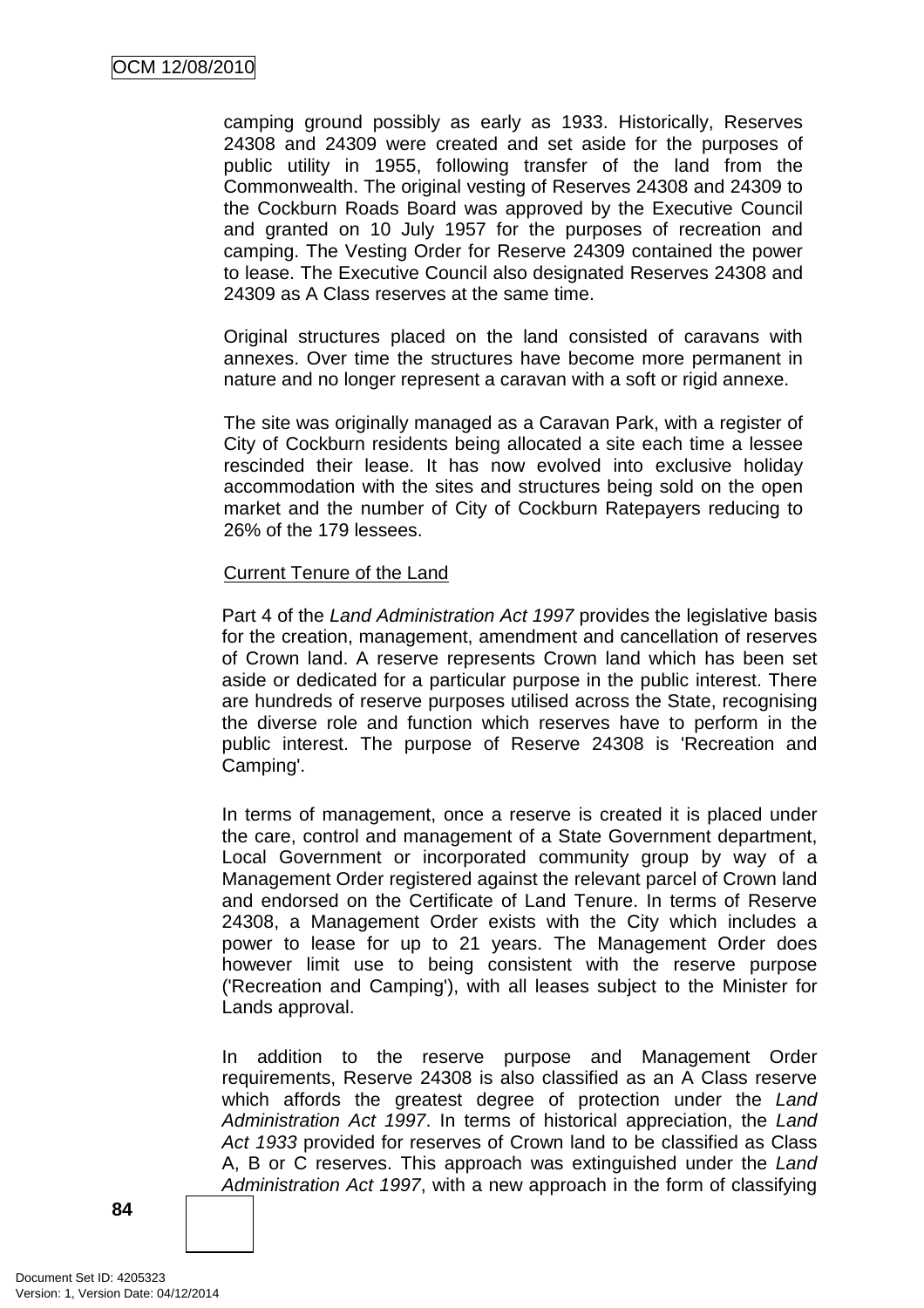OCM 12/08/2010

all reserves as one and the same - but keeping the notion of A Class reserves which would continue to be classified separately representing their importance and need for high level protection. Any proposal to undertake a major amendment to an A Class reserve, including modifying a reserve purpose, can only take place by tabling the proposal in both Houses of Parliament in accordance with Section 43 of the Land Administration Act 1997.

On 29 April 1999 the then Minister for Lands (Hon Doug Shave MLA) advised the City that the "leases are only an interim measure, which the State has accepted, to recognise the existence of the shacks until such time as the situation is rectified". In further correspondence dated 26 April 2001, it was stated that the then Department of Land Administration "would prefer a policy that allowed for replacement of existing structures, rather than one that encouraged expansion or major development. This would ensure that lessees were under no misapprehension that their tenure is both short term and finite."

### Previous Council Decisions

It is noted that Council has made decisions in the past regarding Reserve 24308, such as that detailed below. These decisions however were based on the previous context, whereby the extent of issues and risks associated with the reserve were not fully understood. These decisions importantly do not prevent Council making a new decision for the reserve going forward.

Council meeting dated 16 December 2003 (Minute No. 2267):

- "(1) adopts the Design and Building/Development/Other Works Guidelines for Reserve 24308, described as the Naval Base Caravan Park, Cockburn Road, Henderson, as attached to the Agenda.
- (2) advise Hilda Shroy and Aaron Johnson that the application to construct a new Chalet on Site 515, as shown in the attached plan, is approved, subject to:
	- (i) conforming with any approval requirements of the owner of the Reserve (Department of Planning and Infrastructure) in respect of the proposal; and
	- (ii) completion and submission of an Application Form NBHA1 and associated documentation as required by the Guidelines referred to in sub-recommendation (i) above."

#### City of Cockburn Municipal Heritage Inventory

The City resolved on 20 April 2004 to insert the Naval Base Caravan Park into the second volume of the City's Municipal Heritage Inventory as Place No. 67. The site has been allocated the Categories of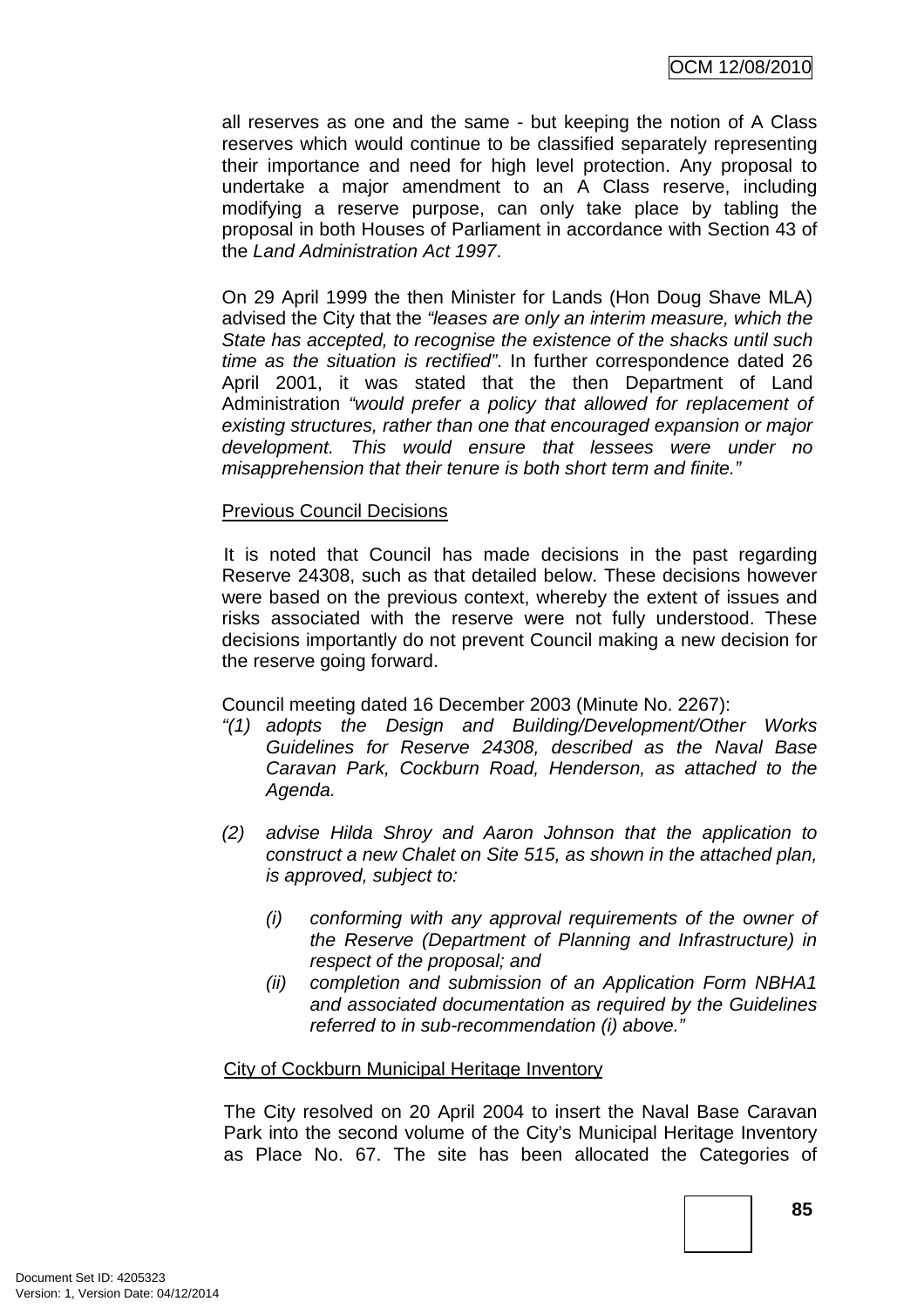Significance of Aesthetic, Historic, Representative, Social and Rarity. The rating assessment ascribed to the site is detailed in following:

| Aesthetic Value (streetscape, setting) | $1$ (High) |
|----------------------------------------|------------|
| Architectural Merit (design features)  | $5$ (Low)  |
| <b>Rarity Value</b>                    | $1$ (High) |
| Value as part of a group/precinct      | $1$ (High) |
| Condition                              | ີ          |
| Integrity                              | $1$ (High) |

The Municipal Heritage Inventory is not referenced within City of Cockburn Town Planning Scheme No 3 ("Scheme") and therefore the Inventory has no statutory powers to enforce the protection recommended under the Management Categories. As the Municipal Heritage Inventory has no legislative implications in regard to the ongoing use and development of Reserve 24308, no further consideration has been given to its entry on the Inventory.

Clause 7.1 of the Scheme does refer to a 'Heritage Listing', which is separate from the Municipal Heritage Inventory. When compiling the Heritage Listing the City must have regard for the Inventory, and include such properties from the Inventory on the Heritage Listing the City considers appropriate. Reserve 24308 is not on the City's Heritage Listing nor is it on the State Heritage Register.

### **Bush Forever status**

Reserve 24308 and 24309 are both identified as Bush Forever sites (Site No. 346), falling within the greater Lake Mt Brown, Brownman swamp and Henderson Regional Open Space areas. It is recommended that the care, control and management of this site, for conservation purposes, occur as part of the Beeliar Regional Park.

It is noted however that the subject area has been cleared and essentially very little native vegetation currently exists.

### **State Squatter Policy**

In 2005 the Department of Regional Development and Lands developed a policy on the Illegal Occupation of Coastal Crown Land (Squatters). The objective of which was to control the establishment of any new unlawful dwellings (squatter shacks) on Coastal crown land and facilitate the removal of existing dwellings (shacks) over a six year period. The policy was developed on the basis of an earlier State Government policy on squatters adopted by Cabinet in July 1989 and January 1999.

Although the policy relates to unallocated Crown land and unmanaged reserves, it does indicate that a management body (i.e. local government authority), holding a management order (vesting) may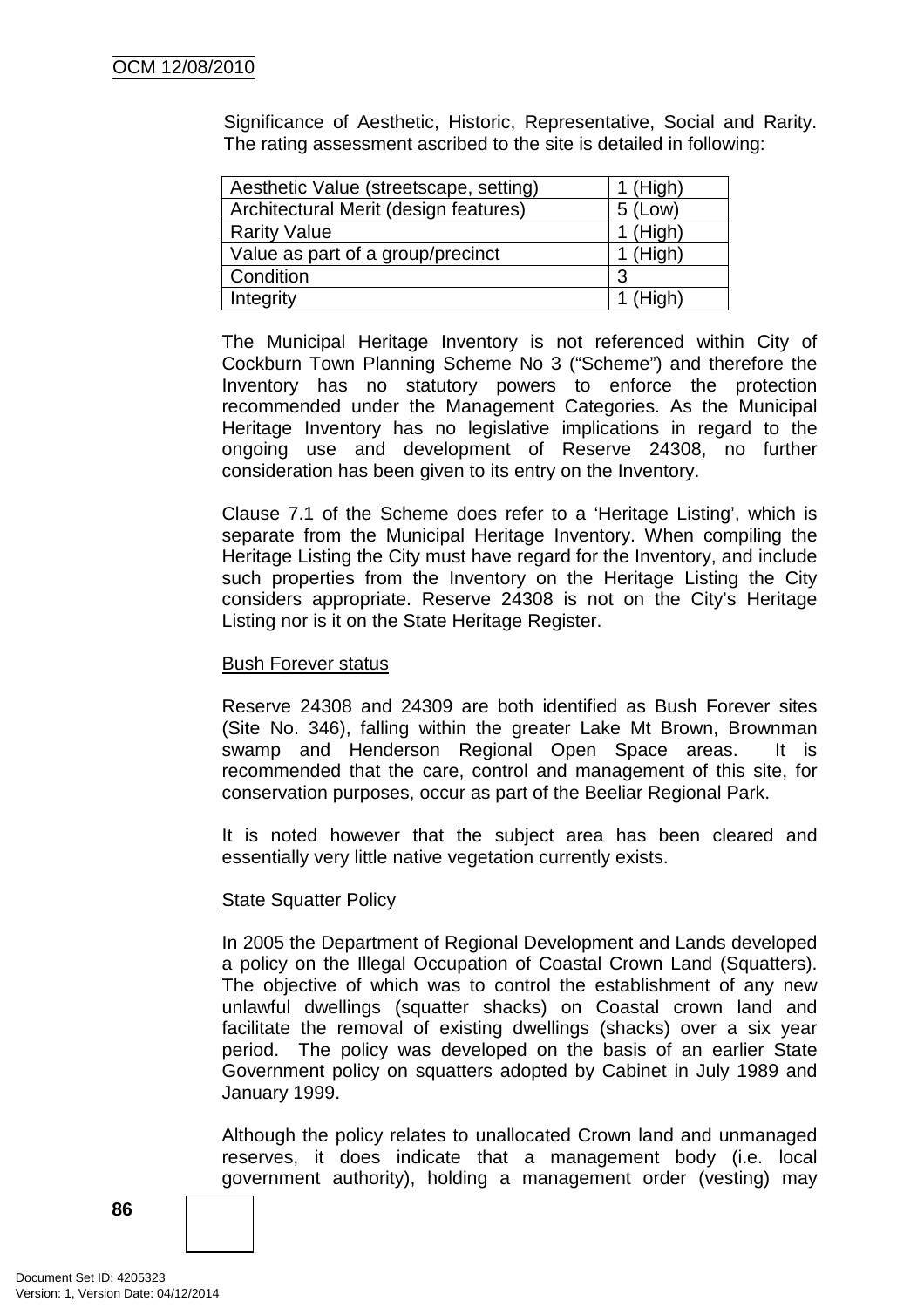exercise delegated authority to remove squatters under the provisions of the Land Administration Act. The policy goes further to state that where a management body has indicated an unwillingness to evict squatters they may be required to follow along the lines of the policy. There is also a view that the naval base shacks are not unlawful dwellings (i.e. squatter's shacks) as they have been granted approval in the past to occupy various sites on Reserve 24308 and 24309.

It should also be recognised that the State Government is currently holding a Parliamentary Inquiry into Shack Sites in Western Australia. The inquiry is ongoing and as such there is no indication as to whether the policy or any prospective changes would impact on the Naval Base shacks.

### Defining the Key Problem

As mentioned above, the City has not conducted any detailed audit type inspection of each (or any) shack. It is apparent even if there were regular inspections undertaken by the City, there is no comparable legislative context in which to be able to impose minimum standards. This is of major concern to the City, in that managing risks and public safety on a City managed reserve, which must be at the forefront of Council's mind.

This view is reinforced by recent examples such as the death at Rottnest Island in October 2009, where a child died when a verandah of one of the holiday units collapsed. The unit although inspected by the Rottnest Island Authority was not assessed against the provisions of the Building Code of Australia and was not subject to regular inspections.

The City is therefore now faced with the task of having to bring the use of the reserve under some aspect of legislation, to ensure the shacks and their use is appropriately regulated for the future. If this is not able to be done, then the use of the reserve for this form of accommodation should cease.

In the absence of such legislative context and associated regulation, the following are apparent concerns:

- 1. How health standards will be imposed and regulated.
- 2. How building standards will be imposed and regulated, especially considering the highly exposed coastal location of the reserve.
- 3. How governance of shack occupancy and length of stay will take place.

These concerns form the basis of the following analysis, and the recommended option for Council to endorse for public consultation in terms of the future management of the land.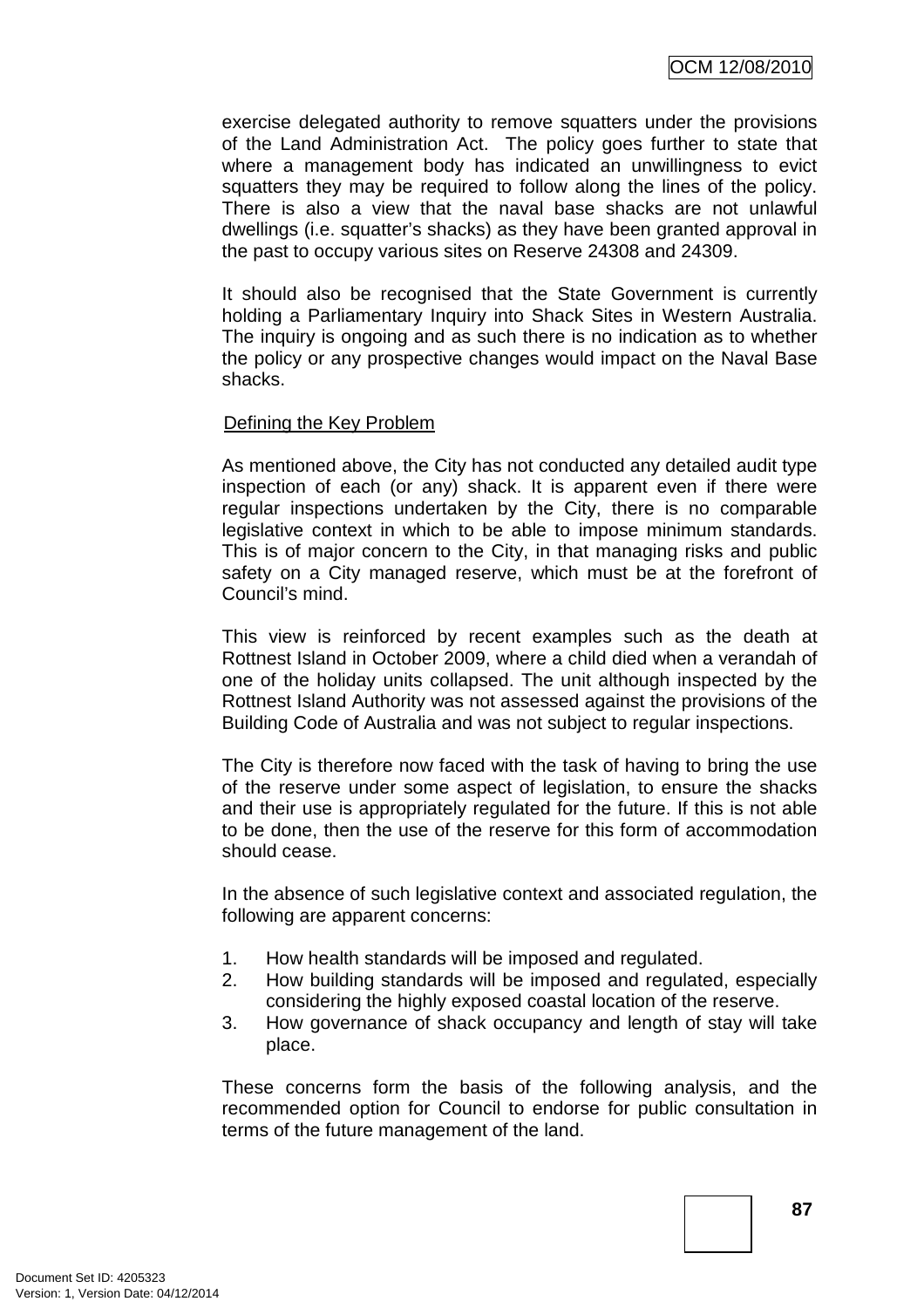### Do Nothing Approach

The City's is exposed to potentially liability for death, injury, damage or loss currently, as the shacks have not been subject to any robust building assessment regime, as discussed previously. The shacks also present a very real fire risk, as they are unable to be fitted with smoke detectors due to an absence of mains electricity. There is a high level of risk that death or injury could occur to a tenant, due to a shack being potentially unsafe. The shacks have not been assessed from a health and/or sanitation perspective, creating a significant liability for the nonperformance of regulatory functions under the Health Act 1911. Further, the City could be held liable for the extent to which it could or should have prevented any death, injury, damage or loss as a result of its current management regime.

To date the City has not conducted any detailed audit type inspection of each (or any) shack. As a result, the City does not know the full extent to which each shack complies with all applicable health and building laws. This reiterates the three key concerns previously listed above, viz:

- 1. How minimum health standards will be imposed and regulated.
- 2. How building standards will be imposed and regulated, especially considering the highly exposed coastal location of the reserve.
- 3. How governance of shack occupancy and length of stay will take place.

A number of more detailed concerns are also listed following:

- 1. Inconsistent approach to enforcement partially due to inability of officers to determine an appropriate action as there are no indentified statutory requirements.
- 2. Majority of shacks have been extended over time exceeding the maximum permitted size under the current lease (i.e. 5.2m x 5.2m) and are not built to any building standards, such as the Building Codes of Australia (BCA) and referenced Australian standards.
- 3. The plumbing that runs through the reserve requires upgrading, in one section the in-situ pipes are over forty years old, this coupled with the fact that lessees have added further cumulative pressure to the pipes could exacerbate existing deterioration.
- 4. The site is a Class 'A' Reserve, which is designated for public use and enjoyment but is currently being used exclusively by lessees.
- 6. The lack of control over use of the ablution blocks, noise and behaviour management, issues with enforcement of on-site speed limits, as there is no manager onsite.
- 7. Non-compliance with applicable health standards at the shop/kiosk (the shop requires a new septic disposal system and the current building (i.e. Kitchen and food storage/preparation are inadequate).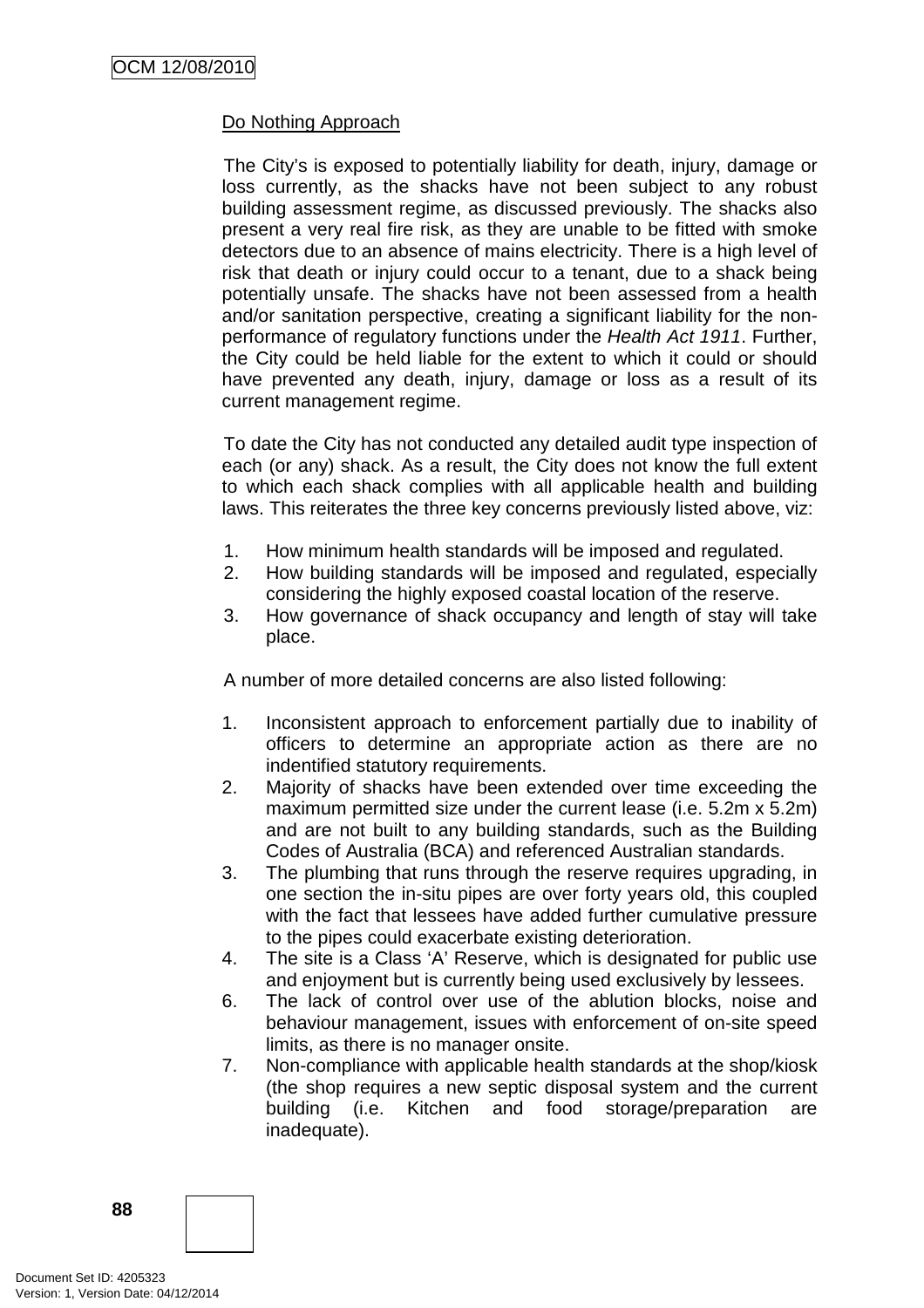- 8. No definitive boundaries between shacks and therefore inability to ensure minimum fire separation or ability to ensure adequate fire walls exist.
- 9. Wall and Roof framing needs to be suitable for the coastal locality (i.e. wind loading, corrosion resistance and structural durability).
- 10. Control of anti-social behavior especially during Christmas period when approximately 600 people are in attendance.
- 11. Ability to ensure long term public health and safety due to proximity to existing and future heavy industries.
- 12. Location of shacks and public access to a sensitive coastal environment which requires significant and consistent coastal management (i.e. ongoing cliff face instability).
- 13. Threat to long term environmental quality of the area, through the impact of inadequate and unauthorised sewerage disposal.
- 14. Illegal plumbing creating health and erosion issues lessee's unauthorised access to existing water supplies, using their own plumbing.
- 15. Sub-soil subsidence created by unauthorised storm-water disposal.
- 16. Stormwater drainage is unsuitable, recent storm caused flooding of shacks.

# Defining the City's Regulatory Responsibilities

The City's responsibilities broadly fall into the following two categories:

- 1. Regulatory (i.e. planning, building and health); and
- 2. Property management (leasing).

In the regulatory context, planning controls are essentially non-existent and associated risks are minimal. That said, if this site was subject to the City's planning powers and available for development, the City would almost certainly take the view that, if for no other reason than the site's proximity to the Kwinana Industrial Area, the site would not be supported for anything other than a passive / natural vegetation type categorisation. Sensibly, that is in fact the use (Bush Forever) for which the site has been earmarked.

The shacks are not compliant with the BCA. The extent of the non compliance in each instance is not known and cannot easily be determined by an appropriate professional. The level of risk is therefore not known and cannot easily be determined due to any number of unknown variables including the sites exposed location.

In its public health regulatory role the City has largely taken a passive approach to identified issues and concerns to date. The City has taken a similar approach in its building regulatory role also. This approach however needs to be reviewed as the City is potentially exposed to considerable risk.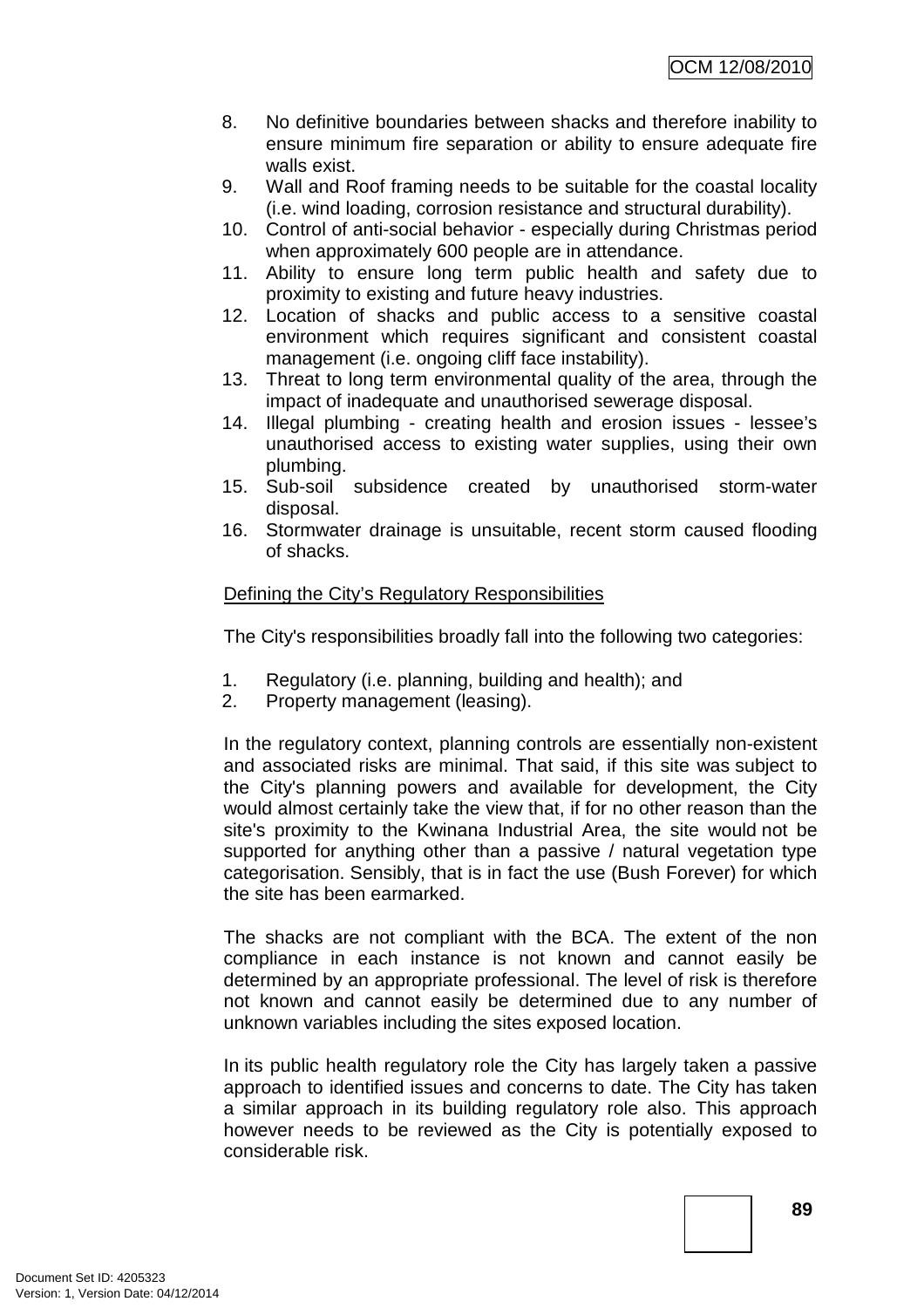From a safety viewpoint, that fact that the shack structures are not constructed to any recognised building standard means that they have potential to cause injury to occupiers or members of the public visiting Reserve 24308. This is notwithstanding the potential dangers that could be associated with the use of the reserve in its current way. In considering a new regime for the reserve, ensuring the imposition of a legislative framework has been at the forefront of officers minds.

### Why the Current Shacks Can't Be Upgraded

Determining what is required to be done to upgrade the shacks to Building Code of Australia ("BCA") compliance will generally be relatively costly compared to the current shack value. After a cursory external inspection of the shacks it is apparent that all shacks would not and could not meet minimum BCA requirements.

### The Planning Perspective

From a proper and orderly planning viewpoint which considers the public interest as its primary objective, the use of Reserve 24308 in its current ad hoc manner cannot continue. These issues are discussed following:

- 1. From a safety viewpoint, it is only by sheer good fortune that the shack structures have not caused injury or worse to occupiers or members of the public visiting Reserve 24308. These safety issues are compounded by the following facts:
	- The highly exposed nature of Reserve 24308 to high wind (and storm) events.
	- The fact that the shacks have not been assessed against any recognised building standards nor issued with any equivalent building approvals which take proper account of structural suitability for these high wind loadings.
	- The fact that the shacks have not been assessed nor issued with recognised building and/or health approvals notwithstanding that the City is fully aware that the shacks are utilized throughout the year.
	- The fact that some lessees have plumbed reticulated water and bottled gas into the shacks, without any form of recognised building and/or health approval and specifically without any form of basic effluent disposal or fire safety.
	- The lack of effective fire and emergency management procedures both within the shacks themselves and for the wider Reserve 24308.
- 2. From a coastal development and natural hazards viewpoint, there is clear state planning policy requirements to limit how close development gets to the coast. The direct interface with the coast is a very vulnerable environment, and for this reason State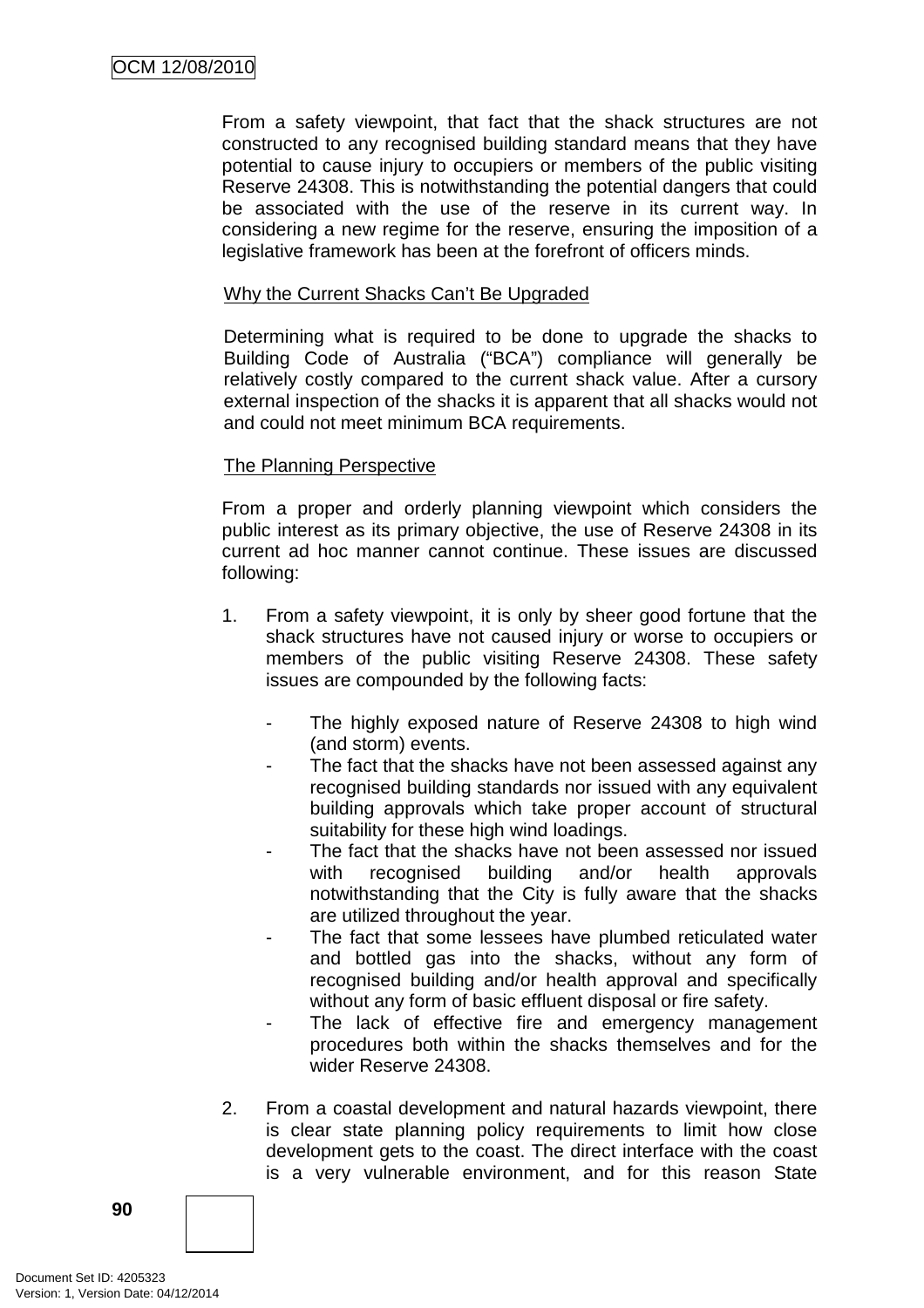planning policy requirements prescribe minimum setbacks for new development and various other controls (refer State Planning Policy No. 2.6 State Coastal Planning Policy). The current setbacks and nature of development across Reserve 24308 do not meet these State planning policy requirements.

- 3. Despite the best endeavours of the City in managing landform risks, the fact that Reserve 24308 sits on top of a limestone cave system with direct relationship to the ocean means the structural form and integrity of the land is always changing. This vulnerability coupled with no equivalent building licence procedures means the geotechnical integrity of the reserve and specific shack sites is unknown.
- 4. Whilst located close to one of the State's main industrial areas, Reserve 24308 is well protected from industrial societal risk issues by virtue of it being northwards of a relatively safe industrial operation (Alcoa Alumina Refinery) and otherwise surrounded by the Beeliar Regional Park and the ocean. This means that the existence of the shacks across Reserve 24308 do not limit the development or operation of the Kwinana Industrial Area.
- 5. Whilst it is likely that the continued development of the Kwinana Industrial Area and future outer harbour will expand risk contours towards Reserve 24308, its existence and that of the Alcoa Alumina Refinery effectively limits risk profiles extending northwards. This also recognises that Reserve 24308 will need to be planned around while it accommodates the shacks, and will not be forced out by industrial development under the current legislative framework which exists.

The Kwinana Cumulative Risk Study (2008) report however indicates that before 2030, once the Fremantle Outer Harbour, James Point Port and the intermodal facility have been constructed, the shacks are likely to fall within the EPA Risk contours where occupants may be exposed to an unacceptable level of risks and hazards from an industrial incident.

6. Reserve 24308 is located on the foreshore of Cockburn Sound, which is a recognised vulnerable marine environment and habitat. Significant pressure is placed upon Cockburn Sound in its support of major industrial development (Kwinana and the Australian Marine Complex) and accordingly opportunities need to be taken to manage risks on the Cockburn Sound environment. In this respect, it is noted that many lessees have plumbed reticulated water into shacks, without any provision for adequate effluent disposal. This means nutrient enriched effluent is potential being disposed of through no means other than running a pipe into the ground or onto the surrounding lawn. This poses a significant risk on Cockburn Sound by virtue of nutrient export.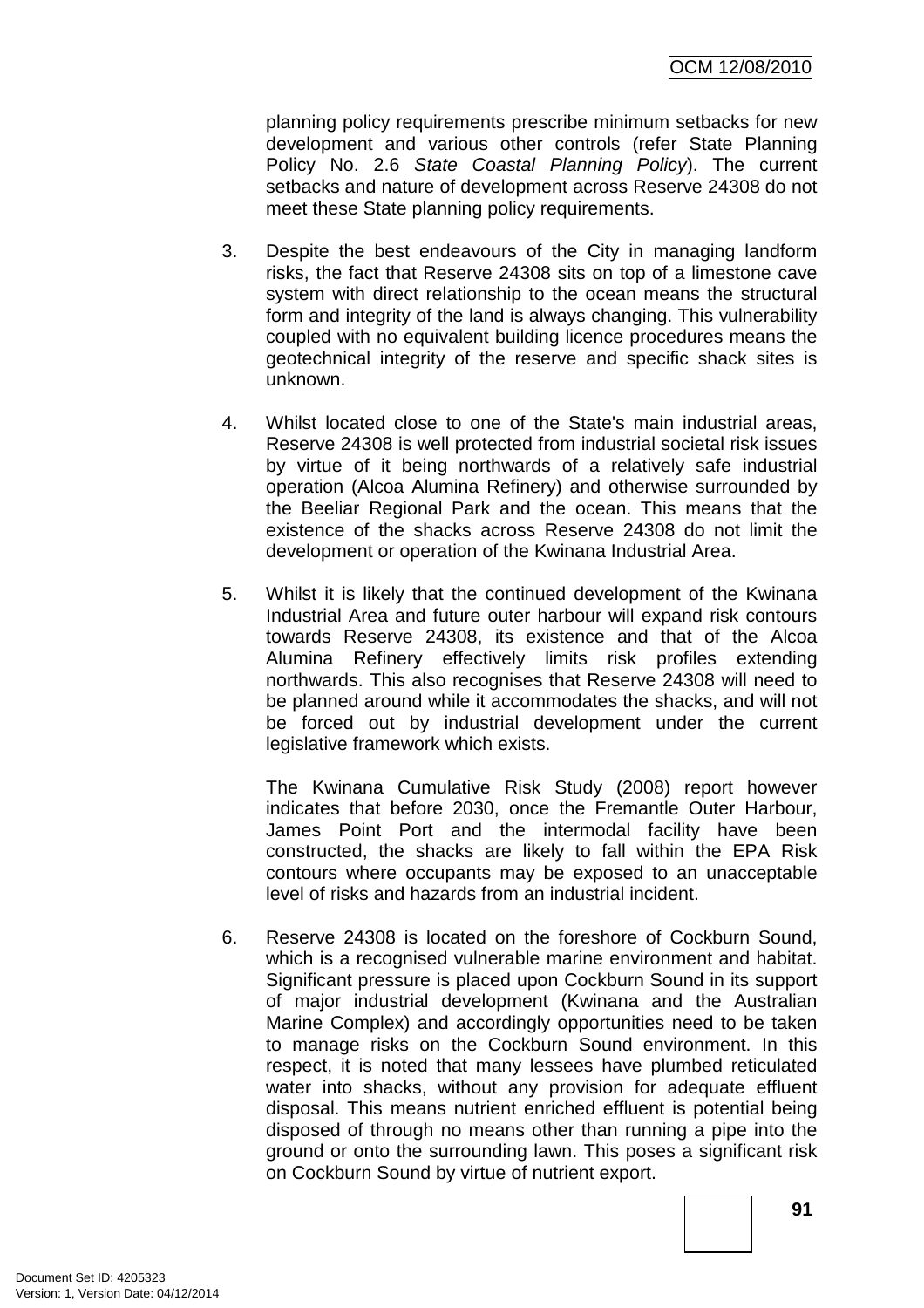- 7. The State Government Department responsible for the management of Crown Land (Department of Regional Development and Lands) would not support an active program by the City to remove the shacks from Reserve 24308 and return the land to a rehabilitated coastal dune state. This seems to be a reflection on the fact that the Department of Regional Development and Lands together with the City have tolerated the use of Reserve 24308 for many years, and to suddenly depart from this acceptance without taking an alternative approach of upgrading structures seems unreasonable and not in the spirit of good governance.
- 8. The City does have the ability of effectively rectifying noncompliant aspects of each shack and the broader Reserve 24308, together with the ability to impose a far greater annual lease fee to reflect the true costs of managing the reserve effectively. This approach however poses a very significant resource burden on the City, in particular the Building and Health Departments who will have the responsibility of undertaking a sweeping reform to administer an upgrading program across the reserve. It is the nature of the reform which will be the decision of Council, and which statutorily will be applied through a modified lease agreement.

In consideration of the above, some simple conclusions can be drawn:

- The current ad hoc nature of both the use and development of Reserve 24308 cannot continue in its current form.
- Whilst things need to change, it is considered both politically and publically untenable to force such a drastic action of closing Reserve 24308, especially in light of the fact that the State Government agencies in charge of industrial risk and Crown land do not see this severe action as being warranted.
- There is the ability to undertake a sweeping regime of reform to make the shacks and wider infrastructure across Reserve 24308 acceptable - however this is dependent upon the resource of the Building and Health Departments to undertake this (as part of their legislative duties). This will be the key matters for Council to understand and consider in making a decision.

The aim of the options explored further in this report is to encourage the creation of a structured plan for the management of the site that proactively tackles (or manages) the whole site including the City's regulatory and 'management' roles together with associated risks identified to date and which may occur in the future.

### Potential Options to Consider

Following the comprehensive research and investigations undertaken for more than 12 months, there are two recommended options for the Council to consider. These are described following:

**92**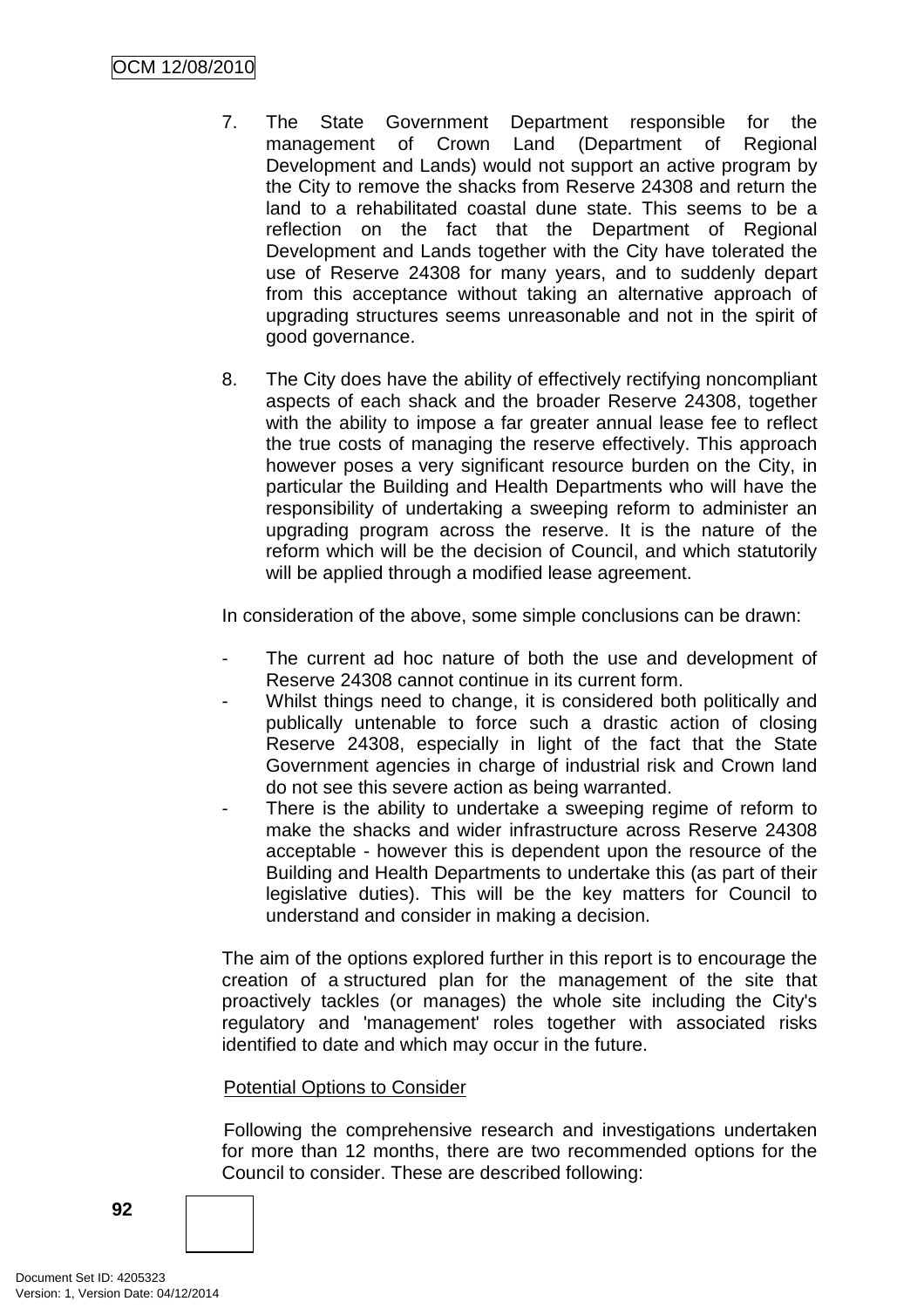OPTION 1 - UNDERTAKE A COMPREHENSIVE REFORM BY BRINGING THE RESERVE UNDER THE CARAVAN PARKS AND CAMPING GROUNDS ACT 1995 (REQUIRING SIGNIFICANT INVESTMENT ON BOTH COUNCIL AND LEASE HOLDERS' BEHALF)

- 1. Option 1 involves removal of current shacks by lessees and lessees replacing them with a caravan and annexe.
- 2. Costs to bring site to a satisfactory standard to enable implementation of Caravan Parks and Camping Grounds Act 1995 are considerable.
- 3. Estimated income and expenditure however makes this a feasible option.
- 4. Defined lease term of five years and land to be cleared at end of term or prior if shack no longer required. Shack can be replaced with a caravan and annexe - Caravan and Camping Grounds Act 1995 to apply.
- 5. The City offers each leaseholder (shack owner) a shorter term 'lease', at an increased lease fee, for a defined period, in exchange for the acknowledgement and acceptance by each shack owner of the following:
	- They have no claims to ownership of the land or compensation arising out of past or future management of the Site.
	- The lease fee for the five years is to be in accordance with the current market valuation, and then increased by CPI each year and possibly back to market after second option period.
	- The shacks can only be used for a total of four months of each year due to the proximity of the Kwinana heavy industrial area.
	- The shacks themselves are to be regarded as being the property of each leaseholder - until and unless they demolish/

remove those shacks at the appropriate time;

- That all structural and other concerns (if any) associated with each shack are the full responsibility of that leaseholder including obligations that may be owed to visitors to those shacks.
- That any health / building safety concerns that may be raised by the City (arising from quarterly inspections of the Site) will be actioned within an agreed time frame, failing which the lease will be terminated and the shack removed.
- That this 'package' is essentially 'not negotiable'.
- 6. It is suggested that the initial term for the 'lease' be for five years, with three options to extend each of five years.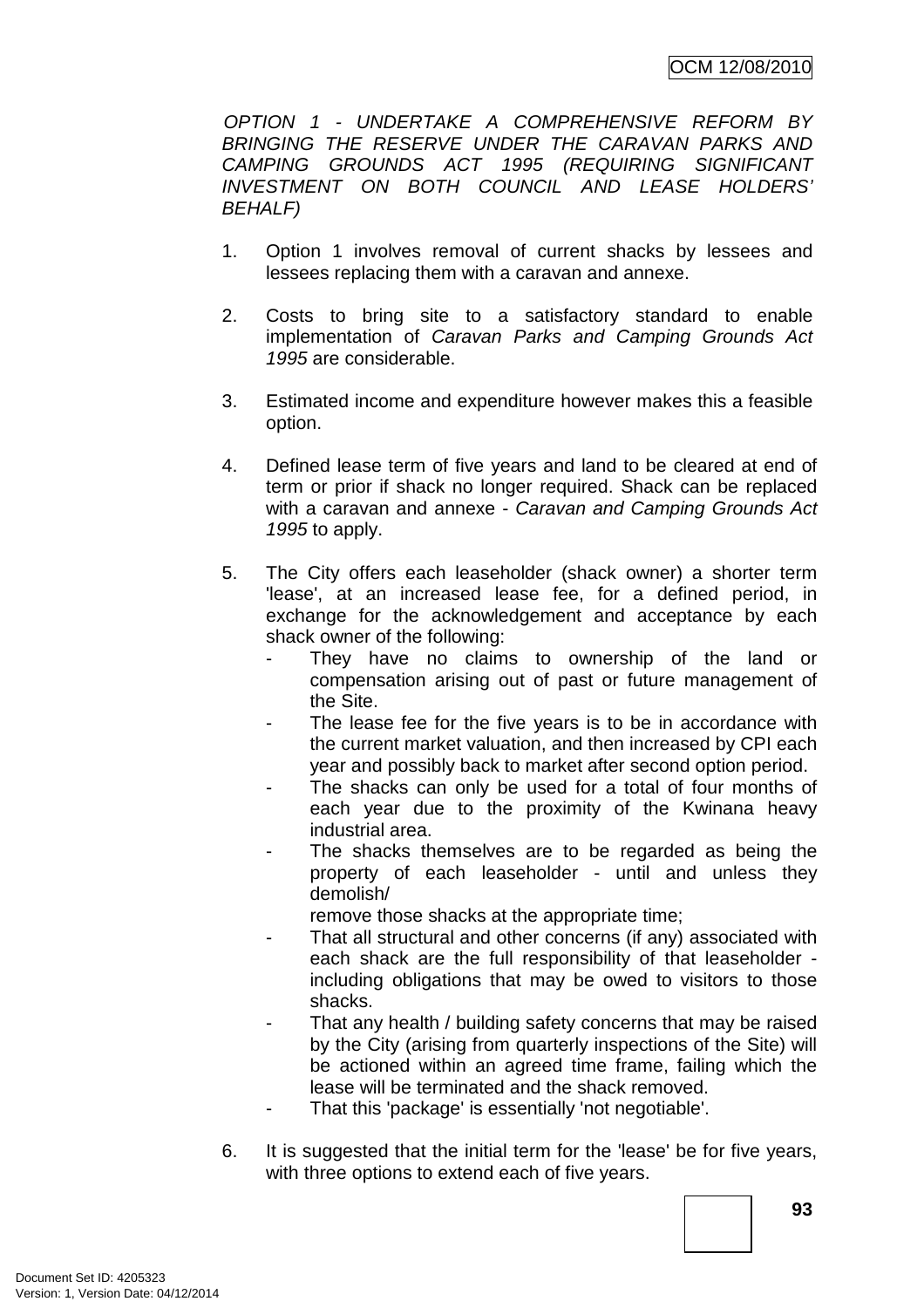- 7. The six month State Government break clause to still be detailed in any new lease agreement.
- 8. The leases for this first five year period will have basic maintenance clauses in them that ensure public safety is addressed rather than focusing on individual shack owner safety as that issue/risk will be retained by each leaseholder by appropriate provisions within each lease.
- 9. The lessees will not be able to assign their lease, a public register will be created and any lease surrendered can be assigned to the next person on the register.
- 10. At the end of the initial five year lease period, or sooner if agreed to by the City, the structure is removed, the site cleared and replaced with a registered and roadworthy caravan in accordance with the Caravan Park and Camping Grounds Act 1995.

Estimated costs have been compiled in respect of this option, and are provided in the Agenda attachments.

OPTION 2: CLOSE THE RESERVE DOWN WITHIN A SHORT TERM TIMEFRAME (5 YEARS), WITH ALL STRUCTURES REMOVED, THE RESERVE REVEGETATED AND RETURNED TO BUSH FOREVER

Defined lease term of five years with no further extensions. Land to be cleared at the end of term or prior if shack is no longer required.

The Reserves to be rehabilitated back to Bush Forever state.

- 1. The current lessees have no legal claims to ownership of the land or compensation arising out of past management of the site.
- 2. The lease fee for the five years is to be in accordance current method of calculation.
- 3. The shacks can only be used for a total of four months of each year due to the proximity of the Kwinana heavy industrial area.
- 4. The six month State Government break clause to still be detailed in any new lease agreement.
- 5. That at the end of the 'lease' the shacks are to be demolished, removed and the site cleared, by the lessee, and the land returned to Bush Forever state.
- 6. The shacks themselves are to be regarded as being the property of each leaseholder - until and unless they demolish / remove those shacks at the appropriate time.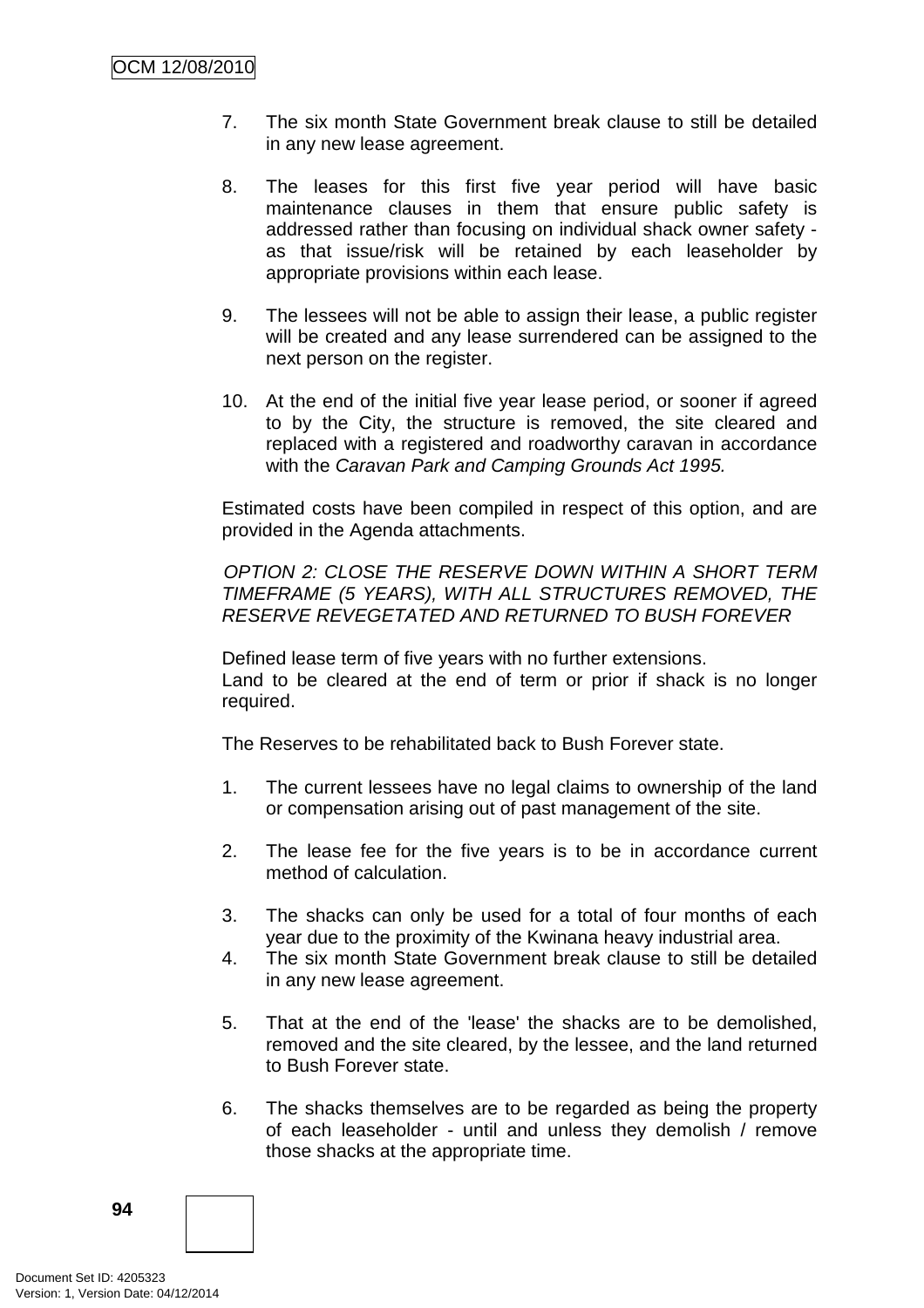- 7. That all structural and other concerns (if any) associated with each shack are the full responsibility of that leaseholder - including obligations that may be owed to visitors to those shacks.
- 8. That any health / building safety concerns that may be raised by the City (arising from annual inspections of the site) will be actioned within an agreed time frame, failing which the lease will be terminated and the shack removed.
- 9. That this 'package' is essentially 'not negotiable'.
- 10. It is suggested that the minimum 'lease' be for five years, by way of a one year lease with a further four options to renew for one year each.
- 11. The leases will have basic maintenance clauses in them that ensure public safety is addressed rather than focusing on individual shack owner safety - as that issue/risk will be retained by each leaseholder by appropriate provisions within each lease.
- 12. The lessees will be able to assign their lease as per the current process however any proposed purchaser will be advised that they have a defined term for the shack and it is to be then demolished and removed at the end of the term.
- 13. That the City does not intend to take 'ownership' of any shack. If any leaseholder wishes to relinquish 'their' shack, the City will immediately demolish and remove it.
- 14. The costs to demolish and remove the shacks in 2015 are estimated at \$1,362,000.00 and the City would need to decide if they were going to demolish the toilets etc.
- 15. It would take approximately five years to restore the site to bushland costs are detailed below. Whether the City should bear these costs or not is something to be decided.

Estimated costs have been compiled in respect of this option, and are provided in the Agenda attachments.

### KIOSK PROPOSAL (AS PART OF BOTH OPTIONS)

The City's Health Officers have concerns that the Kiosk is currently too small to satisfactorily comply with the provisions of the Health Act and associated legislation. The City has the opportunity to replace the Kiosk with a more substantial building that is built to standards and offer the lease to the current occupier. Or the City could consider replacing the building with a more substantial kiosk something along the lines of the Coogee Beach Kiosk. The initial cost of this building was in the vicinity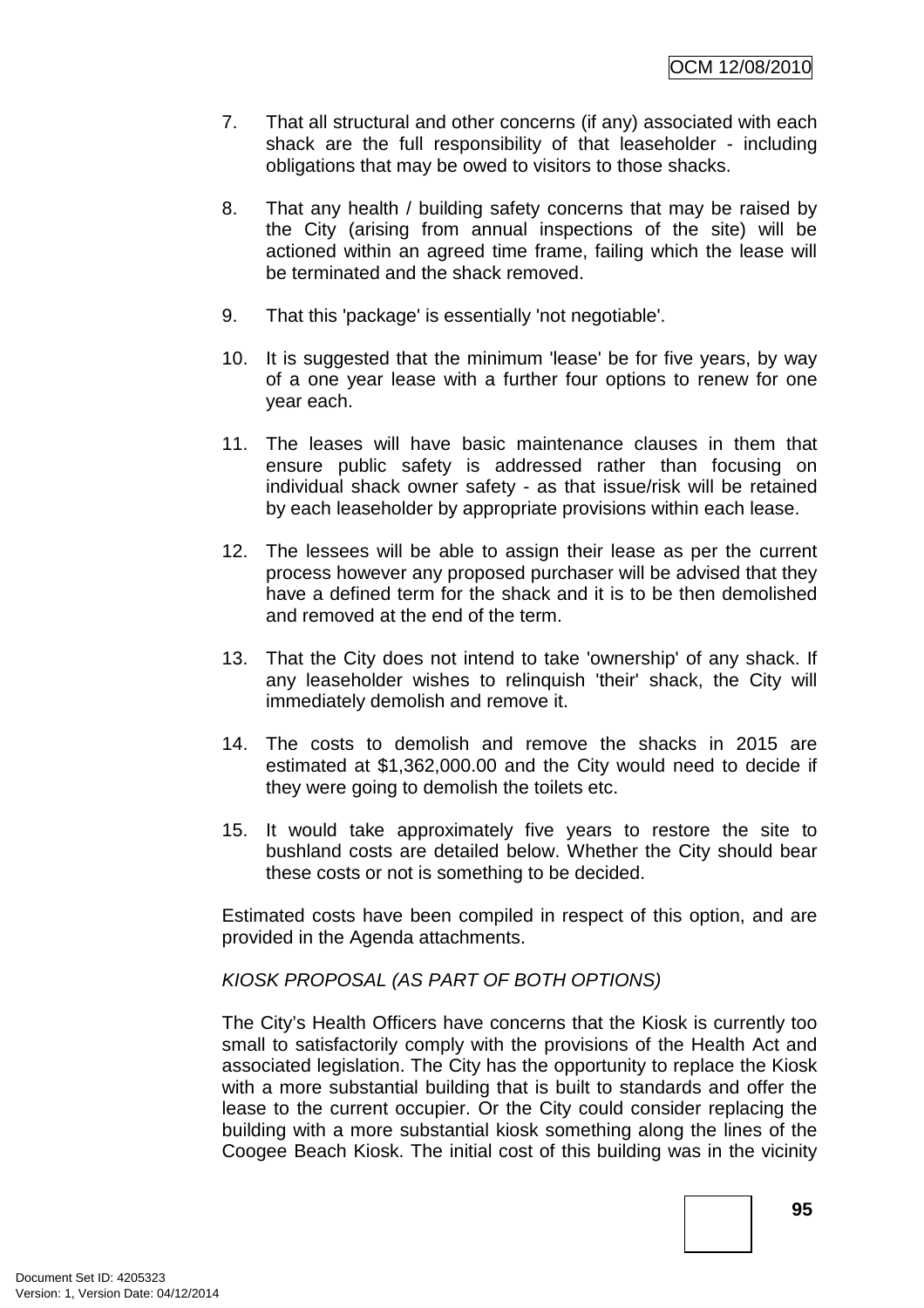of \$600,000.00 in 2003 with estimated CPI increases of 3% per annum it could cost approximately \$760,000.00.

The fee that is currently being paid by the lessee of the Kiosk is not considered to be suitable for the commercial operation. It is recommended that the lease fee be increased gradually to eventually reflect the fee that is recommended in the valuation.

#### Officer Recommendation

To date the City has been overseeing the site as effectively as possible without a formal legislative framework in place - this is a situation which needs to be rectified. While no serious incidents have occurred to date, recent experiences such as the recent Rottnest Island death, highlight the need to ensure the site is managed according to a clear framework underpinned by legislation. Either Option 1 or 2 will provide the City and Council with the ability to manage the site more effectively and safely into the future.

As concluded in the advice provided by the City's solicitors (McLeods Barristers and Solicitors):

"As considered previously, the City may feel that, given that these improvements are located on Crown land and, in some cases, probably not subject by the relevant approvals, the City may be able to ignore these problems. This would, of course, be a grave mistake.

The reality is that the City is vested with the care, control and management of this land and is, and has been for a long period of time, aware of the potential dangers associated with the present state of affairs.

Given the value of these leasehold interests and the current instability of these agreements, the City should have sufficient leverage to be able to enforce a higher standard of building and health safety in the area in the event that it can make progress with the other steps outlined above."

Reflecting this, officers recommend that Council proceed with the implementation of Option 1. This will see the site brought into compliance with the Caravan Parks and Camping Grounds Act 1995, with a systematic process in place to comprehensively change the current nature of the site.

It needs to be stressed that the aim of either of the two options is to encourage the creation of a structured plan for the management of the site that proactively tackles (or manages) the whole site including the City's regulatory and 'management' roles together with associated risks identified to date and which may occur in the future. In noting this, there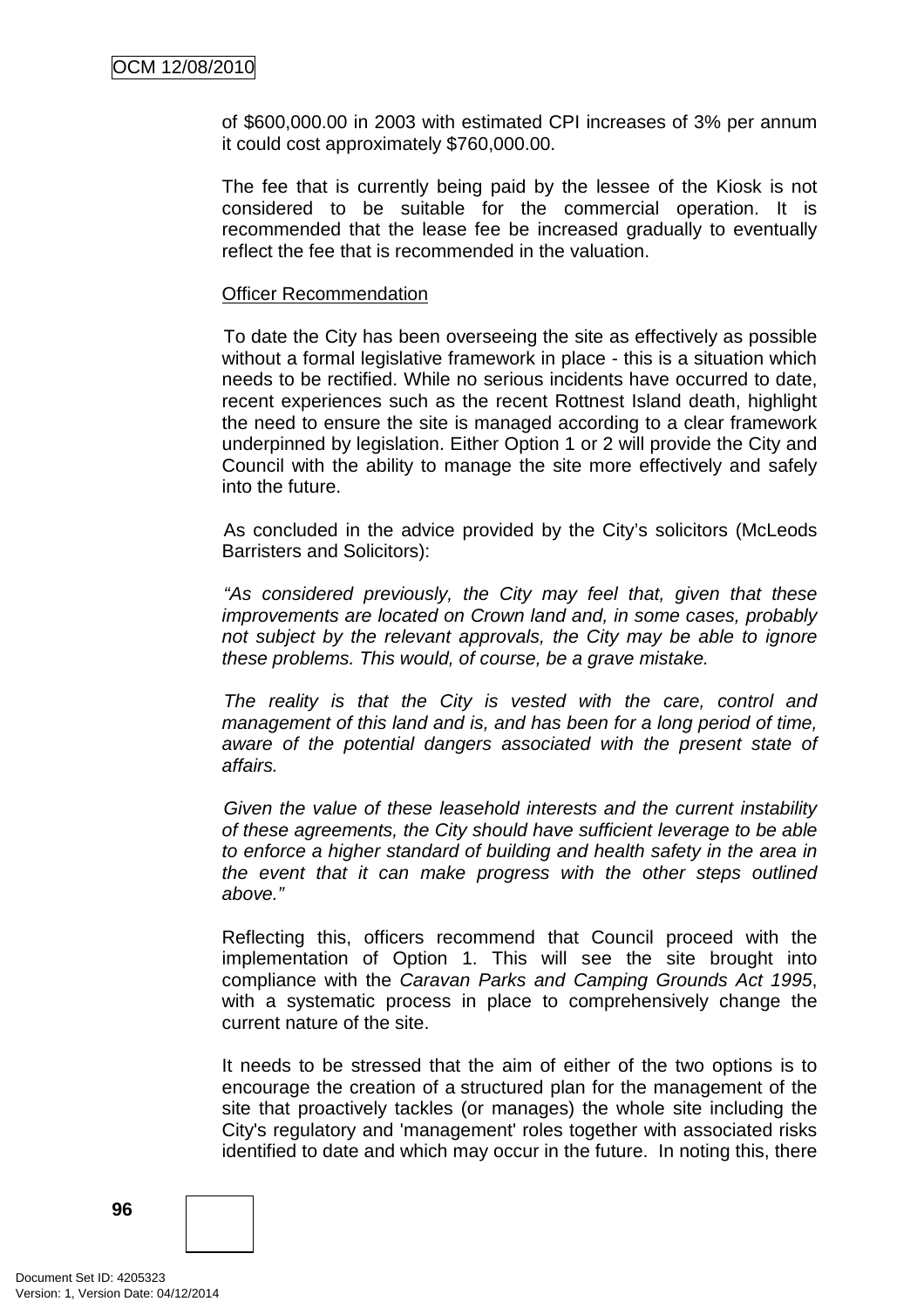is a legitimate public attachment to the site, which would be lost if Council chose to effectively close the reserve within a short term period.

The City's officers believe that provided a clear and structured approach is applied through a plan which brings the site into conformity with the Caravan Parks and Camping Grounds Act 1995, then there is no foreseeable reason why the reserve can't function in a proper manner in perpetuity.

## **Strategic Plan/Policy Implications**

### **Demographic Planning**

To ensure development will enhance the levels of amenity currently enjoyed by the community.

### **Infrastructure Development**

• To provide an appropriate range of recreation areas that meets the needs of all age groups within the community.

### **Lifestyle and Aspiration Achievement**

• To facilitate and provide an optimum range of community services and events.

### **Budget/Financial Implications**

As mentioned above, estimated costs have been compiled in respect of both options, with these provided in the Agenda attachments. If Council supports Option 1, undertakes public consultation then formally endorses this option, there will be financial implications associated.

As can be seen in the attachments, Option 1 will involve the City having to prefund capital works to the site over the initial five year period in order to implement the required infrastructure for a caravan park. This results in a total cost of \$2.82M in today's money. Importantly though, with a gradual increase in lease fees which reflect the market value of the leases, by Year 5 it is forecast that \$2.72M in income would have been received. This essentially recovers the costs associated with the capital improvements over the initial five year period.

In terms of Option 2 (the closure of the reserve after five years), the costs associated with revegetation and rehabilitation are such that the City will face the prospect of having to fund works without the clear possibility of recouping these costs. It is forecast that costs to remove shacks would be in the vicinity of \$1.3M, and rehabilitation costs of \$0.57M.

### **Legal Implications**

Land Administration Act 1997 Caravan Park and Camping Grounds Act 1995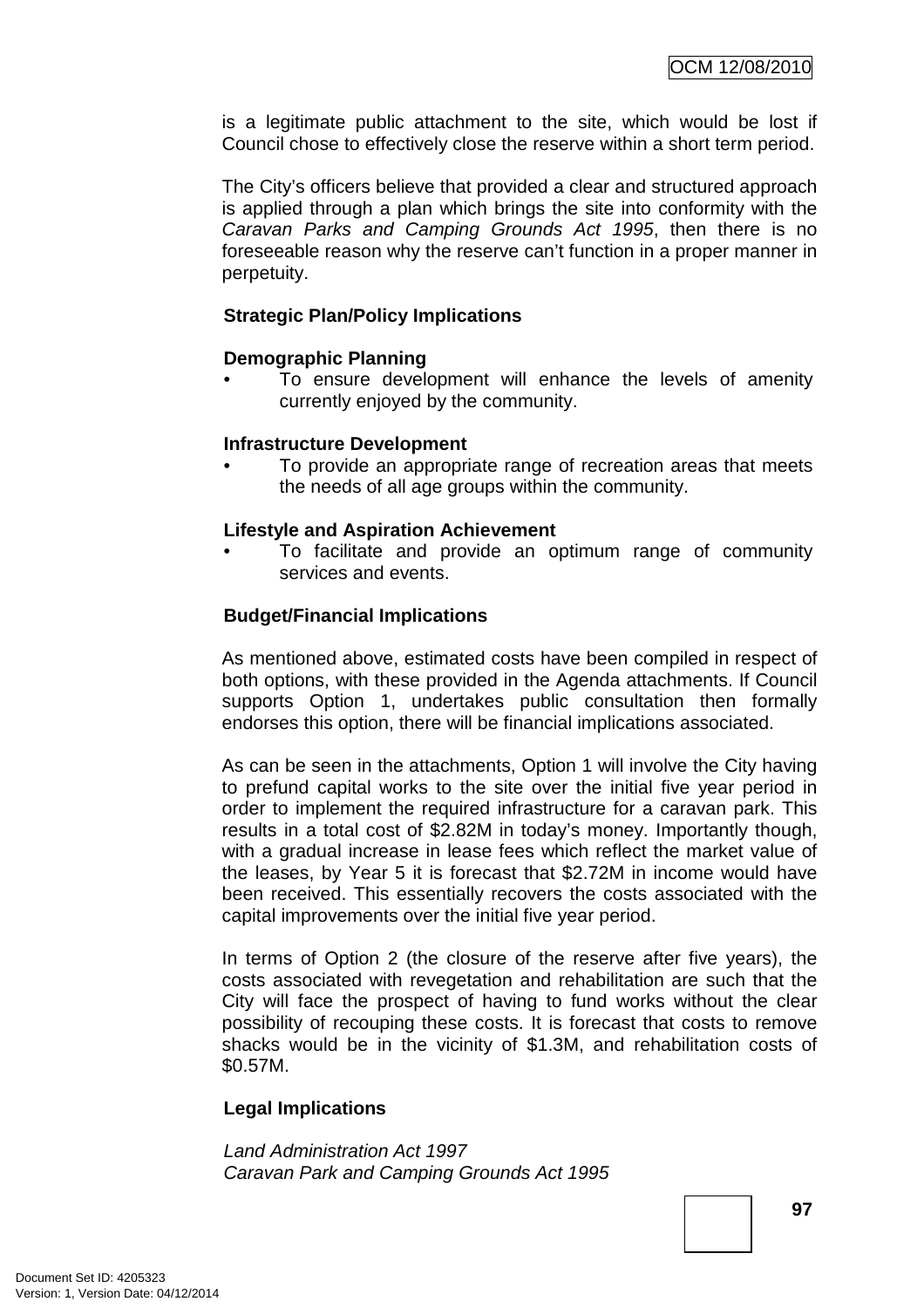## **Public Consultation**

This report is for Council to consider a long term strategy for dealing with the reserve, focussed on bringing the use of the reserve under some aspect of legislative control. It is recommended that Council endorse the draft option recommended by officers, for the purpose of public consultation.

This consultation will involve a formal letter being written to all shack lessees, together with a full copy of this report being sent including attachments. In addition, a public forum briefing is proposed to be hosted at the City. A specific page on the City's website will also be created for the purposes of public consultation.

### **Attachment(s)**

- 1. Site Plan
- 2. Aerial Photograph
- 3. Pictorial Examples of Current Shacks
- 4. Costs associated with Option 1
- 5. Costs associated with Option 2

### **Advice to Proponent(s)/Submissioners**

N/A

**Implications of Section 3.18(3) Local Government Act, 1995**

Nil

# **(MINUTE NO 4332) (OCM 12/08/2010) - EXTENSION OF TIME**

### **NOTE: DURING DISCUSSION ON ITEM 14.8 IT WAS:**

#### **COUNCIL DECISION**

MOVED Deputy Mayor K Allen SECONDED Clr S Limbert that Council extend the meeting time for 1 hour, the time being 9.00 p.m. in accordance with Council's Standing Orders Local Law Clause 4.14.

## **CARRIED 9/0**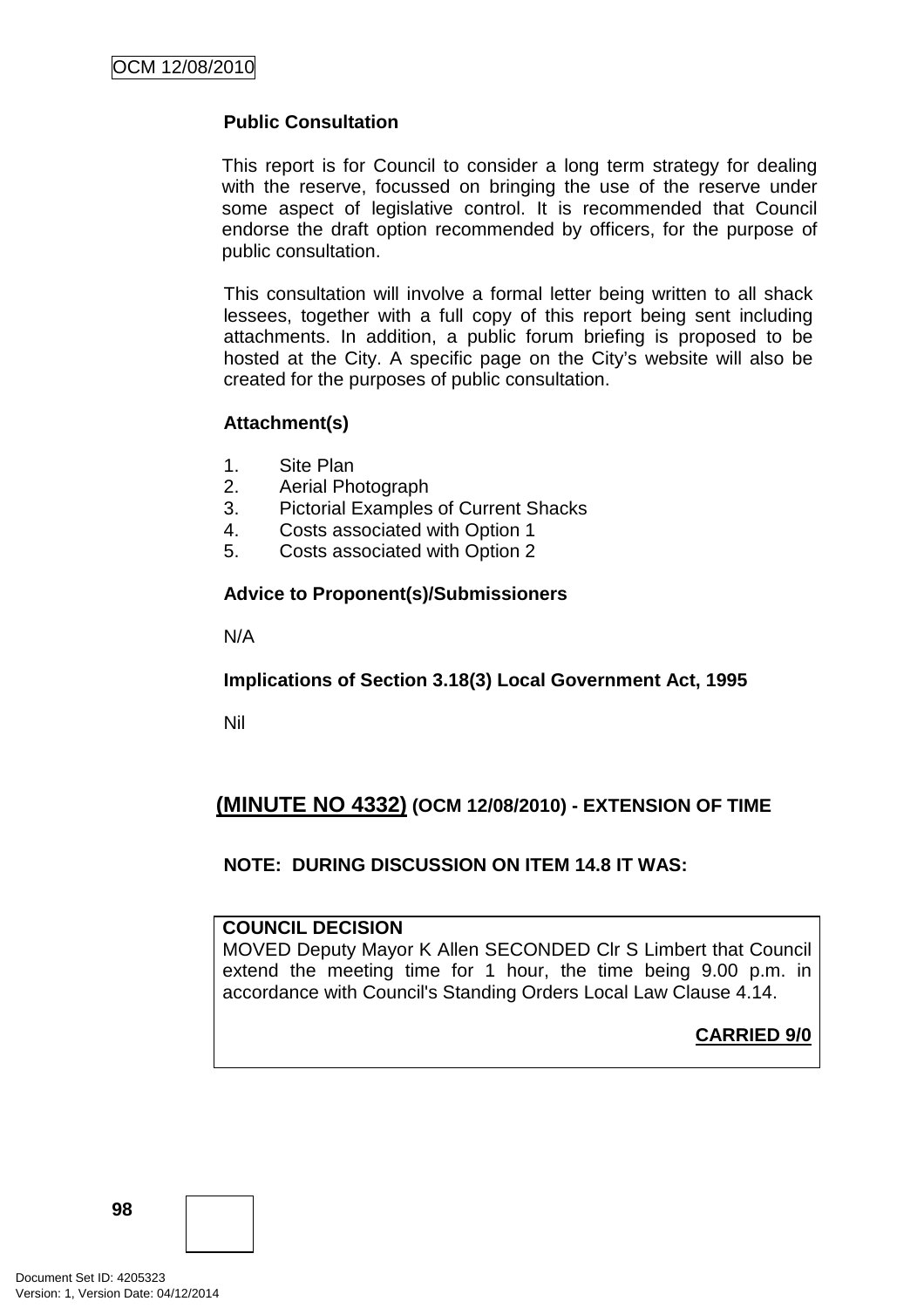## **15. FINANCE AND CORPORATE SERVICES DIVISION ISSUES**

## **15.1 (MINUTE NO 4333) (OCM 12/08/2010) - LIST OF CREDITORS PAID - JUNE 2010 (N MAURICIO) (5605) (ATTACH)**

### **RECOMMENDATION**

That Council receive the List of Creditors Paid for June 2010, as attached to the Agenda.

### **COUNCIL DECISION**

MOVED Clr S Limbert SECONDED Deputy Mayor K Allen that the recommendation be adopted.

**CARRIED 9/0**

## **Background**

It is a requirement of the Local Government (Financial Management) Regulations 1996, that a List of Creditors be compiled each month and provided to Council.

### **Submission**

N/A

### **Report**

The list of accounts for June 2010 is attached to the Agenda for consideration. The list contains details of payments made by the City in relation to goods and services received by the City.

### **Strategic Plan/Policy Implications**

### **Governance Excellence**

• To conduct Council business in open public forums and to manage Council affairs by employing publicly accountable practices.

### **Budget/Financial Implications**

N/A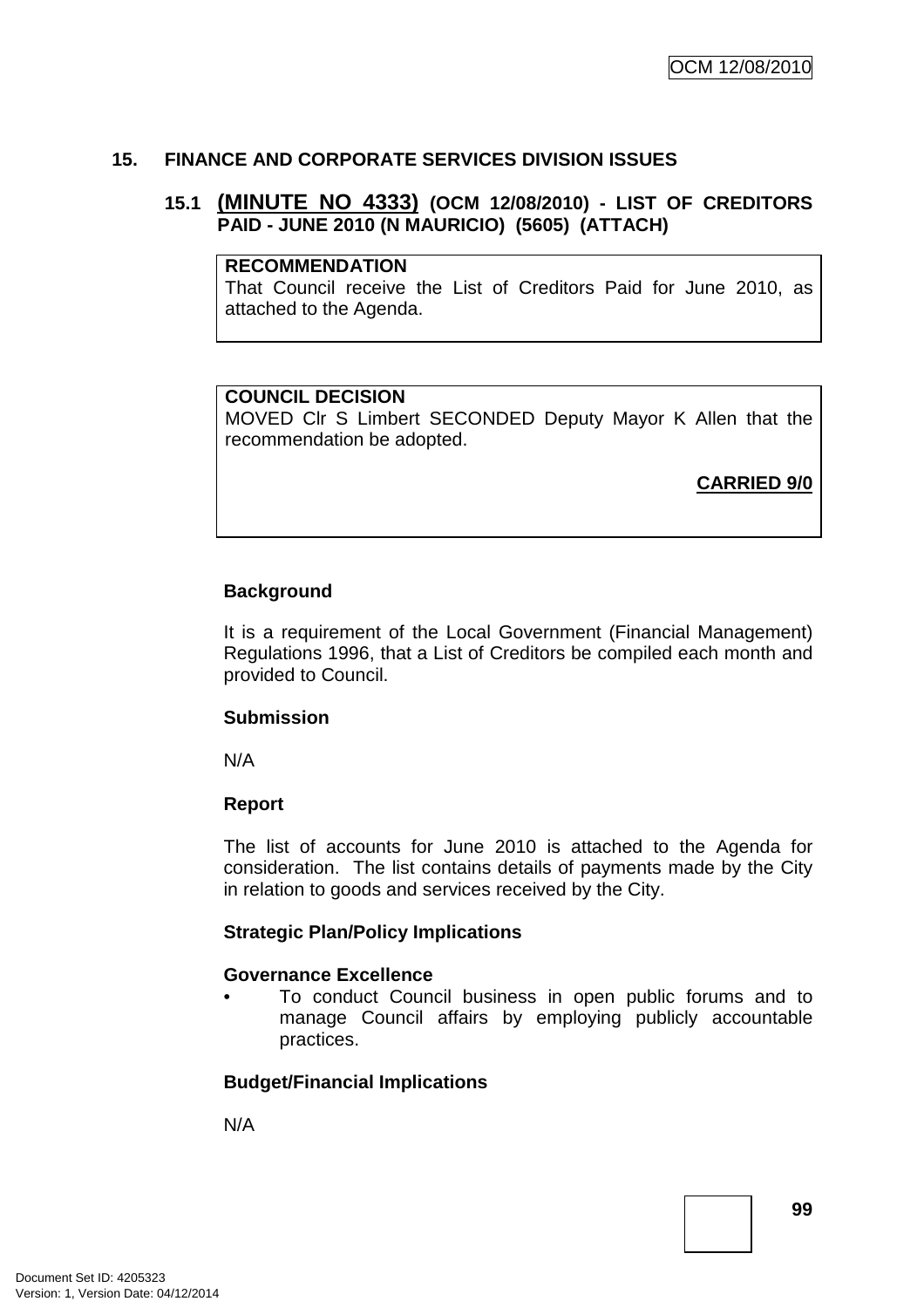## **Legal Implications**

N/A

## **Community Consultation**

N/A

# **Attachment(s)**

List of Creditors Paid – June 2010.

# **Advice to Proponent(s)/Submissioners**

N/A

## **Implications of Section 3.18(3) Local Government Act, 1995**

Nil.

## **15.2 (MINUTE NO 4334) (OCM 12/08/2010) - STATEMENT OF FINANCIAL ACTIVITY AND ASSOCIATED REPORTS - JUNE 2010 (5505) (N MAURICIO) (ATTACH)**

**RECOMMENDATION** That Council:

- (1) receive the Statement of Financial Activity and associated reports for June 2010 (interim and unaudited), as attached to the Agenda; and
- (2) continue applying a materiality threshold of \$100,000 variance from the appropriate base amount for the 2010/11 financial year in accordance with Financial Management Regulation 34(5).

### **COUNCIL DECISION**

MOVED Clr S Limbert SECONDED Deputy Mayor K Allen that the recommendation be adopted.

**CARRIED 9/0**

# **Background**

Regulations 1996 prescribes that a local government is to prepare each month a Statement of Financial Activity.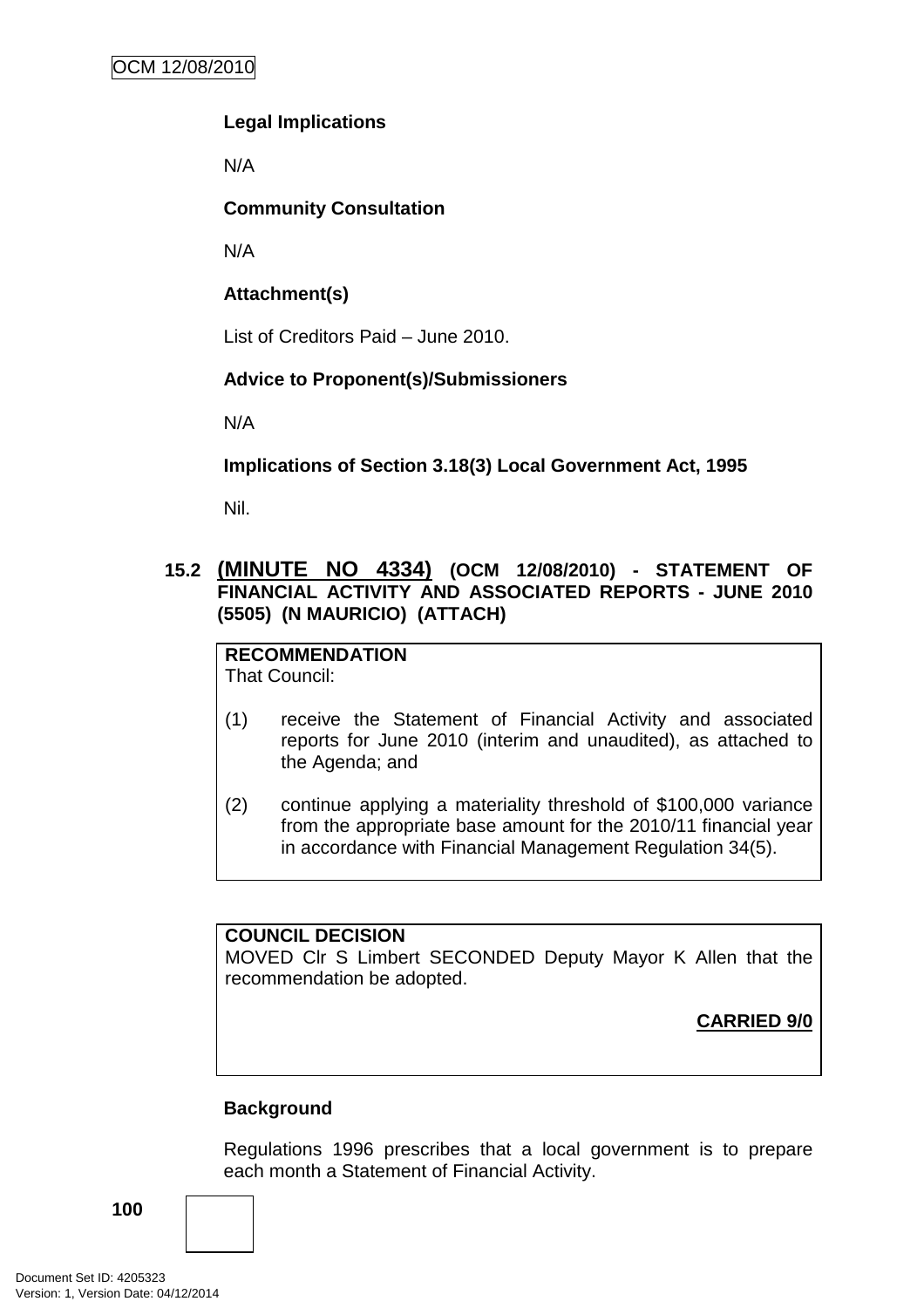Regulation 34(2) requires the Statement of Financial Activity to be accompanied by documents containing:–

- (a) details of the composition of the closing net current assets (less restricted and committed assets);
- (b) explanations for each material variance identified between YTD budgets and actuals; and
- (c) any other supporting information considered relevant by the local government.

Regulation 34(4)(a) prescribes that the Statement of Financial Activity and accompanying documents be presented to Council within 2 months after the end of the month to which the statement relates.

The regulations require the information reported in the statement to be shown either by nature and type, statutory program or business unit. The City has chosen to report the information according to its organisational business structure, as well as by nature and type.

Financial Management Regulation 34(5) requires Council to annually set a materiality threshold for the purpose of disclosing budget variance details. To this end, Council has adopted a materiality threshold variance of \$100,000 for the 2009/10 financial year.

### **Submission**

N/A

### **Report**

Due to continuing end of financial year (EOFY) processing and the unaudited nature of the accounts, the June Statement is an interim one. The final accounts will be reported to Council in due course with the audited annual financial statements.

The interim statement is currently showing a budget surplus position of \$5.7M. However, in setting the 2010/11 budget, a surplus carry over of \$4.2M was factored in. This was required to cover both the estimated carried forward projects and to deliver a balanced budget.

Whilst our position currently shows an uncommitted amount of \$1.5M within the surplus, the final position cannot be ratified until all EOFY processing is complete and the carried forwards reviewed and reconciled. The declared surplus position for 2009/10 will be reported to Council along with the review of carried forwards at the September meeting.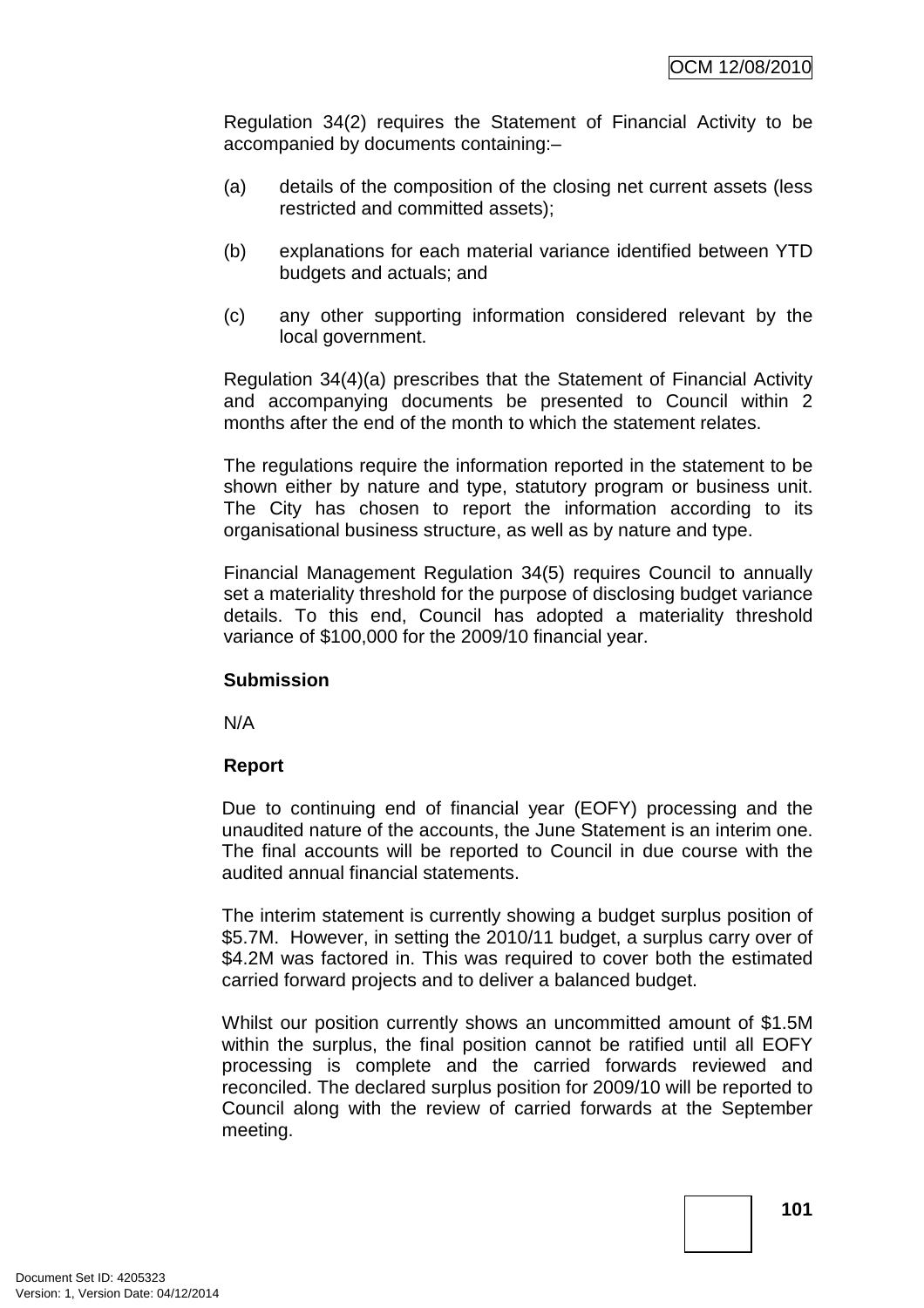## Closing Funds

Council's closing funds (adjusted net current assets position representing liquidity) of \$5.2M reflects a healthy financial at year end. The major contributors to this result are additional operating revenues (\$2.1M) and underspending in cash operating expenditure of \$3.8M.

Council's cash and investment holdings (including restricted items) total \$59.4M at year end. This amount has unusually increased from the one reported in May due to the City receiving some large one-off grant amounts (e.g. Super Clinic grant and advance payment of 2010/11 FAGS). Cash reserves and other restricted cash comprise \$50.78M of this total.

### Operating Revenue

Operating revenues exceed the full year budget by \$2.1M as a result of better than expected performance in several key areas.

Investment earnings on both municipal and reserve funds outperformed the revised budget by \$0.6M. This reflects the impact of rising interest rates in general and abnormally favourable term deposit rates. \$0.3M of this additional revenue was earned on Reserve funds and is transferred in full to the Reserves.

Revenue from rates came in \$0.6M ahead of the full year budget, largely due to higher than expected interim rating.

Operating grants and subsidies income was also over budget by \$0.6M. The major reason for this is the advance disbursement of the FAGS 2010/11 first quarterly payment at \$0.7M. The Federal Government has decided to continue this strategy from last year as a means of providing stimulus to the economy. Council will need to adjust the budget it has adopted for the 2010/11 FAGS in due course. This will be dealt with when the final carried forwards and budget surplus position is presented to Council in September.

Rubbish removal charges levied were \$226K more than full year budget. However, these funds are applied to waste collection service costs and a year end surplus of \$552k in service delivery costs has been quarantined to subsidise future costs in the delivery of the service.

Likewise, income from operations at the Henderson Waste Recovery Park was \$376k more than budget. However, the net operating result for the facility came in at a profit of \$1.4M. This has also been quarantined via transfer to the Waste and Recycling Reserve.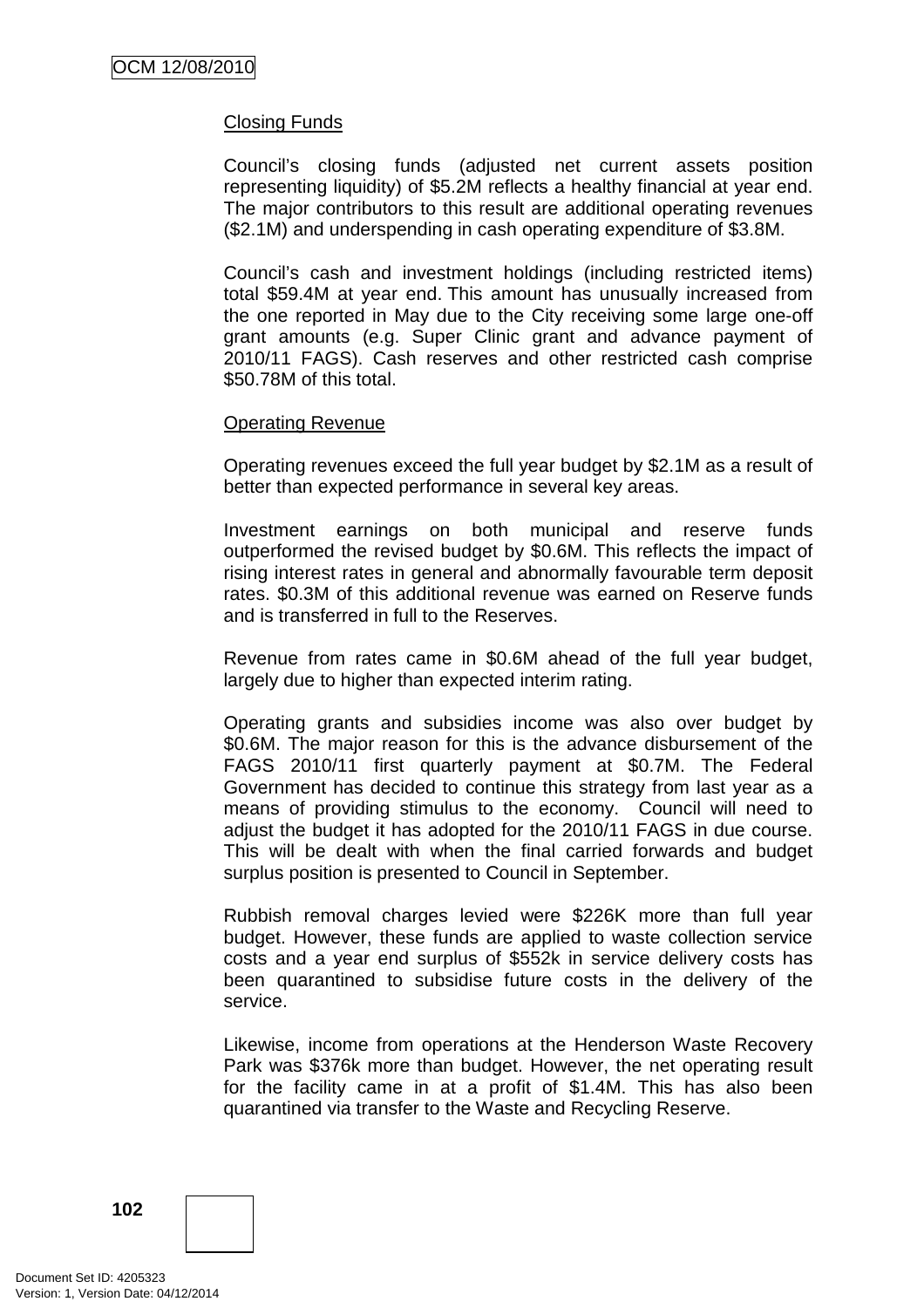### Operating Expenditure

Operating expenditure of a cash nature came in below budget by \$3.8M. The major contributing items at a nature and type summary level is materials and contracts at \$2.5M and other expenses at \$0.7M (comprising mainly landfill levy). Utility costs are also \$0.5M below budget due to a lag in billing.

Council's biggest expense line item - employee costs is currently \$0.7M below budget, but is subject to EOFY accruals. This saving is expected to reduce as a consequence.

All of the City's Business Units (except Infrastructure Services) came in below budget. Infrastructure Services are showing a small deficit of \$72k over a total operating expenditure budget of \$5.5M.

Details of material variances within each Business Unit are shown in the Variance Analysis section of the report.

### Capital Expenditure & Funding

Council's overall capital spend was \$17.2M below the budget and the aggregate variance in the funding sources was \$9.8M below budget.

The major cause of this result is attributed to various projects that have been delayed for a variety of reasons and are currently in progress and carried forward into the 2010/11 year. These total approximately \$13M and are detailed in the Capital Expenditure Variance section of the report.

Some of the major variance items include construction of Spearwood Avenue (Sudlow/Barrington) at \$1.6M, subdivision of lot 18 Grandpre Crescent at \$1.4M, Coogee Beach SLSC at \$2.6M, Coolbellup Community Centre at \$1.0M and Hammond Road Regional Recreation Facilities at \$1.0M.

It is worth noting that the delay in out flowing cash results in additional investment earnings accruing towards either Council's general purpose income or the cash backed Reserves.

### Description of Graphs and Charts included within Statements

There is a bar graph tracking Business Unit operating expenditure against budget. This provides a very quick view of how the different units are tracking and the comparative size of their budgets.

The Capital Expenditure graph tracks the ytd capital spend against the budget. It also includes an additional trend line for the total of ytd actual expenditure and committed orders. This gives a better indication of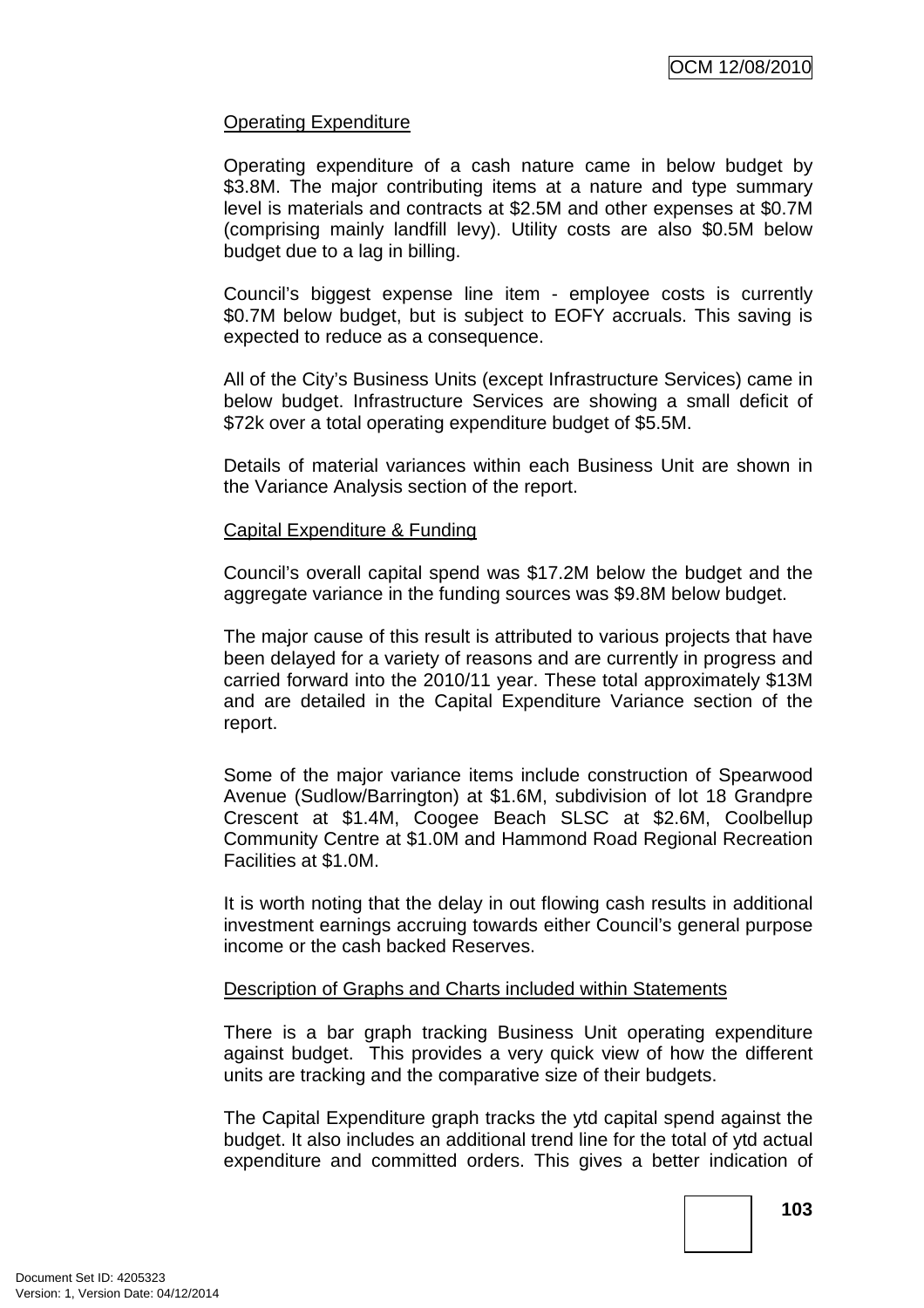how the capital budget is being exhausted, rather than just purely actual cost alone.

A liquidity graph shows the level of Council's net current position (adjusted for restricted assets) and trends this against previous years. This gives a good indication of Council's capacity to meet its financial commitments over the course of the year. The liquidity shown at the end of June is as expected and comparable with that of the same time last year.

Council's overall cash and investments position is provided in a line graph with a comparison against the ytd budget and the previous year's position at the same time. This is currently showing a much stronger position than budgeted due to the good performance in our operating result and the large amount of unspent capital funds to be carried forward. In contrast to previous years and the budget forecast, the graph is showing our cash position has actually increased in June. This is due to some large capital grants having been received in June for future spending.

Pie charts included show the break up of actual operating income and expenditure by nature and type and the make-up of Council's current assets and liabilities (comprising the net current position).

#### Material Variance Threshold for 2010/11

For the purpose of identifying material variances in the Statement of Financial Activity, Financial Management Regulation 34(5) requires Council to adopt each financial year, a percentage or value calculated in accordance with Australian accounting standards.

AASB1031 - Materiality provides the following definition for materiality in the context of financial reporting: -

Omissions or misstatements of items are material if they could, individually or collectively, influence the economic decisions of users taken on the basis of the financial statements. Materiality depends on the size and nature of the omission or misstatement judged in the surrounding circumstances. The size or nature of the item, or a combination of both, could be the determining factor.

Quantitative thresholds to be used for determining the materiality of an item (or an aggregate of items) are always going to be of an arbitrary nature. Materiality is a matter for professional judgement and in the City's case will need to consider the characteristics of the City and the intended audience of its monthly financial statements.

It is proposed that Council maintains the materiality threshold for the 2010/11 financial year at a variance amount of \$100,000 (from the appropriate base amount). The use of this threshold for the first time in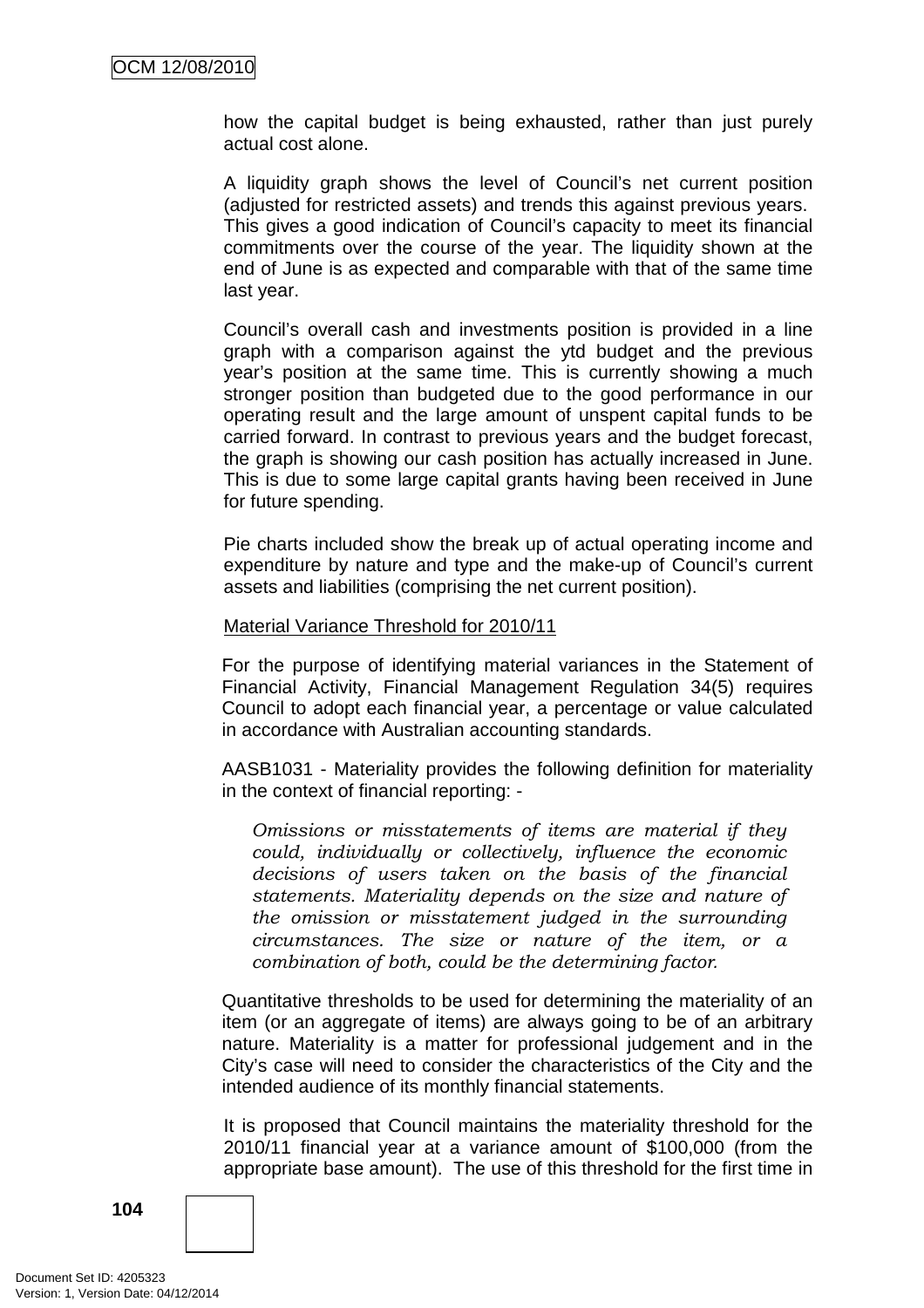the 2009/10 year has appeared to work well, focusing attention and financial management endeavours to those more significant matters.

### **Strategic Plan/Policy Implications**

#### **Governance Excellence**

• To conduct Council business in open public forums and to manage Council affairs by employing publicly accountable practices.

#### **Budget/Financial Implications**

Material variances identified of a permanent nature (i.e. not due to timing issues) may impact on Council's final budget position (depending upon the nature of the item).

#### **Legal Implications**

N/A

## **Community Consultation**

N/A

## **Attachment(s)**

Statements of Financial Activity and associated Reports - June 2010.

## **Advice to Proponent(s)/Submissioners**

N/A

## **Implications of Section 3.18(3) Local Government Act, 1995**

Nil.

CLR S. LIMBERT LEFT THE MEETING, THE TIME BEING 9.02 P.M.

## **15.3 (MINUTE NO 4335) (OCM 12/08/2010) - TENDER NO. RFT38/2009 & RFT04/2010 - ADVERTISING SERVICES - LOCAL NEWSPAPER (RFT04/2010) (S DOWNING) (ATTACH)**

**RECOMMENDATION** That Council:

(1) receive the report; and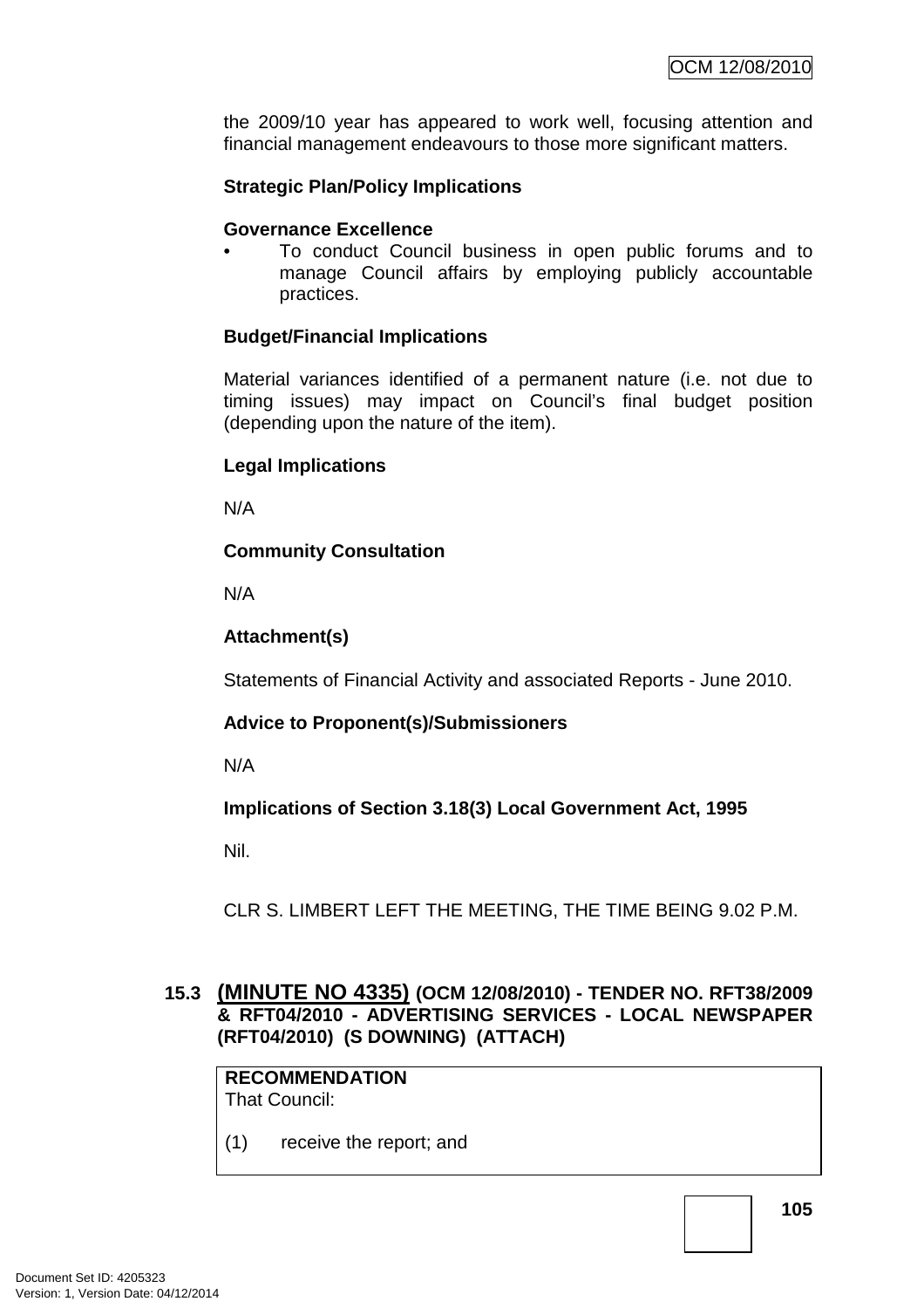(2) advise Herald Publishing Company P/L that there is no capacity for Council to undertake a formal independent inquiry into the awarding of the Advertising Tender (RFT04/2010) for reasons outlined in the report.

#### **COUNCIL DECISION**

MOVED Deputy Mayor K Allen SECONDED Clr T Romano that Council:

- (1) receive the report;
- (2) request the Department of Local Government to review the process of awarding RFT 04/2010 to ensure that it complied with the Local Government Act, the associated tender regulations and Council's Policies for the evaluation of Tenders; and
- (3) as part of 2 above, also forward any correspondence concerning this issue, received by Council or Elected Members from Mr Andrew Smith.

**CARRIED 7/1**

#### **Reason for Decision**

Given the continued claims of bias and impropriety by Mr Andrew Smith, the owner of the Herald, regarding the processes of awarding this tender, Council should readily agree to have this process tested by an independent third party.

There can be no more an independent body than the Department of Local Government. While having absolutely no doubt that Council's processes and procedures are 100% kosher, it is time to finally put to bed any claims of impropriety and not fear any scrutiny of any of Council's processes, but by requesting this review are not setting a precedent and this is a one off exception and definitely not a rule. **Background**

At the July 2010 Ordinary Council Meeting Clr O'Brien requested the following:

"A report be presented to the August 2010 Council Meeting on Mr Smith, publisher of the Herald's request to Council dated 2 July 2010 for a formal, independent inquiry into the awarding of the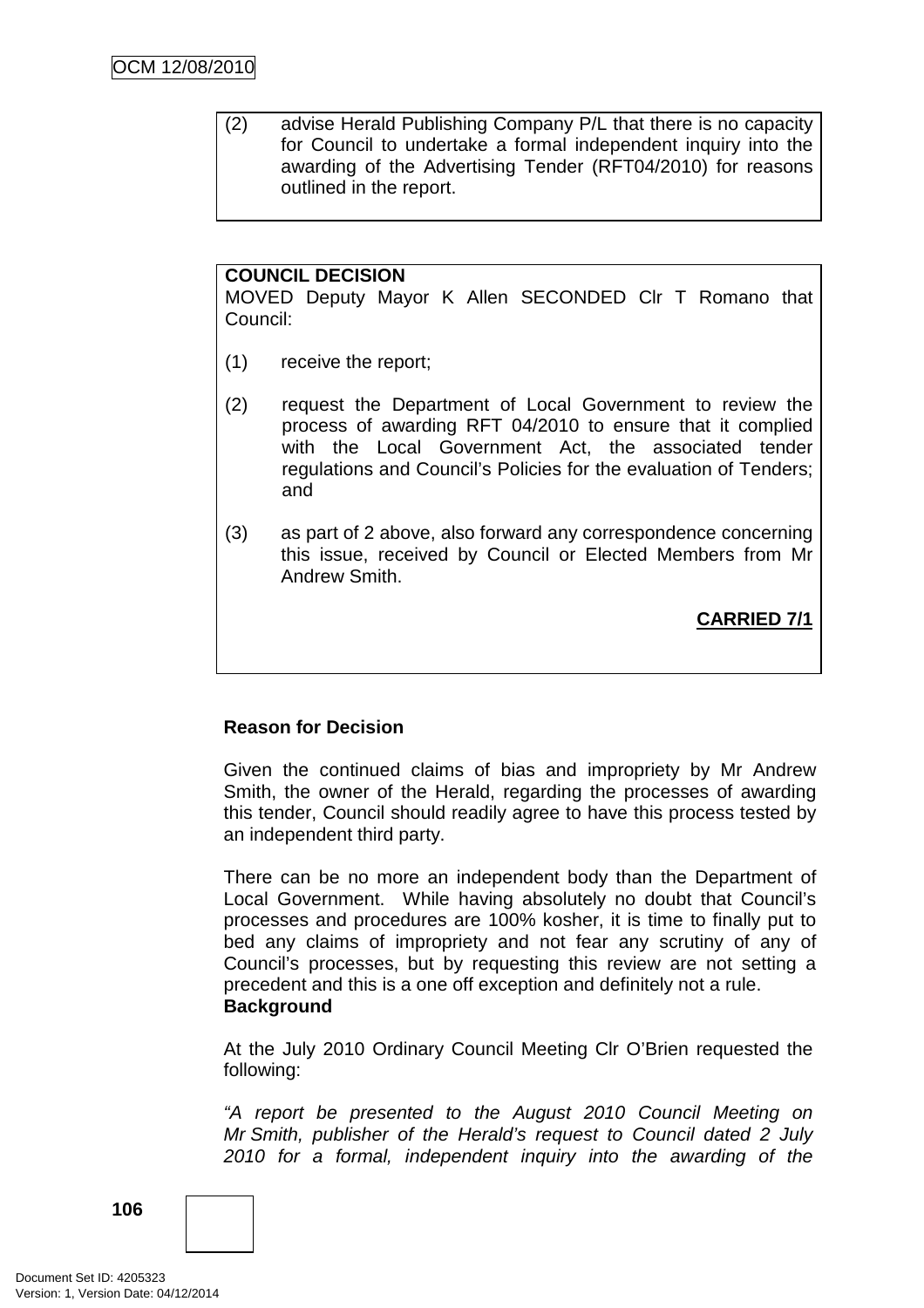advertising tender RFT04/2010 to the Community News/Cockburn Gazette".

## **Submission**

N/A

## **Report**

Tender No. RFT38/2009 for Advertising Services (Local Community Newspaper) had been called as a three(3) year contract with options to extend by one year and then up to another 12 months. The City received two responses; they were from Herald Publishing Company (HPPL) publisher of the Cockburn City Herald and Community Newspaper Group (CNG) publisher of the Cockburn Gazette.

In assessing Tender No. RFT38/2009, the evaluation panel was concerned that the readership data submitted by HPPL was out of date, being from 2006. The City had grown by 30% in the period 2006 to 2010 and as such sought up to date readership data reflecting the significant change of the City. HPPL indicated in their tender response that the City undertake the research as HPPL believed that research commissioned by media proprietors could be biased. The City was prepared to undertake such research but sought a variation of the conditions of tender for Tender No. RFT38/2009 by amending the term of the contract from three years to two years with a review after twelve months in order for the City to conduct such research.

City staff sought to clarify aspects of the HPPL submission specifically with regards to readership. Whilst the City understands and acknowledges that HPPL's submission provided detailed audited distributed information, the City was seeking to better quantify the penetration of editorial and advertising information to its residents, to quantify actual readership of the newspaper and to better understand the interaction between the reader and the editorial and advertising content. Simply focusing on distribution does not necessarily equate to value for the advertising spend and officers are able to clarify any aspect of the tender submission to ensure that they are able to make an informed recommendation.

Both Tenderers were requested to agree to the amendment in the term of the contract that is from three years to two years with a review at the end of the first twelve months. If both Tenderers had agreed to change the term of the contract and that their tendered prices were applicable to the shorter initial contract period of two years then tenders would not have been required to be recalled. HPPL indicated that they supported the amendment to the term of the contract as contained in Tender No. RFT38/2009 but CNG did not agree to the variation. Given the City could not obtain the unanimous consent of both tenderers to the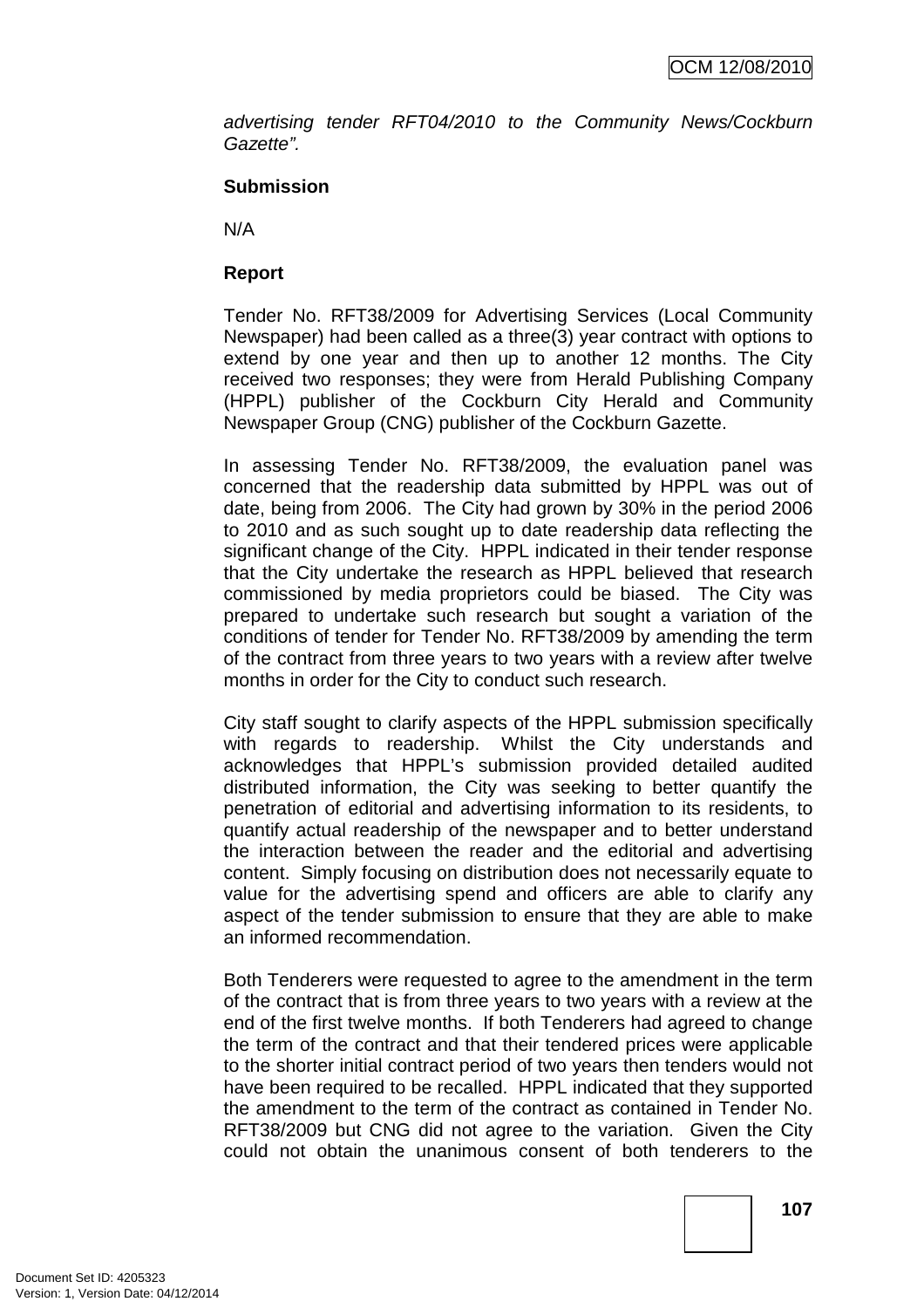amendment of conditions of Tender No. RFT38/2009, the tender was formally recalled.

A change to the term of the contract is viewed as a significant change to the contract. It was believed that the consent of both tenderers would not require the City to recall the tender and subject the tenderers to further costs in submitting new tenders.

A second Tender No. RFT04/2010 was called with both HPPL and CNG submitting tenders. The only change was the term of the contract, that is, the term was changed from three years to two years. HPPL submitted an unchanged response, whilst CNG submitted a response with lower pricing.

The effectiveness of the City's advertising expenditure is considered a high priority as is demonstrated by the weighting allocated to this criteria. During the evaluation of Tender No. RFT38/2009, the Evaluation Panel could not adequately quantify readership data for the Cockburn City Herald. The Community News Group had provided the City with independently verified readership data effective 2009 whilst the Herald provided readership data from 2006. In its letter, dated 2 February, the City advised all tenderers of its desire to undertake an 'independent survey/research of the effectiveness of advertising in local newspapers as a medium in which the community sees as being the most suitable instrument to communicate the City's information' at the end of the first twelve months of the contract term. Dependant on the outcomes of that research, the City wished to be able to reconsider its ongoing relationship with its contractor. Tender No. RFT38/2009 did not enable the City to introduce those additional terms or reduce the term of the contract without first seeking the concurrence of each tenderer. The City's letter of 2 February sent to both HPPL and CNG sought to vary the terms of the tender and as agreement was not forthcoming, the tender was subsequently rejected (refer letter 17 February).

In response to Tender No. RFT04/2010, the Cockburn Gazette did reduce its price in their subsequent submission for Tender No. RFT04/2010. The HPPL did not amend its pricing for Tender No. RFT04/2010. There is nothing prohibiting a tenderer from amending its bid as a result of recalling tenders. Tender submissions and pricing for Tender No. RFT38/2009 remained confidential to ensure the probity of the process and to ensure that it did not impact on the advertising and award of Tender No. RFT04/2010. Any allegation of impropriety is challenged and unless information is provided to the contrary, any formal allegation will be defended. No communication between the City and the tenderers occurred other than to seek their consent to vary Tender No. RFT38/2009 and to clarify readership data provided by HPPL.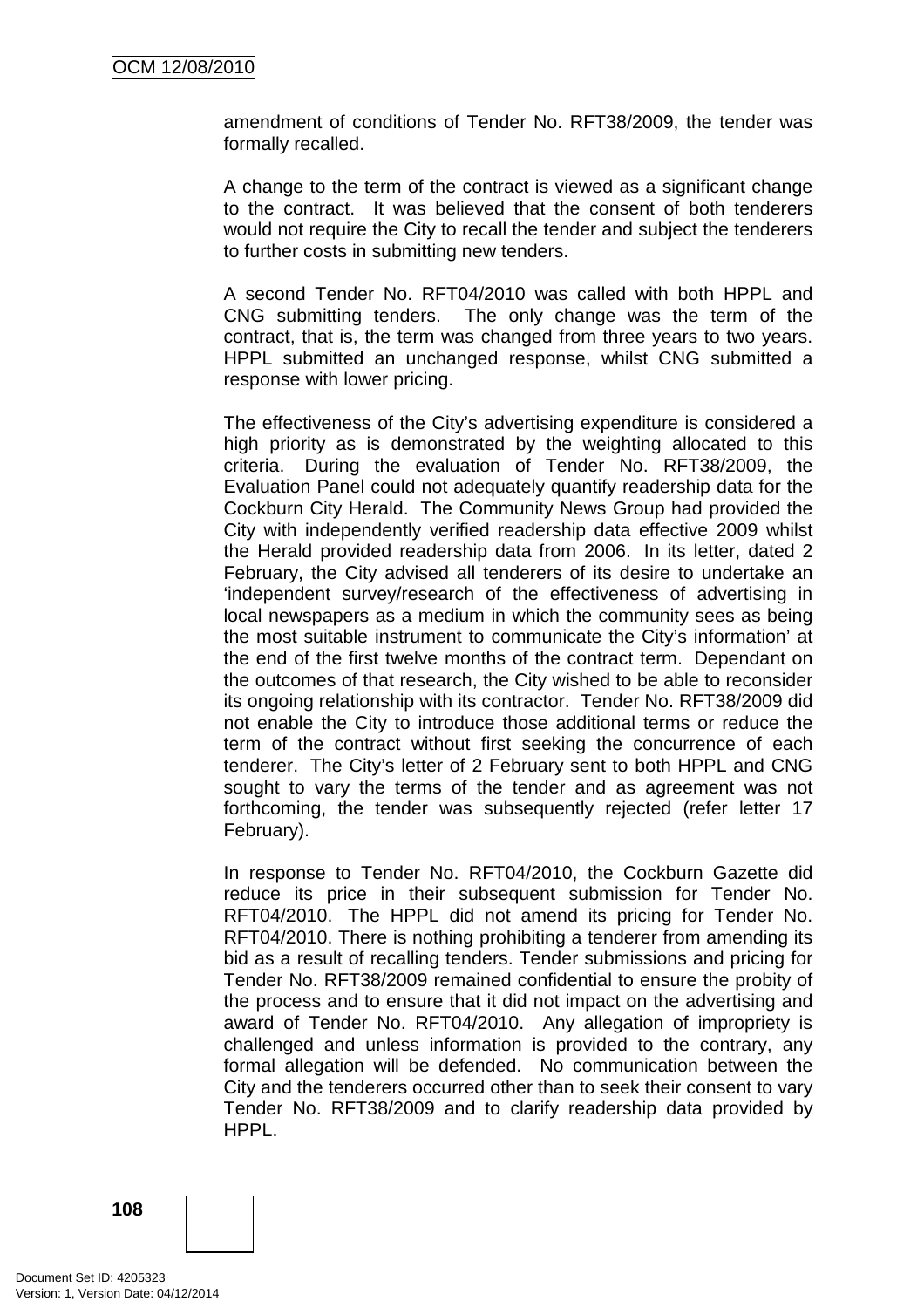Whilst it is not appropriate to comment on specific information provided by the Cockburn Gazette to support their submission, the City can advise that no new information was provided for consideration of Tender No. RFT04/2010.

The evaluation for Tender No. RFT38/2009 was undertaken by three officers comprising the Director, Finance and Corporate Services, the Manager, Marketing and Communications and Manager, Finance. The evaluation of Tender No. RFT04/2010 was made by a three member panel comprising two officers, the Director, Finance and Corporate Services, the Manager, Marketing and Communications and an experienced advertising agency Director, Mr Ron Sherwood. All panel members assessed the tender submissions independently and objectively and only on the information submitted in the tender documents. Any material submitted that was not relevant to the tender documents was not evaluated. The covering letter from HPPL to Tender No. RFT04/2010 was submitted as part of the tender documentation and was distributed and considered by the evaluation panel only. It was not considered appropriate for this information to be forwarded to Elected Members or other staff members whilst the tender was being evaluated and considered by the panel.

The determination of Tender No. RFT04/2010 was made after an evaluation of each submission against the evaluation criteria included in the tender documents and will be managed in accordance with the specification and scope outlined in the document.

The panel assessed each submission against the criteria advertised with the outcome of the evaluation being collated in the table below.

|                                             | <b>Percentage Scores</b> |                    |       |  |
|---------------------------------------------|--------------------------|--------------------|-------|--|
| Tenderer's Name                             | Non-Cost<br>Evaluation   | Cost<br>Evaluation | Total |  |
|                                             | 70%                      | 30%                | 100%  |  |
| <b>Community Newspaper</b><br>Group         | 64.9%                    | 18.1%              | 83.0% |  |
| <b>Herald Publishing</b><br>Company Pty Ltd | 43.6%                    | 30.0%              | 73.6% |  |

\*\*\*Recommended Submission

Pricing of each tender is confidential and has been circulated previously under confidential cover.

The decision to award Tender No. RFT04/2010 was made under delegated authority by the Director, Finance and Corporate Services and the Director, Administrative and Community Services as per Council Policy SES3 'Evaluation of Tenders'. In accordance with the conditions of delegation any Elected Member may request a tender be presented to Council for consideration. No such request was made relevant to this tender.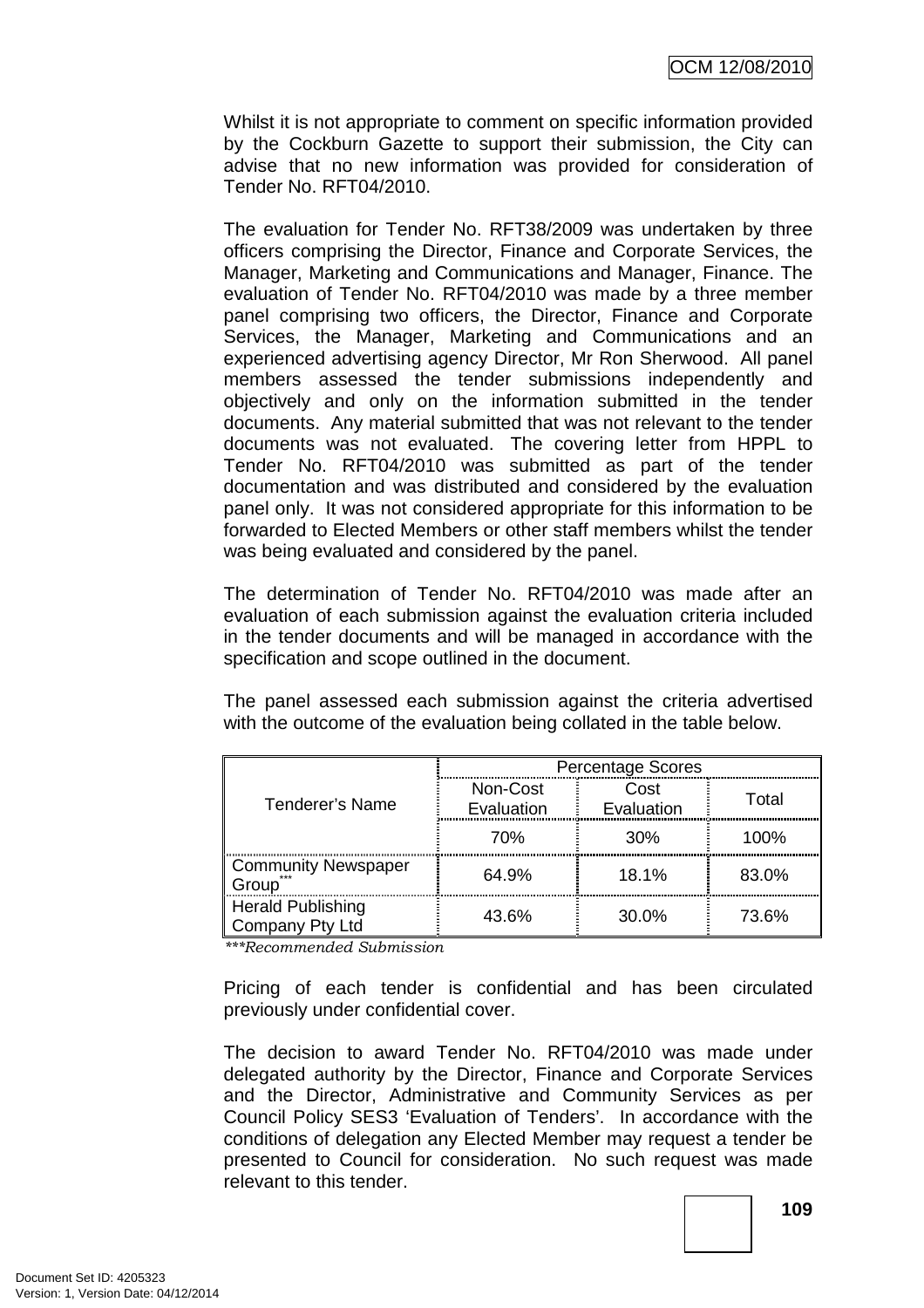#### **Conclusion**

The City's Tendering Procedures have been established and are governed by the Local Government Act 1995 and Local Government (Functions and General) Regulations 1996 – Part 4: Tenders for Providing Goods or Services.

The City believes the calling and rejection of submissions for Tender No. RFT38/2009 and the calling and awarding of Tender No. RFT04/2010 was conducted correctly and in accordance with the Local Government Act, Tender Regulations and Council Policies.

As mentioned in the Acting CEO`s response to Mr Smith on 15 July, 2010, it is open for him to refer the matter to the Department of Local Government to deal with any claims of impropriety. Given the continued claims by Mr Smith in his correspondence of 26th July, such an action was contemplated by the administration as a means of seeking a third party review of the process. Officers did not consider it necessary as they believe that the process followed was sound and that Council's relevant Policy and associated Delegated Authority were adhered to as the means by which the decision was reached to award the Tender. Whilst we would support any review, we believe that any dispute on the probity of the process is best left for others to initiate investigative action, if thought necessary or appropriate.

Accordingly, it is not considered that Council is able to effect any other outcome in respect to the awarding of the Tender and Herald Publishing should be advised of this opinion.

A Chronology for Tender No. RFT38/2009 and Tender No. RFT04/2010 is noted in detail in attachment 3.

#### **Strategic Plan/Policy Implications**

#### **Governance Excellence**

• To conduct Council business in open public forums and to manage Council affairs by employing publicly accountable practices.

#### **Budget/Financial Implications**

# N/A

#### **Legal Implications**

Local Government Act 1995; and Local Government (Functions and General) Regulations 1996 – Part 4: Tenders for Providing Goods or Services.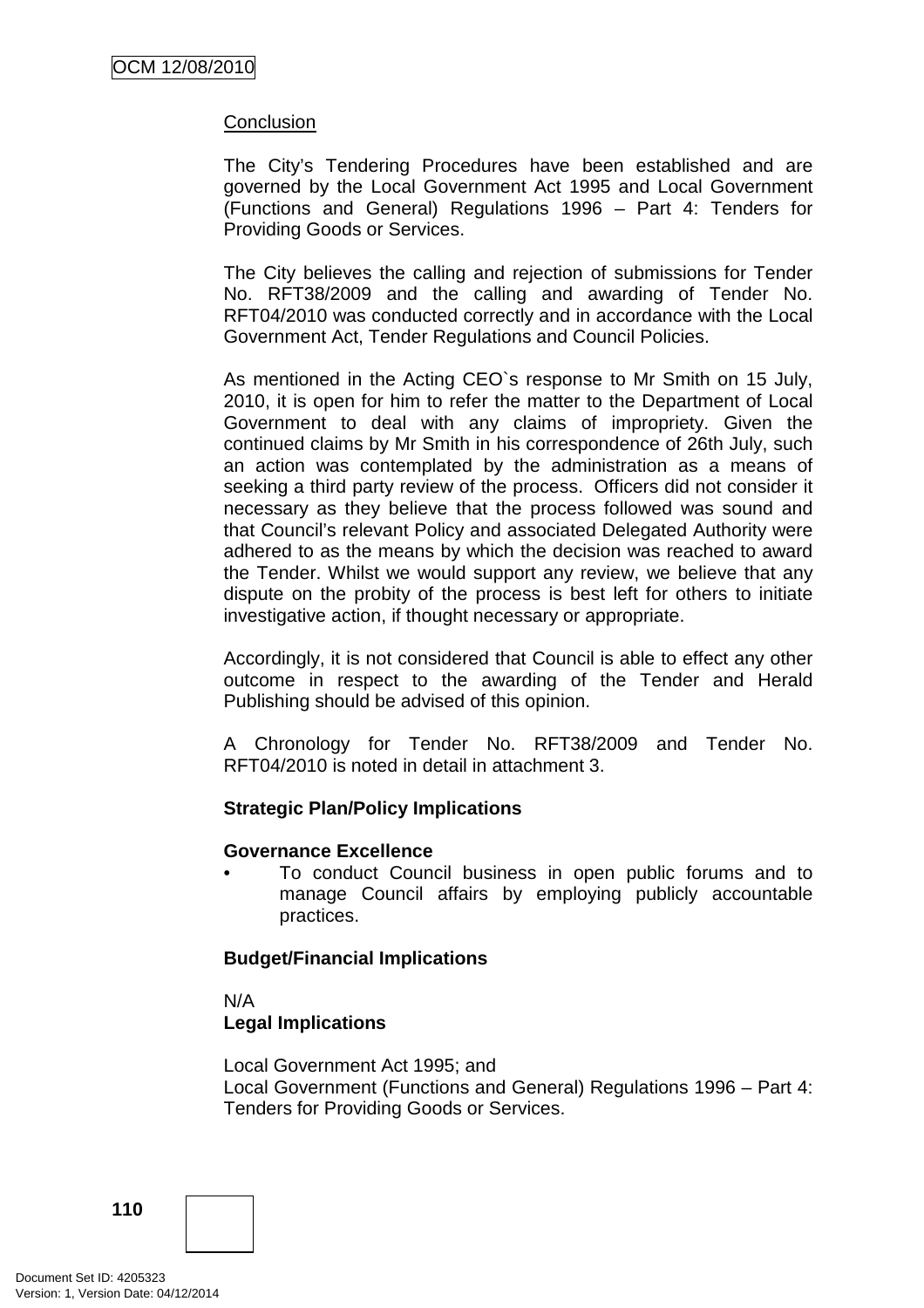## **Community Consultation**

N/A

# **Attachment(s)**

- 1. Correspondence received from Mr Andrew Smith, Herald Publishing Company Pty Ltd, dated 2 July 2010.
- 2. City's response to Mr Andrew Smith's letter of 2 July 2010.
- 3. Chronology of Tender No. RFT38/2009 and Tender No. 04/2010
	- Advertising Services Local Community Newspaper.

# **Advice to Proponent(s)/Submissioners**

Herald Publishing has been advised that the matter is to be considered by Council at 12 August 2010 Council Meeting.

# **Implications of Section 3.18(3) Local Government Act, 1995**

Nil.

# **16. ENGINEERING AND WORKS DIVISION ISSUES**

## **16.1 (MINUTE NO 4336) (OCM 12/08/2010) - TENDER NO. RFT 11/2010 - CONSULTANCY SERVICES - ENGINEERING DESIGN (RFT11/2010) (J RADAICH) (ATTACH)**

#### **RECOMMENDATION**

That Council accept the tenders submitted for Tender No. RFT11/2010 – Consultancy Services – Engineering Design from:

- -Shawmac Pty Ltd (roads and drainage)
- -SJR Civil Consulting Pty Ltd (roads and drainage)
- -AECOM Australia Pty Ltd (roads & drainage)
- -GHD Pty Ltd (road & drainage and traffic engineering)
- - Opus International Consultants (roads & drainage and traffic engineering)
- -BG&E Pty Ltd (traffic engineering and structural)
- -Worley Parsons (structural)
- - JDSI Consulting Engineers (structural and lighting & electrical)
- -Sage Consulting Engineers (lighting & electrical)
- -Underground Power Development (lighting & electrical)

for a two (2) year period from award, and extendable for up to a further three (3) year period for a total estimated Contract value of \$522,000 GST exclusive. The award being subject to outstanding compliances with insurance, anti-competitive conduct and OSH declaration being resolved and in accordance with their submitted tenders and Council's contract documentation.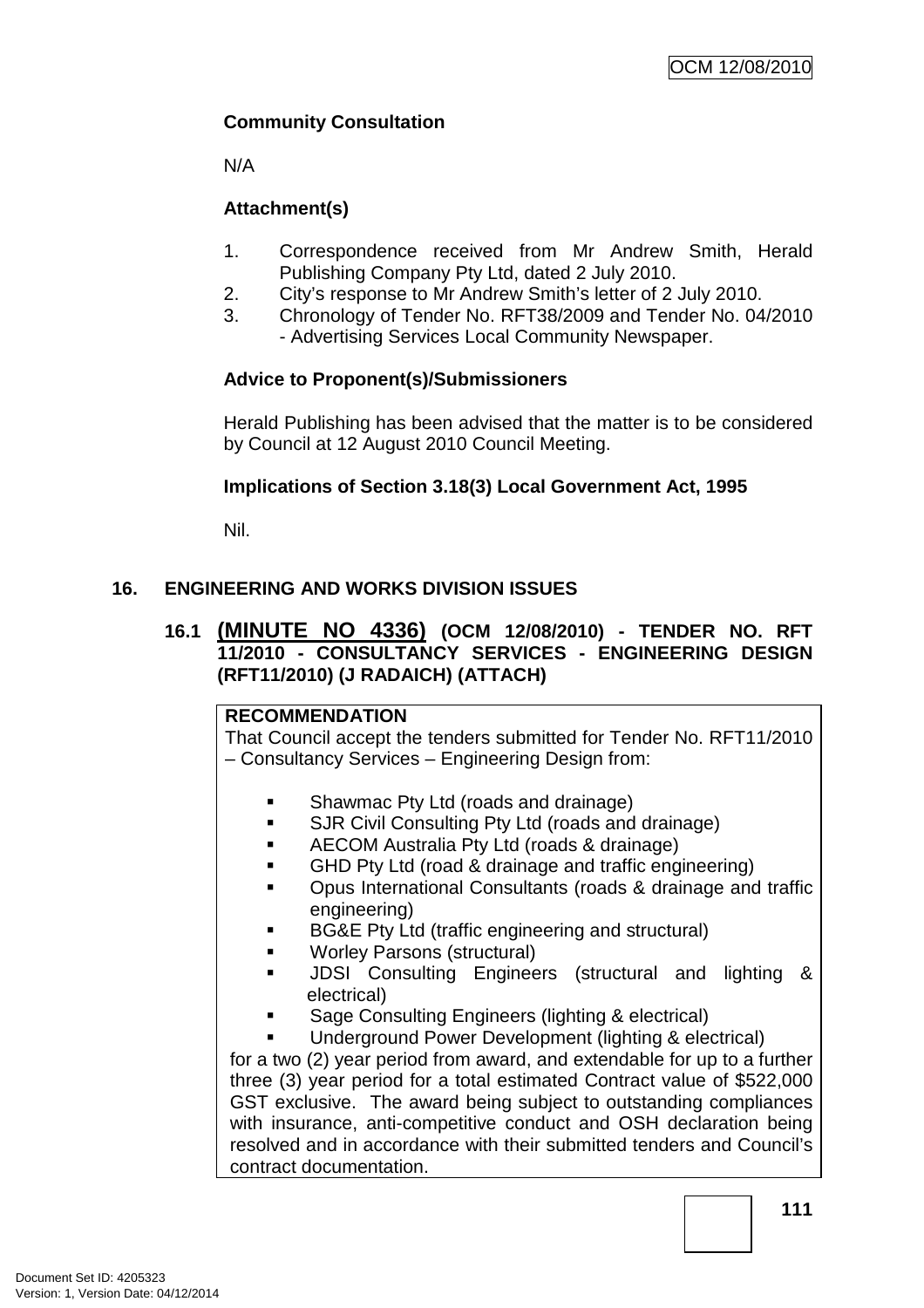## **COUNCIL DECISION**

MOVED Clr S Limbert SECONDED Deputy Mayor K Allen that the recommendation be adopted.

## **CARRIED 9/0**

## **Background**

To supplement the City's own in house design capability there is a need to periodically engage suitably qualified and experienced Engineering Design Consultants to provide engineering design and related services. These include, but are not limited to, the design of urban roads, road intersections, traffic management facilities, traffic control and pedestrian signals, line marking and signage, stormwater drainage, footpaths and cycleways, road pavements, street lighting, minor structures and landscapes (open space areas and roadways); as well as road safety audits, traffic impact assessments and traffic management studies.

These consultancy services would also include liaison and consultation with the public, public utilities negotiations, project cost estimating, draft tender document preparation, tender specification enquiries, tender and quotation submissions assessment assistance, contract and project supervisions, engineering design plan checking, liaison and negotiation with private developers etc.

As the scope of services comprises a broad range of design requirements and projects which vary in scope, complexity and sizes, it is recognised that not all consultants have the necessary resources and skill sets to meet every engineering design requirement. Therefore, it is opportune to invite consultants to tender their services for either all of the City's engineering design requirements, or only for those requirements for which they have the resources and skill sets that will enable them to provide those particular services.

Consequently, a broad specification and associated tender documentation was prepared and subsequently called for the provision of various engineering design services for a period of two years, with extension options for up to an extra three years.

Tender No. RFT11/2010 – Consultancy Services – Engineering Design was advertised on Wednesday 10 March 2010 in the Local Government Tenders section of "The West Australian" newspaper. It was also displayed on the City's website between 10 March and 1 April 2010 inclusive.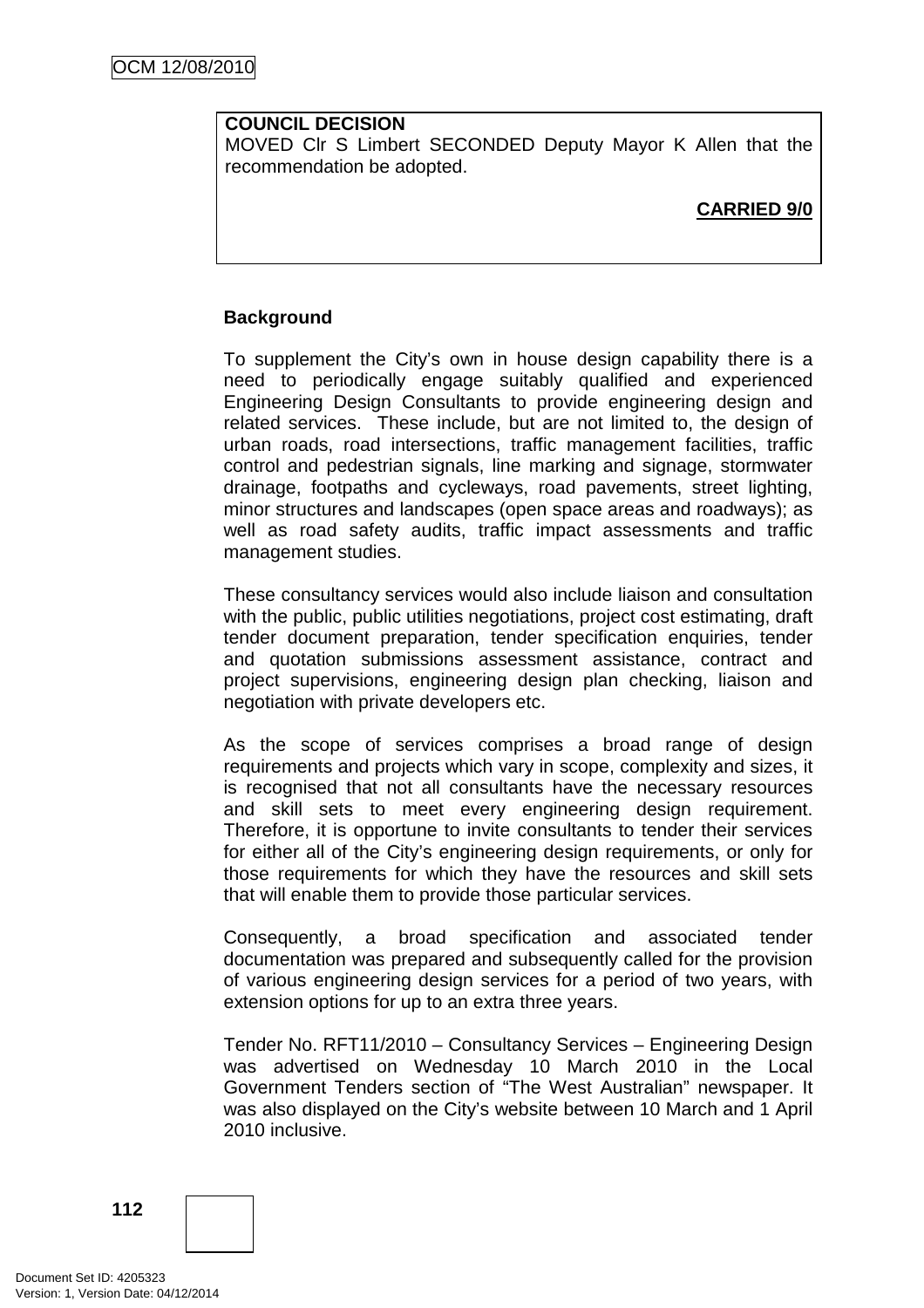No Elected Member has requested that this tender be submitted to Council for acceptance.

## **Submission**

Tenders closed at 3:00 p.m. (AWST) on Thursday 1 April 2010 and twenty one (21) tender submissions were received:

| Zacor Design Pty Ltd                  |
|---------------------------------------|
| Lowes Churchill & Associates Pty Ltd  |
| <b>Shane McMaster Surveys</b>         |
| WorleyParsons                         |
| Shawmac Pty Ltd                       |
| <b>Transcore Pty Ltd</b>              |
| <b>CPG Pty Ltd</b>                    |
| <b>JDSI Consulting Engineers</b>      |
| <b>Sage Consulting Engineers</b>      |
| <b>SJR Civil Consulting Pty Ltd</b>   |
| <b>Porter Consulting Engineers</b>    |
| Cardno (WA) Pty Ltd                   |
| <b>Opus International Consultants</b> |
| <b>GHD Pty Ltd</b>                    |
| <b>Underground Power Development</b>  |
| <b>BG &amp; E Pty Limited</b>         |
| <b>Pritchard Francis Pty Ltd</b>      |
| <b>ARRB Group Ltd</b>                 |
| <b>CNF &amp; Associates Pty Ltd</b>   |
| VDM Consulting (WA) Pty Ltd           |
| <b>AECOM Australia Pty Ltd</b>        |
|                                       |

## **Report**

Compliant Tenderers

| <b>Compliance Criteria</b> |                                                                                     |  |  |
|----------------------------|-------------------------------------------------------------------------------------|--|--|
| A                          | Compliance with the Specification contained in the<br>Request.                      |  |  |
| B                          | Compliance with the Conditions of Tendering<br>this<br>Request.                     |  |  |
| C                          | Compliance with Fixed Price (Clauses 1.8 and 6.3) and<br>completion of Clause 3.4.2 |  |  |
| Е                          | Compliance with Insurance Requirements and completion<br>of Clause 3.2.6            |  |  |
| E1                         | Public Liability Insurance \$10,000,000.00 Australian                               |  |  |
| E <sub>2</sub>             | Professional Indemnity \$1,000,000.00 Australian                                    |  |  |
| E <sub>3</sub>             | <b>Workers Compensation</b>                                                         |  |  |
| F <sub>3</sub>             | <b>Or Personal Accident Insurance</b>                                               |  |  |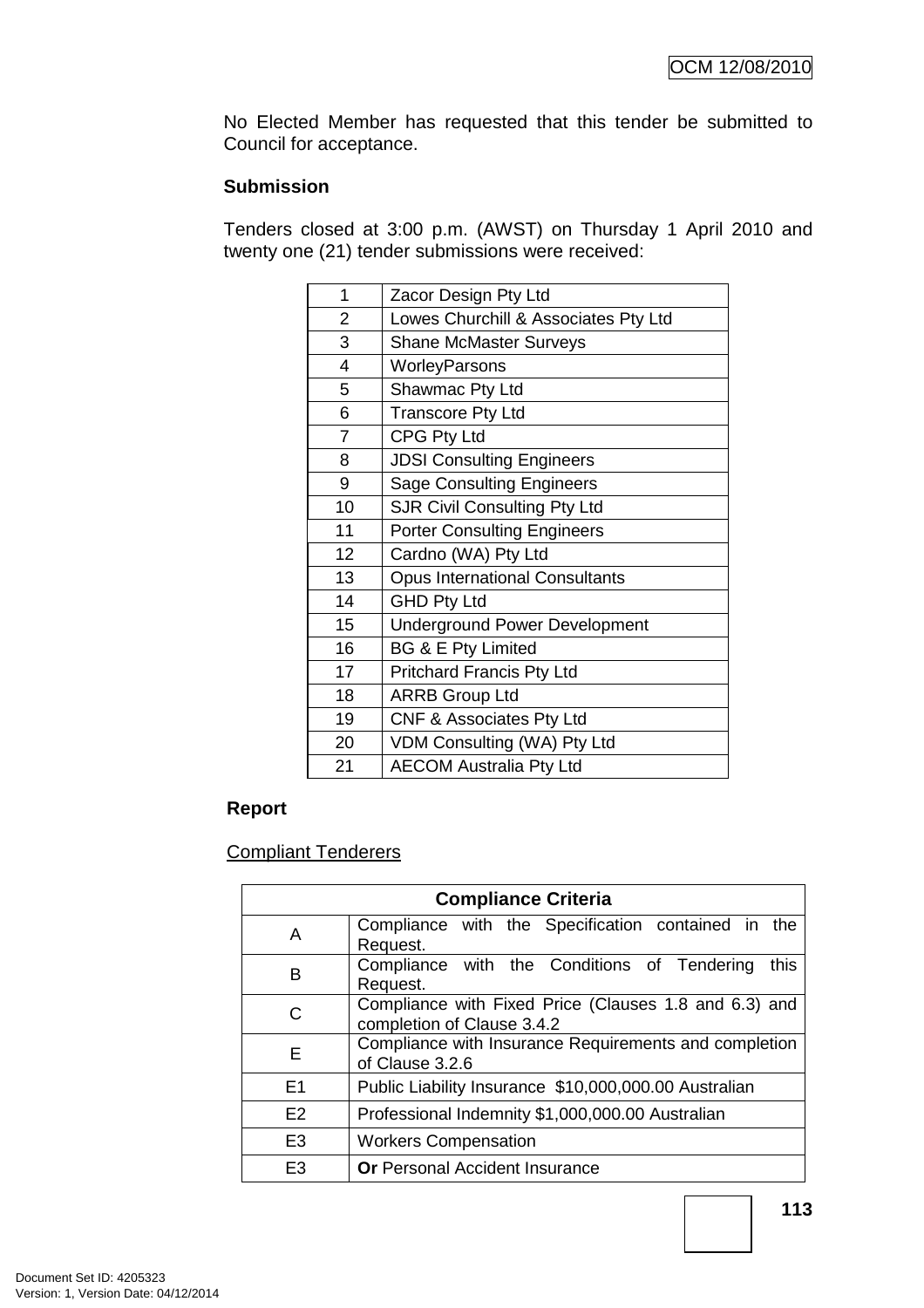| F.       | Compliance with and completion of the Price Schedules<br>3.4.4 & 3.4.5 |
|----------|------------------------------------------------------------------------|
| 1.10.2   | Number of Copies of Tender Submission Required                         |
| 1.10.21  | <b>ACCC Certificate of Warranty Submitted</b>                          |
| Part 4   | <b>OSH Declaration</b>                                                 |
| Addendum | Acknowledgement of Addendum                                            |

| <b>Tenderer's Name</b>   |                                      | <b>Compliance</b><br><b>Assessment</b> |
|--------------------------|--------------------------------------|----------------------------------------|
| 1                        | Zacor Design Pty Ltd                 | Non-Compliant                          |
| $\overline{2}$           | Lowes Churchill & Associates Pty Ltd | Compliant                              |
| 3                        | <b>Shane McMaster Surveys</b>        | Compliant                              |
| $\overline{\mathcal{A}}$ | <b>Worley Parsons</b>                | Compliant                              |
| 5                        | Shawmac Pty Ltd                      | Compliant                              |
| 6                        | <b>Transcore Pty Ltd</b>             | Compliant                              |
| $\overline{7}$           | CPG Pty Ltd                          | Compliant                              |
| 8                        | <b>JDSI Consulting Engineers</b>     | Compliant                              |
| 9                        | <b>Sage Consulting Engineers</b>     | Compliant                              |
| 10                       | <b>SJR Civil Consulting Pty Ltd</b>  | Compliant                              |
| 11                       | <b>Porter Consulting Engineers</b>   | Compliant                              |
| 12                       | Cardno (WA) Pty Ltd                  | Compliant                              |
| 13                       | Opus International Consultants       | Compliant                              |
| 14                       | GHD Pty Ltd                          | Compliant                              |
| 15                       | <b>Underground Power Development</b> | Compliant                              |
| 16                       | <b>BG &amp; E Pty Limited</b>        | Compliant                              |
| 17                       | <b>Pritchard Francis Pty Ltd</b>     | Compliant                              |
| 18                       | <b>ARRB Group Ltd</b>                | Compliant                              |
| 19                       | <b>CNF &amp; Associates Pty Ltd</b>  | Compliant                              |
| 20                       | VDM Consulting (WA) Pty Ltd          | Compliant                              |
| 21                       | <b>AECOM Australia Pty Ltd</b>       | Compliant                              |

Zacor Design did not offer or demonstrate any particular expertise in the engineering design consultancy services as required by the Specification, other than general project and specialised management expertise and services, and were therefore deemed non-compliant and not included further in the evaluation process.

All other Tenderers were deemed acceptable in regard to compliancy as the non-compliances related to non-critical areas of insurance, anticompetitive conduct, OSH declaration and addendum acknowledgement, which can be confirmed or addressed prior to award of contract if necessary.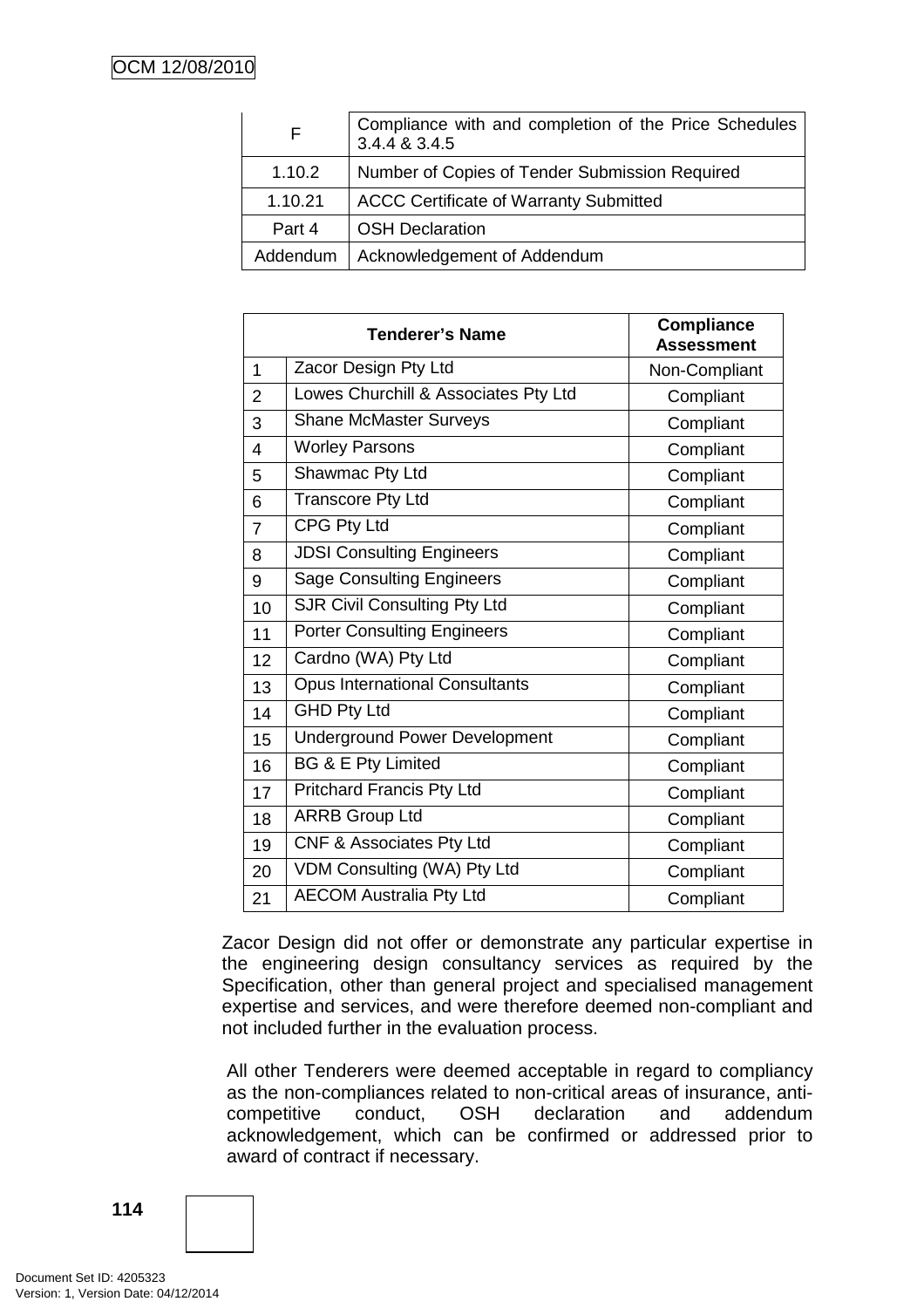# Evaluation Criteria

| <b>Evaluation Criteria</b>                | Weighting<br>Percentage |
|-------------------------------------------|-------------------------|
| Demonstrated Experience and Key Personnel | 30%                     |
| Demonstrated Understanding                | 30%                     |
| Tendered Price - Unit Rate Assessment     | 40%                     |
| <b>TOTAL</b>                              | 100%                    |

## Tender Intent/ Requirements

The purpose of the tender is to:

- **EXEL Assist the in-house design team to achieve the goal of completing** designs well ahead of the planned construction date.
- **Provide an ability to respond quickly to short term peak demands.**
- **Provide expertise where the in-house team may have a shortfall.**

The services to be provided may include, but are not limited to:

- (a) Design of:
	- -Urban roads
	- -Road intersections
	- -Traffic management facilities
	- - Traffic Control and Pedestrian Signals to Main Roads WA **Standards**
	- - Linemarking and signing plans to Main Roads WA requirements
	- -Stormwater drainage
	- -Footpaths and cycleways
	- -Road pavement
	- -Street lighting
	- -Minor structural
	- -Landscape for open space areas and roadways

(b) Traffic Consultancy Services:

- -Road Safety Audits
- -Traffic Impact Assessments
- -Traffic Management Studies
- (c) Other Consultancy Services:
	- -Public liaison and consultation.
	- - Negotiations with public utility authorities for the alteration and relocation of services.
	- -Project cost estimating.
	- - Preparation of draft tender specifications and contract documentation.
	- -Answering tender specification enquiries.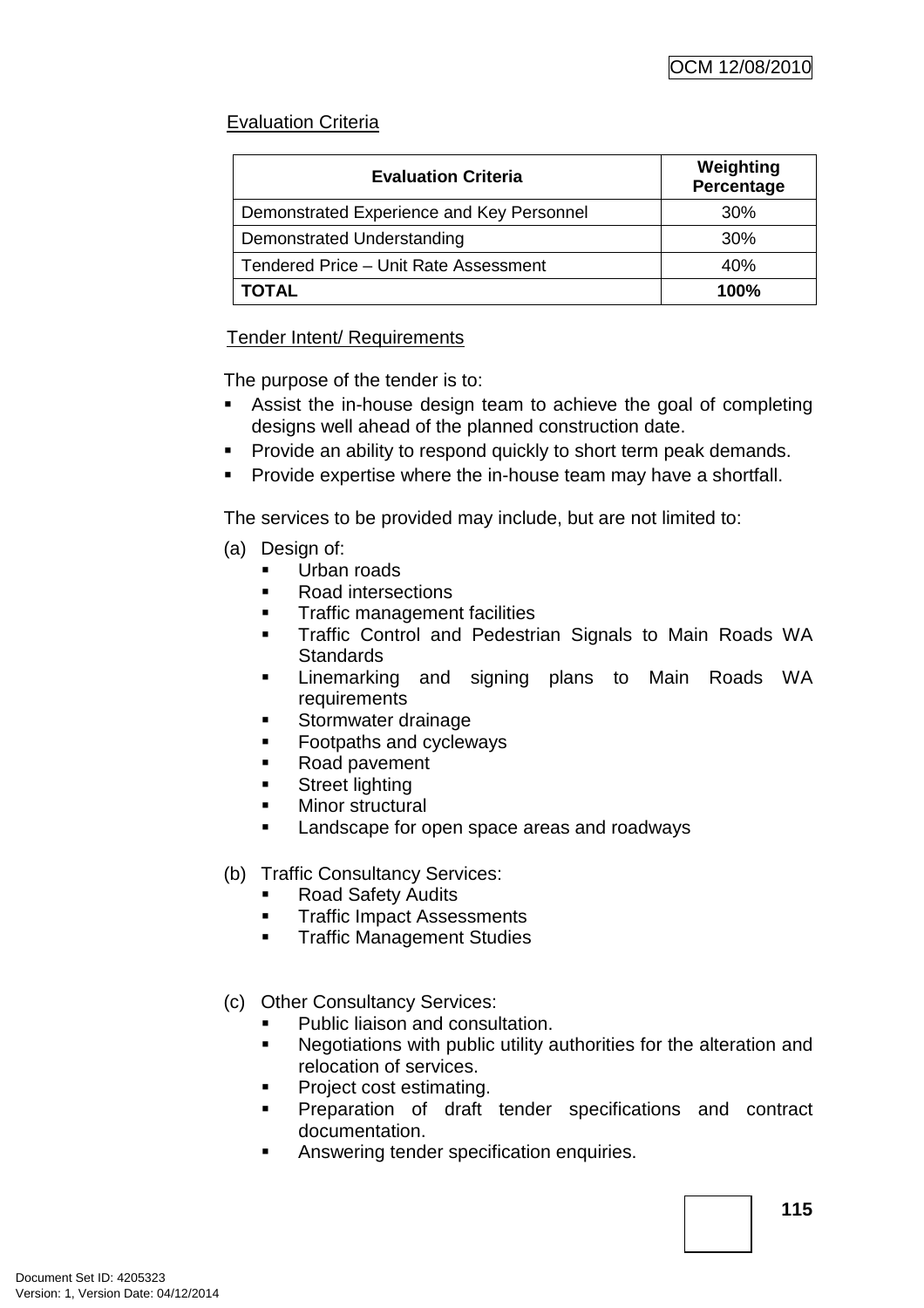- - Assist in the assessment of tenders and drafting of contract award recommendations.
- -Supervision of contracts carried out by private companies.
- - Checking of engineering design plans for subdivisions and developments undertaken by third parties.
- - Liaison and negotiations with private developers on engineering design issues.
- - Supervision of projects carried out by the day labour workforce.

#### Evaluation Panel

The tender submissions were evaluated by:

- 1. John Radaich Manager Engineering; and
- 2. Victor Iwuoha Construction Engineer, Engineering Services

#### Scoring Tables - Combined Totals

Due to the wide scope of requirements of engineering disciplines, the assessment of the tender submissions were divided into four (4) main broad discipline groups, which represent the bulk of the City's engineering design requirements. Tenderers with particular expertise in each of these groups were only included in the assessment of that group. The four broad design groups are:

- -Roads and drainage
- -Traffic engineering
- -**Structural**
- -Lighting and electrical

The resultant scoring tables of the four groups are detailed below. The five highest assessment scores in the 'Roads and Drainage' grouping and the three highest assessment scores in each of the other groupings have been highlighted in each table.

In consideration of the breadth of expertise sought in the Road and Drainage area, the Evaluation Panel considered that the five (5) highest scoring Tenderers in this group, and the three (3) highest scoring Tenderers in each of the other discipline groups, would best serve to form the Panel of Consultants. This would allow up to three (3) quotes to be to be obtained if necessary from the selected providers for any particular design project.

| <b>ROADS AND DRAINAGE</b>              |                                      |                           |              |
|----------------------------------------|--------------------------------------|---------------------------|--------------|
| <b>Tenderer's Name</b>                 | <b>Percentage Score</b>              |                           |              |
|                                        | <b>Non-Cost</b><br><b>Evaluation</b> | Cost<br><b>Evaluation</b> | <b>Total</b> |
|                                        | 60%                                  | 40%                       | 100%         |
| <b>SJR Civil Consulting Pty Ltd **</b> | 45.00%                               | 40.00%                    | 85.00%       |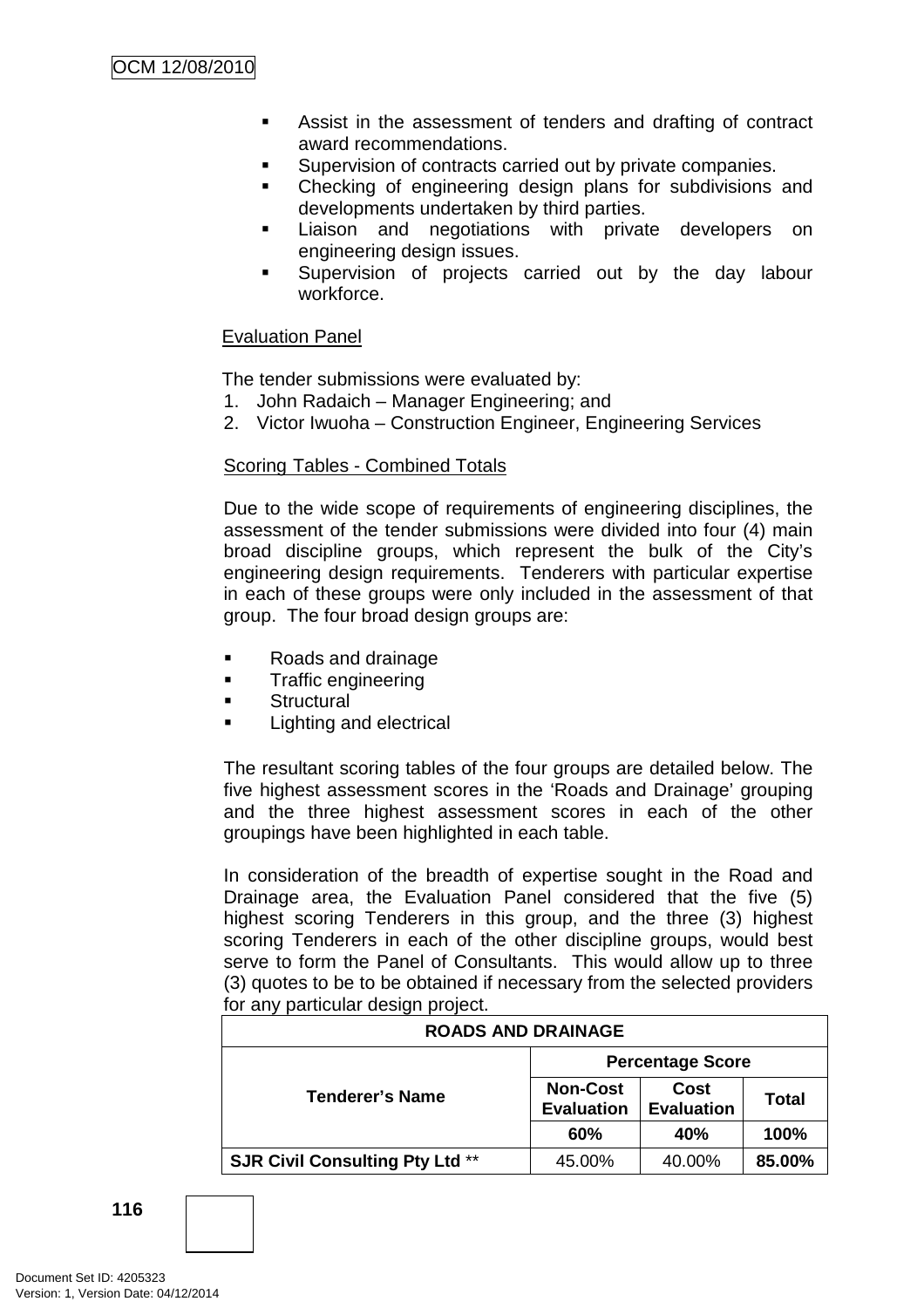| GHD Pty Ltd **                           | 60.00% | 24.81% | 84.81% |
|------------------------------------------|--------|--------|--------|
| <b>AECOM Australia Pty Ltd **</b>        | 56.67% | 26.58% | 83.25% |
| <b>Shawmac Pty Ltd **</b>                | 55.00% | 28.10% | 83.10% |
| <b>Opus International Consultants **</b> | 55.00% | 28.10% | 83.10% |
| BG & E Pty Ltd                           | 56.67% | 24.05% | 80.72% |
| <b>Porter Consulting Engineers</b>       | 55.00% | 25.32% | 80.32% |
| <b>Worley Parsons</b>                    | 53.33% | 24.81% | 78.14% |
| CPG Pty Ltd                              | 48.33% | 28.61% | 76.94% |
| <b>JDSI Consulting Engineers</b>         | 53.33% | 22.28% | 75.61% |
| VDM Consulting (WA) Pty Ltd              | 55.00% | 20.25% | 75.25% |
| <b>ARRB Group Ltd</b>                    | 48.33% | 26.58% | 74.91% |
| Cardno (WA) Pty Ltd                      | 48.33% | 25.32% | 73.65% |
| <b>Pritchard Francis Pty Ltd</b>         | 51.67% | 21.52% | 73.19% |
| Lowes Churchill & Associates Pty Ltd     | 51.67% | 21.01% | 72.68% |
| <b>Shane McMaster Surveys</b>            | 30.00% | 34.94% | 64.94% |

**\*\*** Recommended Submission

| <b>TRAFFIC ENGINEERING</b>               |                                      |                           |              |  |
|------------------------------------------|--------------------------------------|---------------------------|--------------|--|
|                                          | <b>Percentage Score</b>              |                           |              |  |
| <b>Tenderer's Name</b>                   | <b>Non-Cost</b><br><b>Evaluation</b> | Cost<br><b>Evaluation</b> | <b>Total</b> |  |
|                                          | 60%                                  | 40%                       | 100%         |  |
| <b>Opus International Consultants **</b> | 58.33%                               | 40.00%                    | 98.33%       |  |
| BG & E Pty Ltd **                        | 55.83%                               | 39.33%                    | 95.16%       |  |
| GHD Pty Ltd **                           | 60.00%                               | 32.58%                    | 92.58%       |  |
| Shawmac Pty Ltd                          | 53.33%                               | 37.08%                    | 90.41%       |  |
| WorleyParsons                            | 55.00%                               | 34.38%                    | 89.38%       |  |
| CPG Pty Ltd                              | 50.00%                               | 39.10%                    | 89.10%       |  |
| Cardno (WA) Pty Ltd                      | 50.00%                               | 39.10%                    | 89.10%       |  |
| <b>JDSI Consulting Engineers</b>         | 56.67%                               | 32.36%                    | 89.03%       |  |
| <b>AECOM Australia Pty Ltd</b>           | 50.00%                               | 37.53%                    | 87.53%       |  |
| <b>Porter Consulting Engineers</b>       | 53.33%                               | 34.16%                    | 87.49%       |  |
| VDM Consulting (WA) Pty Ltd              | 51.67%                               | 34.16%                    | 85.83%       |  |
| <b>Transcore Pty Ltd</b>                 | 53.33%                               | 30.34%                    | 83.67%       |  |
| <b>ARRB Group Ltd</b>                    | 48.33%                               | 35.28%                    | 83.61%       |  |
| Lowes Churchill & Associates Pty Ltd     | 45.00%                               | 34.83%                    | 79.83%       |  |

**\*\*** Recommended Submission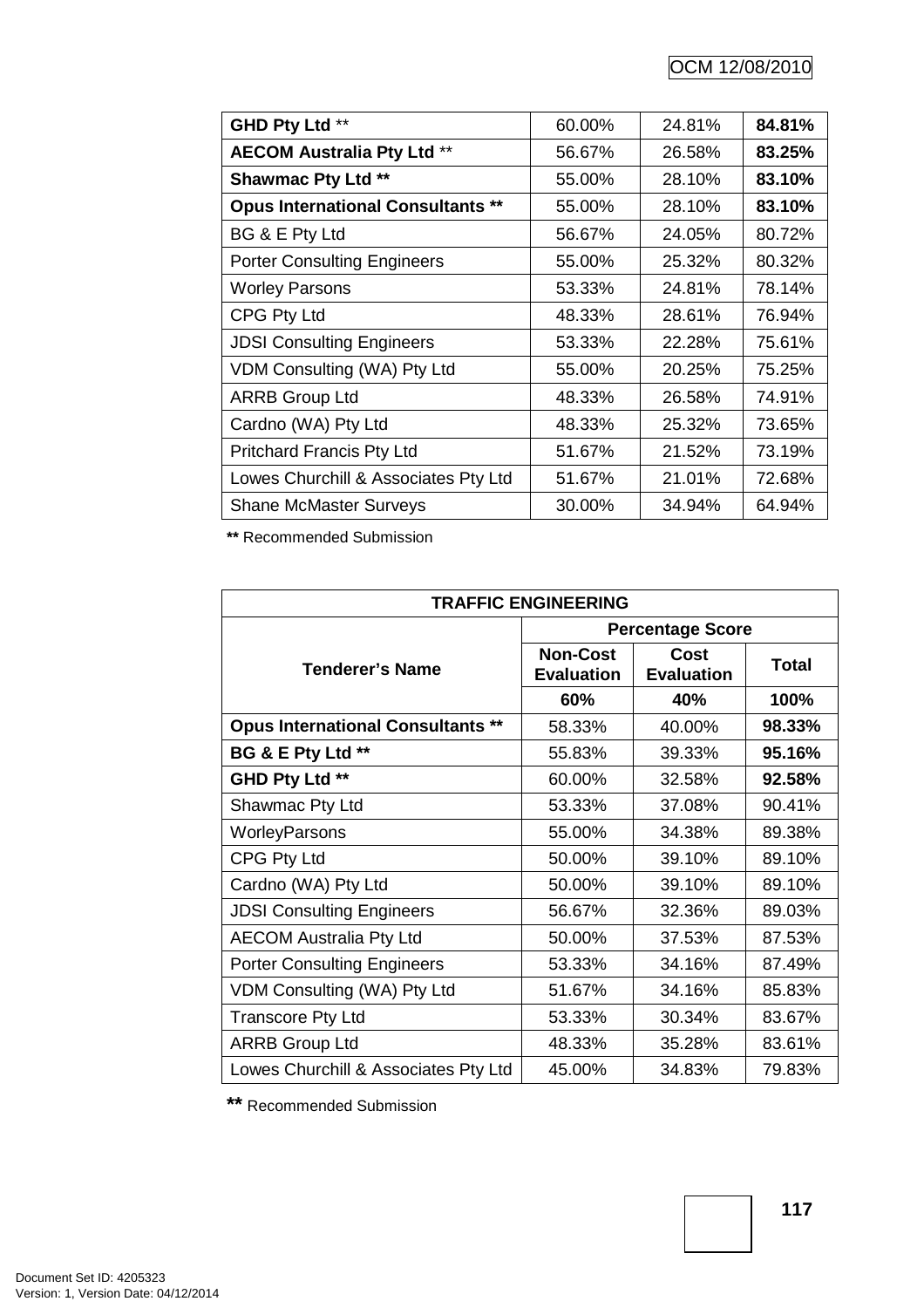| <b>STRUCTURAL</b>                     |                                      |                           |        |  |
|---------------------------------------|--------------------------------------|---------------------------|--------|--|
|                                       | <b>Percentage Score</b>              |                           |        |  |
| Tenderer's Name                       | <b>Non-Cost</b><br><b>Evaluation</b> | Cost<br><b>Evaluation</b> | Total  |  |
|                                       | 60%                                  | 40%                       | 100%   |  |
| BG & E Pty Ltd **                     | 60.00%                               | 39.58%                    | 99.58% |  |
| <b>JDSI Consulting Engineers **</b>   | 56.47%                               | 40.00%                    | 96.47% |  |
| <b>WorleyParsons **</b>               | 56.47%                               | 38.54%                    | 95.01% |  |
| <b>GHD Pty Ltd</b>                    | 60.00%                               | 34.38%                    | 94.38% |  |
| <b>Opus International Consultants</b> | 52.94%                               | 39.58%                    | 92.52% |  |
| <b>AECOM Australia Pty Ltd</b>        | 56.47%                               | 34.79%                    | 91.26% |  |
| Cardno (WA) Pty Ltd                   | 52.94%                               | 37.50%                    | 90.44% |  |
| VDM Consulting (WA) Pty Ltd           | 56.47%                               | 27.71%                    | 84.18% |  |
| <b>Pritchard Francis Pty Ltd</b>      | 51.18%                               | 32.71%                    | 83.89% |  |

**\*\*** Recommended Submission

| <b>LIGHTING AND ELECTRICAL</b>             |                                      |                           |              |  |
|--------------------------------------------|--------------------------------------|---------------------------|--------------|--|
|                                            | <b>Percentage Score</b>              |                           |              |  |
| Tenderer's Name                            | <b>Non-Cost</b><br><b>Evaluation</b> | Cost<br><b>Evaluation</b> | <b>Total</b> |  |
|                                            | 60%                                  | 40%                       | 100%         |  |
| <b>Underground Power</b><br>Development ** | 60.00%                               | 33.94%                    | 93.94%       |  |
| <b>JDSI Consulting Engineers</b>           | 53.37%                               | 40.00%                    | 93.37%       |  |
| <b>Sage Consulting Engineers **</b>        | 60.00%                               | 32.97%                    | $92.97\%$    |  |
| <b>AECOM Australia Pty Ltd</b>             | 53.37%                               | 35.64%                    | 89.01%       |  |
| BG & E Pty Ltd                             | 57.52%                               | 30.79%                    | 88.31%       |  |
| <b>GHD Pty Ltd</b>                         | 58.38%                               | 29.58%                    | 87.96%       |  |
| <b>CNF &amp; Associates Pty Ltd</b>        | 50.04%                               | 36.36%                    | 86.40%       |  |
| <b>ARRB Group Ltd</b>                      | 48.42%                               | 27.88%                    | 76.30%       |  |

**\*\*** Recommended Submission

Evaluation Criteria Assessment

## (a) Demonstrated Experience & Key Personnel

All the Tenderers demonstrated varying levels of experience and experienced personnel in their particular discipline/s of expertise. Some also demonstrated access to suitably experience specialist subconsultants.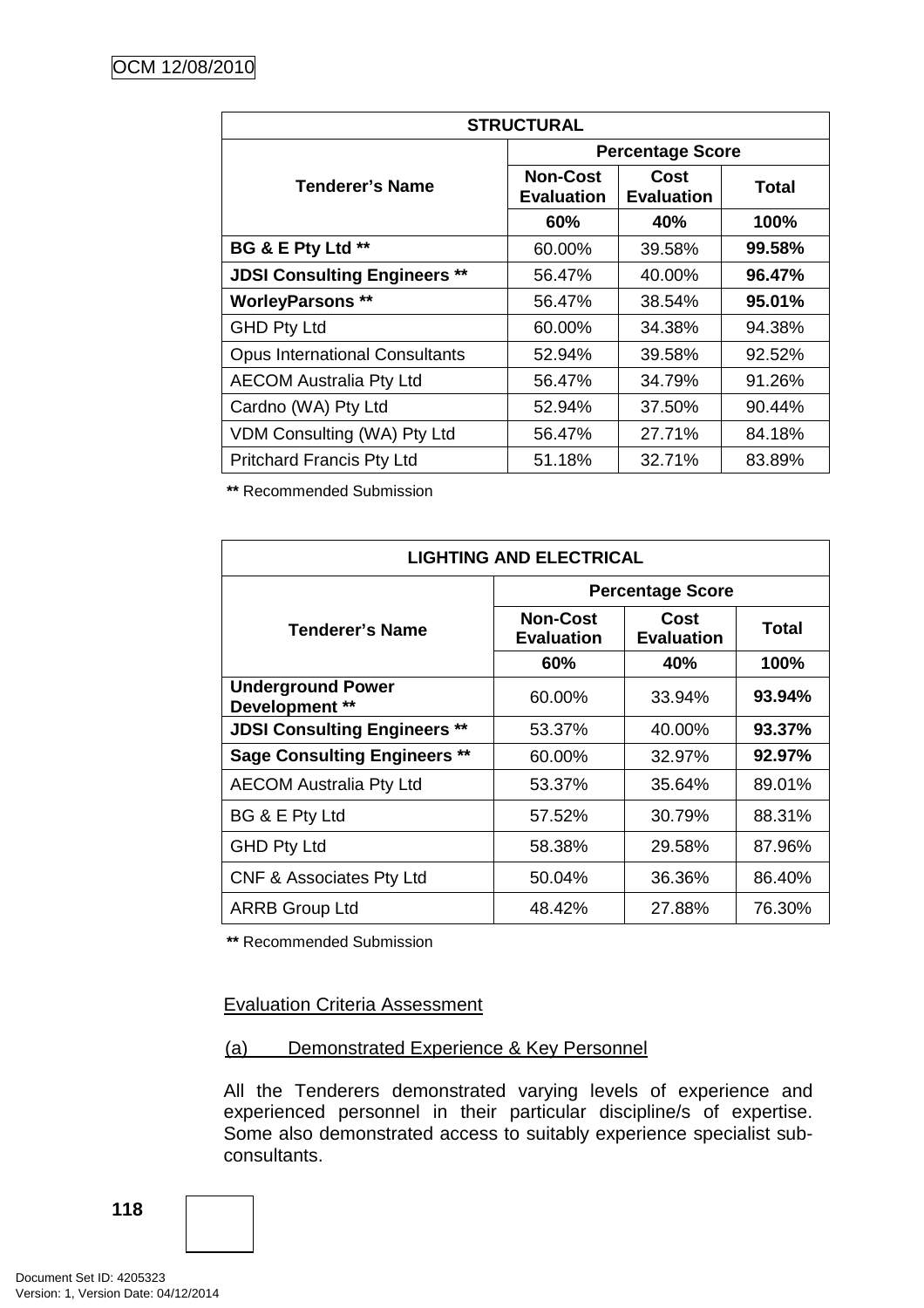#### (b) Demonstrated Understanding

All the Tenderers are well established engineering consultancies and have an understanding to various extents of the requirements for the various facets of municipal engineering in their particular discipline/s of expertise.

#### (c) Tendered Price

An indicative hourly rate was determined for each tenderer based on their hourly rates for their staff and sub-consultants with particular training and expertise in each discipline group. This indicative rate was utilised in determining their Cost scores in each broad discipline group.

#### (d) Summation

The Evaluation Panel considered that the five (5) highest scoring Tenderers in the Roads and Drainage group and the three (3) highest scoring Tenderers in each of the other discipline groups would best serve to form the Panel of Consultants. This would allow up to three (3) quotes to be to be obtained if necessary from the selected providers for any particular design project. The tenderers achieving the highest scores are as highlighted in the Scoring Tables and listed in the recommendation.

#### **Strategic Plan/Policy Implications**

#### **Transport Optimisation**

- To ensure the City develops a transport network that provides maximum utility for its users, while minimizing environmental and social impacts.
- To construct and maintain roads which are convenient and safe for vehicles, cyclists and pedestrians.
- To achieve provision of an effective public transport system that provides maximum amenity, connectivity and integration for the community.

#### **Budget/Financial Implications**

The design costs of projects is budgeted in the normal capital works, operational and general ledger budgets every year.

This is the first panel contract for design services entered into by the City. The total estimated Contract value of \$522,000 is based on expenditure for various stand alone design contracts over the previous two financial years for these type of design and associated works.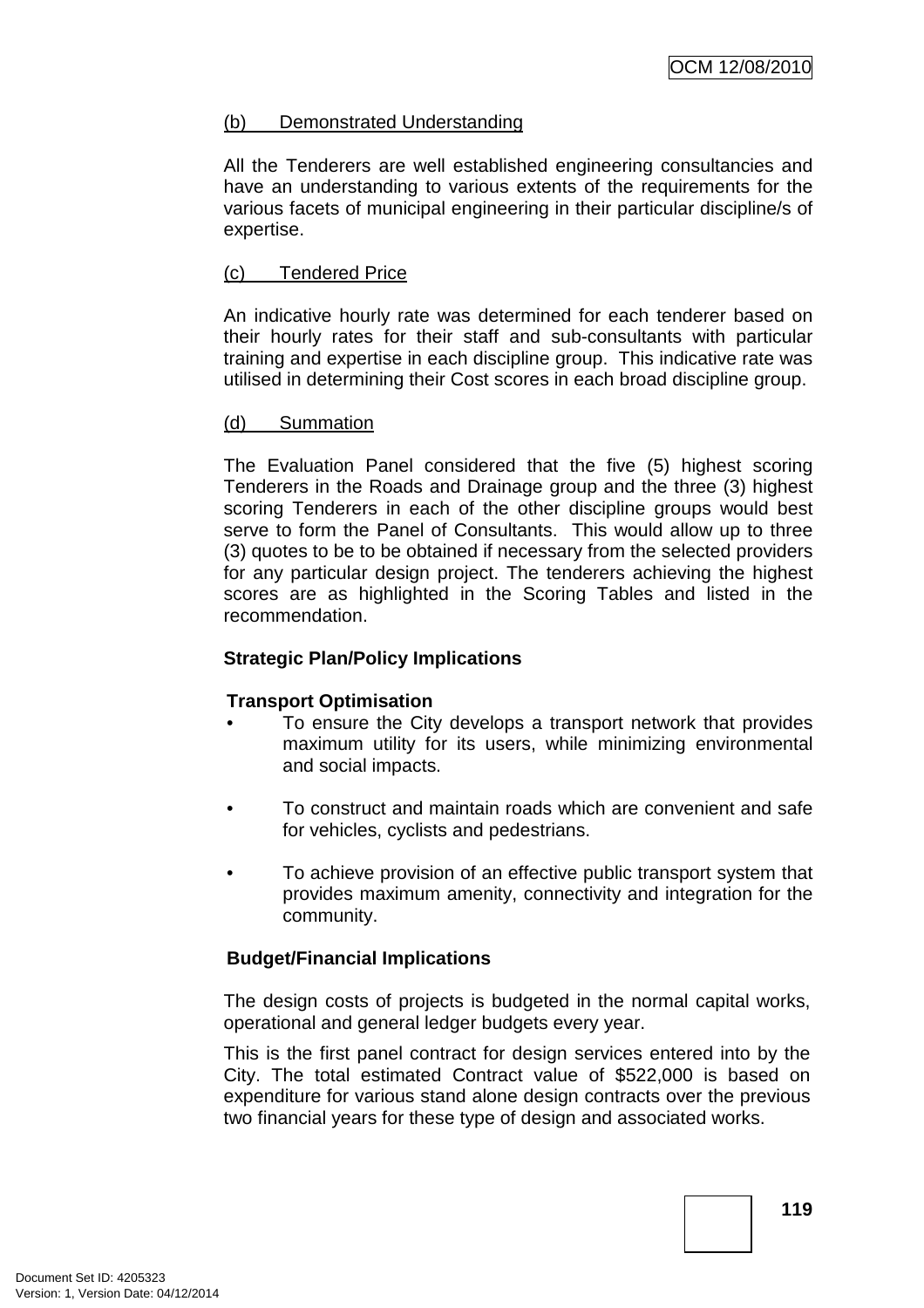## **Legal Implications**

Section 3.57 of the Local Government Act 1995 and Part 4 of the Local Government (Functions and General) Regulations 1996 refers.

### **Community Consultation**

No Community Consultation Required

#### **Attachment(s)**

The following Confidential Attachments are provided under a separate cover:

- 1. Compliance Criteria Checklist
- 2. Tender Evaluation Sheet (s)
- 3. Tendered Prices

#### **Advice to Proponent(s)/Submissioners**

Those who lodged a tender submission have been advised that this matter is to be considered at the 12 August 2010 Council Meeting.

#### **Implications of Section 3.18(3) Local Government Act, 1995**

Nil.

### **16.2 (MINUTE NO 4337) (OCM 12/08/2010) - PERMANENT CLOSURE OF MIGUEL ROAD BIBRA LAKE TO THE PASSAGE OF VEHICLES - APPLICANT: CITY OF COCKBURN (ES/R/002) (V IWUOHA) (ATTACH)**

#### **RECOMMENDATION**

That Council in accordance with section 3.50 of the Local Government Act  $1995$ 

- (1) institutes a permanent closure of a section of Miguel Road between Cocos Drive and Discovery Drive estimated from December 2010 subject to:-
	- 1 There being no substantial objection received as a result of advertising in a local newspaper.
	- 2 There being no substantial objection from service authorities, emergency services or adjoining owners.
	- 3 An approved traffic management plan to monitor and control traffic movements due to the closure.
	- 4 The proponent being fully responsible for public liability and damages arising from works.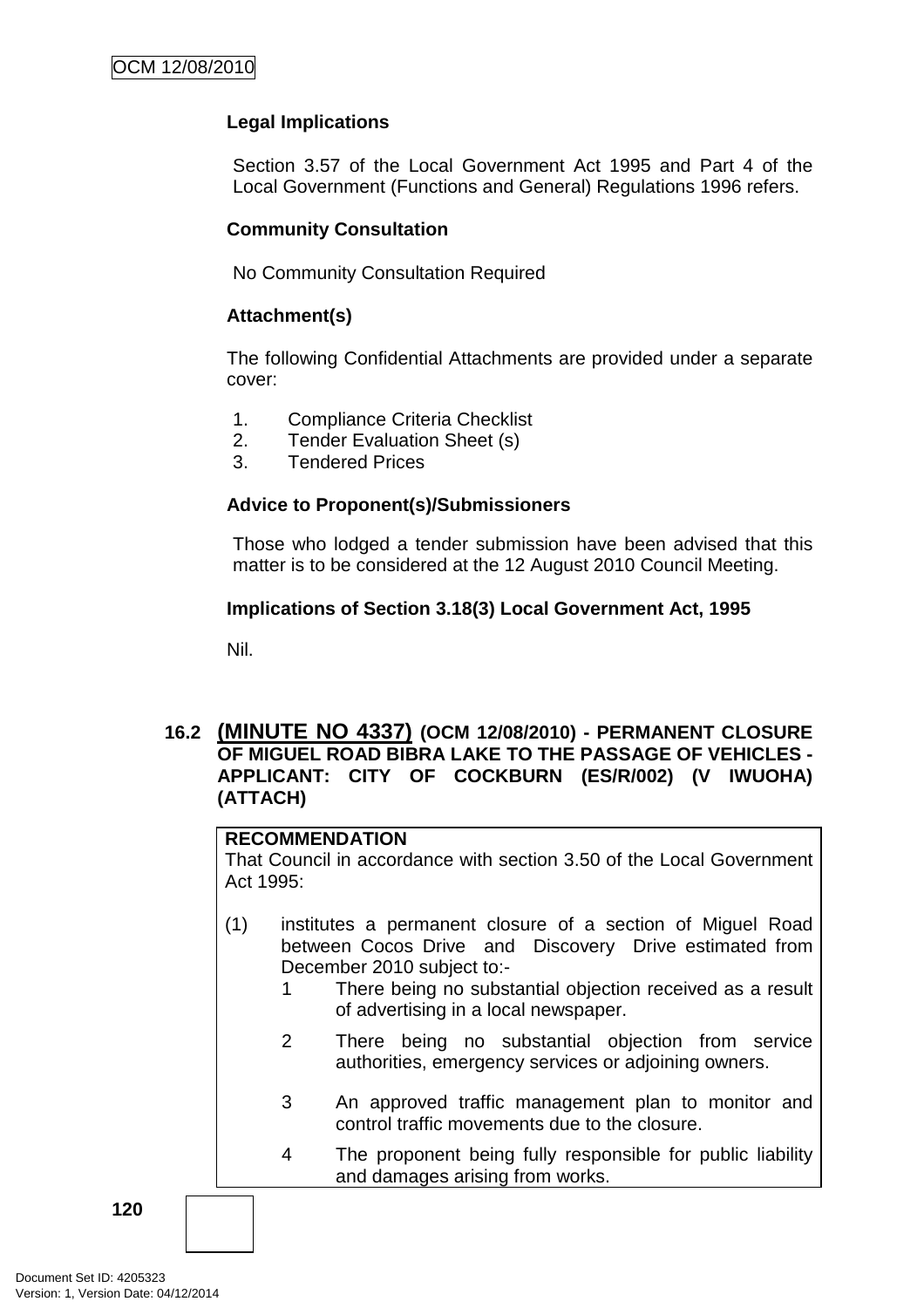5 Spearwood Avenue open to vehicular traffic between Barrington Street and Sudlow Road.

## **COUNCIL DECISION**

MOVED Clr S Limbert SECONDED Deputy Mayor K Allen that the recommendation be adopted.

## **CARRIED 9/0**

#### **Background**

The City has commenced construction of Spearwood Avenue between Barrington Street and Sudlow Road. The development of this segment of Spearwood Ave will remove industrial traffic from Miguel Road and urban areas of Bibra Lake and Yangebup. Spearwood Ave will become the major link between Stock Road and Beeliar Drive for movement to and from the Bibra Lake industrial area including Cockburn Commercial Park.

#### **Submission**

To consider the closure of Miguel Road Bibra Lake.

#### **Report**

An outcome of the construction of Spearwood Avenue between Barrington and Sudlow is the termination of Miguel Road. In its current form it is therefore necessary for Council approval for the permanent road closure of Miguel Road between Cocos Drive and Discovery Drive from December 2010 or when Spearwood Avenue project is completed.

The closure is necessary for the following reasons:

- 1. North and South bound traffic will not be able to turn into Spearwood Avenue safely.
- 2. Northern and southern traffic flows will utilise newly constructed Spearwood Avenue.

#### **Strategic Plan/Policy Implications**

#### **Demographic Planning**

• To ensure development will enhance the levels of amenity currently enjoyed by the community.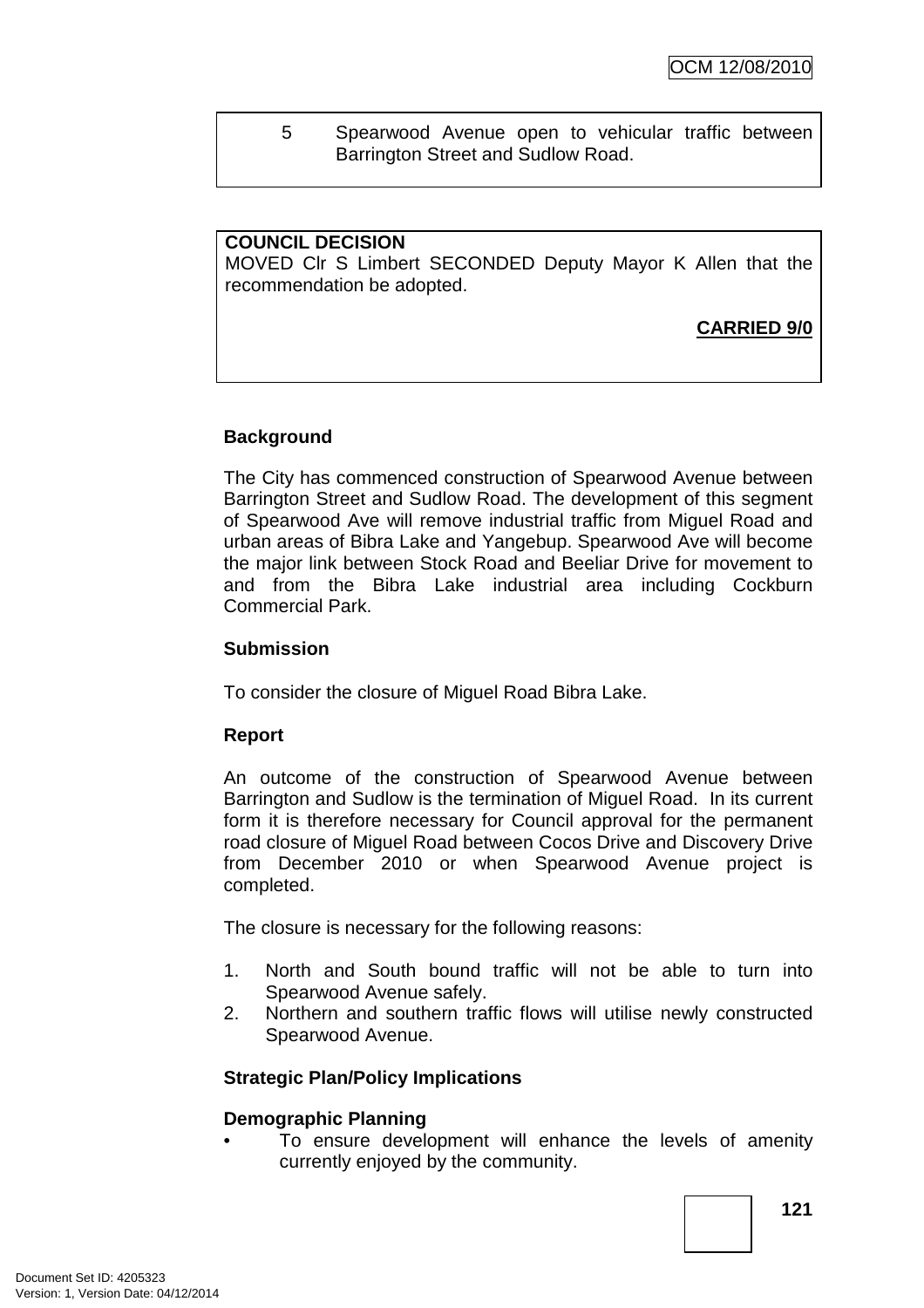## **Transport Optimisation**

• To construct and maintain roads which are convenient and safe for vehicles, cyclists and pedestrians.

### **Budget/Financial Implications**

All costs to the closure will be covered by Spearwood Avenue Capital Works Project.

#### **Legal Implications**

Section 3.50 of the Local Government Act.

## **Community Consultation**

To be advertised in a local newspaper and service authorities, emergency services and adjoining owners advised.

## **Attachment(s)**

Plan of the closure.

## **Advice to Proponent(s)/Applicant**

N/A

**Implications of Section 3.18(3) Local Government Act, 1995**

Nil.

### **16.3 (MINUTE NO 4338) (OCM 12/08/2010) - PERMANENT CLOSURE OF HOWSON WAY BIBRA LAKE TO THE PASSAGE OF VEHICLES - APPLICANT: CITY OF COCKBURN (ES/R/002) (V IWUOHA) (ATTACH)**

# **RECOMMENDATION**

That Council in accordance with section 3.50 of the Local Government Act 1995:

- (1) institutes a permanent closure of a section of Howson Way between Barrington Street. and Cocos Drive estimated closure from December 2010 subject to:-
	- 1 There being no substantial objection received as a result of advertising in a local newspaper.
	- 2 There being no substantial objection from service authorities, emergency services or adjoining owners.
	- 3 An approved traffic management plan to monitor and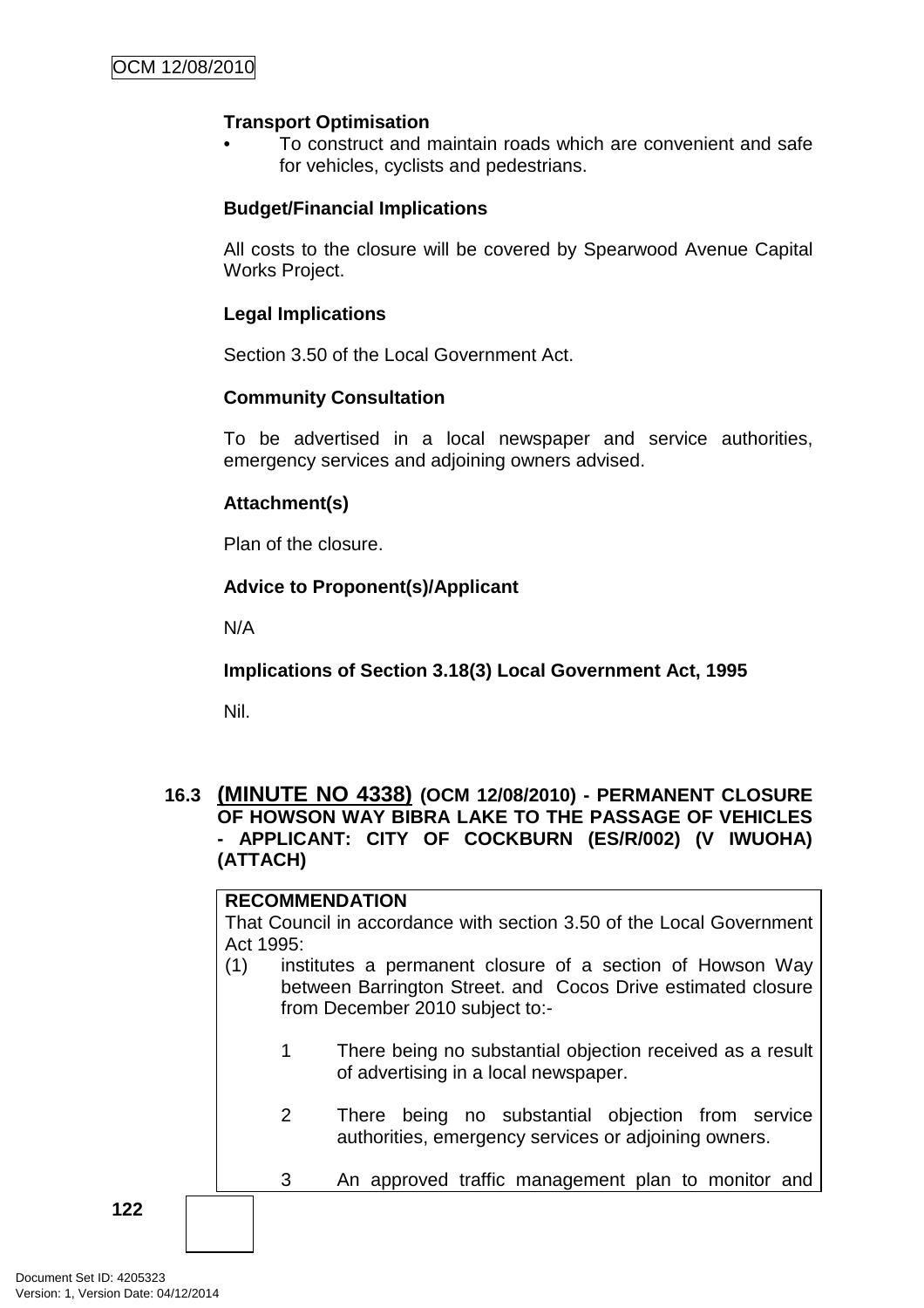control traffic movements due to the closure.

- 4 The proponent being fully responsible for public liability and damages arising from works.
- 5 Spearwood Avenue opens to vehicular traffic between Spearwood Avenue and Sudlow Road.

#### **COUNCIL DECISION**

MOVED Clr S Limbert SECONDED Deputy Mayor K Allen that the recommendation be adopted.

**CARRIED 9/0**

## **Background**

The City has commenced the construction of Spearwood Avenue between Barrington Street and Cocos Drive. The development of this segment of Spearwood Ave will remove industrial traffic from Howson Way and urban areas of Bibra Lake and Yangebup. Spearwood Ave will become the major link between Stock Road and Beeliar Drive for movement to and from the Bibra Lake industrial area and Cockburn Commercial Park.

#### **Submission**

To consider the closure of Howson Way Bibra Lake.

#### **Report**

An outcome of the construction of Spearwood Avenue between Barrington and Sudlow is the termination of Miguel Road. In its current form it is therefore necessary for Council approval for the permanent road closure of Howson Way between Barrington Street and Cocos Drive from December 2010 or when Spearwood Avenue project is completed.

The closure is necessary for the following reasons

• Four way intersections induce danger and increase the likelihood of right angle crashes. By introducing T junctions where we can replace four way intersections, we can eliminate the potential hazard poised by four way intersections. In this case the design has provided T junctions at Howson Way and also at Cocos Drive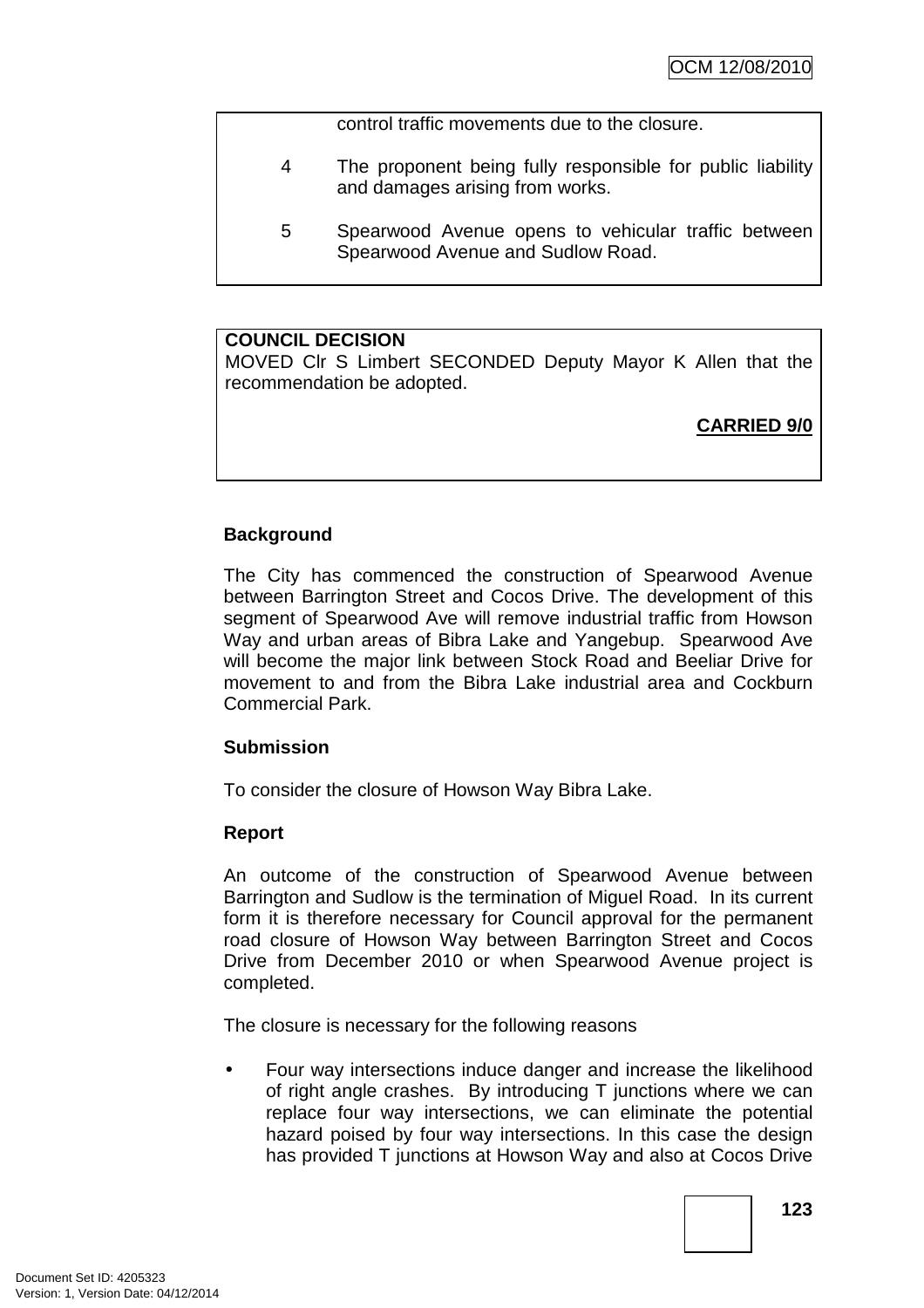and Cocos Drive connection will be performing the same but safer function than the disconnected Howson Way.

• Howson Way is at a steep gradient to Spearwood Avenue and Miguel Road; this makes truck **manoeuvrings** difficult and constitute a potential hazard to the motorists in the area and as such it makes absolute sense to close Howson Way and turn it into a **cul-de-sac.**

### **Strategic Plan/Policy Implications**

#### **Demographic Planning**

To ensure development will enhance the levels of amenity currently enjoyed by the community.

#### **Transport Optimisation**

• To construct and maintain roads which are convenient and safe for vehicles, cyclists and pedestrians.

## **Budget/Financial Implications**

All costs to the closure will be covered by the Developer

#### **Legal Implications**

Section 3.50 of the Local Government Act.

#### **Community Consultation**

To be advertised in a local newspaper and service authorities, emergency services and adjoining owners advised.

#### **Attachment(s)**

Plan of the closure

#### **Advice to Proponent(s)/Applicant**

N/A

## **Implications of Section 3.18(3) Local Government Act, 1995**

NIL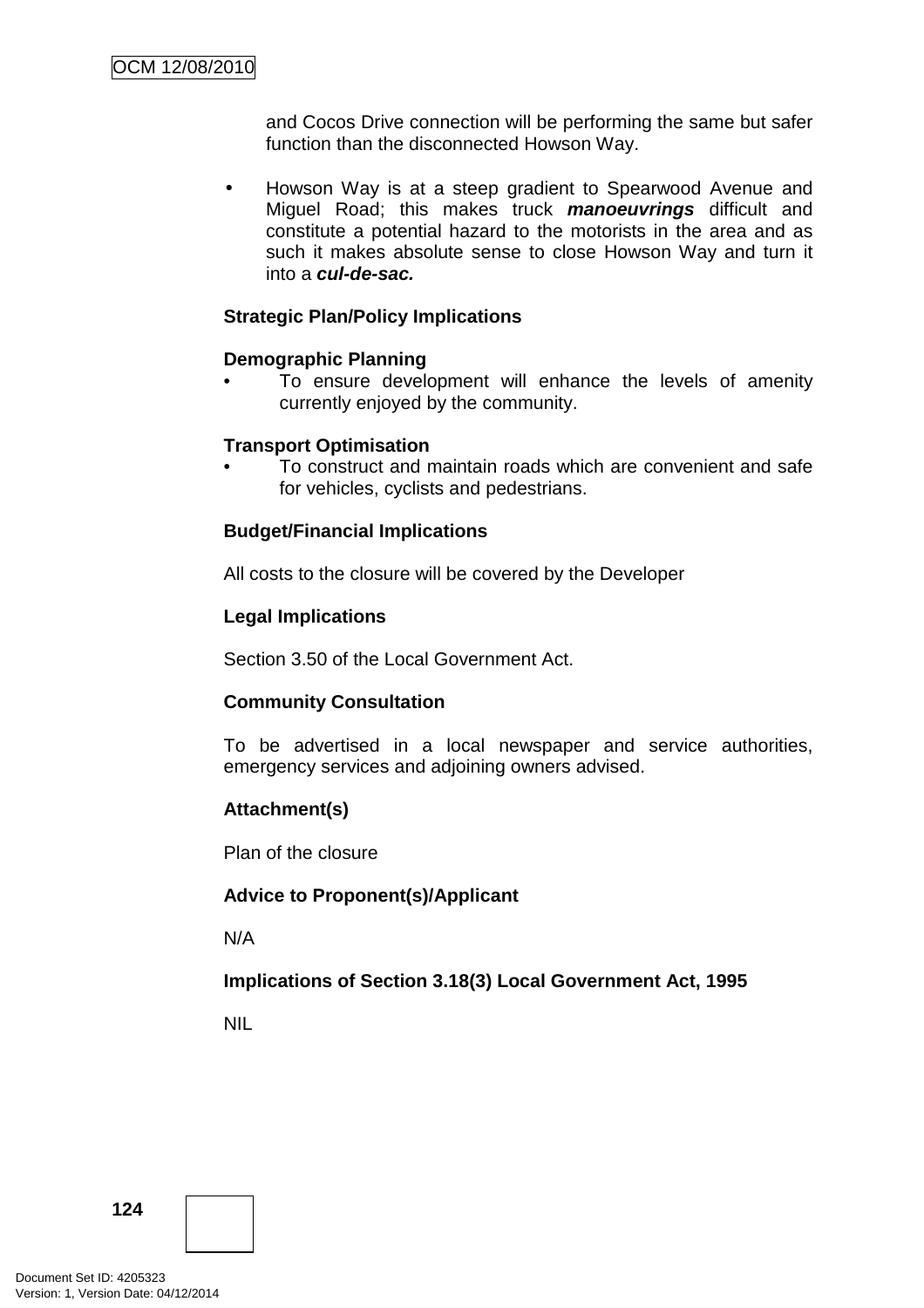## **16.4 (MINUTE NO 4339) (OCM 12/08/2010) - TEMPORARY CLOSURE OF A SECTION OF LINKAGE AVE IN COCKBURN CENTRAL TO THE PASSAGE OF VEHICLES (4200A) (S HUSSAIN) (ATTACH)**

## **RECOMMENDATION**

That Council in accordance with Section 3.50 of the Local Government Act 1995:

- (1) institutes a closure of a section of Linkage Ave (eastern carriageway), Cockburn Central between Stockton Bend and Beeliar Drive, for a period of 6 months initially commencing 23 August 2010 to 23 February 2011 subject to:
	- 1. There being no substantial objection received as a result of advertising in a local newspaper.
	- 2. There being no substantial objection from service authorities, emergency services or adjoining owners.
	- 3. The developer engaging a traffic management contractor to submit a certified traffic management plan to monitor and control traffic movements due to the closure.
	- 4. All works on existing City infrastructure (roads, footpaths, drainage, parks or verges) completed and reinstated in accordance with the "Public Utilities Code of Practice 2000", "Restoration and Reinstatement Specification for Local Government 2002" and the City of Cockburn "Excavation Reinstatement Standards 2002" as a minimum.
	- 5. The proponent being fully responsible for public liability and damages arising from.
- (2) subject to a satisfactory outcome of the closure, extend the closure for a further 6 months until 23 August 2011.

#### **COUNCIL DECISION**

MOVED Clr S Limbert SECONDED Deputy Mayor K Allen that the recommendation be adopted.

# **CARRIED 9/0**

#### **Background**

Cockburn Central Town Square area is now completed and the other infrastructures like roads, car parking and street lightings are also fully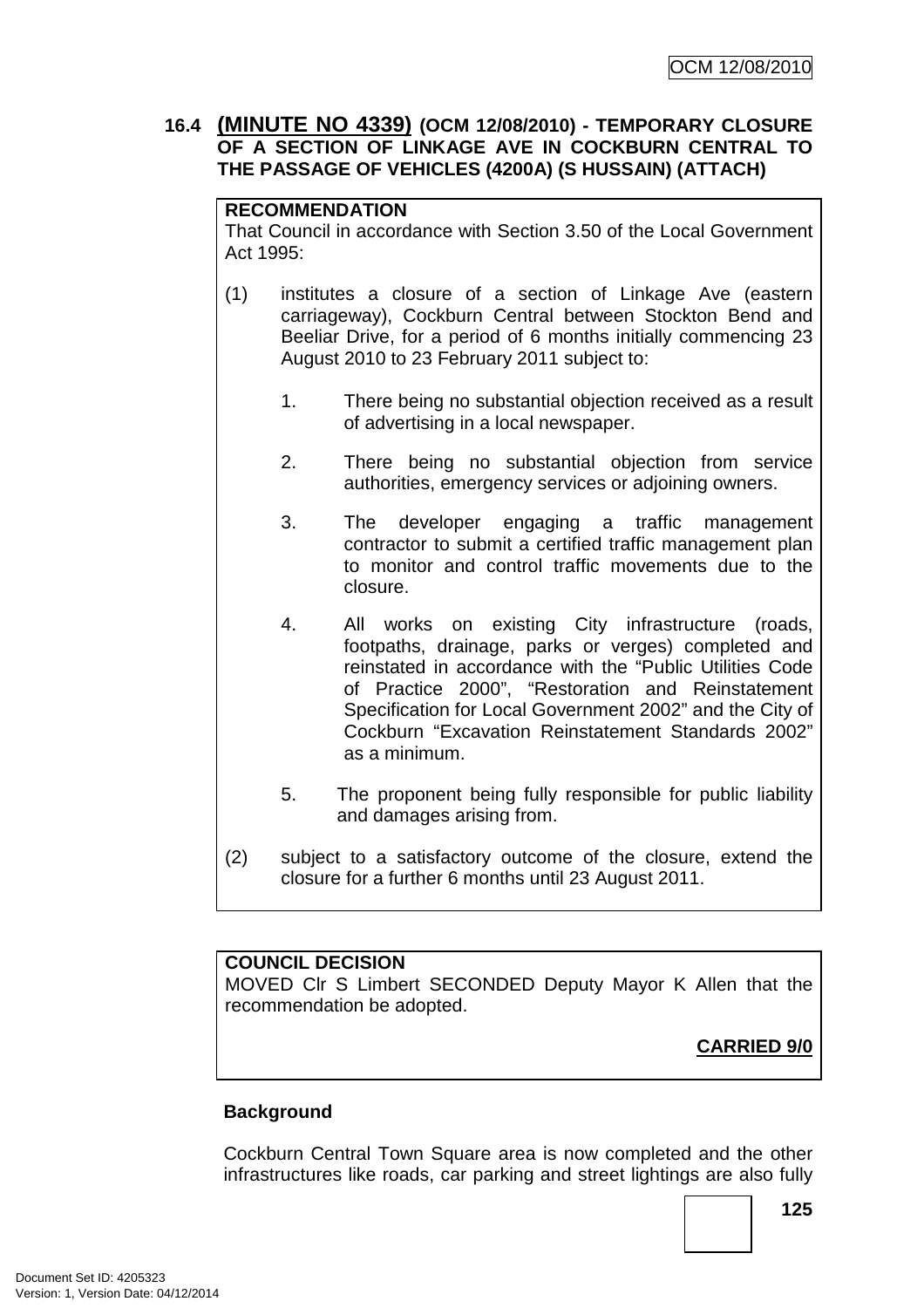operational. Building activities on the vacant lots can commence any time. Lots 14 & 15 Linkage Ave will be used for the proposed FESA Headquarter and construction works are about to commence on those lots.

## **Submission**

Advance Traffic Management Pty Ltd, the developer's appointed traffic management contractor has requested Council to implements procedures to close a section of Linkage Ave (eastern carriageway only) between Stockton Bend and Beeliar Drive, Cockburn Central for a period of up to 52 weeks during the construction of the FESA Headquarter on Lots 14 & 15 Linkage Ave.

## **Report**

During the construction activities of FESA Headquarter in Cockburn Central the road closure will be required for the below reasons:

- 1. Numerous plant and workers will be used during the construction of the new fire station. Workers, plant and equipment will be required to operate from within the traffic lane to carry out the works. Closure of east lane of Linkage Ave along the boundary of the fire station is therefore required to enable workers, plant and equipment to operate safely on the roadway without conflicting with traffic.
- 2. The main users of that section of carriageway of Linkage Ave is PTA buses and public using the train station either as a park & ride user or dropping off and picking up passengers to & from the train station. PTA has confirmed that they have no objection to the proposal and they are happy with the bus diversions as proposed in the traffic management plan. City has asked the contractor to conduct a traffic impact study and the outcome is that a maximum 2 cars every minute in the morning and afternoon peak hours are using the eastern carriageway of Linkage Ave. Considering these cars can only take Beeliar Drive east (no right turn is allowed onto Beeliar Drive), using the short detour route via Midgegoroo Ave will not have a major impact as Midgegoroo Ave has an existing left turn pocket lane to allow vehicles head towards Beeliar Drive east. The impact on the pedestrians due to closure would be minimal as Linkage Ave west side carriageway also has a footpath running along the carriageway. Although the closure is requested for 52 weeks it would be prudent to approve closure initially for 24 weeks and then extend the approval subject to a satisfactory review of the impact of closure by a City officer.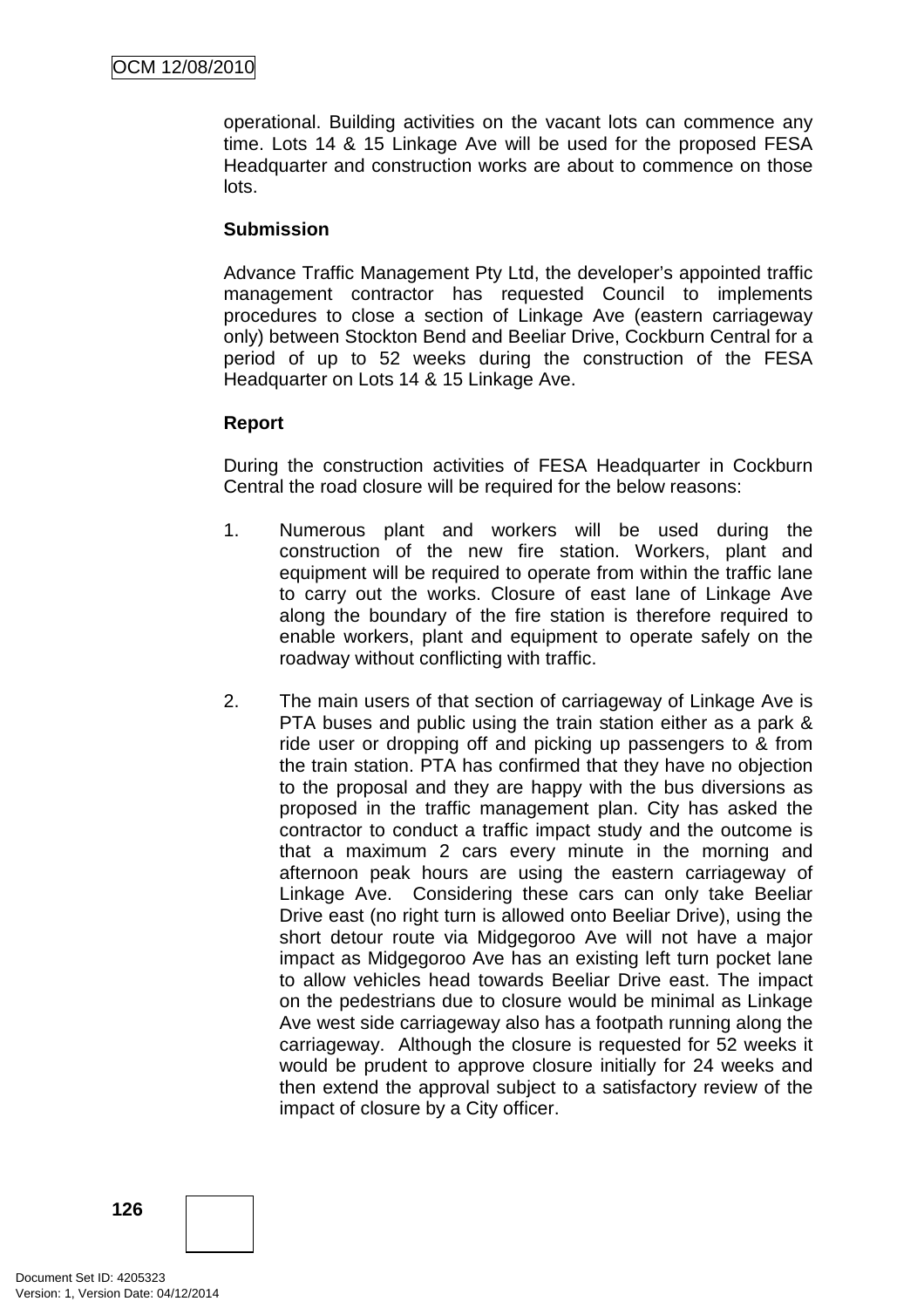- 3. Access for local traffic will not be affected by this closure; access to the existing houses within the development will always be maintained.
- 4. The contractor PS Structures has appointed a certified traffic management contractor (ATM) to monitor the impact of the road closure on the area. ATM has already submitted a traffic management plan, which is in line with Australian Standards and Main Roads field guidelines. There is no foreseen issue with the traffic management plan and the closure will not create any undue congestion. Advance warning signs will be installed and an advice of the proposed closure will be placed in both the local newspaper and West Australian newspaper.

## **Strategic Plan/Policy Implications**

#### **Demographic Planning**

• To ensure development will enhance the levels of amenity currently enjoyed by the community.

#### **Transport Optimisation**

• To construct and maintain roads which are convenient and safe for vehicles, cyclists and pedestrians.

#### **Budget/Financial Implications**

All costs to the closure will be covered by the Developer.

#### **Legal Implications**

Section 3.50 of the Local Government Act.

#### **Community Consultation**

To be advertised in a local newspaper and service authorities, emergency services and adjoining owners advised.

#### **Attachment(s)**

Plan of the closure

#### **Advice to Proponent(s)/Applicant**

Advance Traffic Management Pty Ltd has been advised that the matter will be considered by Council at the 12 August 2010 Council Meeting.

#### **Implications of Section 3.18(3) Local Government Act, 1995**

NIL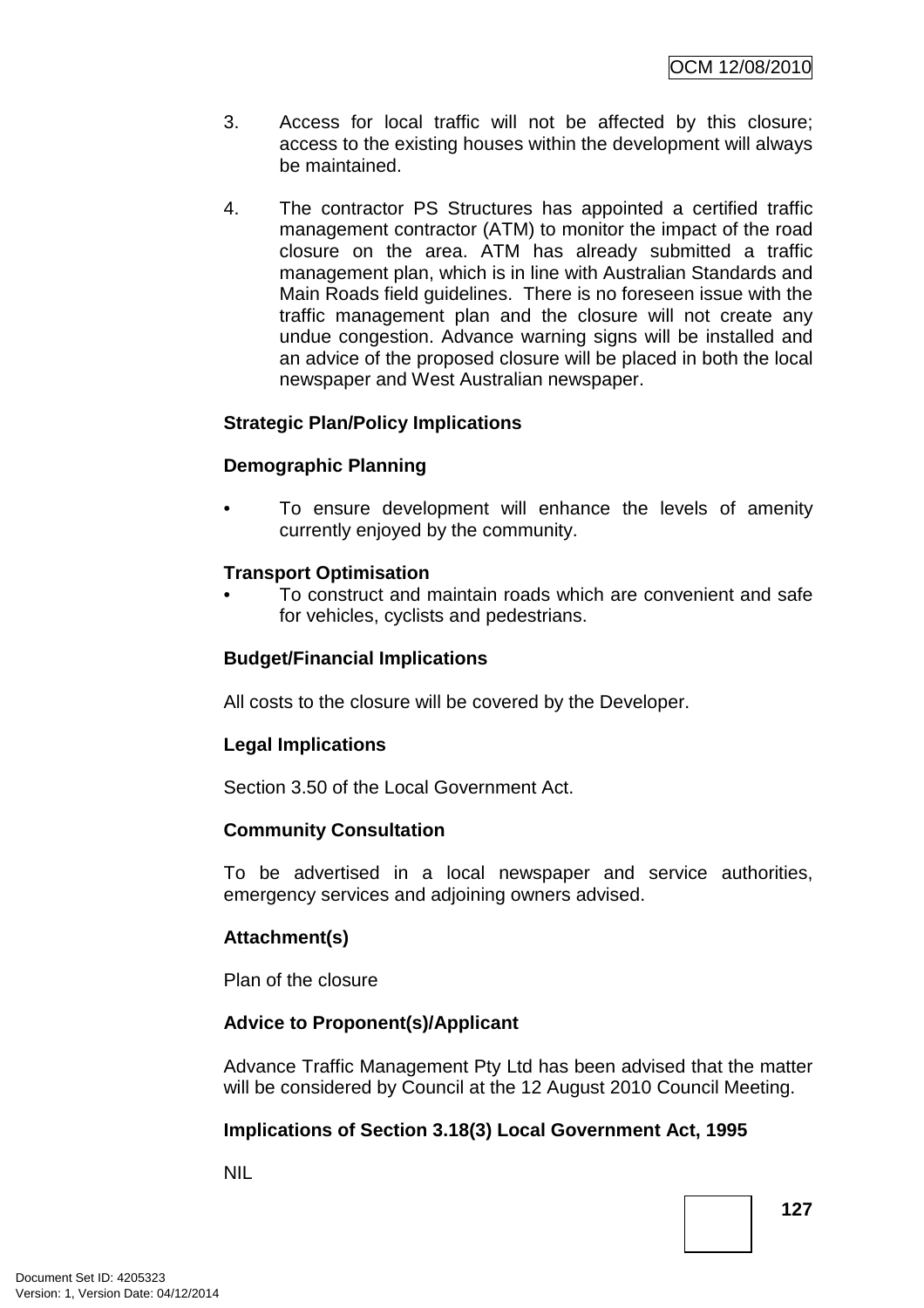## **16.5 (MINUTE NO 4340) (OCM 12/08/2010) - TEMPORARY CLOSURE OF LYON ROAD IN HARVEST LAKES SUBDIVISION IN ATWELL TO THE PASSAGE OF VEHICLES (4292) (S HUSSAIN) (ATTACH)**

## **RECOMMENDATION**

That Council in accordance with Section 3.50 of the Local Government Act 1995:

- (1) institutes a temporary closure of a section of Lyon Road, Atwell between Gibbs Road and Euphoney Way, Atwell for a period of up to 12 weeks commencing 23 August 2010 to 23 November 2011 subject to:-
	- 1. There being no substantial objection received as a result of advertising in a local newspaper.
	- 2. There being no substantial objection from service authorities, emergency services or adjoining owners.
	- 3. The developer engaging a traffic management contractor to submit a certified traffic management plan to monitor and control traffic movements due to the closure.
	- 4. All works on existing City infrastructure (roads, footpaths, drainage, parks or verges) completed and reinstated in accordance with the "Public Utilities Code of Practice 2000", "Restoration and Reinstatement Specification for Local Government 2002" and the City of Cockburn "Excavation Reinstatement Standards 2002" as a minimum.
	- 5. The proponent being fully responsible for public liability and damages arising from the works.

#### **COUNCIL DECISION**

MOVED Clr S Limbert SECONDED Deputy Mayor K Allen that the recommendation be adopted.

**CARRIED 9/0**

#### **Background**

Harvest Lakes Stage 10A subdivision has been approved by Western Australian Planning Commission and as part of the approval the developer has to reconstruct a section of Lyon Road between Gibbs Road and Euphoney Way, Atwell.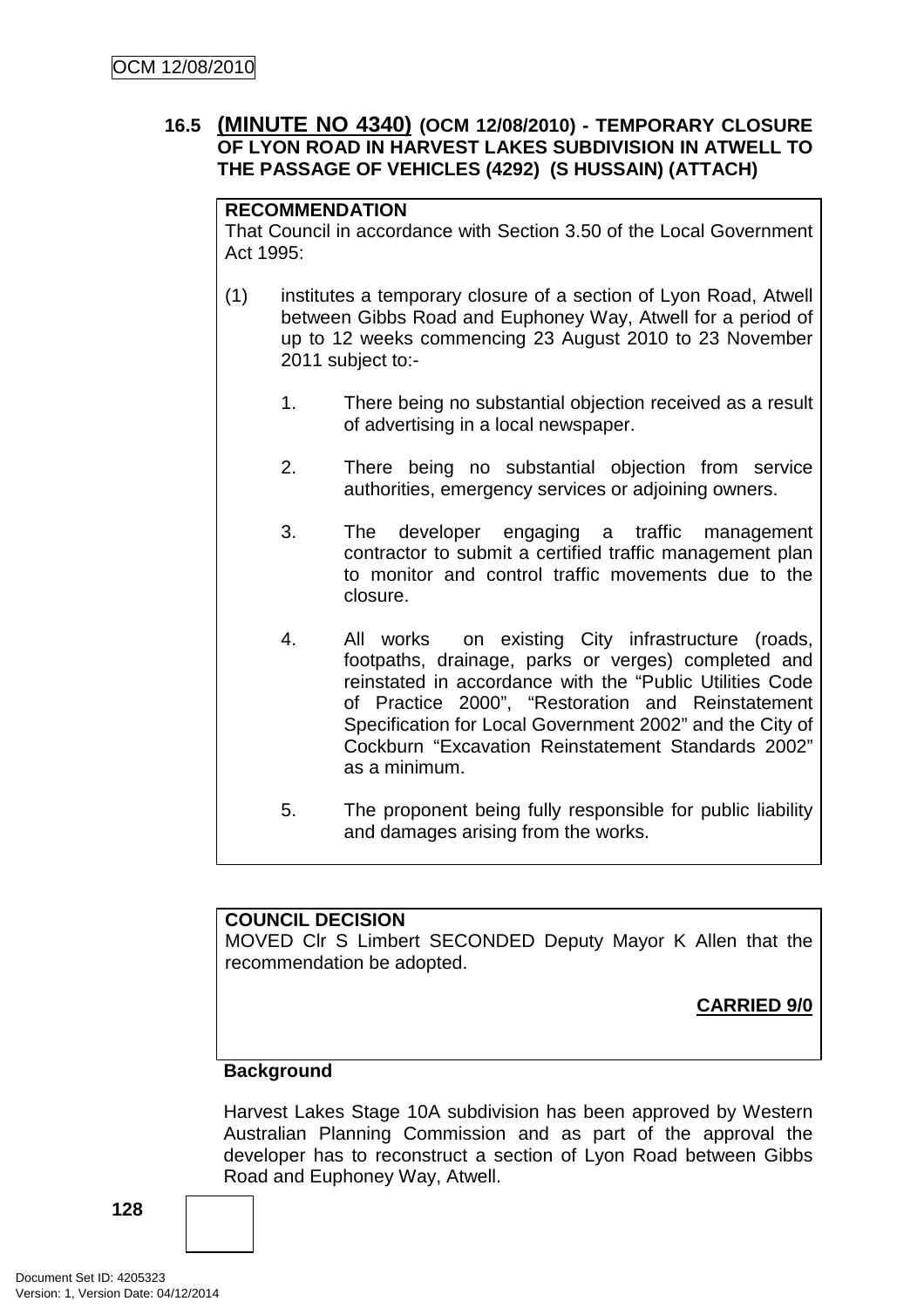## **Submission**

Altus Traffic Pty Ltd, the developer's appointed Traffic Management contractor to carry out the traffic management works for the reconstruction works of Lyon Road, has requested Council to implements procedures to close a section of Lyon Road between Gibbs Road and Euphoney Way, Atwell for a period of up to 12 weeks during the construction of the development on the subdivision. This will facilitate the subdivision works and the required reconstruction of the section of Lyon Road.

## **Report**

During the construction activities of Harvest Lakes Stage 10A subdivision the road closures will be required for the below reasons:

- 1. As per the planning approval of the subdivision, the developer is required to upgrade a section of Lyon Road. The upgrading works involve total reconstruction and realignment of this section of the road and also drainage and sewer works. Lyon Road will be lifted up to 1m from its existing level. Road closure is therefore required to carry out the works in a safe manner.
- 2. This section of Lyon Road carry very low volume of traffic and the closure will not have any impact on the traffic flow surrounding the area. Detour signs are to be in place prior to the closure. All detour pavements are in good condition and also the short detour lengths will not cause any lengthy delay.
- 3. Access for local traffic will not be affected by this closure; access to the existing houses within the development will always be maintained.
- 4. The developer, Landcorp has appointed a certified traffic management contractor (Altus) to monitor the impact of the road closure on the area. Altus has already submitted a traffic management plan, which is in line with Australian Standards and Main Roads field guidelines. There is no foreseen issue with the traffic management plan and the closure will not create any undue congestion. Advance warning signs will be installed and an advice of the proposed closure will be placed in both the local newspaper and West Australian newspaper.

#### **Strategic Plan/Policy Implications**

## **Demographic Planning**

To ensure development will enhance the levels of amenity currently enjoyed by the community.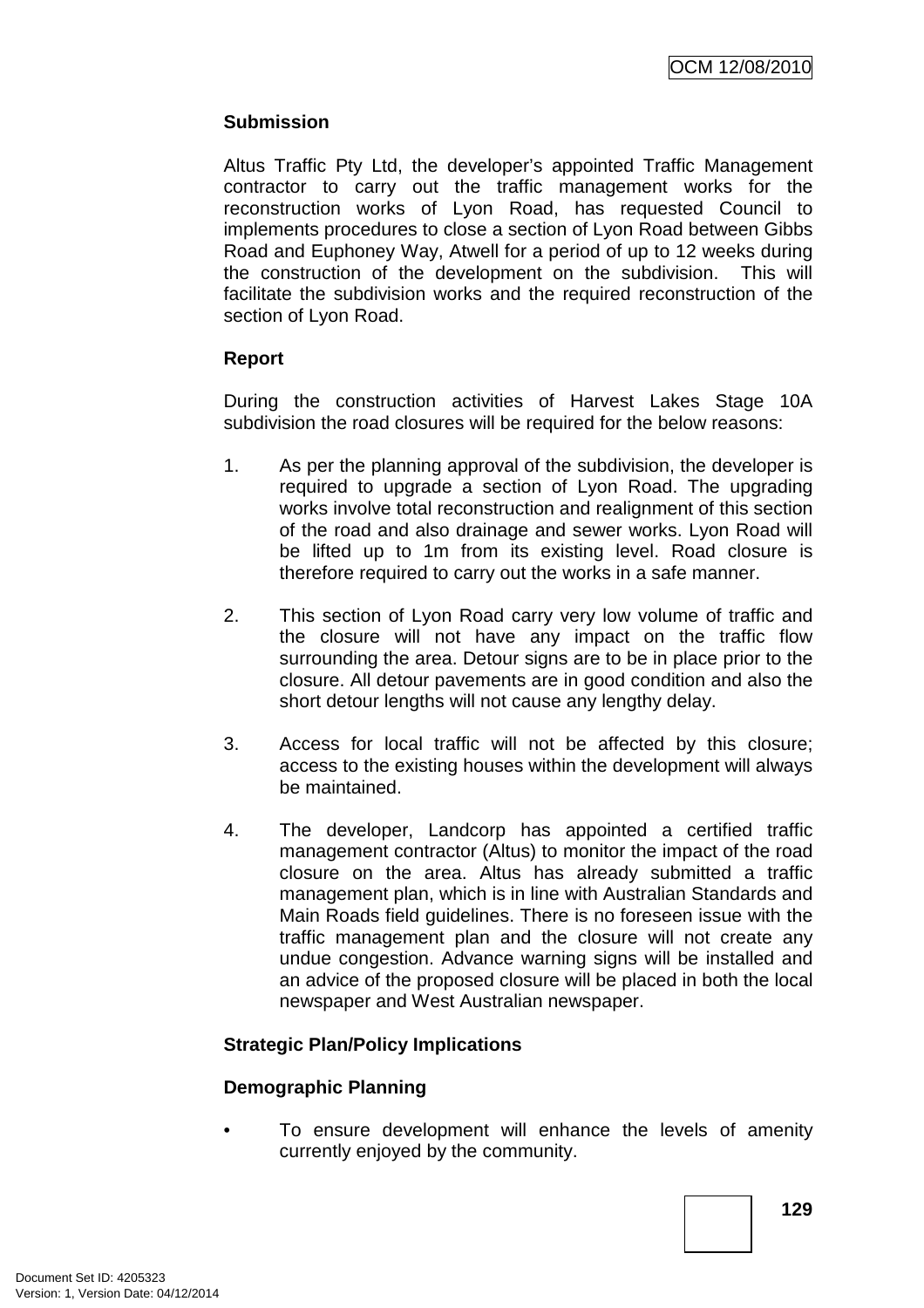## **Transport Optimisation**

• To construct and maintain roads which are convenient and safe for vehicles, cyclists and pedestrians.

### **Budget/Financial Implications**

All costs to the closure will be covered by the Developer

### **Legal Implications**

Section 3.50 of the Local Government Act.

#### **Community Consultation**

To be advertised in a local newspaper and service authorities, emergency services and adjoining owners advised.

#### **Attachment(s)**

Plan of the closure

## **Advice to Proponent(s)/Applicant**

Altus Traffic Pty Ltd has been advised that the matter will be considered by Council at the 12 August 2010 Council Meeting.

#### **Implications of Section 3.18(3) Local Government Act, 1995**

NIL

#### **17. COMMUNITY SERVICES DIVISION ISSUES**

## **17.1 (MINUTE NO 4341) (OCM 12/08/2010) - ADOPTION OF CHILDREN'S SERVICES STRATEGIC PLAN (CR/M/004) (G BOWMAN) (ATTACH)**

#### **RECOMMENDATION**

That Council adopt the City of Cockburn Children's Services Strategic Plan', as attached to the Agenda.

#### **COUNCIL DECISION**

MOVED Clr S Limbert SECONDED Deputy Mayor K Allen that the recommendation be adopted.

**CARRIED 9/0**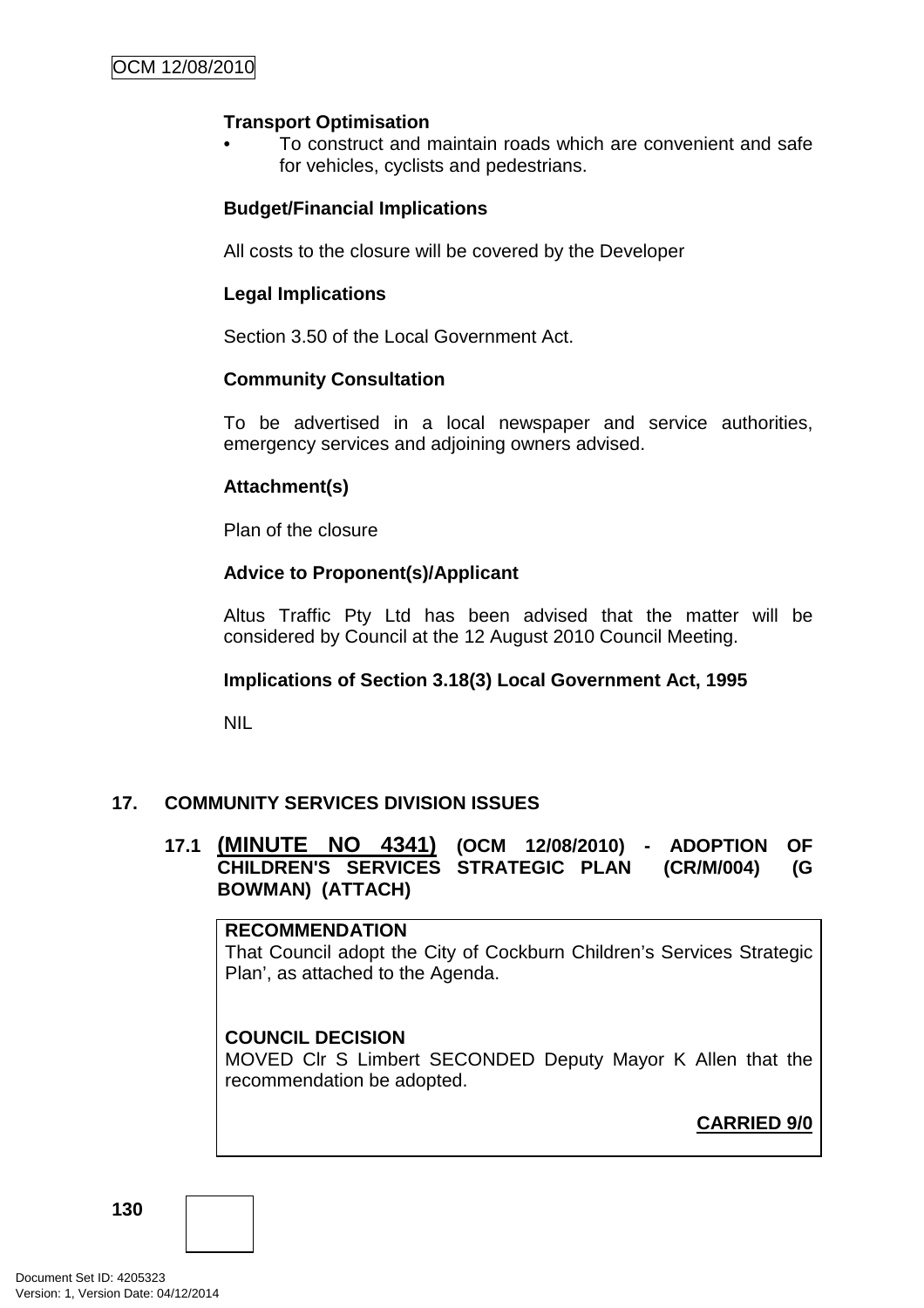## **Background**

In May 2001, Helen Grzyb and Associates was contracted by the City of Cockburn to undertake a ten year Strategic Plan for Children. The Strategic Plan outlined children's services, and identified current and future needs for children aged up to 12 years living within the Cockburn District.

In November 2009 Helen Grzyb and Associates was contracted to undertake a broad community consultation and review the Children's Services Plan.

#### **Submission**

To adopt a Strategic Plan for the provision of 'Child Friendly' services and facilities to the Cockburn community in the future.

## **Report**

The Review of the Children's Services Plan required the following tasks to be undertaken:

- 1. Update and review information on currently available community services for children aged 0–12 years and their parents / caregivers in the Cockburn District.
- 2. Conduct consultation/s with both the broader community and service providers, and provide demographic analysis, to identify current and future needs for children and parents/caregivers in the Cockburn District.
- 3. Develop recommendations and a Forward Plan outlining the required type and location of future services for children and parents / caregivers over the next 5 year period.

The review of the Children's Services Plan 2001 indicated that the City's achievements had been impressive over the past 10 years, and that all 41 recommendations were noted as either being actioned or not viable due to lack of available grant funding resources. The implementation of the recommendations has seen an increase in the diversity and range of options available to families and children in Cockburn. During the consultation undertaken in reviewing the Children's Services Plan, State Government officers and service providers saw the City as an innovator and ready to develop new programs to meet emerging needs. Families noted that the current services are highly regarded but that the increased demand on services due to demographic changes has lead to reduced services for individual children.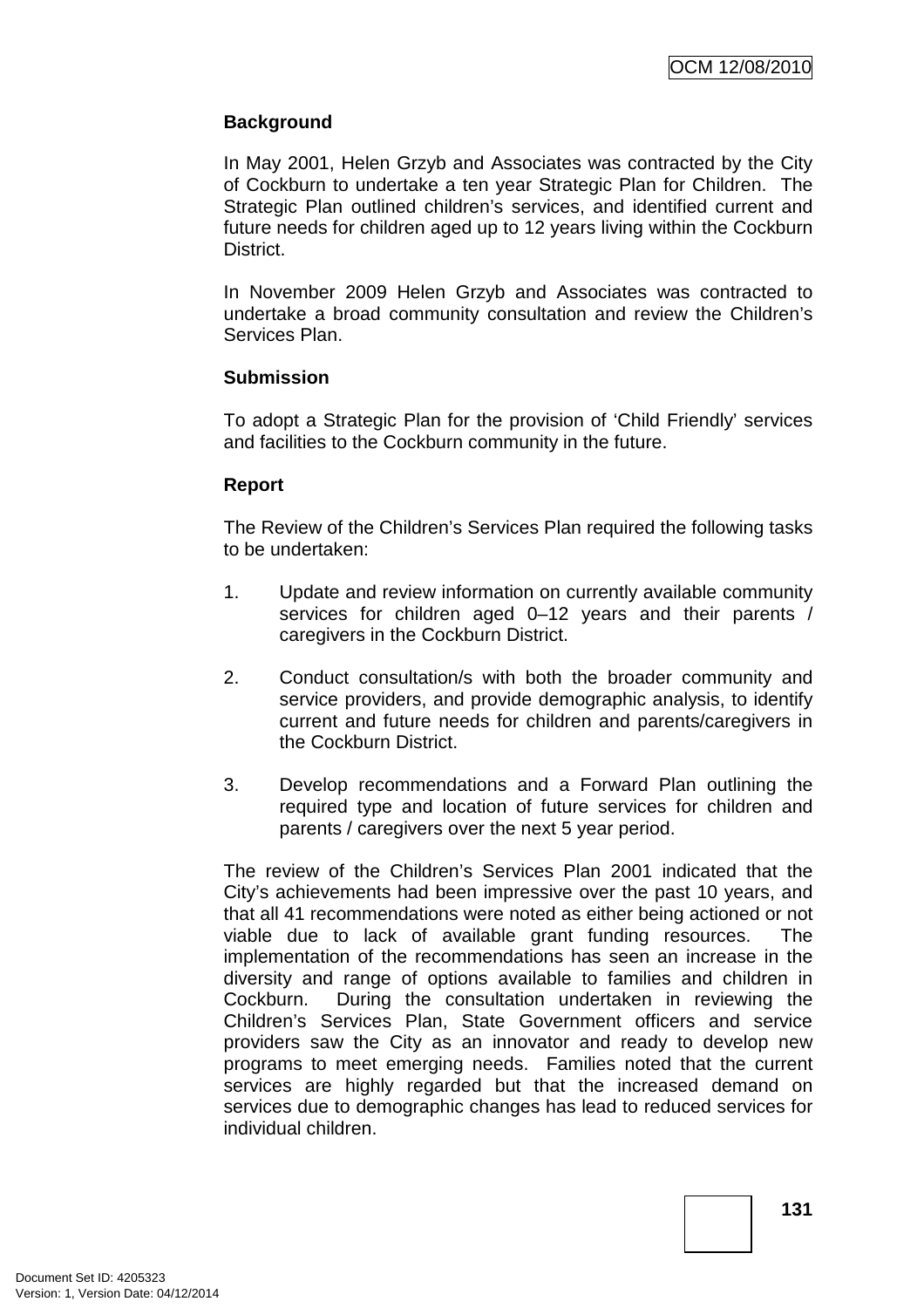The following issues were consistently highlighted as being key issues to be addressed in the development of any future strategy:

- insufficient affordable, culturally appropriate and inclusive parenting, childcare, and other early childhood services;
- insufficient affordable, culturally appropriate, and inclusive social and recreational services;
- need to improve co-ordination of information;
- -Insufficient early intervention and health services;
- lack of community support services and recreation services for children aged 7 to 9 years; and
- impact of changing demographics, funding and policy trends on provision of current Children's Services.

These needs have been developed into a comprehensive strategic plan for the City of Cockburn that reflects the principles and best practice of current Children's Services trends. To ensure a child and family friendly City, the following six outcomes should be achieved:

1. Child-Friendly Outdoor Spaces and Buildings

Outcome: That children in the City of Cockburn have access to best practice child and family-friendly planned environments that support healthy child development, quality of life and inclusion for all.

2. Social Participation

Outcome: That children aged 0-12 years in the City of Cockburn have affordable and equitable access to activities and events that support social participation and foster well-being and social integration.

3. Respect and Inclusion

Outcome: That children in the City of Cockburn are recognised, included and encouraged to participate as valuable members in the social, civic and economic life of the City.

#### 4. Communication and Information

Outcome: That relevant information is readily accessible to children and families regarding current services, activities, and events. City of Cockburn staff and Children's Service Providers are kept informed of changing policies and trends regarding children and families, both nationally and locally.

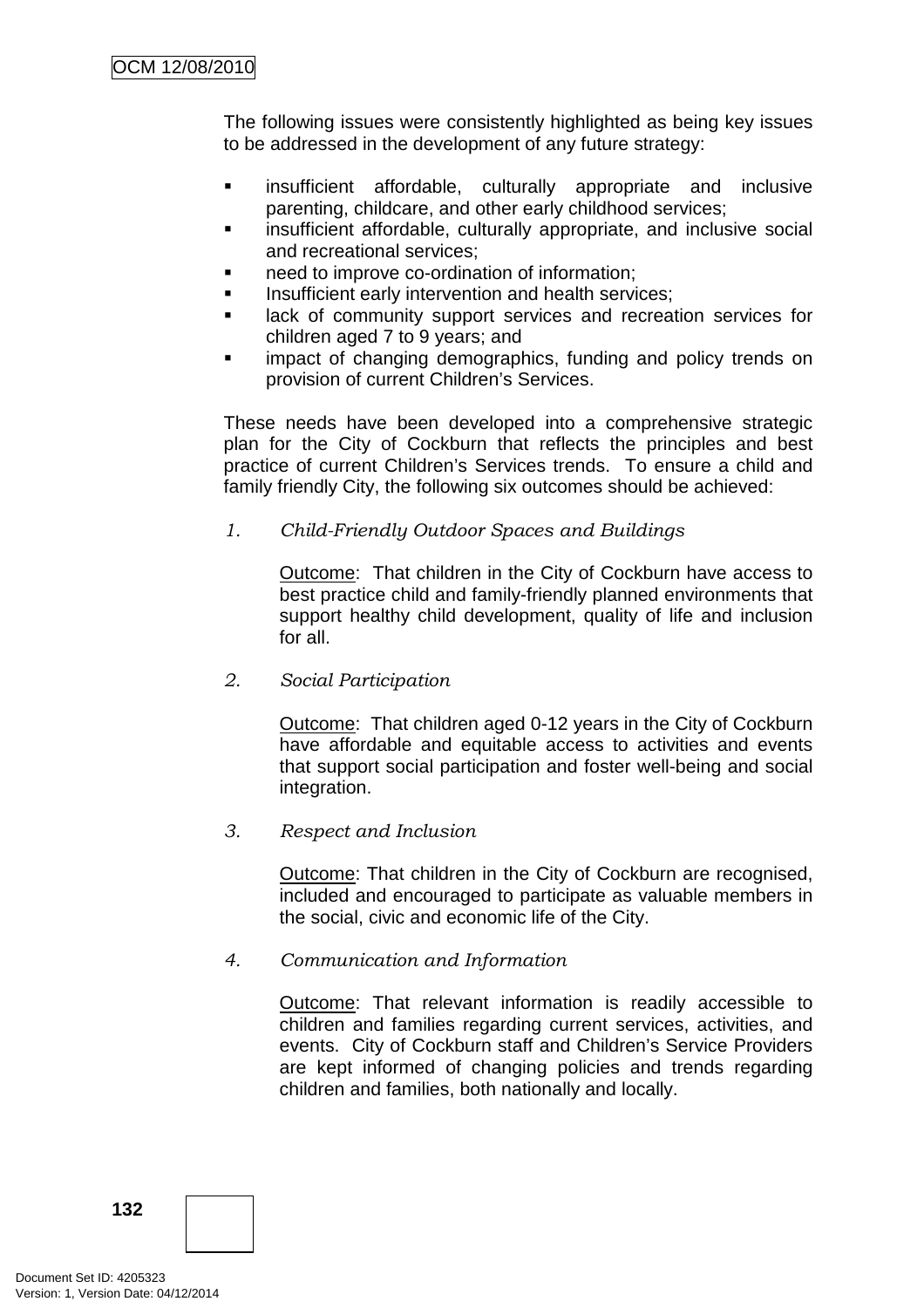## 5. Community and Health Services

Outcome: That children and their parents / caregivers in the City of Cockburn are able to access affordable, inclusive, and quality community support and health services. Access includes cost, transport, availability of services, and physical / social access issues.

### 6. Responding to the needs of Children and Families

Outcome: The City facilitates and/or develops programs and services in response to the identified needs of children and parents / caregivers, with due consideration for the changing demographics and population growth across the City.

Full details of the 41 strategies are contained in Part 7 of the Plan.

While the City successfully partners with the Federal and State Governments to provide services and programmes aimed at supporting children, there is a demonstrated shortfall in services available to children and their families.

In acknowledging that this is essentially a State and Federal Government responsibility, the reality is that the City has a role to play at a local level. Local government is rarely involved as a funding provider of these services but can assist by identifying and facilitating the provision of services once grant funding is available.

If adopted, each strategy will be implemented according to timeframes as detailed.

Additionally, the City will continue to seek opportunities for the increased provision of its current services and programs to the Cockburn community into the future.

#### **Strategic Plan/Policy Implications**

#### **Lifestyle and Aspiration Achievement**

• To identify community needs, aspirations, expectations and priorities for services that are required to meet the changing demographics of the district.

#### **Budget/Financial Implications**

The plan identifies budget estimates, timeframes and sources for each strategy. Any new or additional resource requirements will need to be sought through grant funding or through standard Municipal Budget processes and timeframes.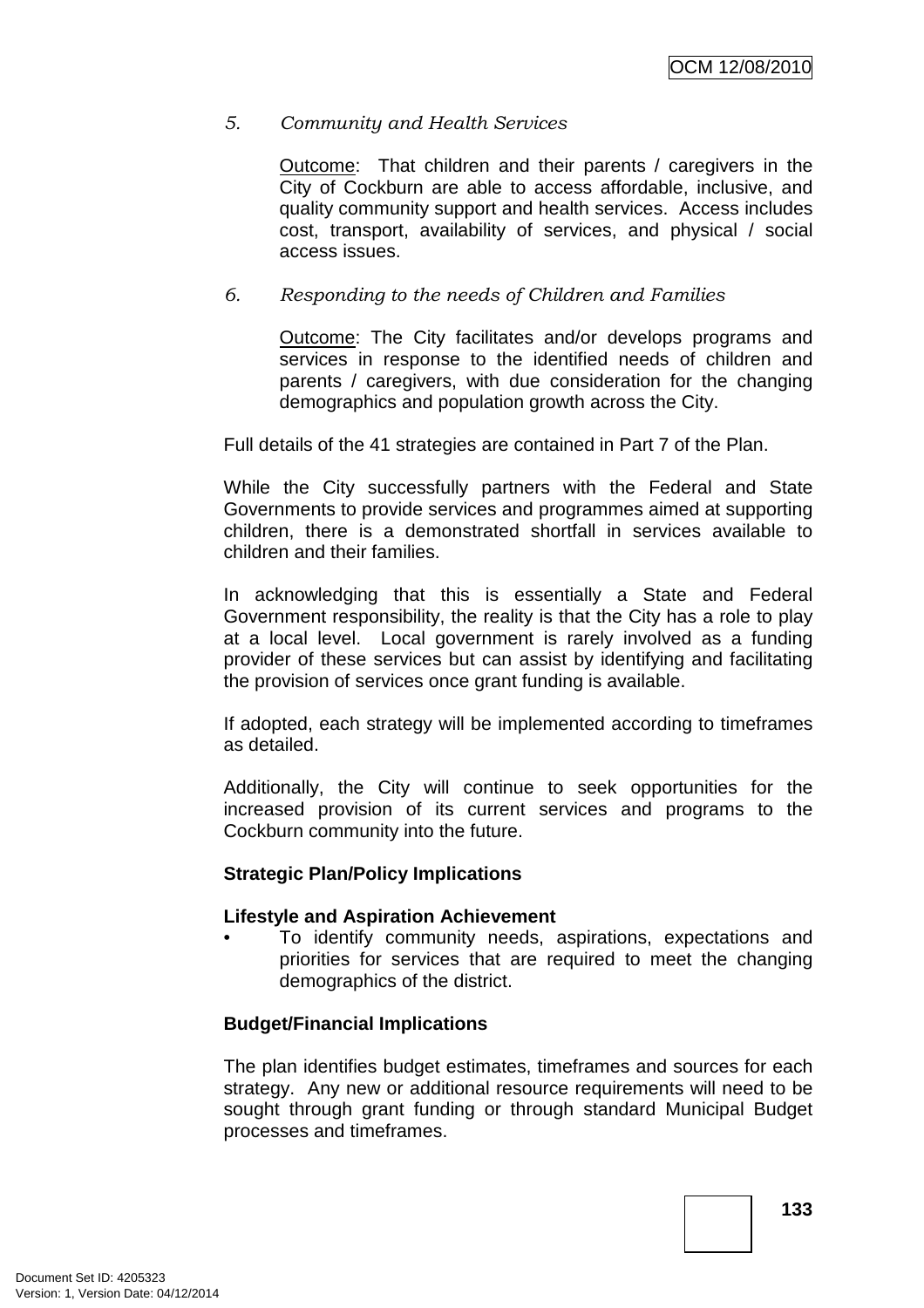## **Legal Implications**

N/A

#### **Community Consultation**

Extensive community consultation was undertaken with children and parents. The consultation process also encompassed meeting with the City's Children's Groups, Local and Regional Children's Services Groups and organisations and Commonwealth and State Government agencies which assist in the provision of Children's Services and facilities.

## **Attachment(s)**

Children's Services Strategic Plan.

#### **Advice to Proponent(s)/Submissioners**

Stakeholders consulted in the preparation of the Plan have been advised that this matter is to be considered at the 12 August 2010 Council Meeting.

#### **Implications of Section 3.18(3) Local Government Act, 1995**

The Commonwealth and State Governments are primarily responsible for Children's Services within the community. Significant funds are available for the provision of Children's Services and facilities and are available to both local government and private organisations to facilitate the localised provision under contract between the Federal / State Government and the Agency deemed by the funding body to be best placed to deliver the Government's preferred outcomes.

Additional services are made available through Council's Municipal Budget, where identified.

#### **18. EXECUTIVE DIVISION ISSUES**

Nil

#### **19. MOTIONS OF WHICH PREVIOUS NOTICE HAS BEEN GIVEN**

Nil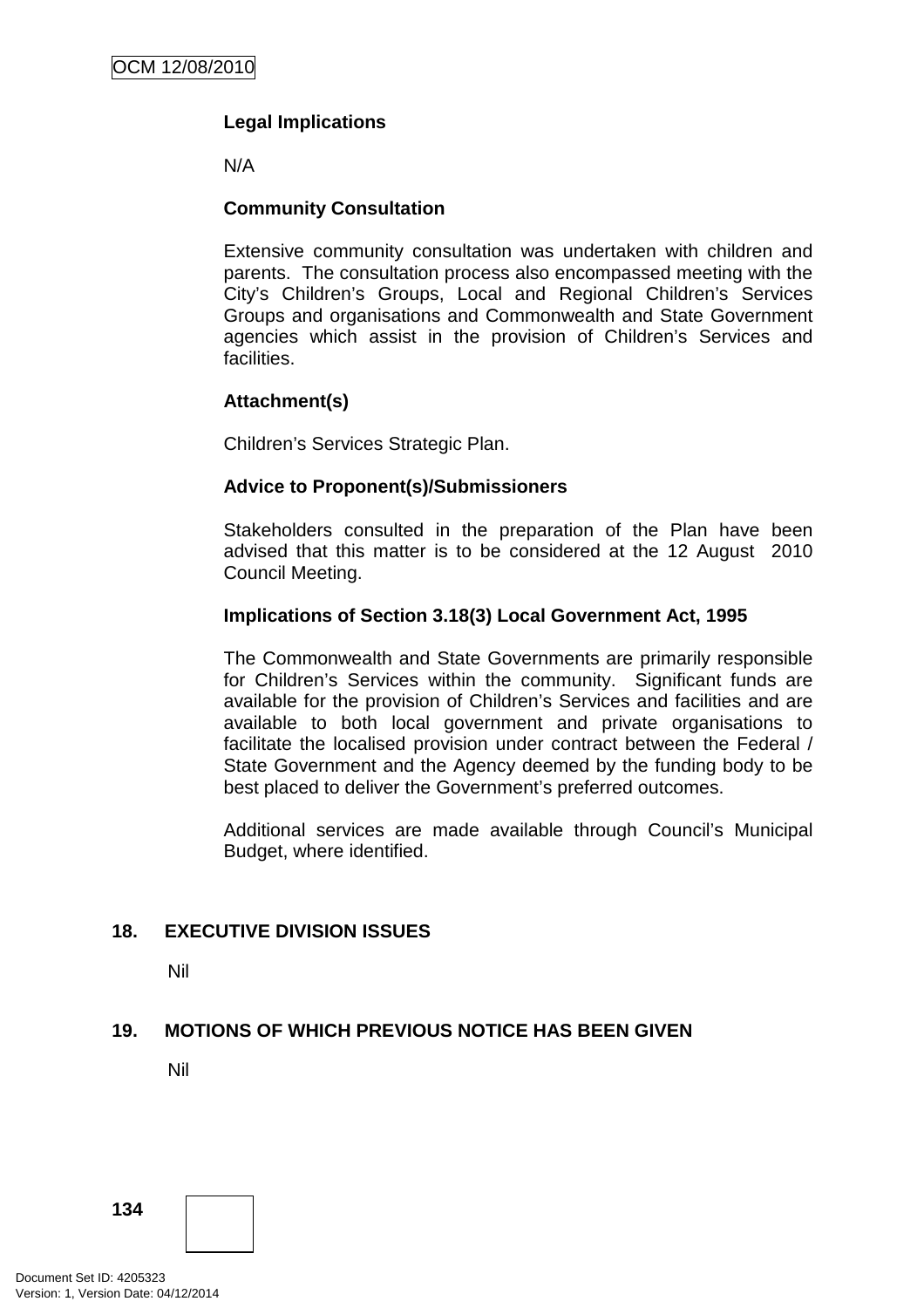#### **20. NOTICES OF MOTION GIVEN AT THE MEETING FOR CONSIDERATION AT NEXT MEETING**

Nil

#### **21. NEW BUSINESS OF AN URGENT NATURE INTRODUCED BY COUNCILLORS OR OFFICERS**

Nil

## **22 (OCM 12/08/2010) - MATTERS TO BE NOTED FOR INVESTIGATION, WITHOUT DEBATE**

Clr L. Smith requested an update on the property that was taken over by Vincent Care in Kent Street. Has there been any tenants in the property; and if there have been no tenants, why not.

#### **23. CONFIDENTIAL BUSINESS**

Nil

## **24 (MINUTE NO 4342) (OCM 12/08/2010) - RESOLUTION OF COMPLIANCE (SECTION 3.18(3), LOCAL GOVERNMENT ACT 1995)**

## **RECOMMENDATION**

That Council is satisfied that resolutions carried at this meeting and applicable to items concerning Council provided services and facilities, are:-

- (1) integrated and co-ordinated, so far as practicable, with any provided by the Commonwealth, the State or any public body;
- (2) not duplicated, to an extent Council considers inappropriate, services or facilities as provided by the Commonwealth, the State or any other body or person, whether public or private; and
- (3) managed efficiently and effectively.

# **COUNCIL DECISION**

MOVED Clr I WHITFIELD SECONDED Deputy Mayor K ALLEN that the recommendation be adopted.

# **CARRIED 8/0**